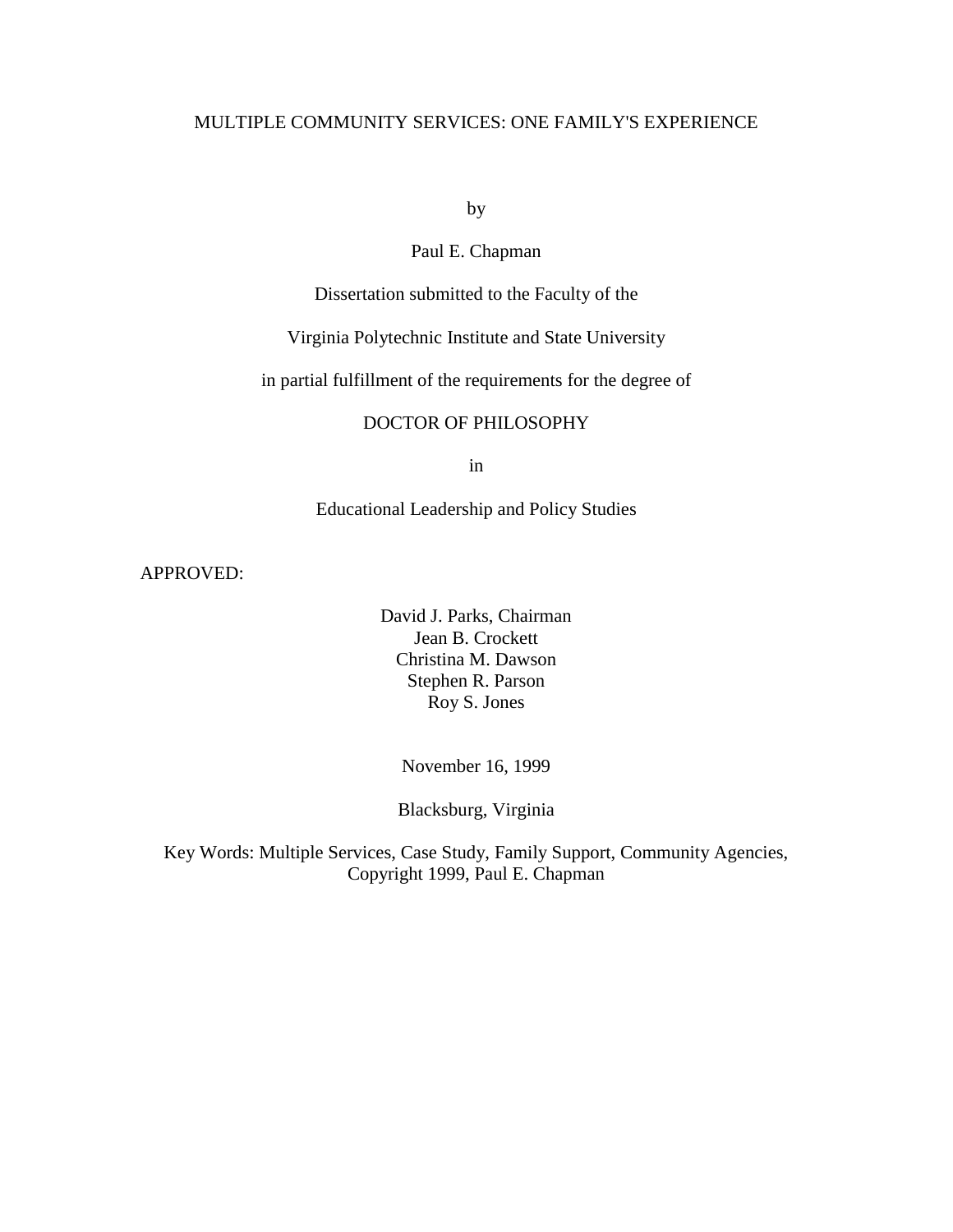#### Multiple Community Services: One Family's Experience

#### Paul E. Chapman

#### ABSTRACT

The family support movement in the United States has its roots in the early years of the  $20<sup>th</sup>$  century when progressives like Jane Addams worked to improve the lives of disadvantaged children and their families. Family support today is provided by multiple public and private agencies. How families experience these services is not well known. Such information could help service providers give meaningful support to those in need.

This is a case study of how one family experienced the receipt of multiple community services. The family lived in Virginia, and four family members participated in the study. The family consisted of Elizabeth, the matriarch, age 39; Allen, third husband of Elizabeth, age 30; Bradley, middle son of Elizabeth, age 16; and Benjamin, youngest son of Elizabeth, age 14. Elizabeth's eldest son C. C., age 18, did not participate in the study.

The services received by the family were focused on Elizabeth, a childhood victim of parental abuse and a cancer survivor, and Bradley, who was identified with attention deficit hyperactivity disorder. Bradley was a resident in a wilderness program for at-risk boys. The wilderness program was partially funded by the Virginia Comprehensive Services Act.

The study had four purposes: (1) to inform policy makers about how families are affected by policy decisions on issues pertaining to families, (2) to influence the decisions of policy makers, (3) to add to the definition of quality family support, and (4) to provide information useful to educators and service providers in developing programs for at-risk children and families.

Data sources were observations of, and interviews with, family members. Data were analyzed with the constant comparative method as described by Maykut and Morehouse (1994). The analysis and findings are presented in a narrative report.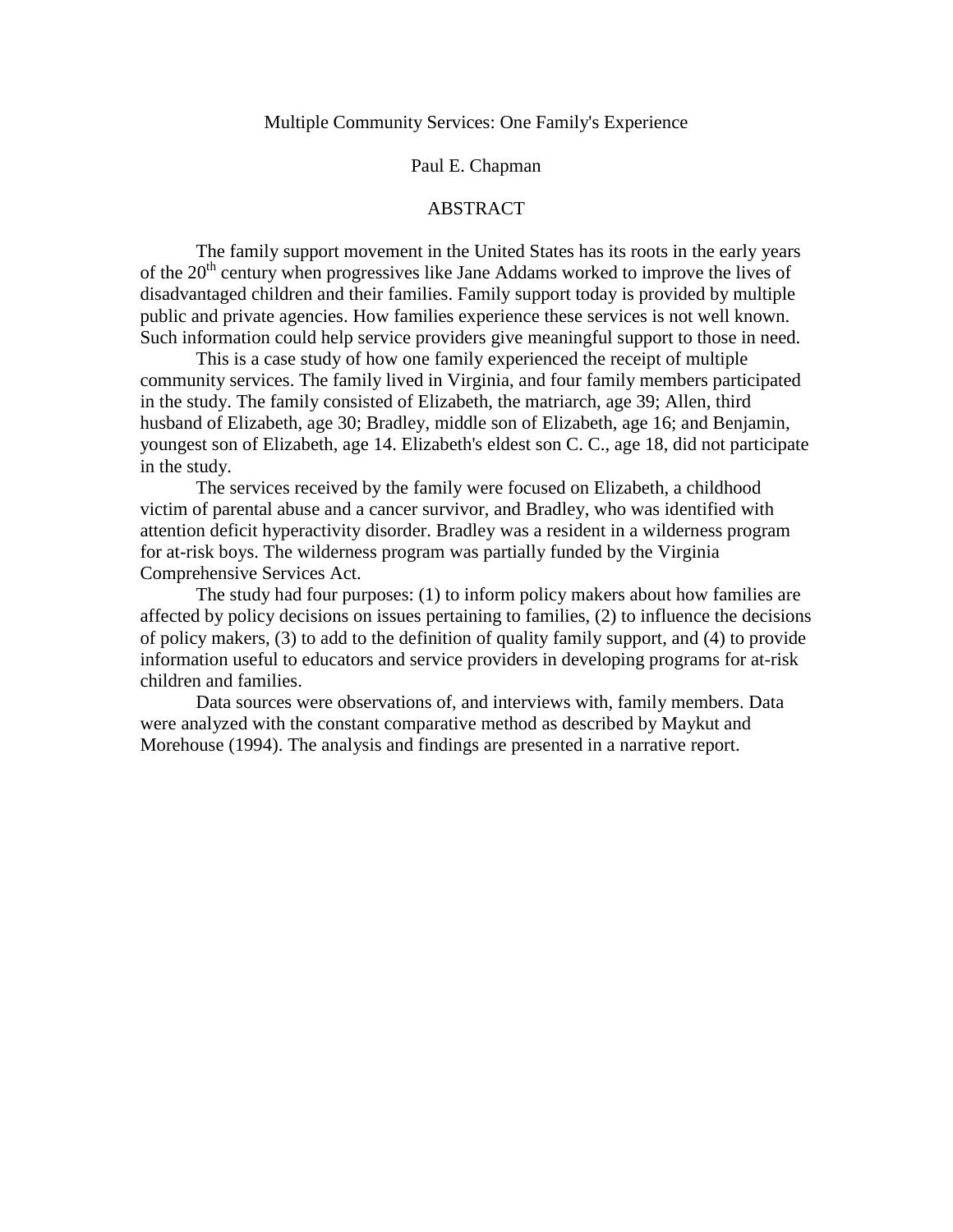## DEDICATION

To:

My wife, my mother, and my sister without your collective-support and love this would not have been possible. Your beauty and strength enrich me and you make me complete.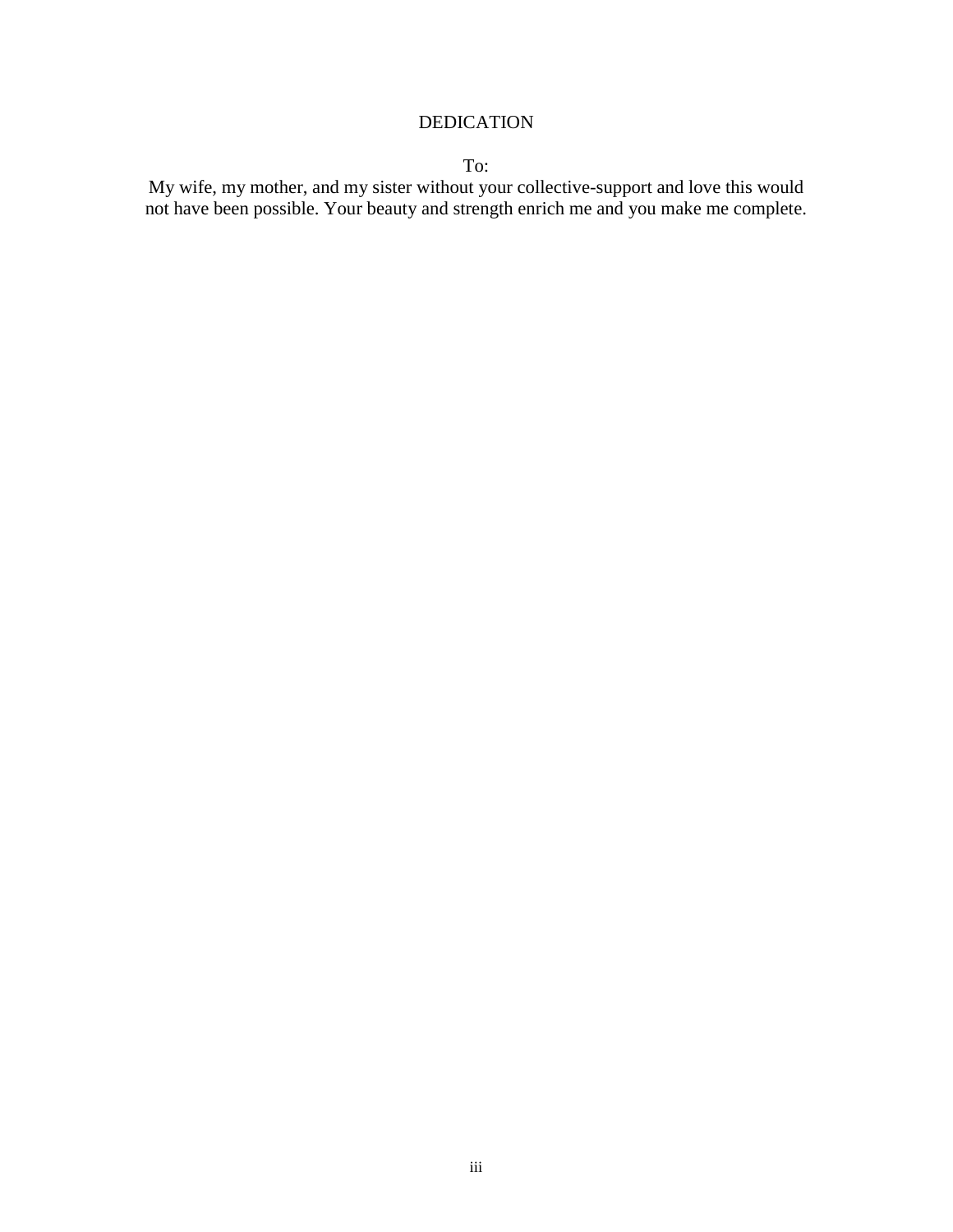#### ACKNOWLEDGMENTS

I am thankful to the many people who gave me support and help with this project. Dad, Doctors Parks, Thomason, and Inge, you have all been the best mentors. I have tried to take from each of you the qualities that you project each day. When you see me succeed and do well, know that I am able to grow and achieve because I am a composite of all of you.

Doctors Dawson, Jones, Crockett, and Parson, you are all master teachers. I have learned more on this journey then at any other time in my life. No higher compliment could I pay to people who have made it their life's work to improve the lives of others. I am thankful and proud that you all agreed to be my partners.

To all of my family and friends, I have been blessed because you are all part of my life, and I am thankful to have such wealth. I especially thank T. B. and family.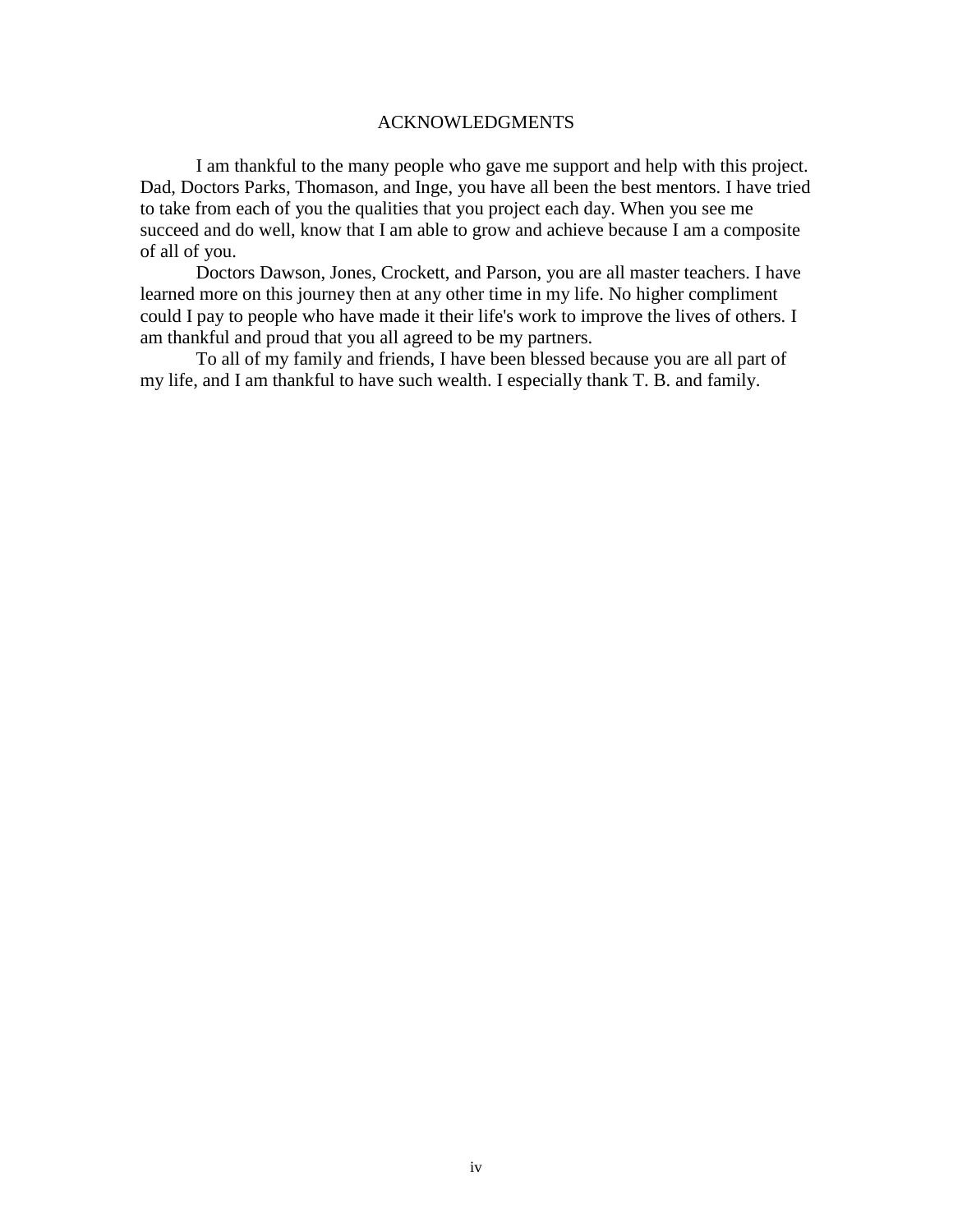## **TABLE OF CONTENTS**

| $\overline{\mathbf{i}}$ |
|-------------------------|
| iii                     |
| iv                      |
| vii                     |
| viii                    |
| -1                      |
| 1                       |
| $\mathbf{1}$            |
| 1                       |
| 3                       |
| $\overline{4}$          |
| 5                       |
| 5                       |
| 5                       |
| 31                      |
| 33                      |
| 38                      |
| 38                      |
| 38                      |
| 39                      |
| 40                      |
| 49                      |
| 49                      |
| 53                      |
| 55                      |
| 56                      |
| 56                      |
| 57                      |
| 69                      |
| 76                      |
| 82                      |
| 82                      |
| 89                      |
| 93                      |
| 93                      |
| 97                      |
|                         |
|                         |
|                         |
|                         |
|                         |
|                         |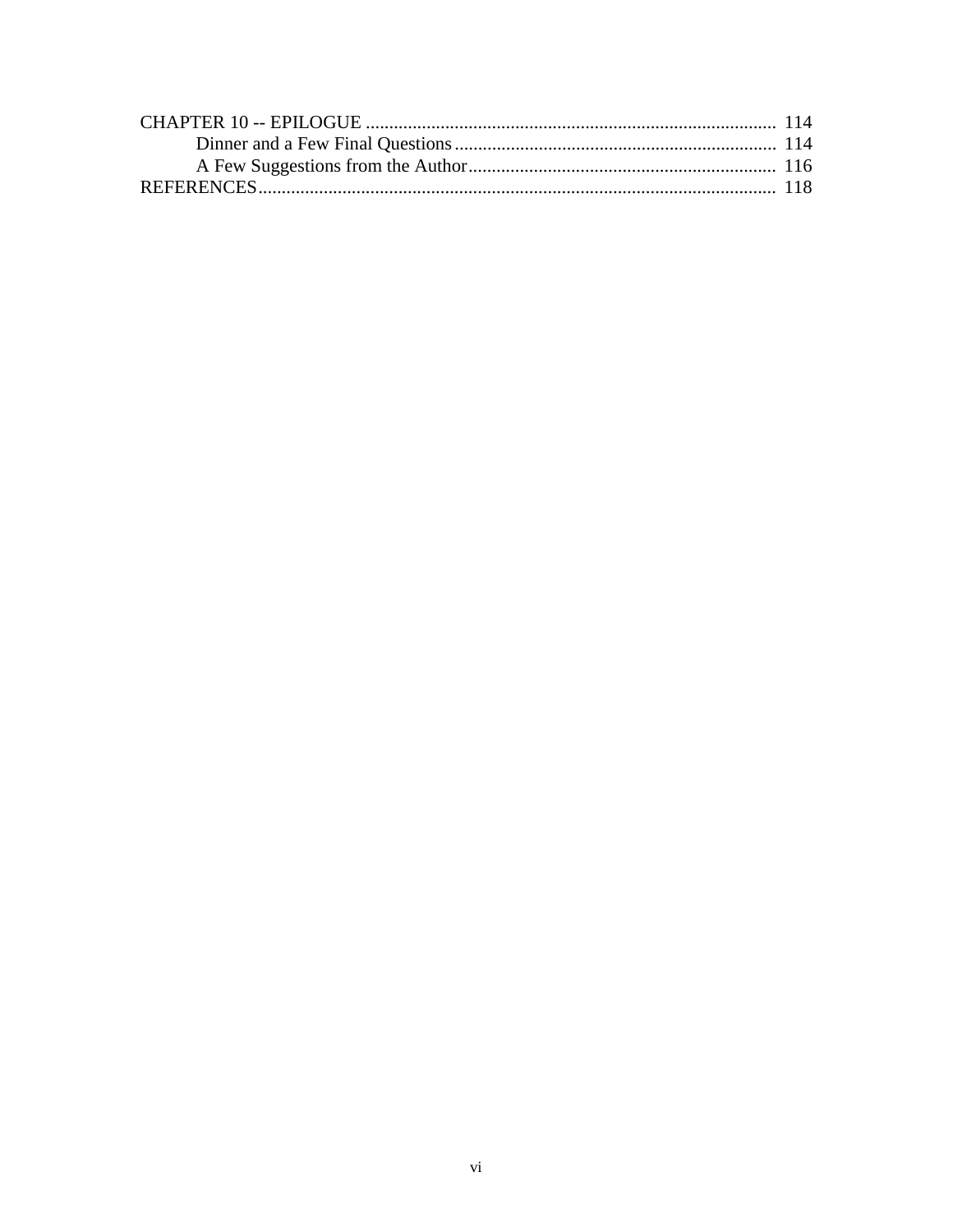# LIST OF TABLES

# Page

| Table 2. Rank Order of Families by Sum of Global Health-Pathology: Ratings of   |  |
|---------------------------------------------------------------------------------|--|
|                                                                                 |  |
| Table 3. Relationships Between Beavers-Timberlawn Evaluation Sub-Sales and the  |  |
|                                                                                 |  |
| Table 4. Distribution of Interview Questions by Domains and Interviewees Across |  |
|                                                                                 |  |
|                                                                                 |  |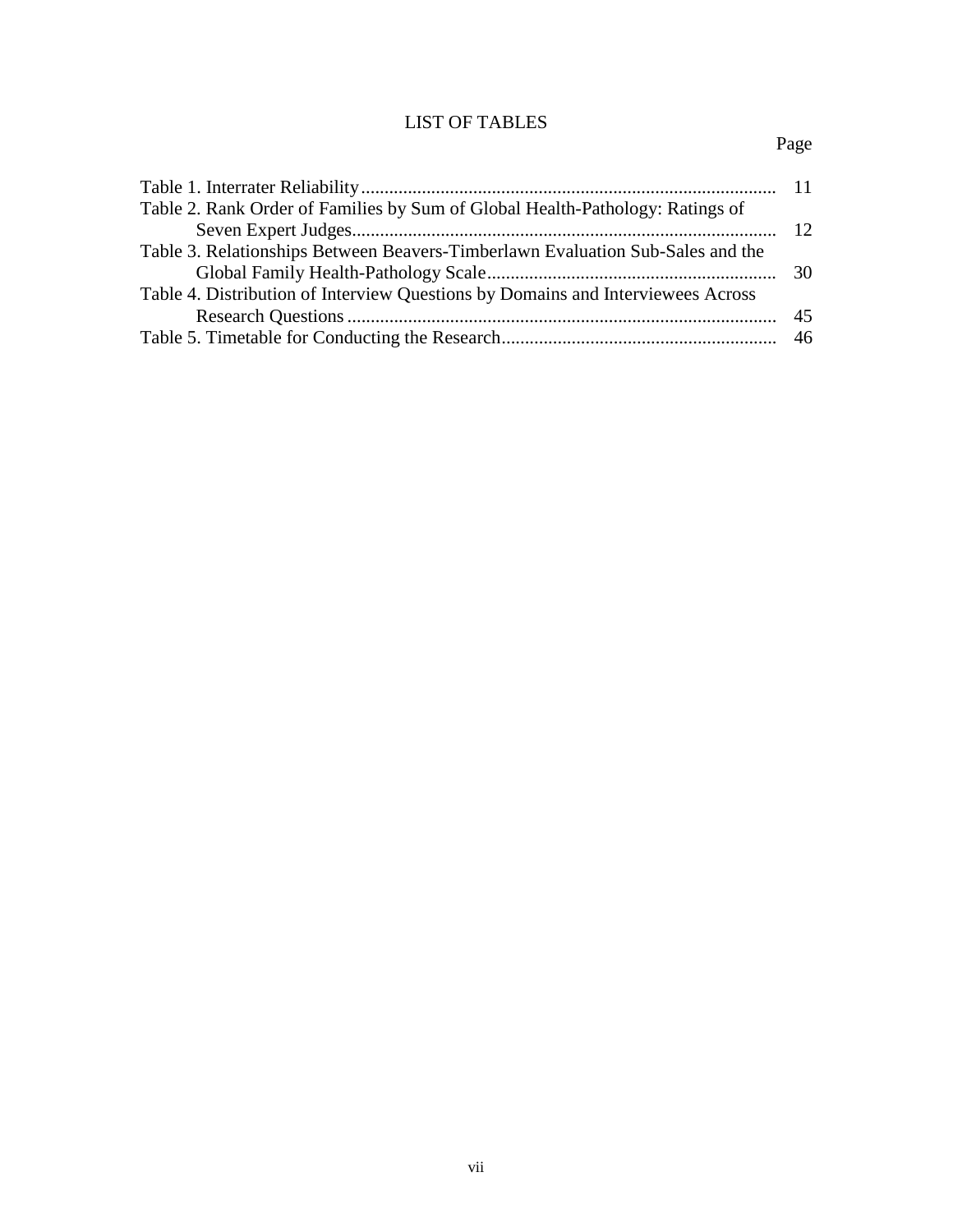## LIST OF FIGURES

|                                                                                | 6  |
|--------------------------------------------------------------------------------|----|
| Figure 2. The 20-item self-assessment family characteristics inventory         | 8  |
|                                                                                | 10 |
|                                                                                | 15 |
|                                                                                | 16 |
|                                                                                | 17 |
|                                                                                | 18 |
|                                                                                | 19 |
|                                                                                | 20 |
|                                                                                | 21 |
|                                                                                | 23 |
|                                                                                | 24 |
|                                                                                | 25 |
|                                                                                | 26 |
|                                                                                | 27 |
|                                                                                | 28 |
|                                                                                | 29 |
|                                                                                | 54 |
|                                                                                | 78 |
|                                                                                | 90 |
|                                                                                | 98 |
|                                                                                |    |
|                                                                                |    |
|                                                                                |    |
| Figure 25. Elizabeth's family in Bronfenbrenner's ecological theory model  112 |    |
|                                                                                |    |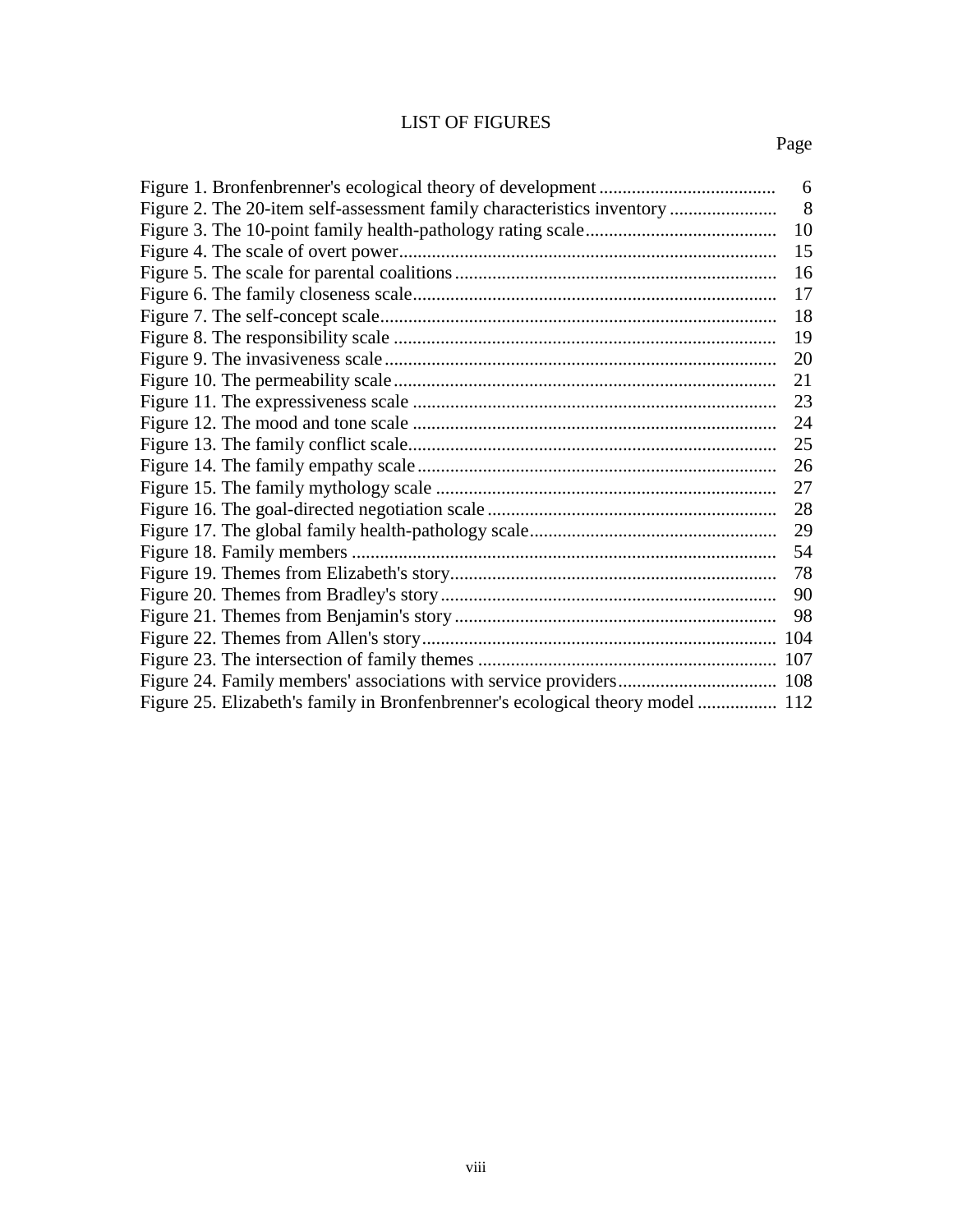### CHAPTER 1 INTRODUCTION

In this introduction I convey the topic of this study, why I studied one family, my reasons for doing the research, and the research questions. I end the chapter with a brief summary.

#### The Research Topic

Some of the antonyms for the term care are disregard, indifference, and neglect; words used to identify the notion of care are concern, attention, regard, and watchfulness. The United States is a place where people care about one another. In our efforts to demonstrate that we do care about each other we seek to understand why there is such a disparity in the quality of life that some of our people live as opposed to others. We build whole organizations and pass laws with the expressed intention of diminishing inequalities in opportunity, freedom, justice, and quality of life.

Bronfenbrenner (1987) noted that since President Johnson's "war against poverty" many social scientists have focused their research on families believing that their efforts to understand the family would be the best approach in helping the disadvantaged. These efforts have provided good information for caregivers and legislators. Many policies and laws designed to improve family life have been based on this research (Weissbourd, 1994).

This research is based on the family, and the focus is on how the family experiences the receipt of multiple community services. One family's experience of receiving services designed to make life better is the story to be sought. This approach is not new in the field of family research. Bronfenbrenner (1974) related that careful observation of the family in "real life settings" has lead us to a better understanding of how complex the forces that operate in and on families are. Yin (1994) refers to this type of study as "unique case."

#### Studying One Family

During the course of turning a bill into a law there is a common practice used by both houses of congress whereby a single constituent will be asked to give a testimonial because the bill in question has a direct impact on the life of that one constituent. There is an understanding that this one case does not tell the legislators how the passage of the bill into law will impact all other constituents. The assumption at work in this practice is that we seek to have a better understanding of "everyman" by knowing the details and intricacies of one man's experience.

A worthy analogy can be made to the study of single cases of families and their experiences with community service agencies. LaRossa (1984) contended that while quantitative research on family life gives a certain breadth to the information that can be gleaned, it lacks the depth that can be gained through the qualitative, observational, single-case study.

#### Purposes of the Study

There are four reasons for conducting this study. The first is to give policy makers an informed view of how families who receive multiple services are affected by receiving assistance from a number of service providers. The second is to influence policy makers to provide sufficient resources to the family support system. The third is to add information about families receiving services to the definition of quality family support. The fourth is to provide information on families at risk that may be helpful to school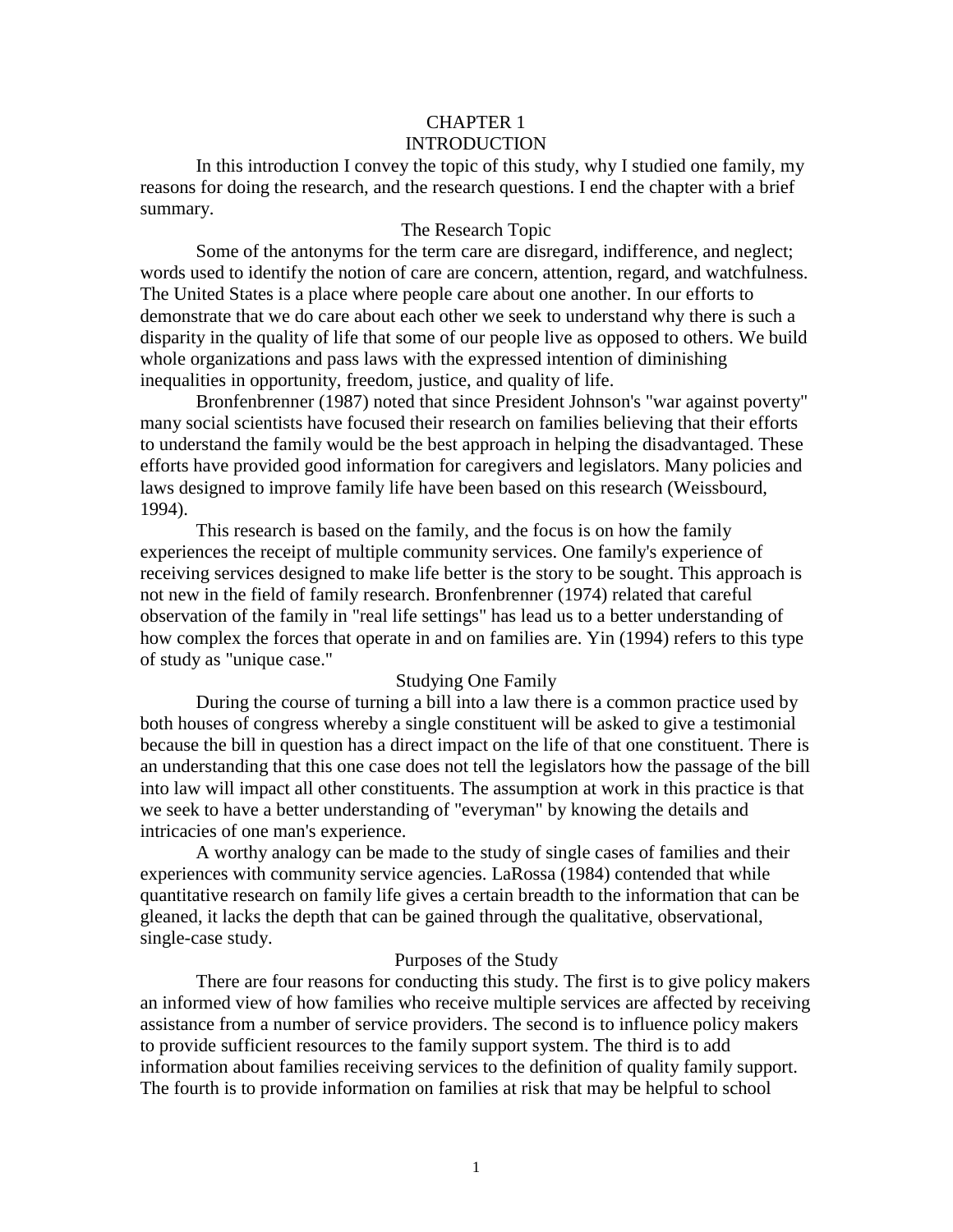personnel and service providers who must develop programs to serve the needs of the children of such families.

### To Inform Policy Makers

There is an advantage to informed progress as opposed to a hit-or-miss and let-ussee-what-works approach. Federal, state, and local officials who become informed about family services offered to those in need can make better decisions about how best to use limited resources. "States and localities are eager for additional information about family resource program approaches and policy initiatives" (Rice, 1994, p. 356). Information needs to be gathered and analyzed before it can be disseminated. Policy makers at all levels must be informed about the family support system so they can make effective decisions about children and families who are in need of assistance.

Information does exist about families in considerable measure, but the nature of society and social change creates a moving target for policy makers. Descriptive information about how families experience life is always needed to inform those who make the laws and rules governing services. "The field must soon generate more detailed knowledge about (and greater ability to communicate) the essential ingredients of effective family resource programs and community initiatives" (Rice, 1994, p. 370).

Dryfoos (1994) wrote about the urgency people working in the full-service movement feel as they ask policy makers to support efforts to bring many services together with the single overall mission of better service to all: "A sense of urgency drives this new movement because of the growing needs among disadvantaged families and their children" (Dryfoos, 1994, p. 16). Thus, to policy makers, few of whom have experienced such assistance or lived under the regulation for receiving these services, the growing needs of the disadvantaged are best explained by those who are in need. Policy makers should listen to their constituencies for guidance. The views of family members in a family who receives multiple services should prove to be insightful.

Van Manen (1990) explained that this type of research is phenomenological research: "From a phenomenological point of view, to do research is always to question the way we experience the world, to want to know the world in which we live as human beings" (p. 5). A phenomenological study gives the researcher an opportunity to flesh out statistics with human accounts of real life. Policy makers get a better sense of the human condition that numbers can not portray.

#### To Influence Policy Makers

Informing the reader is one of the main purposes of a single-case study with a phenomenological perspective. Informing the reader only explains half of the reason why this type of research needs to be conducted. The other part of this purpose is to influence the reader. These two purposes are intertwined so that to inform the reader in all likelihood will influence the reader to action or inaction. In this case to inform the reader of what it is like to live in a family who receives multiple services may in turn move the reader to actively respond to the plight of at-risk youth and their families.

In Stephen R. Covey's (1997) book *The seven habits of highly effective families* he told the reader that the first habit is to be "proactive" and defined this notion as, "… the ability to act based on principles and values rather than reacting based on emotion or circumstance" (Covey, 1997, p. 229). Research data that moves change agents to proactively seek improvements in existing policy and laws is indeed influential.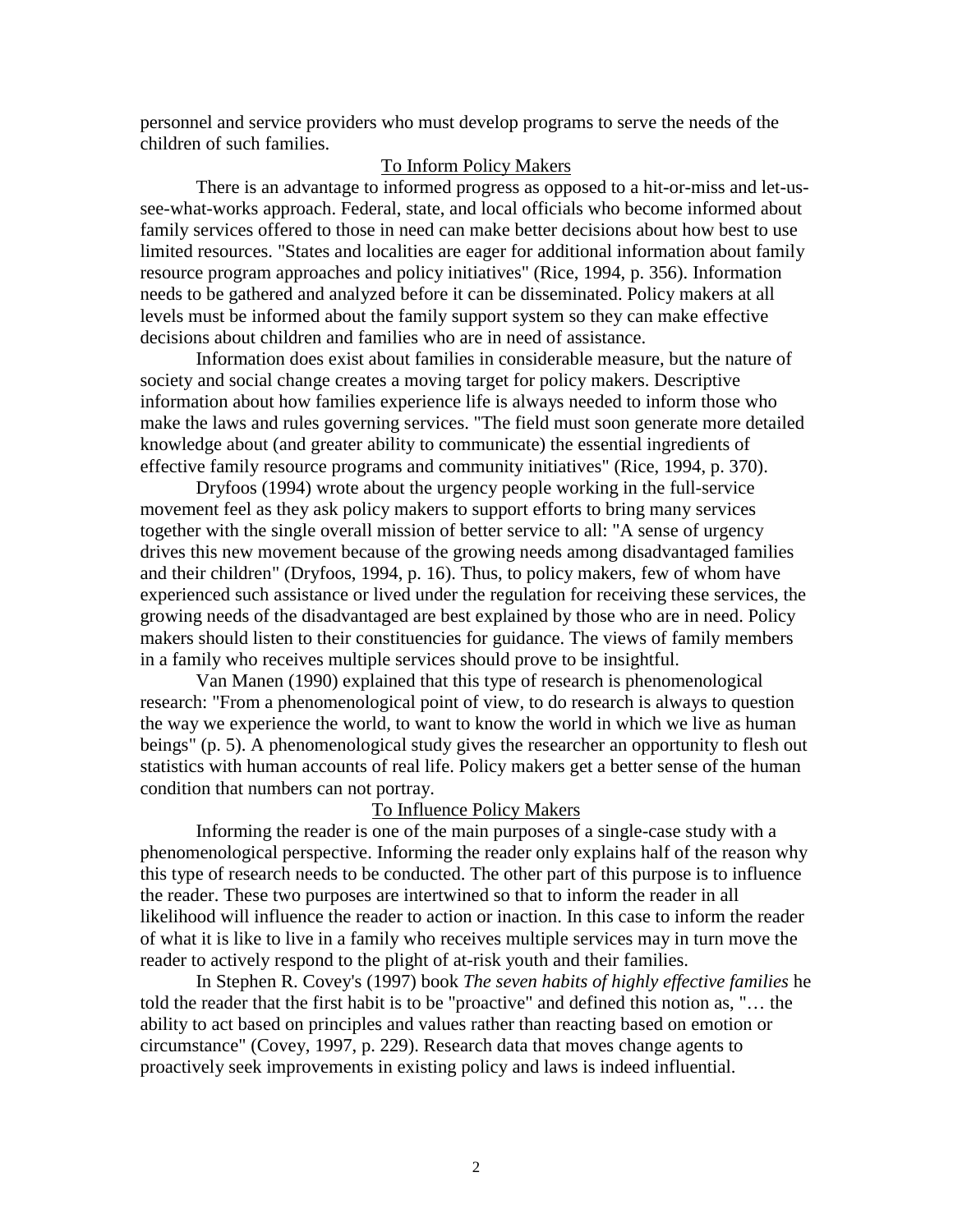#### To Add to the Definition of Quality Family Support

In recent years, policy makers and service providers have moved to coordinate services and consolidate limited resources to improve effectiveness and efficiency of their work. Legislators want school and agency personnel to work together and improve services for young people and their families. The enactment of the Comprehensive Services Act in 1992 by the Virginia General Assembly was a step to consolidate resources by requiring schools and agencies to collaborate in the delivery of services. In compliance with the law local school divisions and state agencies have created Family Assessment Planning Teams to work with the highest risk children and their families. FAPT teams have been functioning since 1992. Any insights that can be gained by studying the impact of such policies on those that are most affected inform providers about how they should proceed. Trying to understand if providers are helping children and families by giving them a chance to speak about their needs and whether or not care providers are meeting those needs is essential for system improvement.

A better understanding of what quality family support should be is the goal. A single-case study of how a family who receives multiple services functions will add to our understanding, and help clarify what children and families need to move out of an atrisk posture and into a healthier mode of living. The data will add to a more precise understanding of what those who receive support consider quality support to be. Kagan (1994) believed that each new piece of information will fulfill, "…the primary need-that of adding precision to the definition of quality in family support" (p. 376).

To Provide Information Useful to Educators and Service Providers in Developing Programs for At-risk Children and Families

Educators are central to the success of collaborative action. The family support movement is a movement that consists of many organizations not the least of which is the public educational system. The educational leader must assume a multi-purpose role in the network of service providers. The network of providers will be closer in proximity to the school, if not on the school grounds. Schorr (1997) listed four things that successful schools are doing as they progress to serve their communities: (a) linking to other services, (b) opening their buildings to the neighborhood, (c) becoming partners in service reform and community building, and (d) supporting families as partners in a unified mission. Such schools are the focal point for agencies and service providers to come together to provide a collaborative effort to help at-risk youth and their families.

The information gathered would add to what is already known about collaborative systems designed to provide services. As educators and service providers build new service providing systems one goal is to build a system that is sustainable and successful in fulfilling the system's mission, in this case helping children and families.

The Research Questions

My research began in November of 1997 when I was the chairman of a conference held in Virginia. The conference title was the *New Era of Comprehensive Services: Leading the Way,* and it was sponsored by the Virginia Tech Department of Educational Leadership and Policy Studies and The Danforth Foundation. The main goal of the conference was to strengthen interagency planning for children and families.

As chair of the conference I was able to move from one session to another. I was intrigued by the conversations between service providers from multiple agencies. I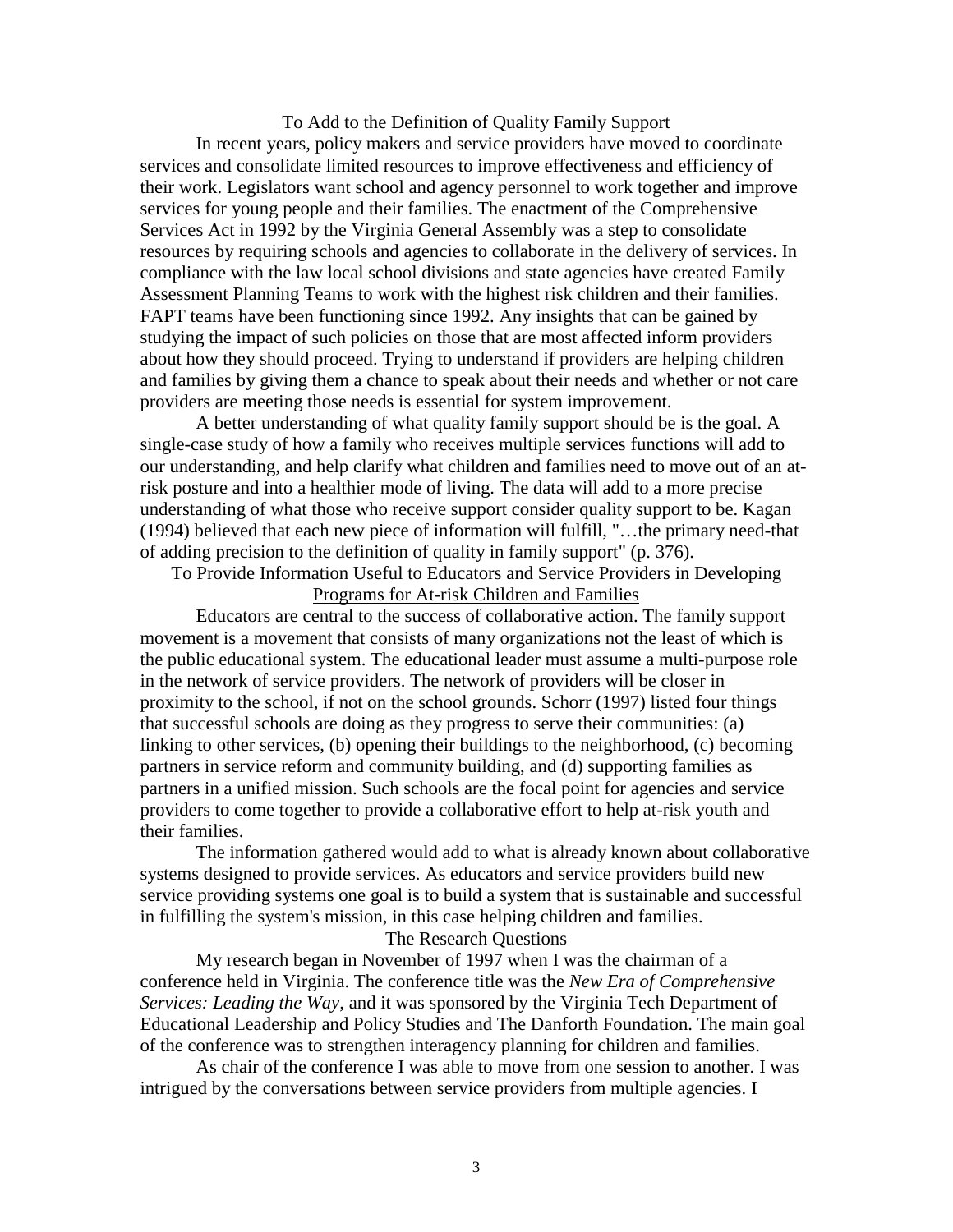thought the voices of service recipients were needed in the discussions. My research questions come from what I think service recipients would add to a discussion with a group of service providers.

I wanted to find the answers to the following three research questions:

- 1. What is the context of the family's receipt of services?
- 2. What are the types of services received?
- 3. What are the effects of the services received?

### Summary

Kagan and Shelly (1987) informed us about the evolution of the family support movement and concluded that it is still an undefined entity. Kagan, Powell, Weissbourd, and Zigler (1987) found that while there are reasons to be optimistic about progress, in making the family support movement better, we must be watchful of complacency. Understanding how one family experiences the receiving end of what family support organizations provide will refine the definition of what meaningful support is. Creating a picture with descriptions of what it means to receive services from multiple agencies from those who experience those services will enrich that definition.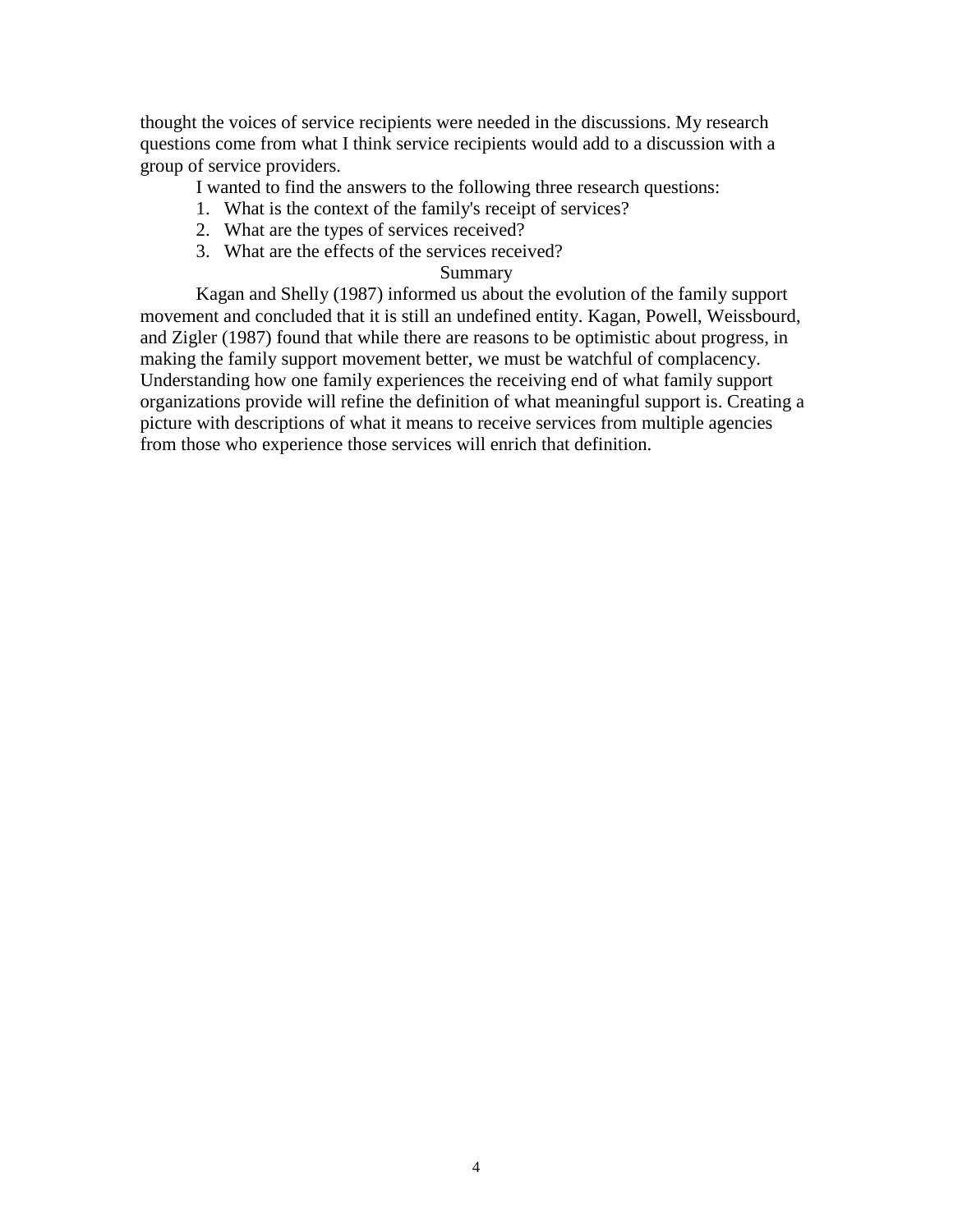## CHAPTER 2 REVIEW OF RELATED LITERATURE

In this chapter I review a portion of the literature, which provides background and focus for my study. First, General Systems Theory is discussed. Then a conceptual framework based on Uri Bronfenbrenner's (as cited in Santrock, 1993) Ecological Theory of Development is outlined to present a systems mindset for the rest of the discussion. Second, the concept of family function is reviewed in a study conducted to determine the functional characteristics of healthy families. Third, a relatively new approach to helping people is reviewed: Clinical social work and psychology provide a strengths based model for use by the helping professions.

Systems Theory as the Conceptual Framework for the Study

In 1928 Ludwig von Bertalanffy (1968) began his work in General Systems Theory which originated in the field of engineering. The problem presented to engineers was finding a way to control large amounts of energy. Directing great amounts of steam or electricity into smaller manageable units required development of low-power devices. The strategy that proved successful concerned elements within a contained system and how they interact within the system. This was a part of the mechanistic reductionism that preceded general systems theory. In Bertalanffy's definition of general systems theory he explained that studying the elements within the system was only a start. It is important to study the elements within the system, the system as a whole and the system in the context of its surrounding universe.

In its beginnings general systems theory became pervasive in all of the more technical fields, which fueled specialization and transfer to the softer sciences. "Politicians frequently ask for application of the 'systems approach' to pressing problems such as air and water pollution, traffic congestion, urban blight, juvenile delinquency, organized crime, and city planning" (Bertalanffy, 1968, p. 4).

As Bertalanffy studied and wrote about general systems theory scientists from other fields joined him in asking questions about the world with a general systems model for the monocle of their scientific eye. "In one way or another, we are forced to deal with complexities, with 'wholes' or 'systems,' in all fields of knowledge. This implies a basic re-orientation in scientific thinking" (Bertalanffy, 1968, p. 5).

The Movement of Systems Theory Into the Social Sciences

The Ecological Theory of Development

The complexities discussed by Bertalanffy did not elude social scientists. However, instead of complexities presented when following the course of an electrical charge, the social scientist is faced with one of the most complex occurrences found in the natural world. Because human beings are the most complex of all systems, social scientists have used the systems view to build theories regarding human interaction and development.

Bronfenbrenner (as cited in Santrock, 1993) developed a systems view of the individual and the family (see Figure 1). The model has five concentric circles. The center circle represents the individual with each of the four circles that encompass the center representing the world around the individual. The closer the circle is to the center, the more familiar the socio-cultural subsystem is to the individual. The mesosystem represents the relationships between the individual and the macrosystem or world. The chronosystem represents time.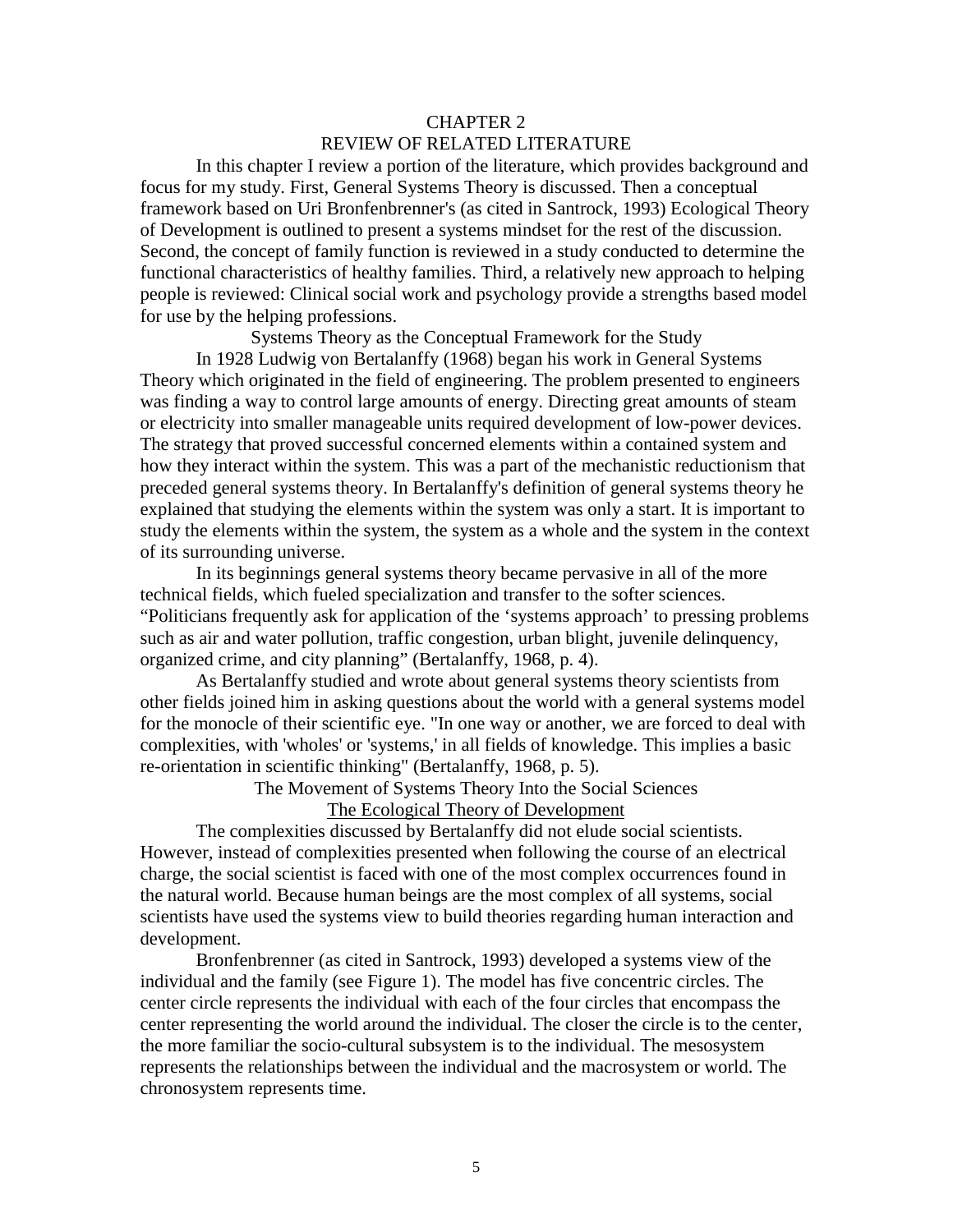

Figure 1. Bronfenbrenner's ecological theory of development. Adapted from The Science of Child Development, edited by J. W. Santrock, 1993, p.51. Child Development, Copyright 1993 by Erlbaum Publishing Company.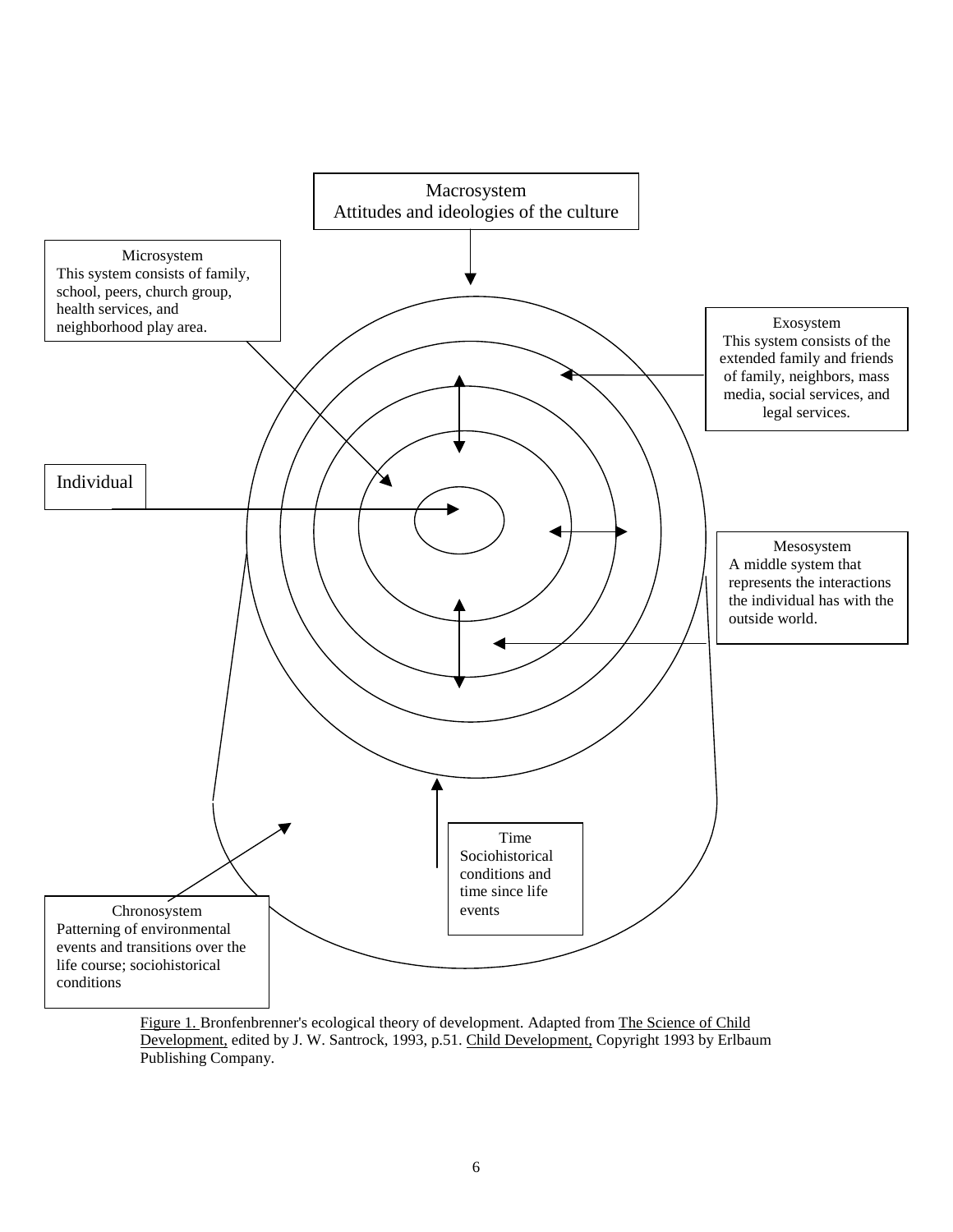It represents the birth of the whole system, and the system's aging process. Bronfenbrenner's model is a good conceptual frame for studying families.

Each member of the family can be examined from the point of being the individual at the center while other family members can be seen to function in an outer system. Whole families can also be placed in the center, which allows the researcher opportunities to make assumptions about how the outer systems affect either individual family members or the family as a whole. For example, if a family in receipt of many different services is getting an optimal response to their needs from many providers, one could assume that most of the field service workers function in the microsystem for the participating family. The microsystem is the second circle from the center. This subsystem includes the individuals and groups that are in the closest and most frequent contact with the individual or family.

Bronfenbrenner's model is useful in conceptualizing this study of a single family. The family is the unit to be measured and is anchored at the center of the model. The variables, many of which are unknown, are in the outer concentric circles representing the five environmental systems.

## An Application of Systems Theory in the Social Sciences: The Study of Family Functioning

A review of one study conducted by the research team of Lewis, Beavers, Gossett, and Phillips (1976) follows. The study focuses on how healthy families work and is a good example of how social scientists applied systems theory to solving human problems.

This review will begin with a description of how the research team conducted the pilot study. The research team made few procedural changes while conducting the main study. There were two purposes for the pilot study. One was to devise five ten-minute tasks that a family could perform while being videotaped. An independent rater viewed the tape and based on the family members interaction, rated the family on a family functioning scale. The other purpose of the pilot study tested construct validity and the inter-rater reliability of the family functioning scale.

#### The Pilot Study

Lewis, Beavers, Gossett, and Phillips (1976) conducted a pilot study of 11 volunteer families and 12 families with an adolescent family member living as an inpatient at a psychiatric treatment facility. The 11 families that made up the control group mirrored the 12 families that made up the experimental group in areas of parental occupation, number and age of children, and children still living at home. After the sample was obtained, the protocol for each family was the same.

Each family member was required to respond with pencil and paper to the question, What are the main problems in your family? Then each family member responded to a 20-item family characteristics rating scale. The 20 items were statements, 15 were about psychological or emotional aspects of family life and five were about financial matters. Family members were to rate on a scale of one to five whether the characteristic applied to their family. A rating of one meant the statement did not apply at all and five meant the statement applied (see Figure 2).

Videotaped interactional tasks were designed so that the family could be videotaped while they performed certain tasks. All members of the family engaged in four out of five tasks. One task was designed for children only and one was designed for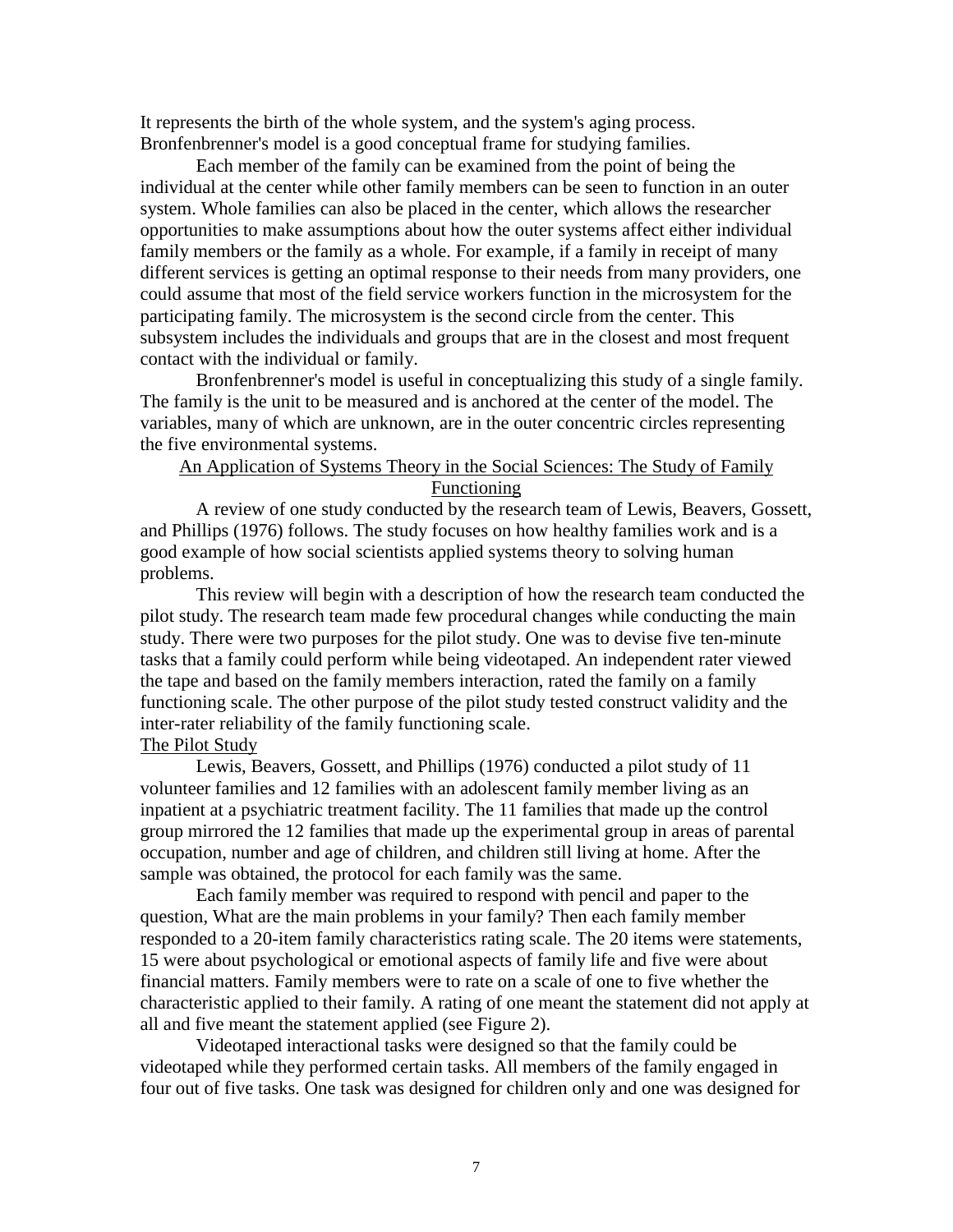# FAMILY CHARACTERISTICS INVENTORY

|                                                                                         | Name         |                         |                |                |               |
|-----------------------------------------------------------------------------------------|--------------|-------------------------|----------------|----------------|---------------|
|                                                                                         | Date         |                         |                |                |               |
| The following statements fit some families better than others. Please circle the number |              |                         |                |                |               |
| that best describes how well each statement fits your family.                           |              |                         |                |                |               |
|                                                                                         | Does         |                         | Fits           |                | Fits          |
|                                                                                         | Not Fit      |                         | Our            |                | Our           |
|                                                                                         | Our          |                         | Family         |                | Family        |
|                                                                                         | Family       |                         | Some           |                | Very          |
|                                                                                         | At All       |                         |                |                | Well          |
| 1. We live in a good neighborhood.                                                      | 1            | $\mathbf{2}$            | 3              | $\overline{4}$ | 5             |
| 2. Our family talks things out.                                                         | $\mathbf{1}$ | $\overline{2}$          | $\mathfrak{Z}$ | $\overline{4}$ | $\mathfrak s$ |
| 3. We have a sense of humor.                                                            | 1            | $\overline{2}$          | 3              | $\overline{4}$ | 5             |
| 4. There is an opportunity for each                                                     |              |                         |                |                |               |
| member to express himself in his own                                                    |              |                         |                |                |               |
| way.                                                                                    | 1            | $\overline{2}$          | 3              | $\overline{4}$ | 5             |
| 5. There are activities which we all enjoy                                              |              |                         |                |                |               |
| doing together.                                                                         | $\mathbf{1}$ | $\overline{\mathbf{c}}$ | 3              | $\overline{4}$ | 5             |
| 6. We respect each other's feelings.                                                    | 1            | $\overline{c}$          | $\mathfrak{Z}$ | $\overline{4}$ | 5             |
| 7. In our home, we feel loved.                                                          | 1            | $\overline{c}$          | $\mathfrak{Z}$ | $\overline{4}$ | 5             |
| 8. We have the right kinds of friends.                                                  | 1            | $\overline{2}$          | $\mathfrak{Z}$ | $\overline{4}$ | 5             |
| 9. Discipline is moderate and consistent.                                               | 1            | $\overline{2}$          | 3              | $\overline{4}$ | 5             |
| 10. Educational goals are important to us.                                              | $\mathbf{1}$ | $\overline{2}$          | 3              | $\overline{4}$ | 5             |
| 11. There is a sense of belonging in our                                                |              |                         |                |                |               |
| family.                                                                                 | $\mathbf{1}$ | $\overline{2}$          | 3              | $\overline{4}$ | 5             |
| 12. Our family is a reliable, dependable                                                |              |                         |                |                |               |
| family.                                                                                 | $\mathbf{1}$ | $\overline{2}$          | 3              | $\overline{4}$ | 5             |
| 13. We establish reasonable goals for                                                   |              |                         |                |                |               |
| ourselves.                                                                              | $\mathbf{1}$ | $\overline{2}$          | 3              | $\overline{4}$ | 5             |
| 14. We encourage development of                                                         |              |                         |                |                |               |
| potential in all members of our family.                                                 | $\mathbf{1}$ | $\overline{2}$          | 3              | $\overline{4}$ | 5             |
| 15. We express appreciation for what we                                                 |              |                         |                |                |               |
| do for one another.                                                                     | $\mathbf{1}$ | $\overline{c}$          | 3              | 4              | 5             |
| 16. We plan ahead.                                                                      | 1            | $\overline{c}$          | 3              | 4              | 5             |
| 17. We share experiences.                                                               | $\mathbf{1}$ | $\overline{c}$          | $\overline{3}$ | $\overline{4}$ | 5             |
| 18. We live in a good school district.                                                  | 1            | $\overline{c}$          | 3              | $\overline{4}$ | 5             |
| 19. Father is a good provider.                                                          | 1            | $\overline{2}$          | 3              | $\overline{4}$ | 5             |
| 20. There is enough money for special                                                   |              |                         |                |                |               |
| things.                                                                                 | $\mathbf{1}$ | $\overline{2}$          | 3              | $\overline{4}$ | 5             |

Figure 2. The 20-item self-assessment family characteristics inventory. From No single thread: Psychological health in family systems by J. M. Lewis, W. R. Beavers, J. T. Gossett, & V. A. Phillips, 1976, Appendix A, p. 231. Copyright 1976 by Brunner/Mazel, Inc. Reprinted with permission from J. M. Lewis.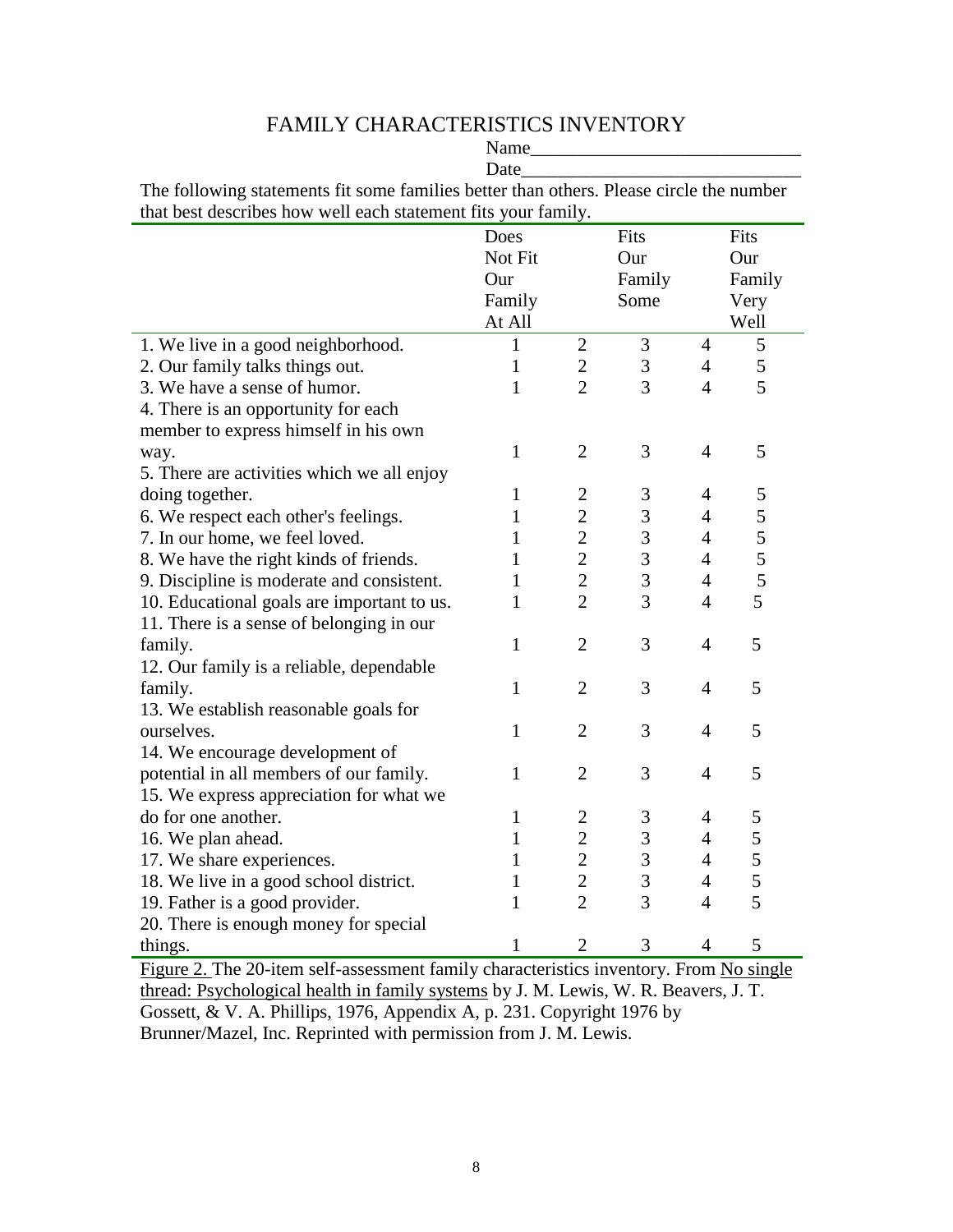parents only. In task number one, the family was informed that they did agree on some issues as being the family's main problems, but not entirely. They were asked to discuss the fact that they disagreed.

In task number two the family was asked to plan something together. The plan should be something that the family might really do.

The third task involved a marital test. Only the parents participated in this task. Each parent was asked to choose one of six choices as being the happiest stage of their marriage. The choices ranged from courtship to children being grown and gone. The couple was asked to discuss their agreements or disagreements on marital happiness. The couple was then asked to discuss the greatest source of pain in their marriage.

During the time the parents were in the marital testing, the children, as part of task four, were asked to move dolls on a board to demonstrate how close they felt the family's members were to one another. Then the entire family was reunited to discuss what closeness meant to the family.

The fifth task was designed to leave the family with a positive feeling about themselves. They were asked to discuss what they felt their family strengths were.

There were twelve different raters. Eleven rated the families based on viewing one ten-minute videotape session of the families performing the five interactional tasks. One rater viewed the entire 50-minute tape. Each rater used a ten-point family healthpathology rating scale (see Figure 3).

Lewis et al. (1976) found this procedure and scale consistent for rating family health. Using the Spearman rank order correlation coefficient (rho), the ordinal ratings of the scale were converted to rank orders. Each pair of raters who viewed the same segment of family interaction agreed with high reliability as to the relative degree of health of the families (see Table 1). Raters A and B viewed the family strengths interactional task and on a ten point scale rated the family health. One being the healthiest family score. There was a high degree of agreement by the raters on the family's health  $r = .75$  with  $p < .001$ .

The research team wanted to know if the raters could distinguish between patient-containing families and control families. Seven of the twelve raters were experts in family studies, coming from fields of psychiatry or psychiatric social work. There were seven sets of judgements available for each family based on pairing the ratings completed by these experts.

One of the seven raters viewed the entire hour of videotape to make the seventh paired set of ratings available. The seven ratings were totaled yielding a total family score from 7 to 70. Low scores indicated greater health and higher scores indicated more pathology in the family system. Lewis et al. (1976) found there was no overlap in the ratings. The nonpatient families scored from a low of 16 to a high of 42. The patient containing families scored from a low of 45 to a high of 62 (see Table 2). The Lewis team wanted to know how well the family members' self-ratings on the Family Characteristics Inventory correlated with the independent raters. The range of scores was 20 to 100 by each family member. An overall family score was gained by averaging the family members' scores. The nonpatient families' average scores ranged from 73 to 94 (higher scores signify greater health). The patient containing family scores ranged from 63 to 89. The raters' evaluations correlated with family selfappraisals from .36 to .68 (p<.05 to <.001), with a mean of .52 (p<.01).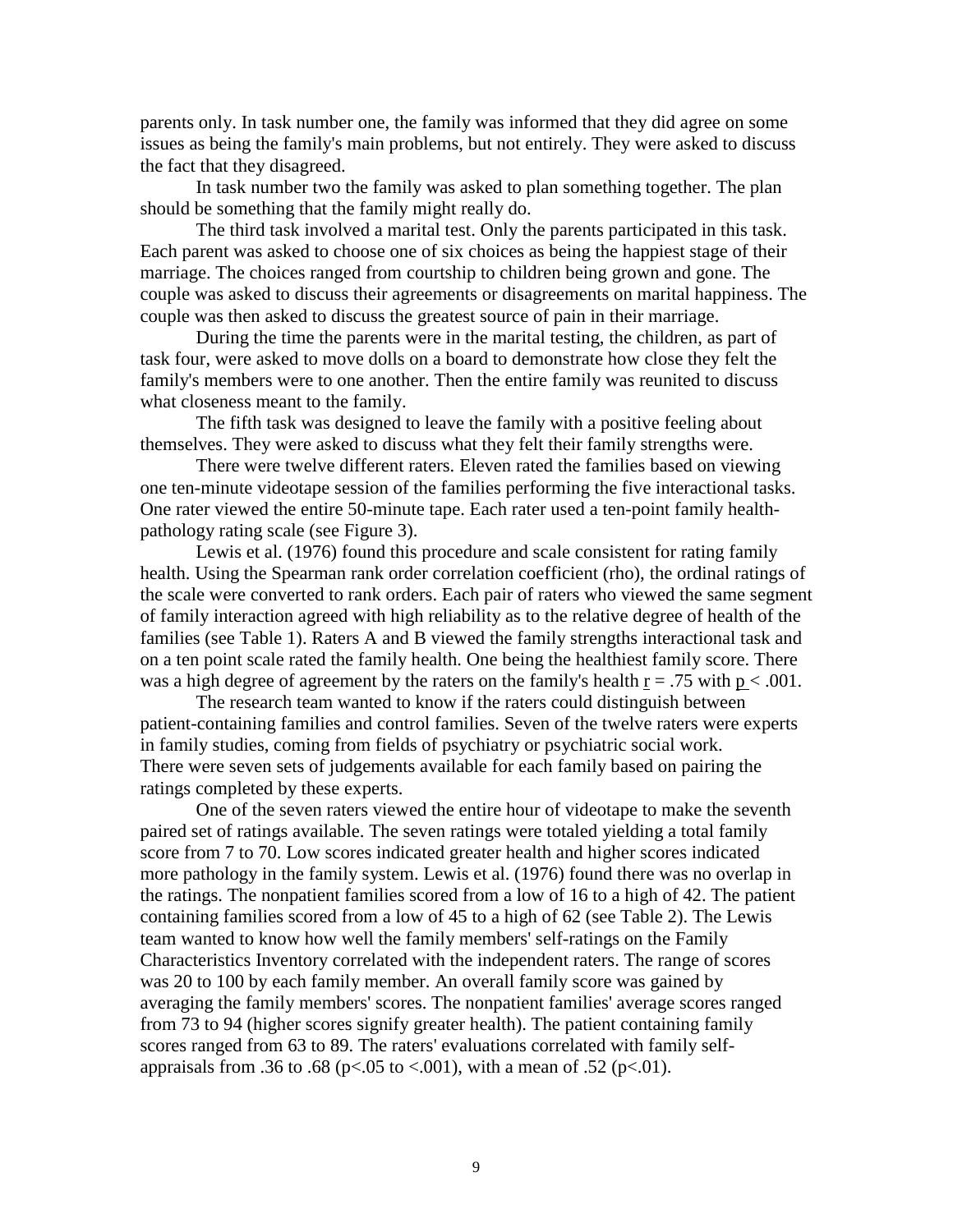

Figure 3. The 10-point family health-pathology rating scale. From No single thread: Psychological health in family systems by J. M. Lewis, W. R. Beavers, J. T. Gossett, & V. A. Phillips, 1976, p. 32. Copyright 1976 by Brunner/Mazel, Inc. Reprinted with permission from J. M. Lewis.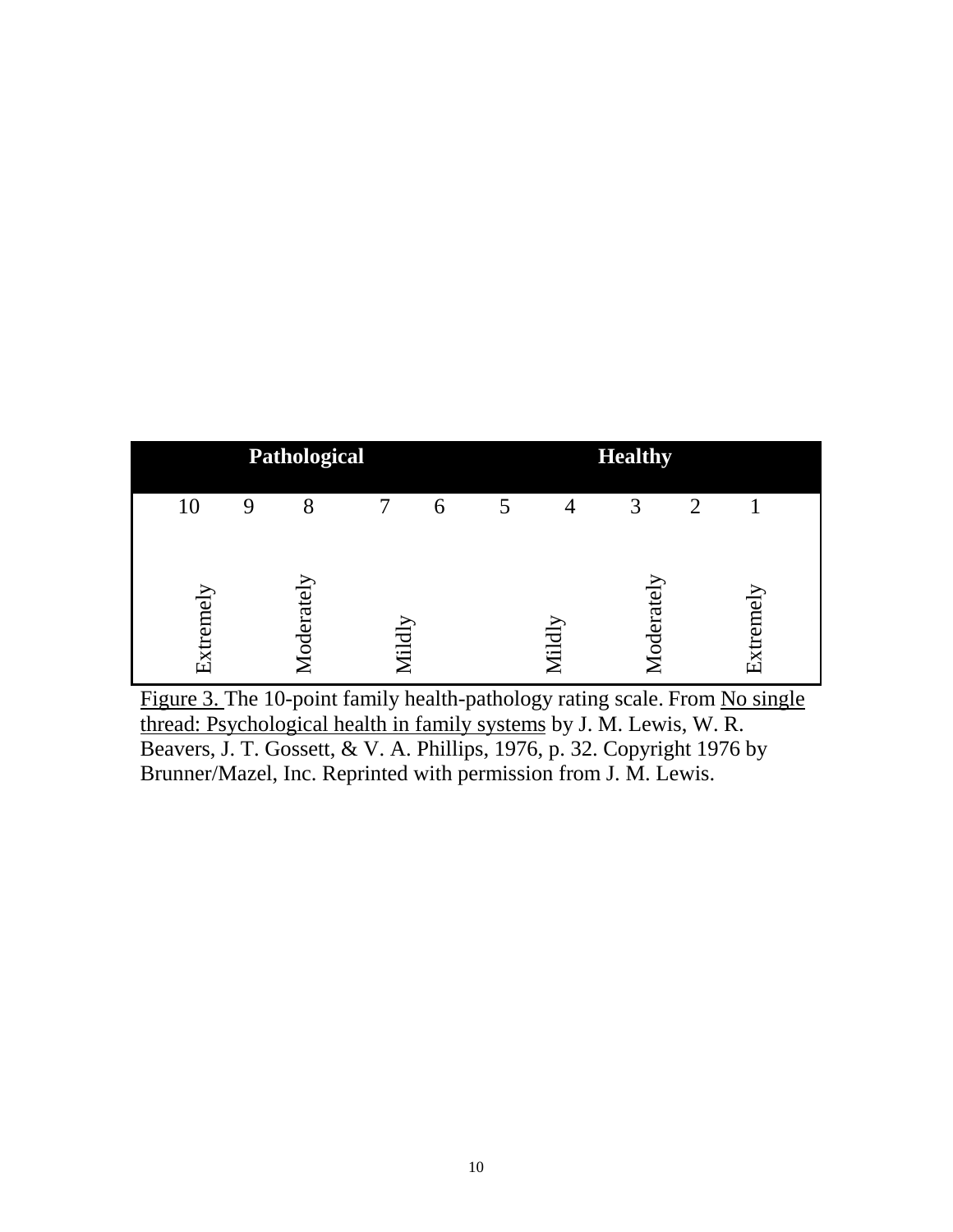# Table 1

## **Interrater Reliability**

| Raters | Test sections           | r   | p                        |
|--------|-------------------------|-----|--------------------------|
| A & B  | <b>Family Strengths</b> | .75 | < .001                   |
| E & B  | <b>Main Problems</b>    | .90 | < .001                   |
| B & B  | Strengths/Problems      | .75 | < 0.01                   |
| F & G  | <b>Main Problems</b>    | .65 | < .001                   |
| H & I  | <b>Family Closeness</b> | .78 | $\langle .(0) 1 \rangle$ |

From No single thread: Psychological health in family systems by J. M. Lewis, W. R. Beavers, J. T. Gossett, & V. A. Phillips, 1976, p. 33. Copyright 1976 by Brunner/Mazel, Inc. Reprinted with permission from J. M. Lewis.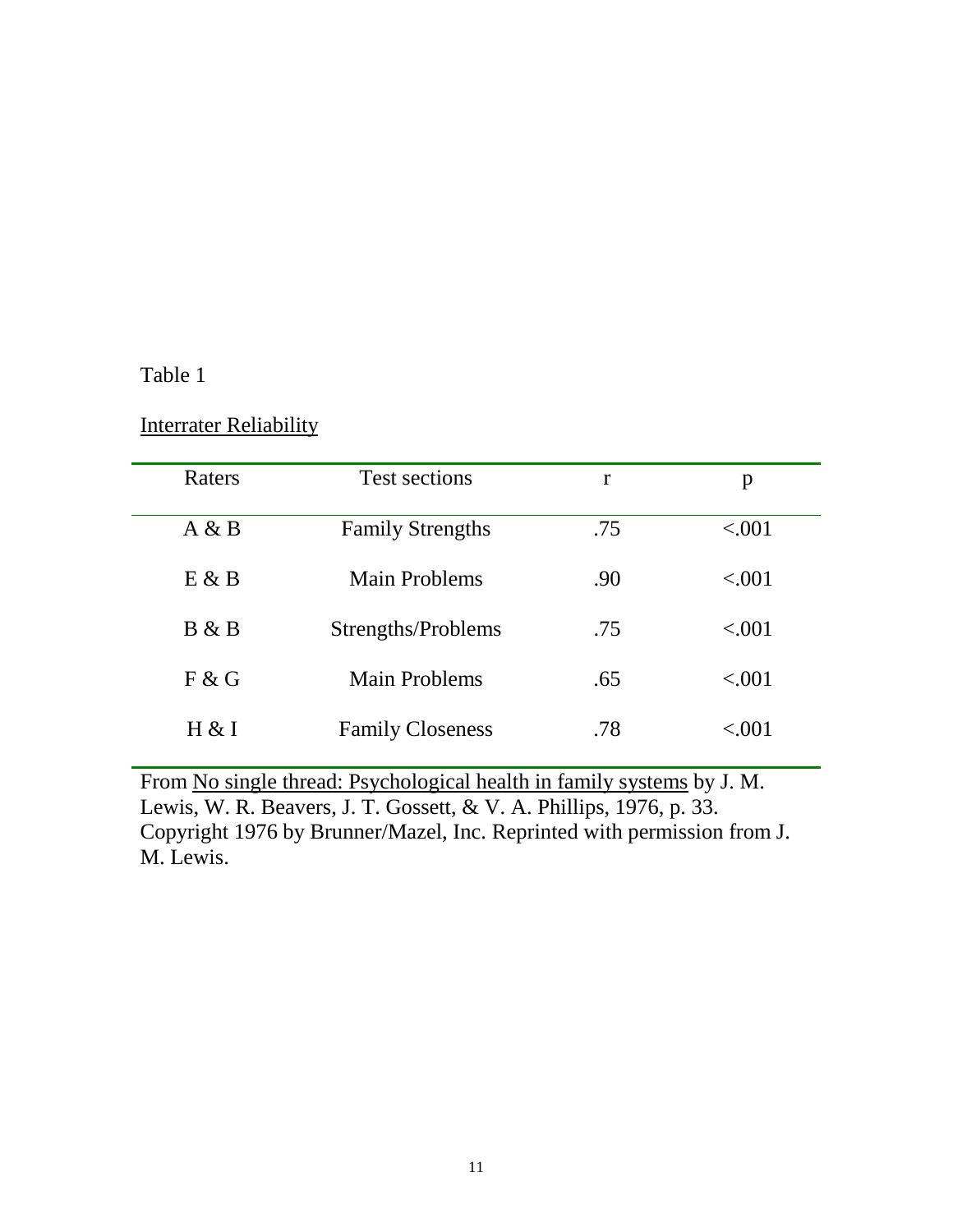# Table 2

# Rank Order of Families by Sum of Global Health-Pathology:

| Nonpatient     | Health-Pathology | Patient        |
|----------------|------------------|----------------|
| Families       | Scores           | Families       |
| N1             | 16               |                |
| N2             | 17               |                |
| N3             | 21               |                |
| N <sub>4</sub> | 26               |                |
| N <sub>5</sub> | 26               |                |
| N <sub>6</sub> | 29               |                |
| N7             | 30               |                |
| N8             | 32               |                |
| N <sub>9</sub> | 35               |                |
| N10            | 36               |                |
| N11            | 42               |                |
|                | 45               | P1             |
|                | 49               | P <sub>2</sub> |
|                | 50               | P <sub>3</sub> |
|                | 52               | <b>P4</b>      |
|                | 55               | P <sub>5</sub> |
|                | 55               | <b>P6</b>      |
|                | 56               | P7             |
|                | 56               | P <sub>8</sub> |
|                | 57               | P <sub>9</sub> |
|                | 58               | P10            |
|                | 60               | P11            |
|                | 62               | P12            |

# Ratings of Seven Expert Judges

From No single thread: Psychological health in family systems by J. M. Lewis, W. R. Beavers, J. T. Gossett, & V. A. Phillips, 1976, p. 33. Copyright 1976 by Brunner/Mazel, Inc. Reprinted with permission from J. M. Lewis.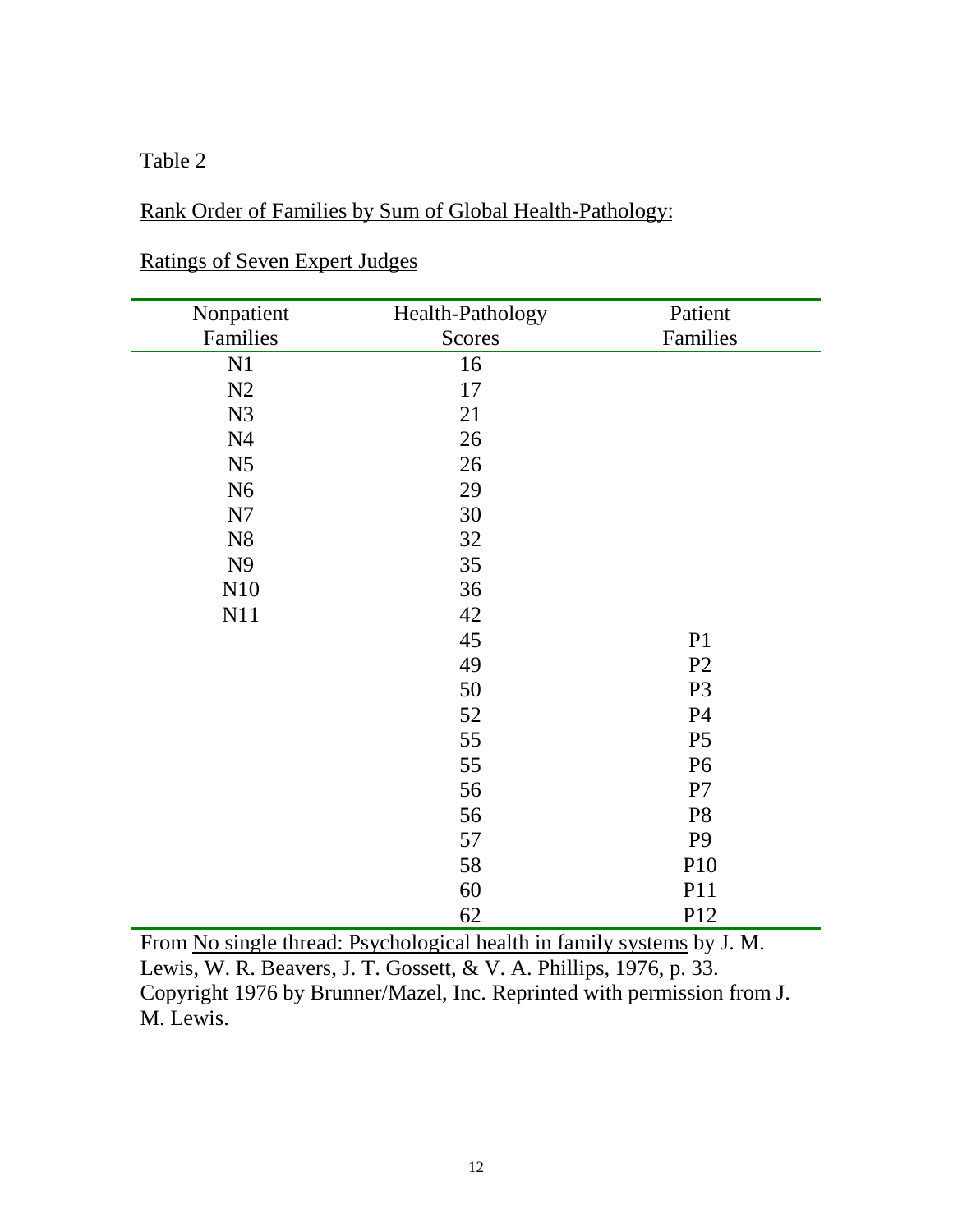Lewis et al. (1976) sought in the pilot study to develop a process that would enable independent raters to rate a family's health or pathology while yielding reliable and valid results. From the pilot study the research team felt that these goals were met. The Main Study

The purpose of the study. Lewis et al. believed that the main factors that contribute to a family's success were not available at the time they started their research. They also believed that this deficiency could be remedied so that a better understanding of families could be gained. The research team had three main goals. One was to conduct the research looking at the family with a "family systems" view. Another, was to identify the characteristics that well-adjusted families exhibit. The third was to use their results to teach families how to be healthier and happier.

The conceptual framework of the study. Lewis et al. thought that family health could be viewed on a continuum; the healthiest families would be found on one end of the continuum and troubled families would be found on the other end. This concept was given more relevance when Robert Beavers joined the research team and brought with him the family systems view.

W. Robert Beavers joined the Lewis team as a central team member after he was a rater in the pilot study. Prior to the main study, Beavers provided the team with a theoretical structure based on the family viewed as a system. With the infusion of the family systems perspective, the research team focused on five characteristics essential for optimal family functioning.

Beavers determined that the following qualities were important for a family in order to develop healthy individuals: (a) power structure, (b) the degree of family individuation, (c) acceptance of separation and loss, (d) perception of reality, and (e) affect.

Thirteen scales of family functioning were designed based on the five family qualities. This would allow raters to place a family on a family pathology-health continuum. All thirteen scales are nine-point scales from one to five increasing in one half-point increments.

Methods. The sample of the main study consisted of 103 families. Each family had one adolescent member. There were 33 healthy families designated as the control group, and 70 families of hospitalized adolescents were the experimental group.

The five family tasks in order were (a) family strengths, (b) threatened loss, (c) marital testing, (d) family closeness, and (e) plan something together. The five tasks were completed in the same way as they were in the pilot study. The order of tasks was designed to start the family off on a positive note and finish with a task that was not emotionally charged.

Based upon their experience with families who felt some emotional stress by completing the "main problems" task, the team elected to drop this task and replace it with the "threatened loss" task. The "threatened loss" task was designed so all family members would listen to an audiotape with a story about a family who had a male family member that was in danger of dying. Before the story ended, the tape would be stopped and family members were asked to make up an ending to the story.

Described below are the scales that measure the five qualities that Lewis et al. determined were important for the development of healthy families. The first three scales measure family structure.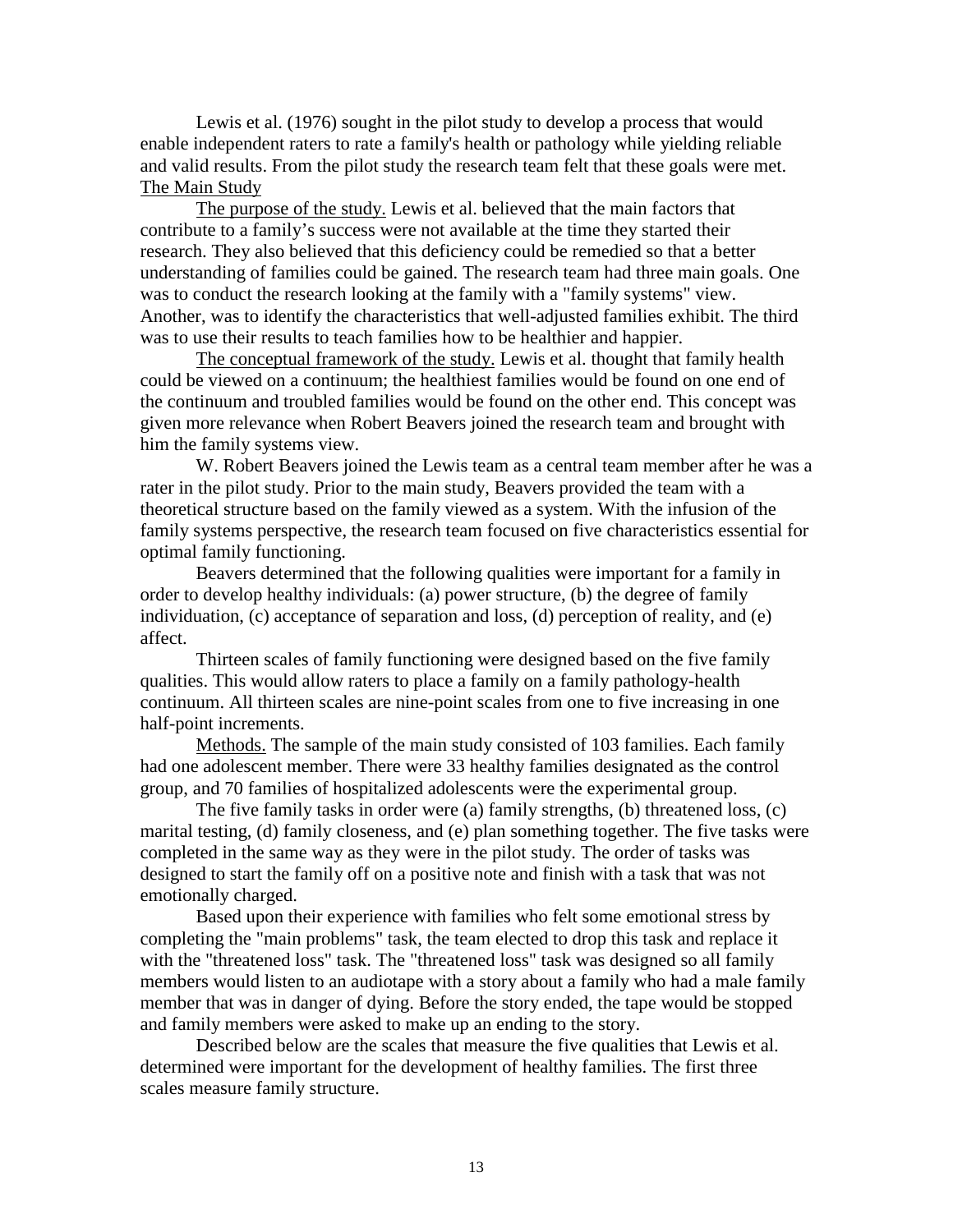The family structure. Power structures are imbedded in all social systems. Beavers et al. (1976) learned that the most adaptive families were led by generous benign leaders who share power. Three scales were developed to measure the family structure. The overt power scale measures the leadership in the family. A score of one represents a family in chaos where no member has enough power to structure activities. A rating of five indicates that the family had a shared leadership situation where parents shared the role (see Figure 4).

Another aspect of family structure is parental coalitions. Families with higher function exhibit a strong parental coalition, which would indicate that both parents were accepting of child input in a group decision, but children could not divide joint parental power on topics like discipline. A strong parent-child coalition that undermines parental power is an indication of low family function (see Figure 5).

The closeness rating scale is the last scale associated with the family structure. Lewis et al. (1976) indicate that this scale was difficult for raters to master because there are two variables present. Distinct boundaries and the degree of closeness are variables hard to determine with the idea of ego boundaries introduced. Ego boundaries carry the meaning of an individual being confident enough to be separate yet still be part of the family system, in essence ego boundaries involves being able to be apart in order to be close. On this scale, closeness with distinct boundaries among members is indicative of higher family function (see Figure 6).

Autonomy of family members. There are four scales that underpin Beavers' (1976) idea of family members being autonomous individuals who are evolving into healthy productive citizens: (a) self-disclosure, (b) responsibility, (c) invasiveness, and (d) permeability.

The self-disclosure scale is based on the premise that it is healthy for a family to encourage family members to communicate their true feelings and thoughts (see Figure 7). It is a sign of pathology when family members are unclear about their thoughts and feelings.

The responsibility scale measures the degree to which family members accepted responsibility for their actions and words (see Figure 8). If family members rarely voice responsibility for their own actions, Lewis et al. believe the family is less likely to be a healthy family system.

The invasiveness scale measures the degree family members would speak for one another. If family members did not complete sentences for one another and each member spoke for himself, the potential for individuation development was greater (see Figure 9).

The permeability scale measures the family's ability to allow all of its members to be heard with proper recognition and respect. A healthy family demonstrates a permeable style of communication when any family member can break into a conversation with relative ease (see Figure 10).

The affective characteristics of the family. There are four scales to rate a family's affective characteristics. The affective scales are based on the degree to which family members express their feelings within the context of the family. They include the overall tone of the family's interactive style, the degree of unresolved conflict, and the degree to which family members show their empathy toward one another.

The expressiveness scale was designed to allow a rater to determine whether or not a family system encouraged open communication of feelings. A score of one on the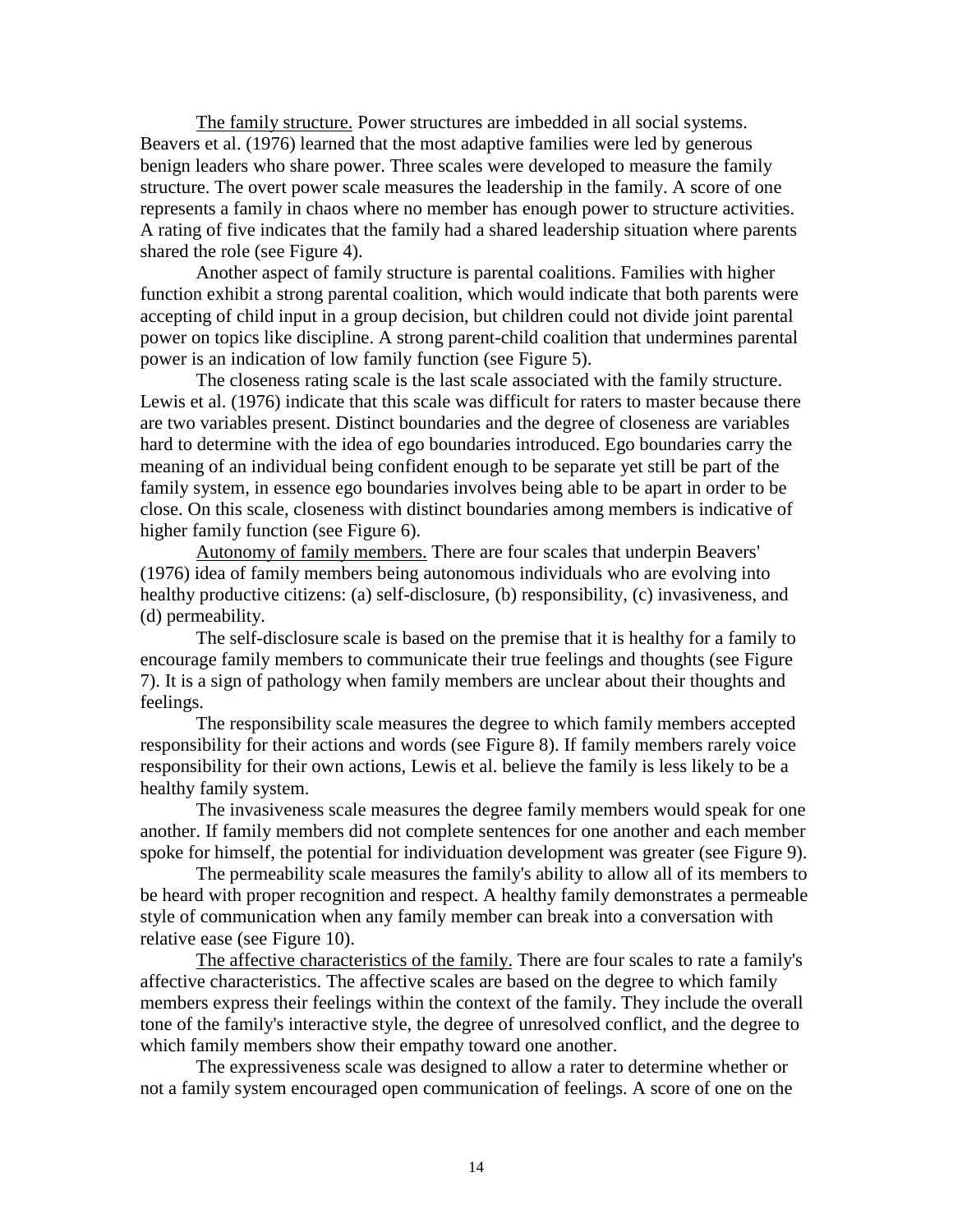|                                                   | A. Overt Power. Based on the entire tape, check the term that best   |  |        |  |                 |  |     |             |  |  |
|---------------------------------------------------|----------------------------------------------------------------------|--|--------|--|-----------------|--|-----|-------------|--|--|
|                                                   | describes your general impression of power structure of this family. |  |        |  |                 |  |     |             |  |  |
| $1 \quad \blacksquare$                            | 1.5                                                                  |  | 2 2.5  |  | $3 \t 3.5 \t 4$ |  | 4.5 |             |  |  |
| Chaos                                             |                                                                      |  | Marked |  | Moderate Led    |  |     | Egalitarian |  |  |
| Dominance Dominance                               |                                                                      |  |        |  |                 |  |     |             |  |  |
|                                                   | If 2 to 4, indicate:                                                 |  |        |  |                 |  |     |             |  |  |
| Who is #1 in power: Father Mother Child (specify) |                                                                      |  |        |  |                 |  |     |             |  |  |
| Who is #2 in power: Father Mother Child (specify) |                                                                      |  |        |  |                 |  |     |             |  |  |
|                                                   | $1 =$ Chaos: Leaderless; no one has enough power to structure the    |  |        |  |                 |  |     |             |  |  |
|                                                   |                                                                      |  |        |  |                 |  |     |             |  |  |

interaction.

2= Marked Dominance: Control is close to absolute. No negotiation; dominance and submission are the rule.

3= Moderate Dominance: Control is close to absolute. Some negotiation, but dominance and submission are the rule.

4= Led: Tendency toward dominance and submission, but most of the interaction is through respectful negotiation.

5= Egalitarian: Leadership is shared between parents, changing with the nature of the interaction.

Figure 4. The scale of overt power. From No single thread: Psychological health in family systems by J. M. Lewis, W. R. Beavers, J. T. Gossett, & V. A. Phillips, 1976, p. 84. Copyright 1976 by Brunner/Mazel, Inc. Reprinted with permission from J. M. Lewis.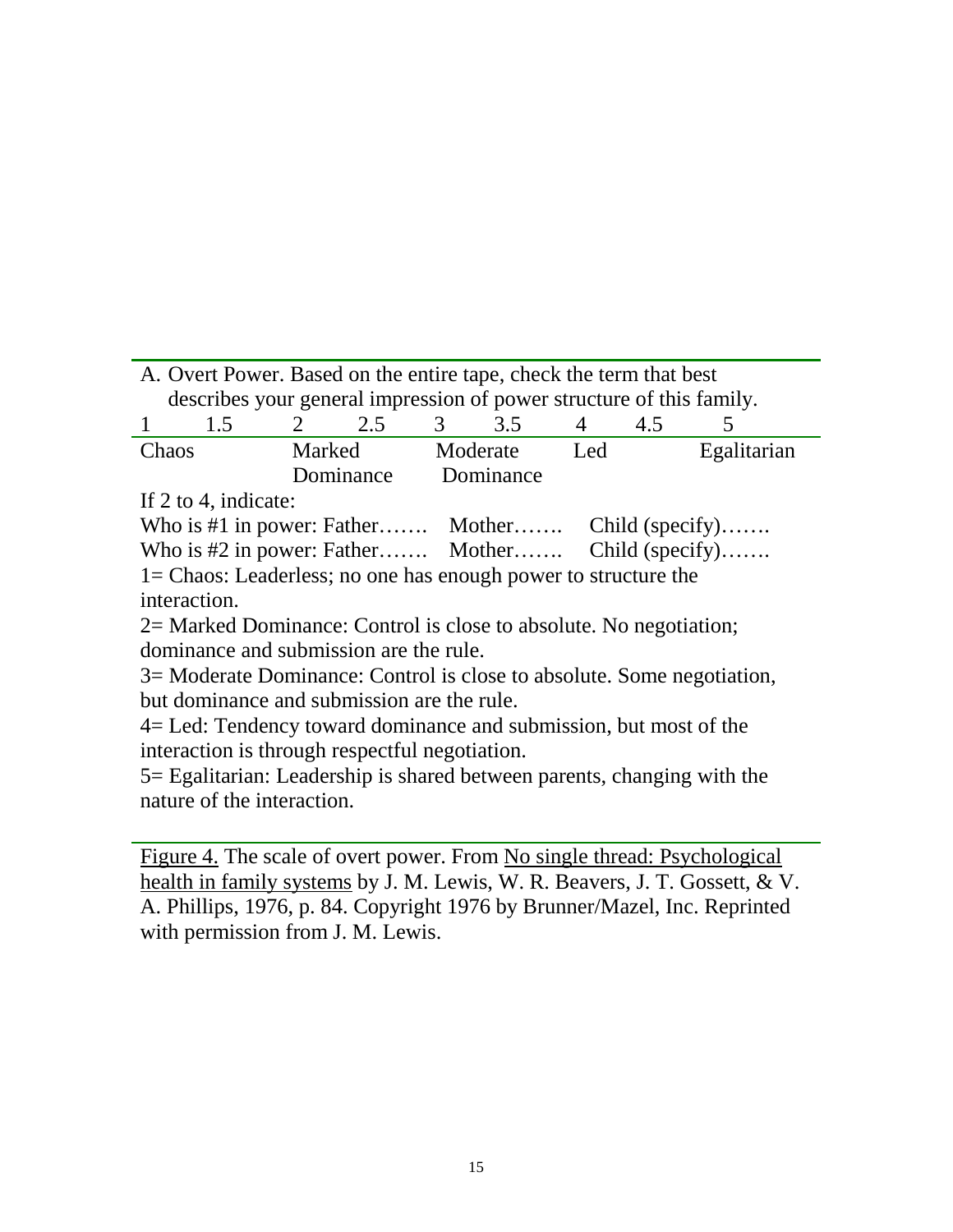# B. Parental Coalitions

Check the terms that best describe the relationship structure in this family.

|                                                                             | 1.5                                                                 | $\overline{2}$ | 2.5 3                  |  | 3.5       |  |  |           |  |
|-----------------------------------------------------------------------------|---------------------------------------------------------------------|----------------|------------------------|--|-----------|--|--|-----------|--|
|                                                                             |                                                                     |                |                        |  |           |  |  |           |  |
|                                                                             | Parent-Child                                                        |                | <b>Strong Parental</b> |  |           |  |  |           |  |
|                                                                             | Coalition                                                           |                |                        |  | Coalition |  |  | Coalition |  |
|                                                                             | Figure 5. The scale for parental coalitions. From No single thread: |                |                        |  |           |  |  |           |  |
| Psychological health in family systems by J. M. Lewis, W. R. Beavers, J. T. |                                                                     |                |                        |  |           |  |  |           |  |
| Gossett, & V. A. Phillips, 1976, p. 84. Copyright 1976 by Brunner/Mazel,    |                                                                     |                |                        |  |           |  |  |           |  |
| Inc. Reprinted with permission from J. M. Lewis.                            |                                                                     |                |                        |  |           |  |  |           |  |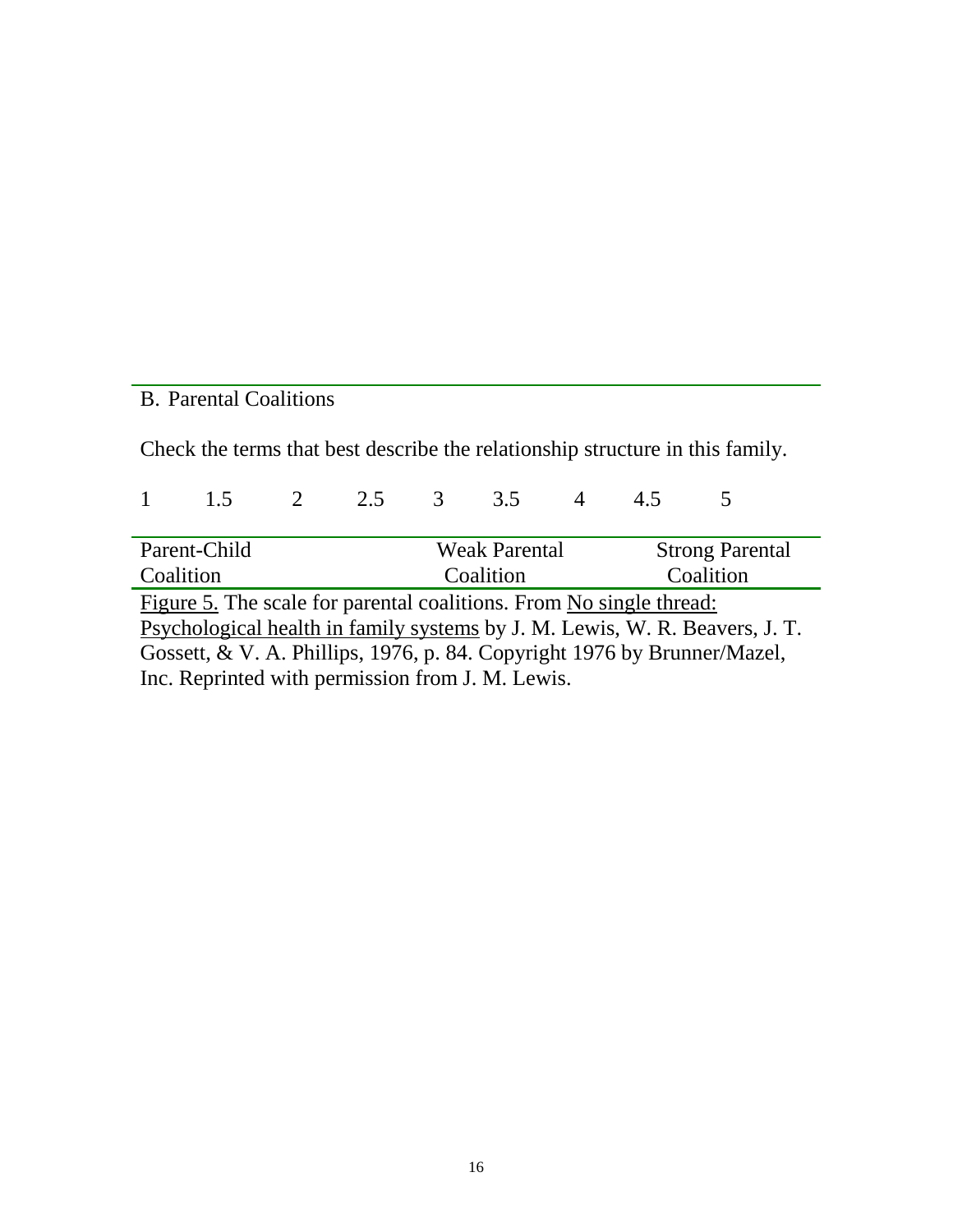| C. Closeness                                                                                                                                                                                                                           |     |  |         |                       |     |                |                                                        |  |  |  |
|----------------------------------------------------------------------------------------------------------------------------------------------------------------------------------------------------------------------------------------|-----|--|---------|-----------------------|-----|----------------|--------------------------------------------------------|--|--|--|
|                                                                                                                                                                                                                                        | 1.5 |  | 2 2.5 3 |                       | 3.5 | $\overline{4}$ | 4.5                                                    |  |  |  |
| Amorphous, vague<br>and indistinct<br>boundaries among<br>members                                                                                                                                                                      |     |  |         | Isolation, distancing |     |                | Closeness with distinct<br>boundaries among<br>members |  |  |  |
| Figure 6. The family closeness scale. From No single thread: Psychological<br>health in family systems by J. M. Lewis, W. R. Beavers, J. T. Gossett, & V.<br>A. Phillips, 1976, p. 84. Copyright 1976 by Brunner/Mazel, Inc. Reprinted |     |  |         |                       |     |                |                                                        |  |  |  |

with permission from J. M. Lewis.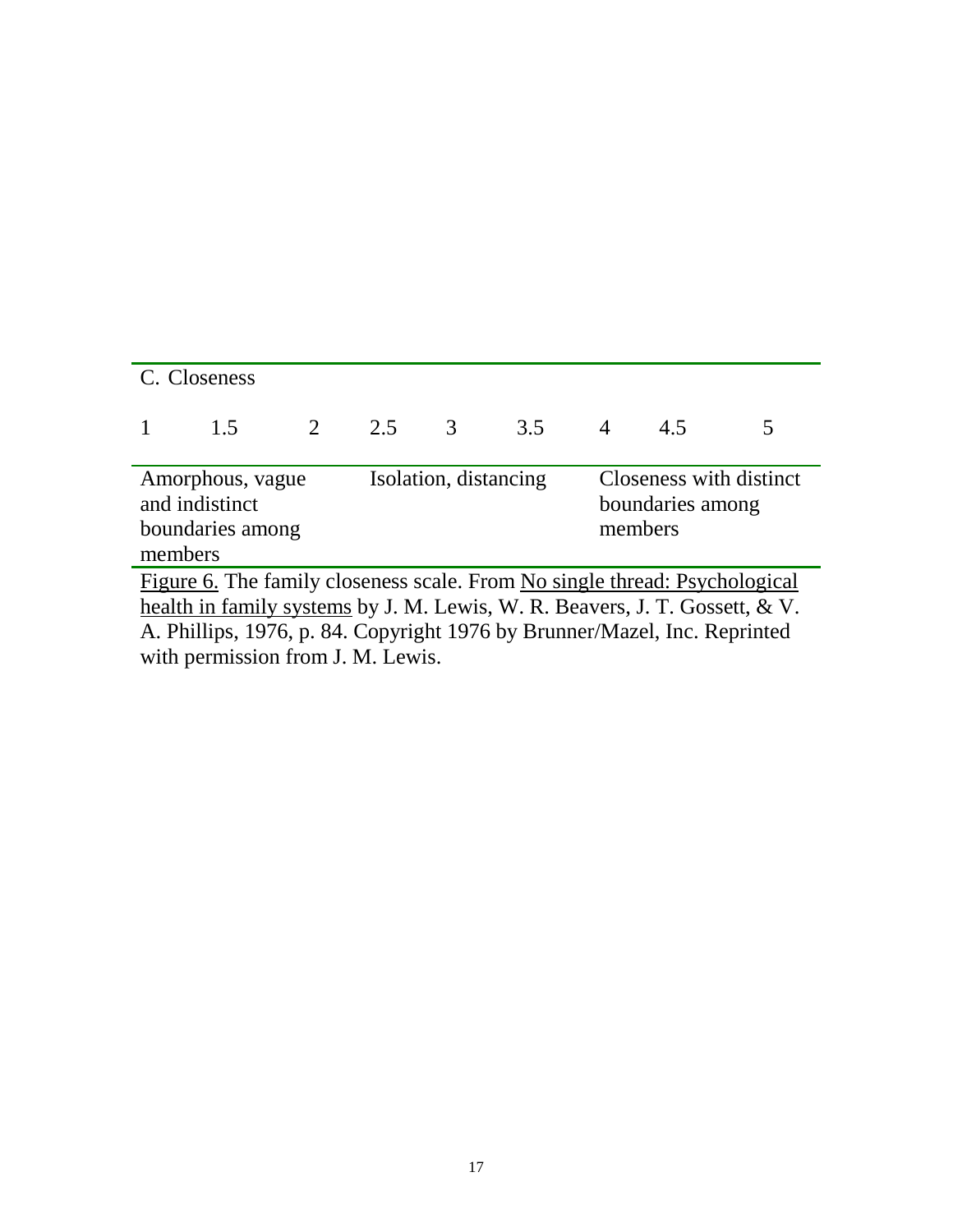A. Communication of Self-Concept: Rate this family as to the clarity of disclosure of feelings and thoughts. This is not a rating of the intensity of feelings, but rather of clarity of expression of individual thoughts and feelings.

|                                                                        | $\mathsf{L}$ |  | 2.5 |          | 35        |        | 45     |  |  |
|------------------------------------------------------------------------|--------------|--|-----|----------|-----------|--------|--------|--|--|
|                                                                        | Very clear   |  |     | Somewhat |           | Hardly |        |  |  |
|                                                                        |              |  |     |          | vague and |        | anyone |  |  |
| is ever clear<br>hidden                                                |              |  |     |          |           |        |        |  |  |
| Figure 7. The self-concept scale. From No single thread: Psychological |              |  |     |          |           |        |        |  |  |

health in family systems by J. M. Lewis, W. R. Beavers, J. T. Gossett, & V. A. Phillips, 1976, p. 87. Copyright 1976 by Brunner/Mazel, Inc. Reprinted with permission from J. M. Lewis.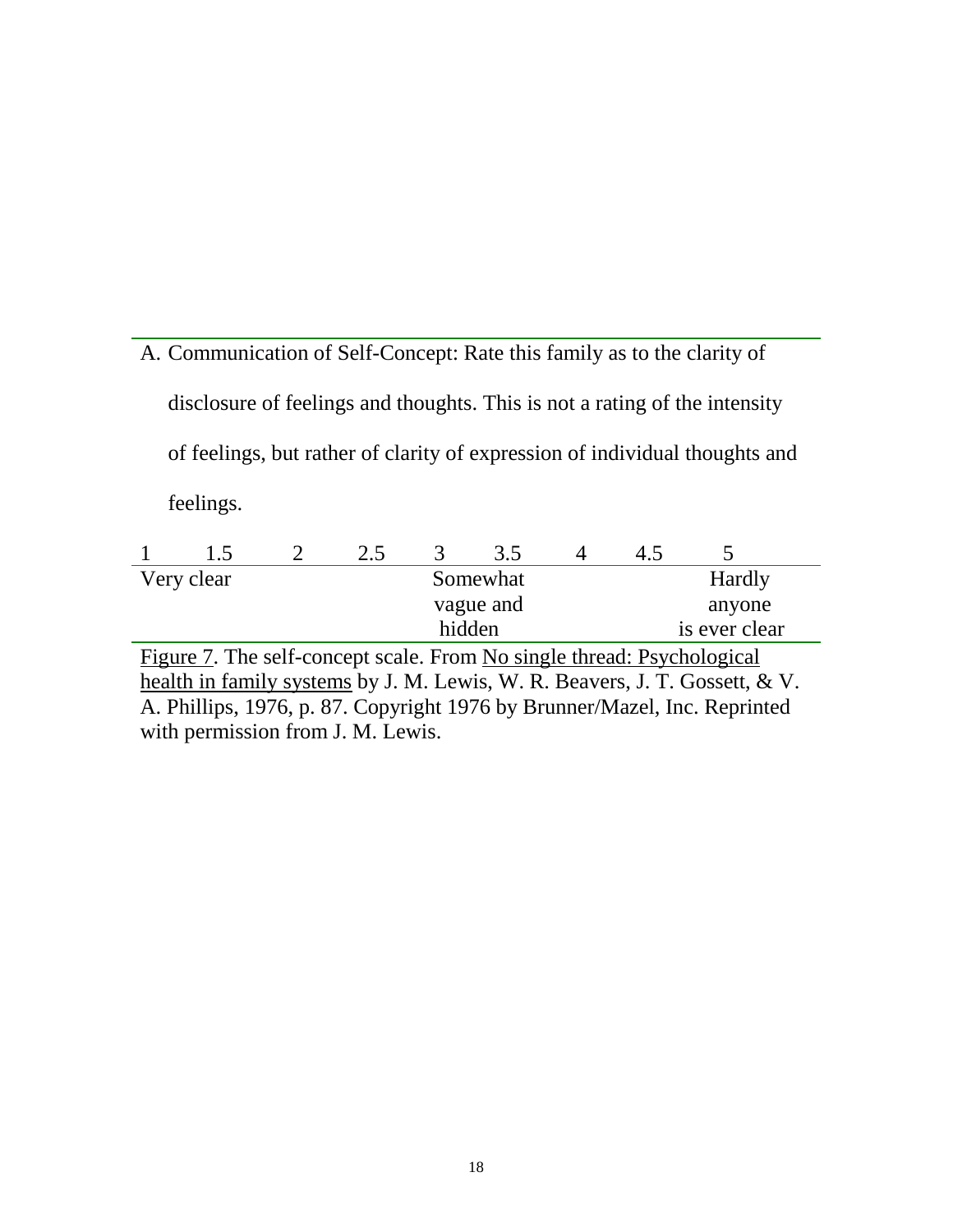# B. Responsibility: Rate the degree to which the family members take

responsibility for their own past, present, and future actions.

|                                                                             | 1.5                           |  | 2.5 | 3                        | 3.5                    | 4 | 4.5 |                                                                          |  |
|-----------------------------------------------------------------------------|-------------------------------|--|-----|--------------------------|------------------------|---|-----|--------------------------------------------------------------------------|--|
|                                                                             | Members regularly are able to |  |     |                          | Members sometimes      |   |     | <b>Members</b>                                                           |  |
|                                                                             | voice responsibility for      |  |     |                          | voice responsibility   |   |     | rarely, if ever,                                                         |  |
|                                                                             | individual actions            |  |     |                          | for individual actions |   |     | voice                                                                    |  |
|                                                                             |                               |  |     |                          | but tactics also       |   |     | responsibility                                                           |  |
|                                                                             |                               |  |     |                          | include sometimes      |   |     | for individual                                                           |  |
|                                                                             |                               |  |     |                          | blaming others,        |   |     | actions                                                                  |  |
|                                                                             |                               |  |     | speaking in $3rd$ person |                        |   |     |                                                                          |  |
|                                                                             |                               |  |     |                          | or plural              |   |     |                                                                          |  |
|                                                                             |                               |  |     |                          |                        |   |     | Figure 8. The responsibility scale. From No single thread: Psychological |  |
| health in family systems by J. M. Lewis, W. R. Beavers, J. T. Gossett, & V. |                               |  |     |                          |                        |   |     |                                                                          |  |
| A. Phillips, 1976, p. 87. Copyright 1976 by Brunner/Mazel, Inc. Reprinted   |                               |  |     |                          |                        |   |     |                                                                          |  |
| with permission from J. M. Lewis.                                           |                               |  |     |                          |                        |   |     |                                                                          |  |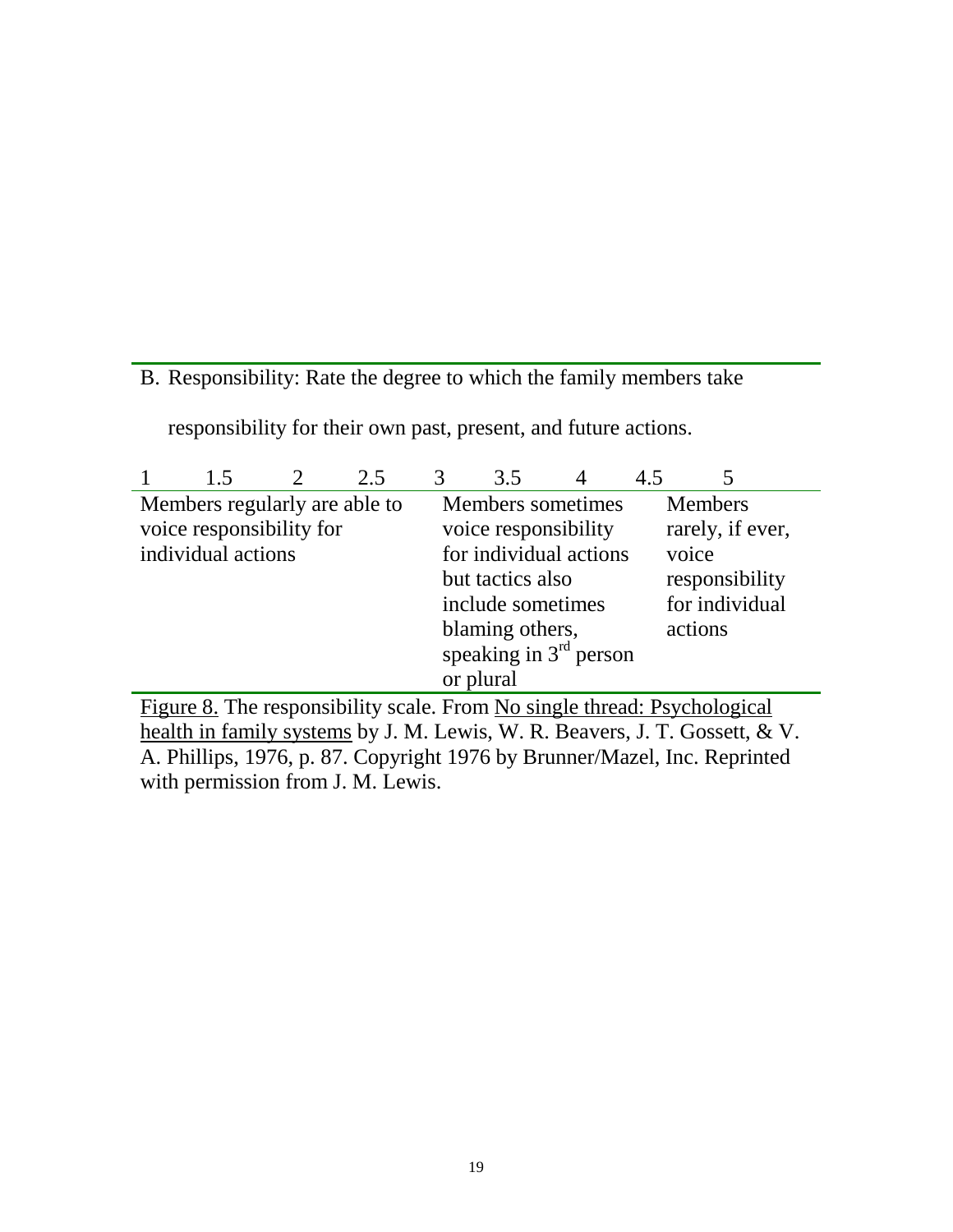C. Invasiveness: Rate the degree to which the members speak for one

another, or make "mind reading" statements.

|                                                                             | 1.5 |  | 2.5 | $\mathcal{R}$ | 3.5                    |  |                |  |  |
|-----------------------------------------------------------------------------|-----|--|-----|---------------|------------------------|--|----------------|--|--|
| Many invasions                                                              |     |  |     |               | Occasional             |  | No evidence of |  |  |
|                                                                             |     |  |     |               | invasions<br>invasions |  |                |  |  |
| Figure 9. The invasiveness scale. From No single thread: Psychological      |     |  |     |               |                        |  |                |  |  |
| health in family systems by J. M. Lewis, W. R. Beavers, J. T. Gossett, & V. |     |  |     |               |                        |  |                |  |  |
| A. Phillips, 1976, p. 88. Copyright 1976 by Brunner/Mazel, Inc. Reprinted   |     |  |     |               |                        |  |                |  |  |
| with permission from J. M. Lewis.                                           |     |  |     |               |                        |  |                |  |  |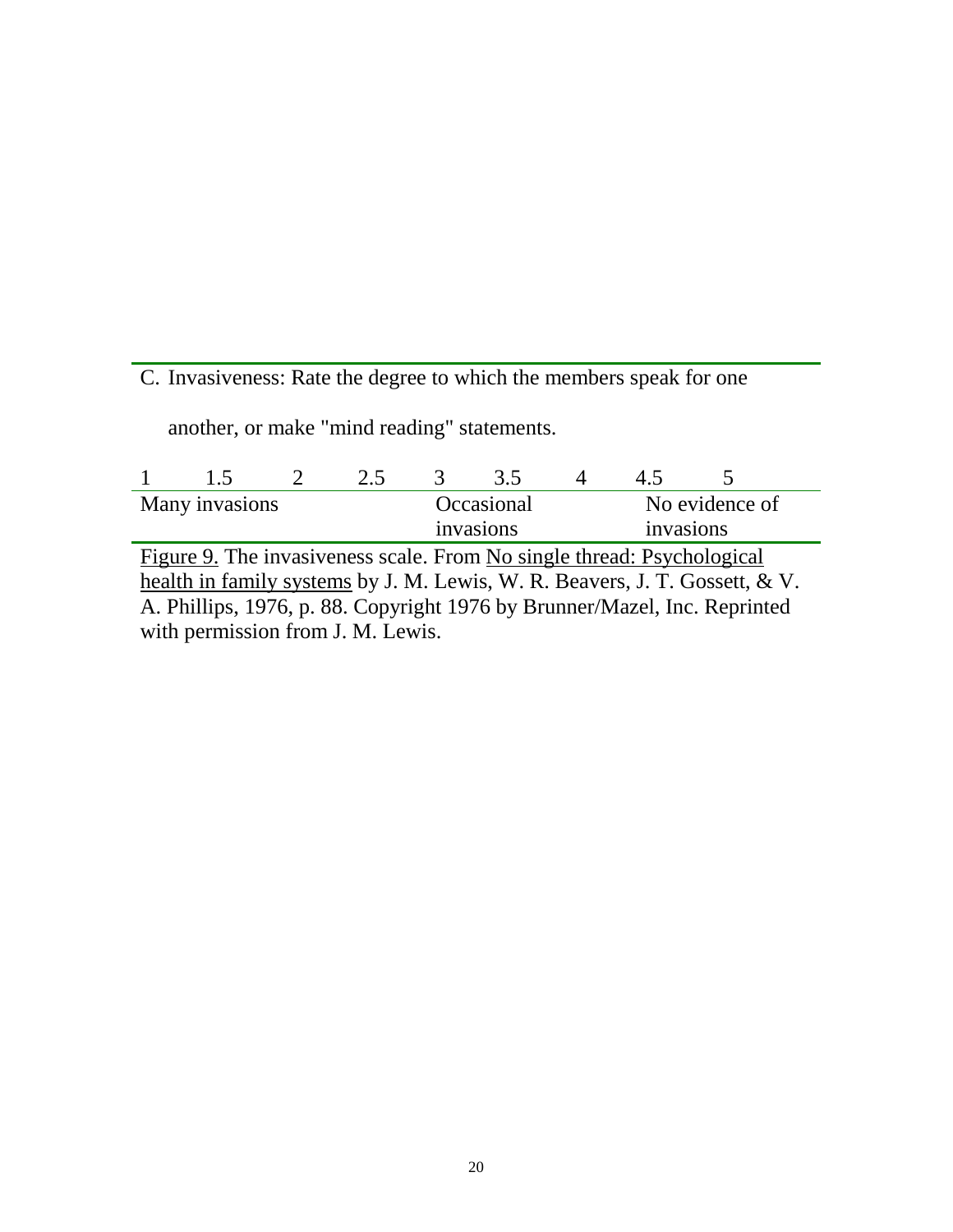D. Permeability: Rate the degree to which members are open, receptive,

and permeable to the statements of other family members.

|                                                                             | 1.5                                                                     |  | 2.5             | 3 | 3.5 |                | 45          |                |  |  |  |
|-----------------------------------------------------------------------------|-------------------------------------------------------------------------|--|-----------------|---|-----|----------------|-------------|----------------|--|--|--|
|                                                                             | Very open                                                               |  | Moderately open |   |     | <b>Members</b> |             | <b>Members</b> |  |  |  |
|                                                                             |                                                                         |  |                 |   |     | frequently     |             | unreceptive    |  |  |  |
|                                                                             |                                                                         |  |                 |   |     |                | unreceptive |                |  |  |  |
|                                                                             | Figure 10. The permeability scale. From No single thread: Psychological |  |                 |   |     |                |             |                |  |  |  |
| health in family systems by J. M. Lewis, W. R. Beavers, J. T. Gossett, & V. |                                                                         |  |                 |   |     |                |             |                |  |  |  |
| A. Phillips, 1976, p. 88. Copyright 1976 by Brunner/Mazel, Inc. Reprinted   |                                                                         |  |                 |   |     |                |             |                |  |  |  |
| with permission from J. M. Lewis.                                           |                                                                         |  |                 |   |     |                |             |                |  |  |  |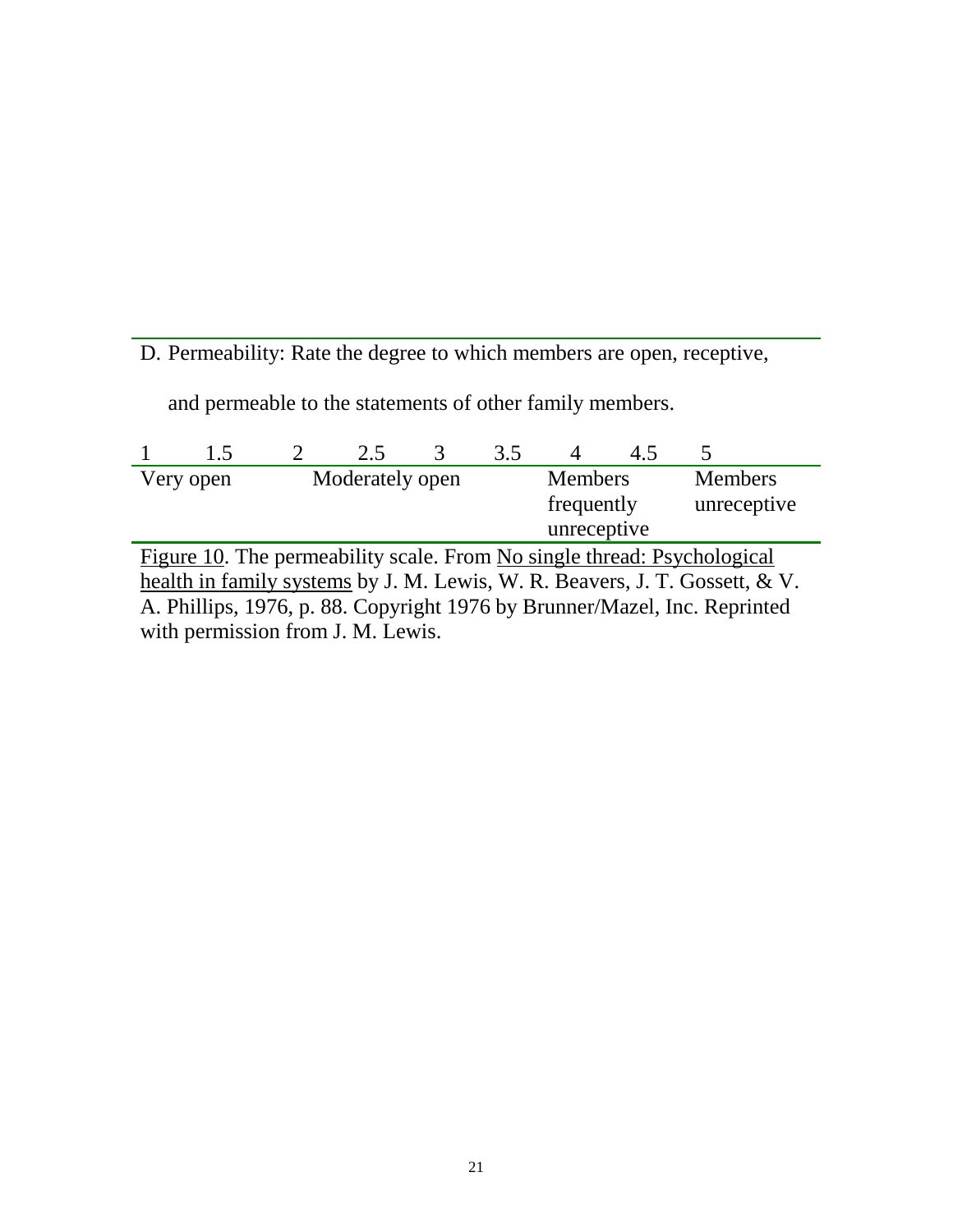scale would indicate family members were open and direct with their expressions of feelings. This would also be an indication of family health (see Figure 11).

The mood and tone scale asks the rater to make a judgment about the overall mood of the family while engaged in the interaction tasks. The health end of the scale uses descriptors like warm and affectionate, while the family with more pathology would have a mood and tone described as hopeless and pessimistic (see Figure 12).

There were two factors of family function associated with the conflict scale. The first factor that the rater had to consider was whether any unresolved conflict was present in the family. The second factor was for the rater to make a judgment about whether or not the unresolved conflict impaired the families ability to complete the task (see Figure 13).

The fourth scale of family affective characteristics is the empathy scale. The empathy scale is designed to allow the rater to make a judgment of whether or not family members were aware of each others' feelings and how empathetic family members were toward one another (see Figure 14)

Mythology of the family. The Lewis research team uses the mythology scale to determine how the family views its own behavior. How realistic was the family in terms of how they saw themselves as a family as opposed to how raters saw the family.

Congruency is the term used on this scale. If the family was quiet about its relative normality and the rater saw minimal conflict, pain, and despair, the rater would rate the family mythology as being congruent with reality (see Figure 15).

Goal-directed negotiation. Goal-directed negotiation for a high functioning family is an exercise in allowing family members opportunities to learn interactive skills like conflict resolution and collaboration. When the power structure is organized so family members do not observe a strong pattern of dominance-submission then goal directed negotiations are more efficient (see Figure 16).

Global Health-Pathology. The global health-pathology Scale is a tool to tabulate a total health score. The participating raters were asked to circle a number from one to ten, with ten indicating the healthiest family function (see Figure 17). The raters were also asked to write down any observations that were used to determine their judgments on the global health scale.

Lewis et al. (1976) provided data to demonstrate the correlation between independent measures of global family health-pathology and the family system rating scales (see Table 3). The high correlation between the sum of scales and the global scale support the research team's effort to cover the relevant domains of family function.

This research does not point to a single decisive characteristic of optimally functioning families, but it does provide a valuable tool for recognizing how a healthy family functions. There is also value in how these findings transfer to the field. "Our findings have implications for the treatment of the individual, the marital couple, and the family system" (p. 219).

I reviewed the Lewis et al. (1976) study because I wanted to understand what the research team's findings meant in terms of healthy family function. I assumed the family that I would study would exhibit dysfunctional characteristics. The Lewis team provides an outline of family function on a continuum. I believe families, service providers, and policy makers would benefit from understanding the Lewis team's idea of family function.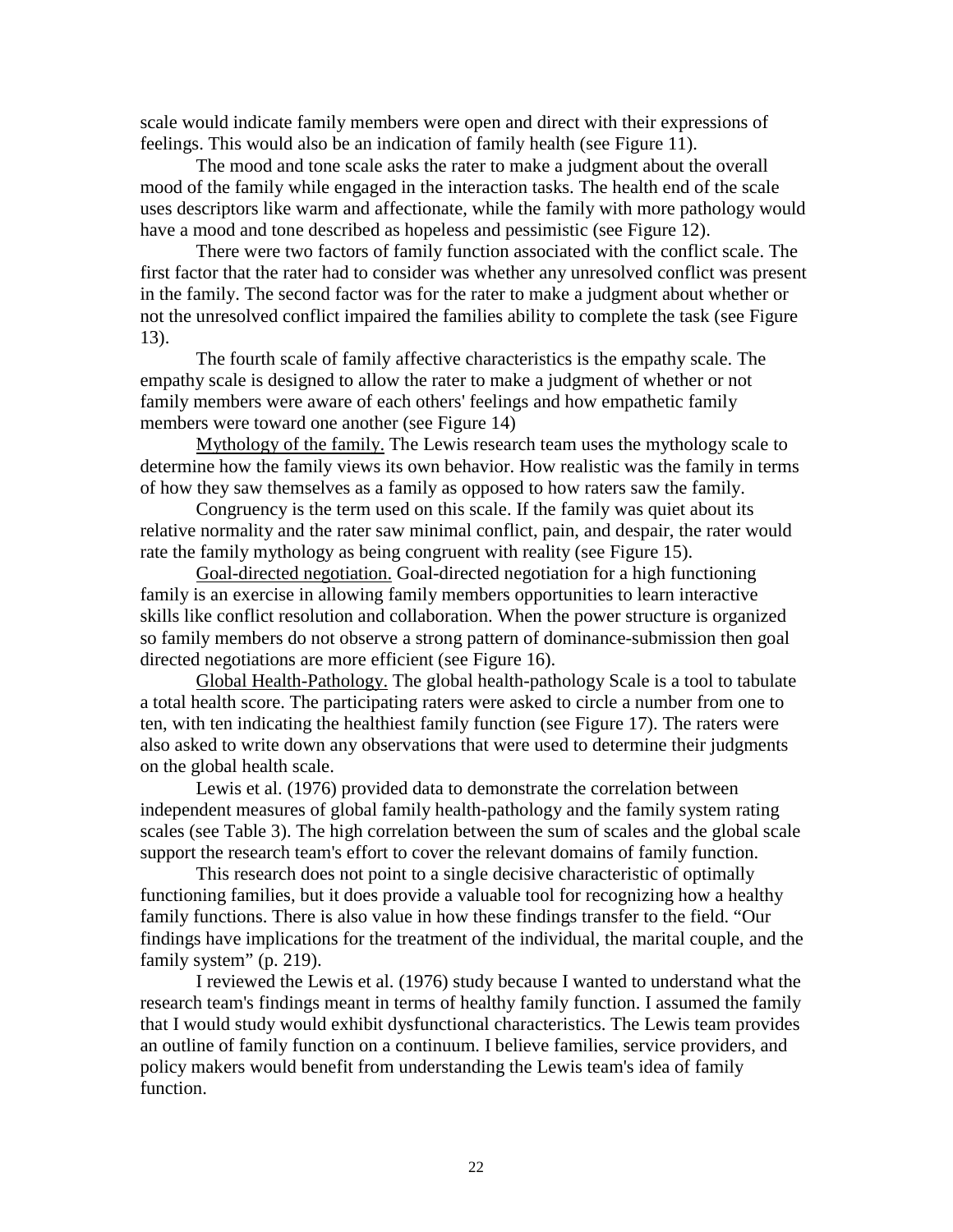# A. Expressiveness: Rate the degree to which this family system is

|             |              |             | 2.5 |             | 3.5 |              | 4.5 |                |
|-------------|--------------|-------------|-----|-------------|-----|--------------|-----|----------------|
|             | Open, direct | Direct      |     | Obvious     |     | Although     |     | N <sub>0</sub> |
| expression  |              | expression  |     | restriction |     | some         |     | expression     |
| of feelings |              | of feelings |     | in the      |     | feelings are |     | of feelings    |
|             |              | despite     |     | expression  |     | expressed,   |     |                |
|             |              | some        |     | of some     |     | there is     |     |                |
|             |              | discomfort  |     | feelings    |     | masking of   |     |                |
|             |              |             |     |             |     | most         |     |                |
|             |              |             |     |             |     | feelings     |     |                |

characterized by open expression of feelings.

Figure 11. The expressiveness scale. From No single thread: Psychological health in family systems by J. M. Lewis, W. R. Beavers, J. T. Gossett, & V. A. Phillips, 1976, p. 89. Copyright 1976 by Brunner/Mazel, Inc. Reprinted with permission from J. M. Lewis.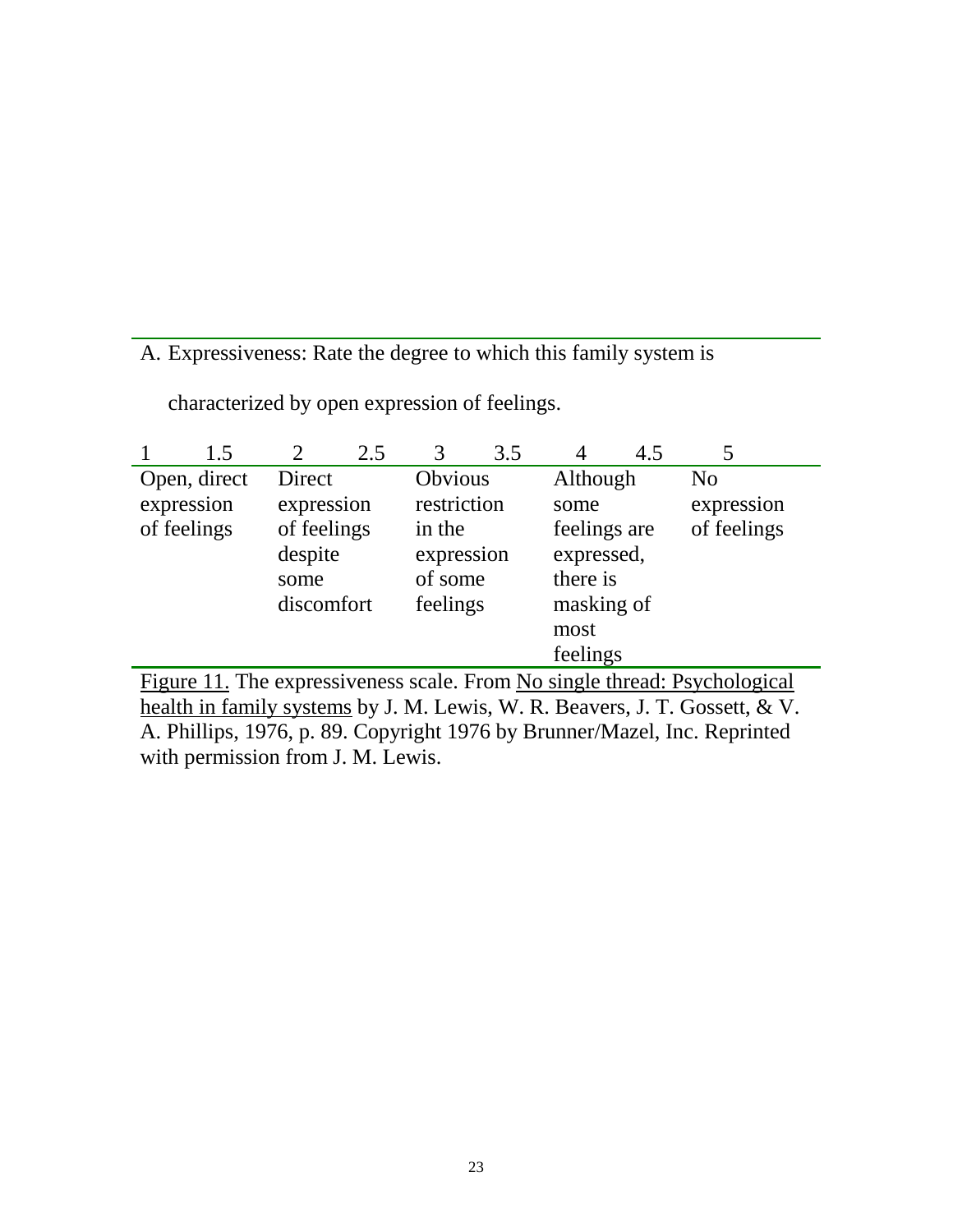| B. Mood and Tone: Rate the feeling tone of this family's interaction.                                                                                                                                                               |                                                                                                                |   |     |   |     |                |                                     |   |  |
|-------------------------------------------------------------------------------------------------------------------------------------------------------------------------------------------------------------------------------------|----------------------------------------------------------------------------------------------------------------|---|-----|---|-----|----------------|-------------------------------------|---|--|
|                                                                                                                                                                                                                                     | 1.5                                                                                                            | 2 | 2.5 | 3 | 3.5 | $\overline{4}$ | 4.5                                 | 5 |  |
| Polite,<br>Overtly hostile<br>Unusually<br>Depressed<br>without<br>warm,<br>affectionate,<br>impressive<br>and<br>warmth or<br>humorous<br>affection; or<br>and<br>optimistic<br>frequently<br>hostile with<br>times of<br>pleasure |                                                                                                                |   |     |   |     |                | Cynical,<br>hopeless<br>pessimistic |   |  |
|                                                                                                                                                                                                                                     | Figure 12. The mood and tone scale. From No single thread: Psychological<br>$\sim$ $\sim$ $\sim$ $\sim$ $\sim$ |   |     |   |     |                |                                     |   |  |

health in family systems by J. M. Lewis, W. R. Beavers, J. T. Gossett, & V. A. Phillips, 1976, p. 89. Copyright 1976 by Brunner/Mazel, Inc. Reprinted with permission from J. M. Lewis.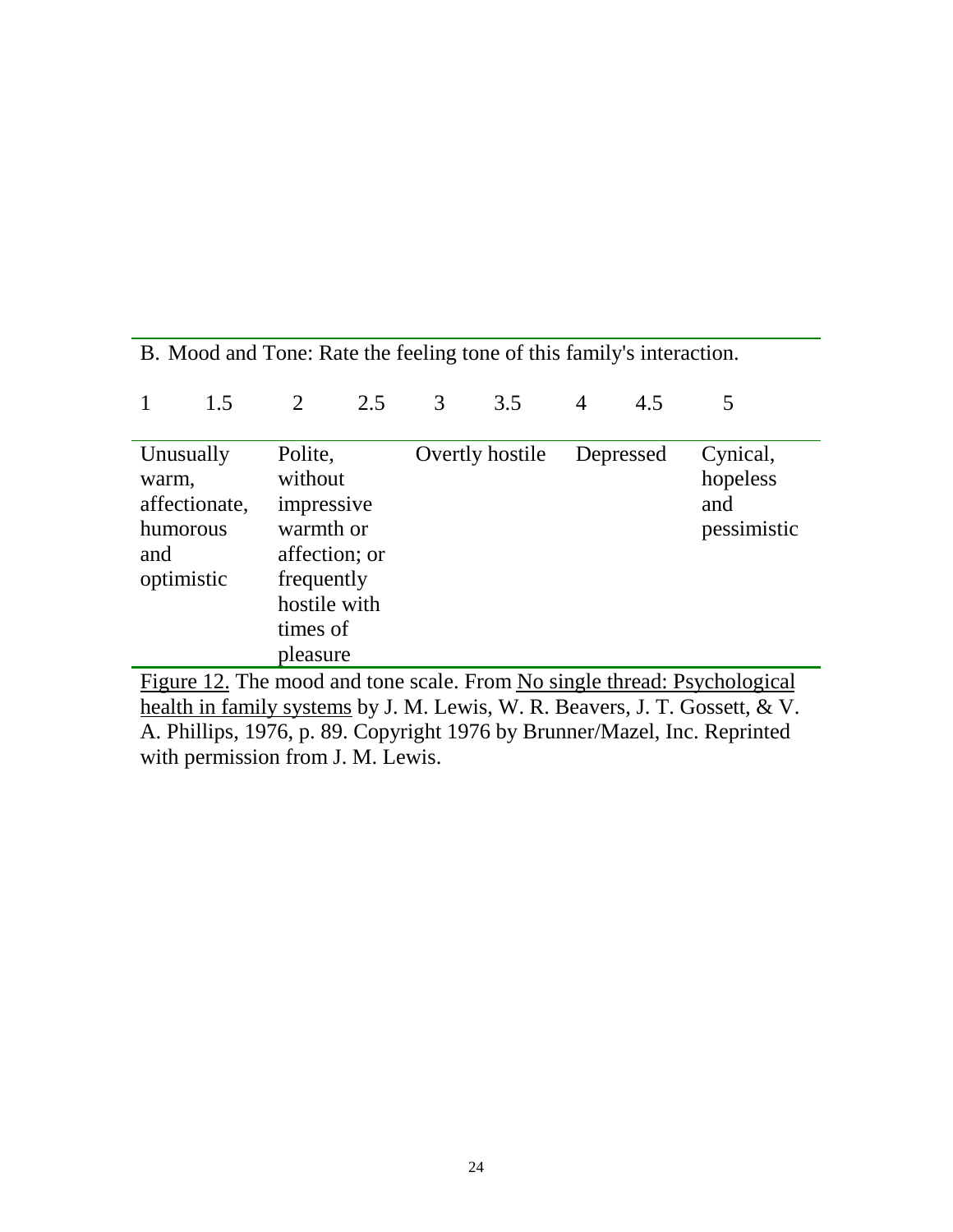| C. Conflict: Rate the degree of seemingly unresolvable conflict.            |                                                                           |                |          |             |             |                |          |          |  |
|-----------------------------------------------------------------------------|---------------------------------------------------------------------------|----------------|----------|-------------|-------------|----------------|----------|----------|--|
|                                                                             | 1.5                                                                       | $\overline{2}$ | 2.5      | 3           | 3.5         | $\overline{4}$ | 4.5      | 5        |  |
| Definite<br>Definite<br>Little, of no<br>Severe<br>Some                     |                                                                           |                |          |             |             |                |          |          |  |
| conflict<br>conflict                                                        |                                                                           |                |          | conflict    |             | evidence of    |          | conflict |  |
| with severe                                                                 |                                                                           | with           |          | with slight |             | conflict       |          |          |  |
| impairment                                                                  |                                                                           | moderate       |          | impairment  |             | without        |          |          |  |
| of group                                                                    |                                                                           | impairment     |          | of group    |             | impairment     |          |          |  |
| functioning                                                                 |                                                                           |                | of group |             | functioning |                | of group |          |  |
| functioning<br>functioning                                                  |                                                                           |                |          |             |             |                |          |          |  |
| Figure 13. The family conflict scale. From No single thread: Psychological  |                                                                           |                |          |             |             |                |          |          |  |
| health in family systems by J. M. Lewis, W. R. Beavers, J. T. Gossett, & V. |                                                                           |                |          |             |             |                |          |          |  |
|                                                                             | A. Phillips, 1976, p. 90. Copyright 1976 by Brunner/Mazel, Inc. Reprinted |                |          |             |             |                |          |          |  |

with permission from J. M. Lewis.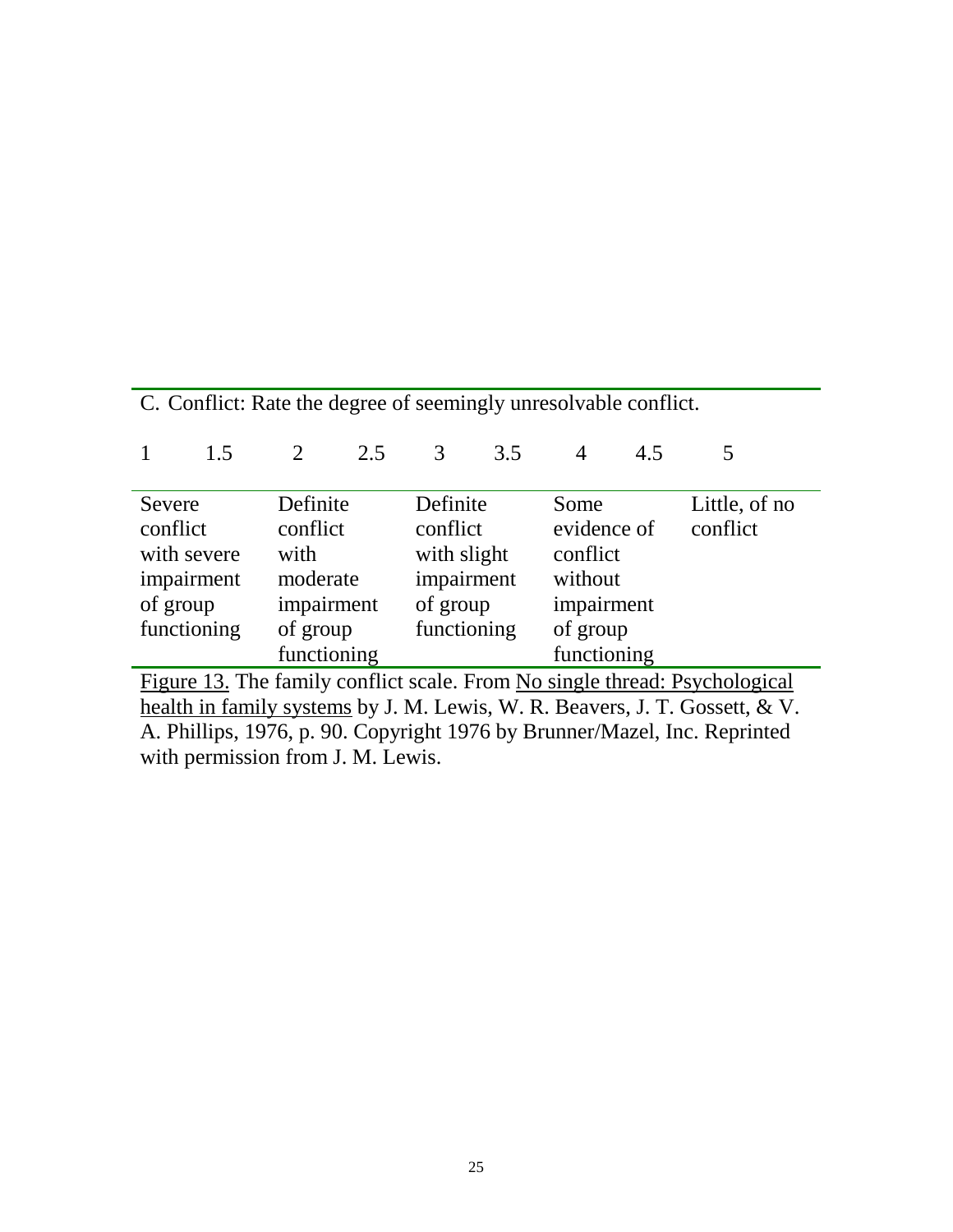# D. Empathy: Rate the degree of sensitivity to, and understanding of, each

other's feelings within this family. 1 1.5 2 2.5 3 3.5 4 4.5 5

| Consistent<br>empathic<br>responsive-<br>ness                             | For the<br>most part,<br>an empathic<br>responsive-<br>ness with<br>one another<br>despite<br>obvious<br>resistance | Attempted<br>empathic<br>involvement,<br>but failed to<br>maintain it | Absence of<br>any<br>empathic<br>responsive-<br>ness | Grossly<br>inappropriate<br>responses to<br>feelings |  |  |  |  |  |
|---------------------------------------------------------------------------|---------------------------------------------------------------------------------------------------------------------|-----------------------------------------------------------------------|------------------------------------------------------|------------------------------------------------------|--|--|--|--|--|
| Figure 14. The family empathy scale. From No single thread: Psychological |                                                                                                                     |                                                                       |                                                      |                                                      |  |  |  |  |  |

health in family systems by J. M. Lewis, W. R. Beavers, J. T. Gossett, & V. A. Phillips, 1976, p. 90. Copyright 1976 by Brunner/Mazel, Inc. Reprinted with permission from J. M. Lewis.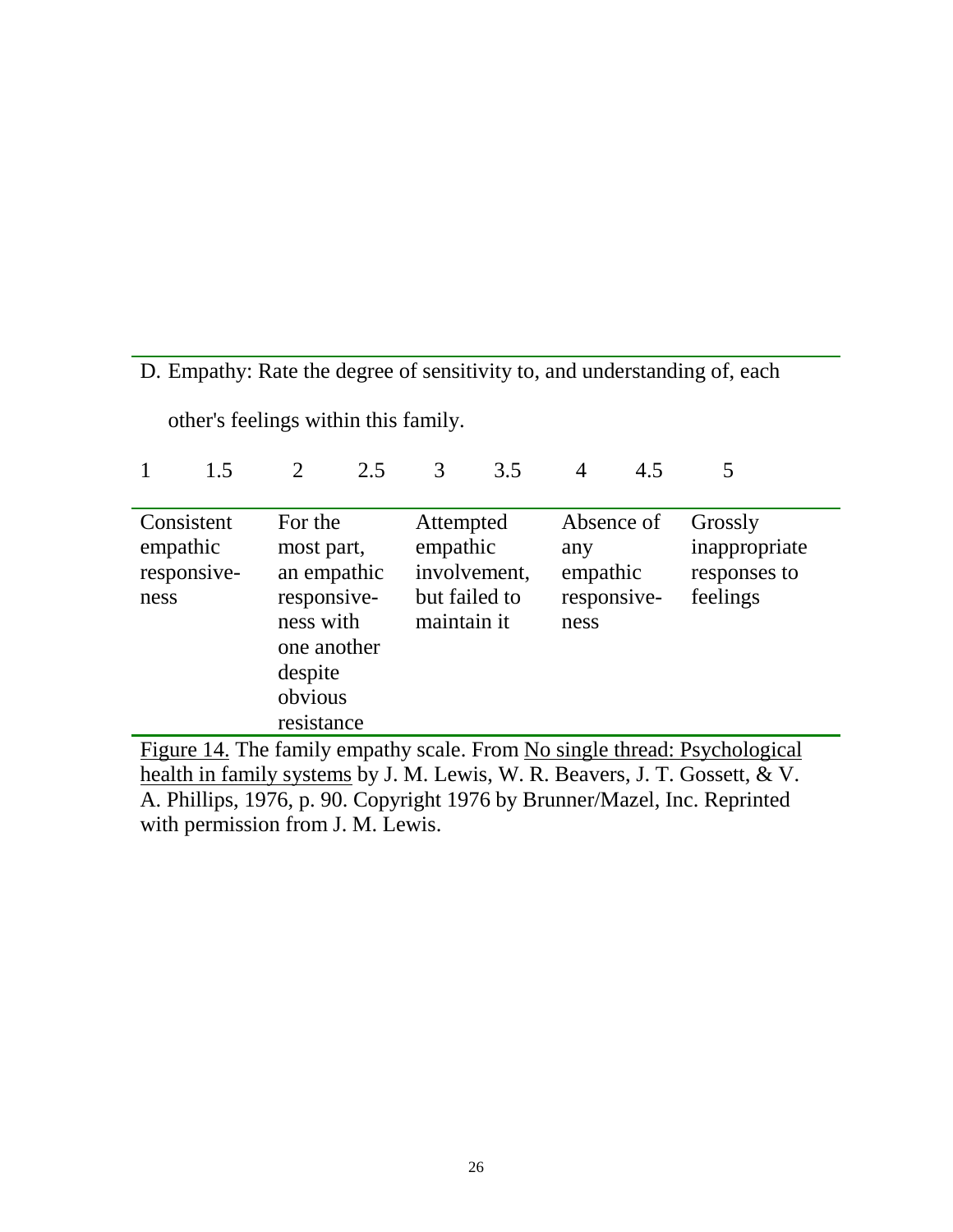E. Mythology: Every family has a mythology; that is a concept of how it functions as a group. Rate the degree to which this family's mythology seems congruent with reality.

|                                                                                                                                                                                                                                                                              | 15             | $\overline{2}$ | 2.5       | $\overline{3}$ | 35          |  |  |             |
|------------------------------------------------------------------------------------------------------------------------------------------------------------------------------------------------------------------------------------------------------------------------------|----------------|----------------|-----------|----------------|-------------|--|--|-------------|
|                                                                                                                                                                                                                                                                              | Very congruent | Mostly         |           |                | Somewhat    |  |  | Very        |
|                                                                                                                                                                                                                                                                              |                |                | congruent |                | incongruent |  |  | incongruent |
| Figure 15. The family mythology scale. From No single thread:<br>Psychological health in family systems by J. M. Lewis, W. R. Beavers, J. T.<br>Gossett, & V. A. Phillips, 1976, p. 86. Copyright 1976 by Brunner/Mazel,<br>Inc. Reprinted with permission from J. M. Lewis. |                |                |           |                |             |  |  |             |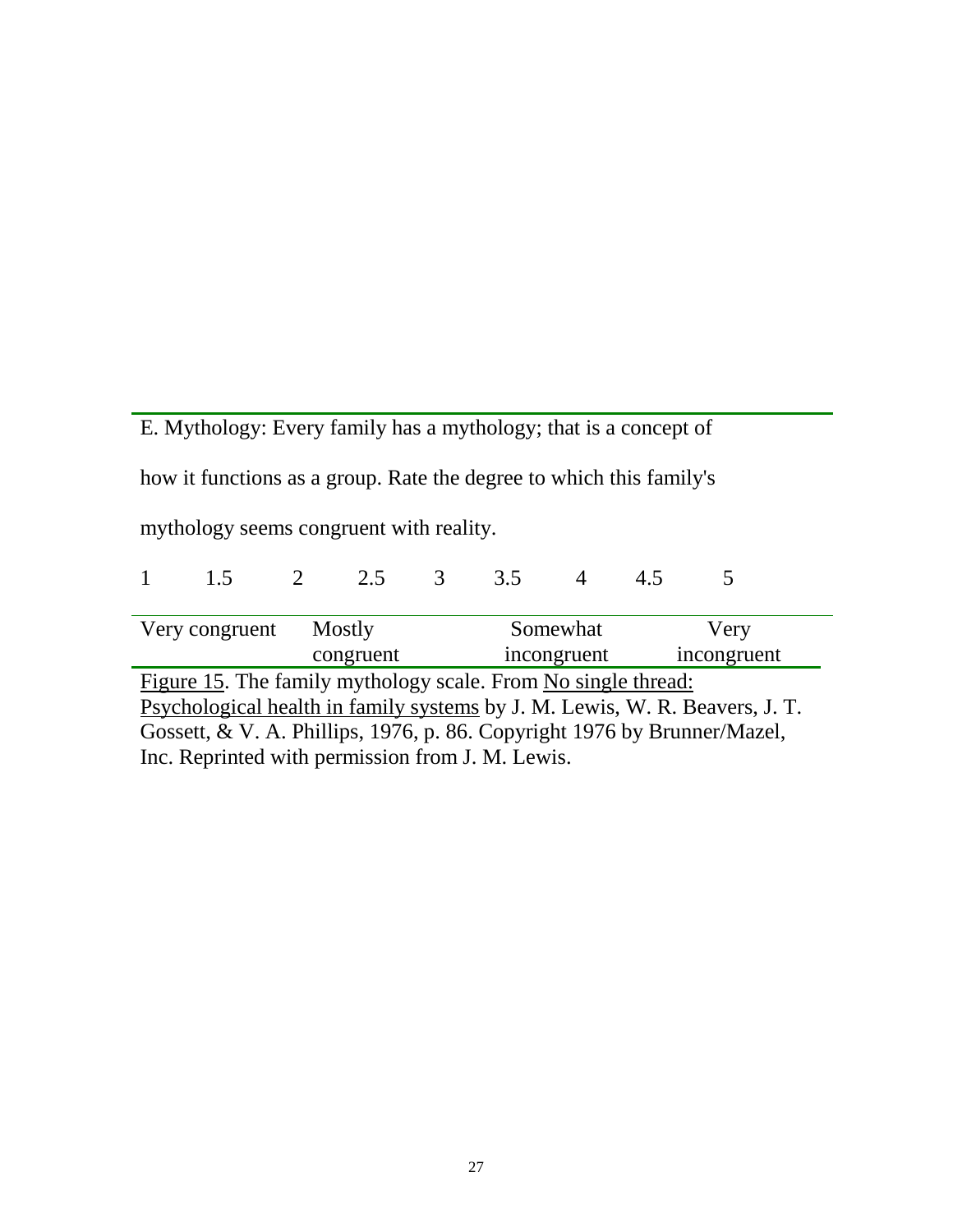F. Negotiation: Rate this family's overall efficiency in negotiation and problem solving. 1 1.5 2 2.5 3 3.5 4 4.5 5 Extremely Good Poor Extremely efficient inefficient inefficient Figure 16. The goal-directed negotiation scale. From No single thread: Psychological health in family systems by J. M. Lewis, W. R. Beavers, J. T. Gossett, & V. A. Phillips, 1976, p. 86. Copyright 1976 by Brunner/Mazel,

Inc. Reprinted with permission from J. M. Lewis.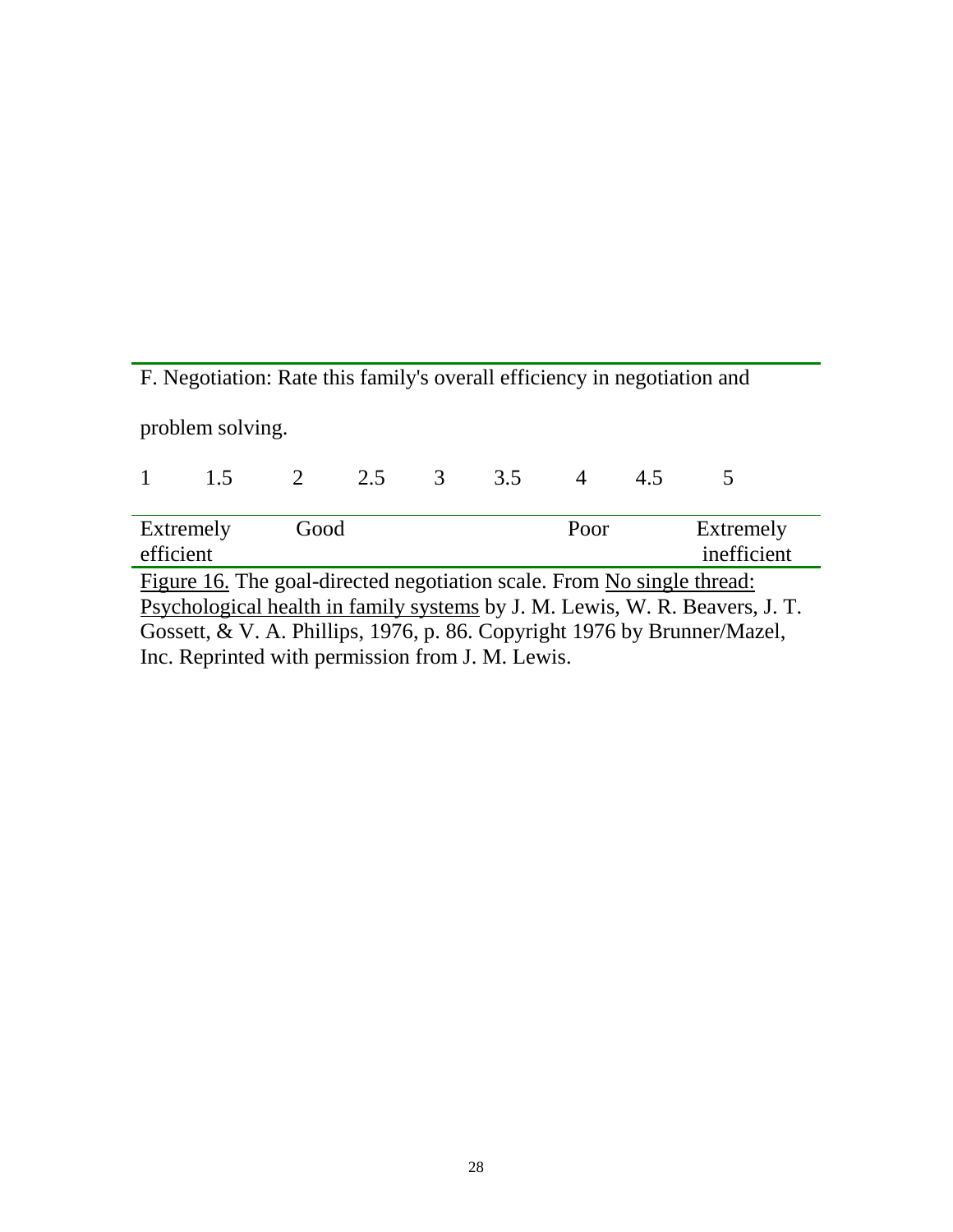|                          | ာ | $\boldsymbol{\beta}$ | 4 | $\overline{5}$ | 6 | 8 | 9 | <i><b>10</b></i> |
|--------------------------|---|----------------------|---|----------------|---|---|---|------------------|
| <b>Most Pathological</b> |   |                      |   |                |   |   |   | Healthiest       |

Figure 17. The global family health-pathology scale. From No single thread: Psychological health in family systems by J. M. Lewis, W. R. Beavers, J. T. Gossett, & V. A. Phillips, 1976, p. 239. Copyright 1976 by Brunner/Mazel, Inc. Reprinted with permission from J. M. Lewis.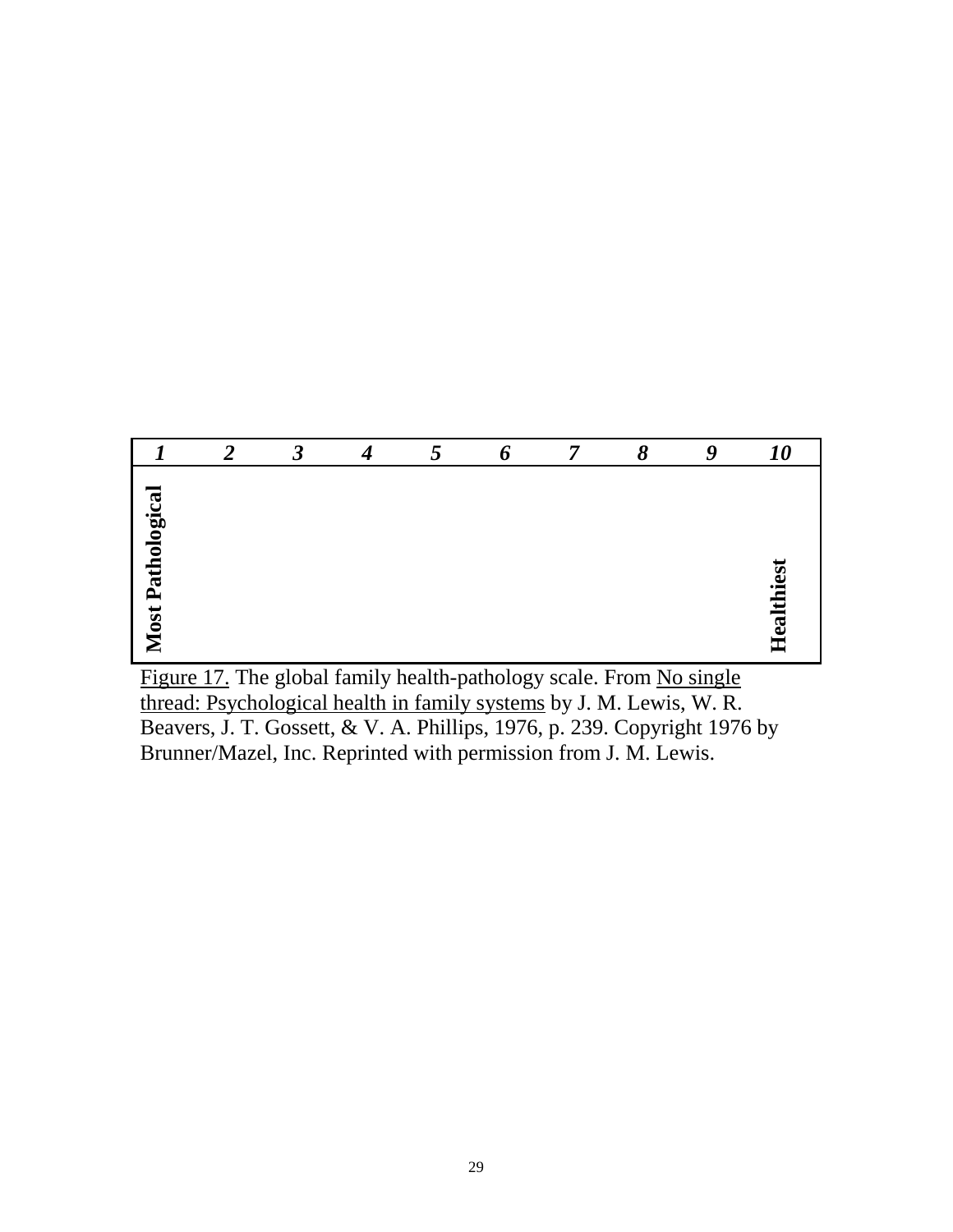Table 3

Relationship<sup>a</sup> Between Beavers-Timberlawn Evaluation Sub-Scales and the Global Family Health-Pathology Scale

|                 | $\sim$ 100 $\mu$ 1 $\mu$ mm $\gamma$ Trough T agropoly beard<br>(N= 103: 70 Patient Families, 33 "Healthy" Families) |     |  |  |  |
|-----------------|----------------------------------------------------------------------------------------------------------------------|-----|--|--|--|
| $\mathbf{I}$ .  | Sub-scales that measure the family power structure.                                                                  |     |  |  |  |
|                 | <b>Style of Leadership</b>                                                                                           | .77 |  |  |  |
|                 | Coalition                                                                                                            | .70 |  |  |  |
|                 | Closeness                                                                                                            | .60 |  |  |  |
| $\mathbf{II}$ . | Sub-scales that measure autonomy of family members.                                                                  |     |  |  |  |
|                 | Self-Disclosure                                                                                                      | .52 |  |  |  |
|                 | Responsibility                                                                                                       | .74 |  |  |  |
|                 | Invasiveness                                                                                                         | .30 |  |  |  |
|                 | Permeability                                                                                                         | .68 |  |  |  |
| III.            | Sub-scales that measure the affective climate of the family.                                                         |     |  |  |  |
|                 | Expressiveness                                                                                                       | .63 |  |  |  |
|                 | Feeling Tone                                                                                                         | .69 |  |  |  |
|                 | Conflict                                                                                                             | .78 |  |  |  |
|                 | Empathy                                                                                                              | .75 |  |  |  |
| IV.             | Sub-scale that measures the family's perception of self-                                                             |     |  |  |  |
| function.       |                                                                                                                      |     |  |  |  |
|                 | Mythology                                                                                                            | .79 |  |  |  |
| V.              | Sub-scale that measures the family's task efficiency.                                                                |     |  |  |  |
|                 | Negotiation                                                                                                          | .67 |  |  |  |
|                 | Sum of the Sub Scales                                                                                                | .90 |  |  |  |
|                 | From <u>No single thread: Psychological health in family systems</u> by J. M.                                        |     |  |  |  |
|                 | Lewis, W. R. Beavers, J. T. Gossett, & V. A. Phillips, 1976, p. 93.                                                  |     |  |  |  |
|                 | Copyright 1976 by Brunner/Mazel, Inc. Reprinted with permission from J.                                              |     |  |  |  |
|                 | M. Lewis.                                                                                                            |     |  |  |  |

a<br>
<sup>a</sup> Pearson product moment correlation coefficient; level of significance for each sub-scale was  $p<0.005$ .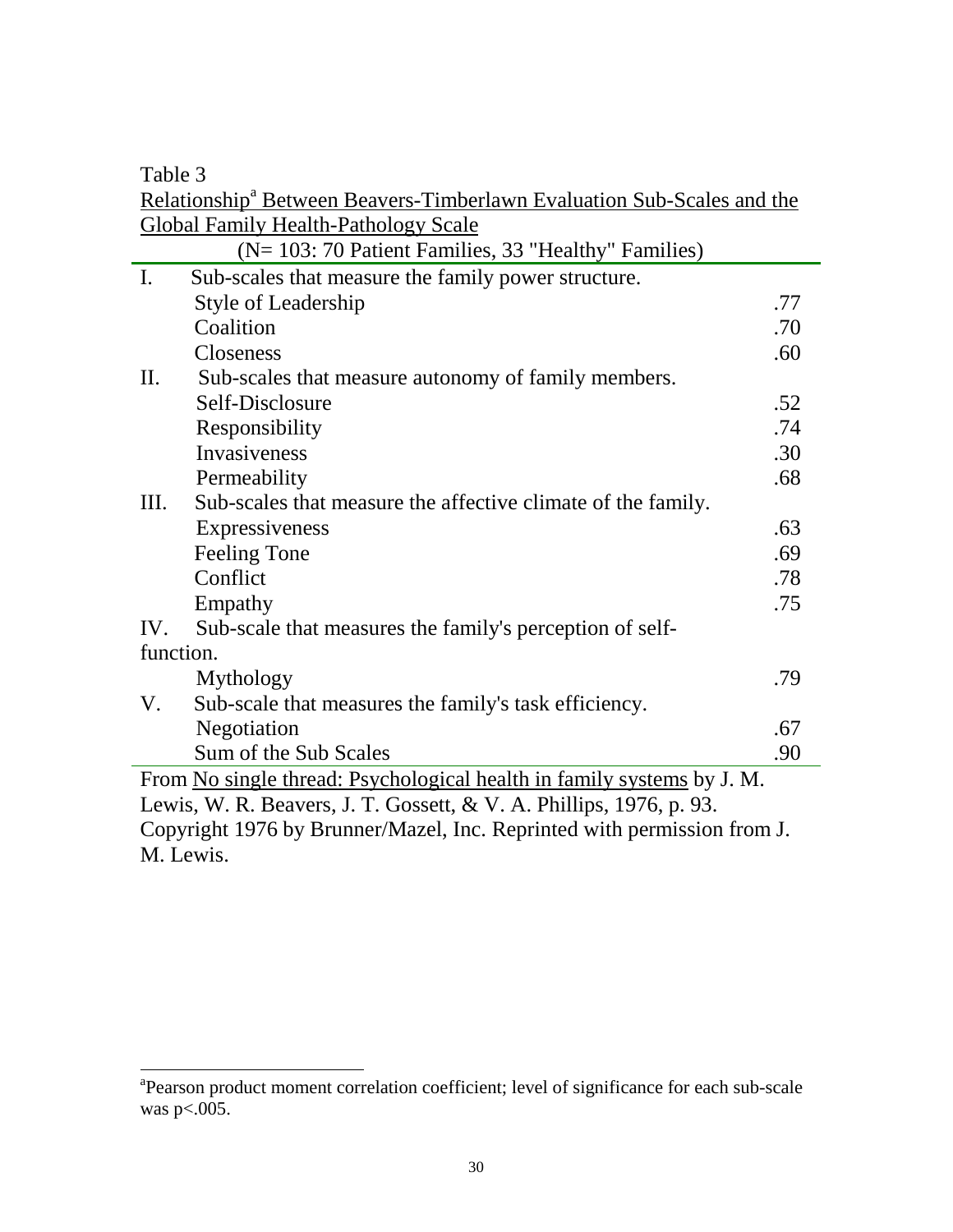#### Extensions of the Lewis et al. Work

Two extensions of the Lewis et al. work are described here. These were studies by Sawin and Harrigan (1995) and Beavers and Hampson (1993). They have been chosen for a brief review because they describe current use of the Lewis et al. 1976 study.

Sawin and Harrigan (1995), in a study of family functioning measures, cited the Lewis et al. (1976) work as a foundation for continued family function scales development. The observational methodologies developed by the Lewis team and selfreport assessment tools of the Beavers System Model have been used for developing intervention strategies.

Beavers and Hampson (1993) refined and updated the model. Family functioning style is a newly developed component of the Beavers System Model. The functioning style component focuses on how family members relate and interact with one another and the world outside of the family. This concept is also applied to the family as a system.

Well-functioning families exhibit a range of relationships and interactions over the course of an individual and family system's life span. The terms used for measure are centripetal and centrifugal. When a family shows a centripetal nature, it would be inclined to interact mainly within the family. A family showing a more centrifugal interactive style would be inclined to have more interactions outside of the family. Families that show a strong tendency for either of these styles are considered to be dysfunctional.

Nine family types have been developed. They are optimal, adequate, midrange centripetal, midrange centrifugal, midrange mixed, borderline, borderline centripetal, borderline centrifugal, and severely dysfunctional families.

The global health scale is a continuum that ranges from a one (dysfunctional) to a ten (healthiest). Sawin and Harrigan (1995) reported that the family type scale is displayed as a vertical curvilinear axis. An optimal mix of centripetal and centrifugal interactive styles meet at ten on the horizontal axis. The horizontal axis is the global health scale.

Beavers and Hampson (1993) worked with 1,847 families and continue to develop scales for measuring family function based on healthy family characteristics. Healthy family characteristics as viewed by Beavers and Hampson are seen by other social scientists as family strengths.

Beavers and Hampson (1993) provided more information on healthy family characteristics and thus, provided me with more background information for my research. This background information gave me an idea of how some service providers may view families whom they serve.

## The Study of Family Strengths

Strengths-based assessment and intervention strategy require the evaluator or service provider to ask positive questions about what is working in the lives of family members being provided services. From this collaborative recognition of familial strengths a helping strategy based on real outcomes is built in mutual cooperation and respect between the parties. If we seek to find deficits in family function, our search will be colored by that beginning notion, but if we seek to find what makes a family strong, this would also color our search.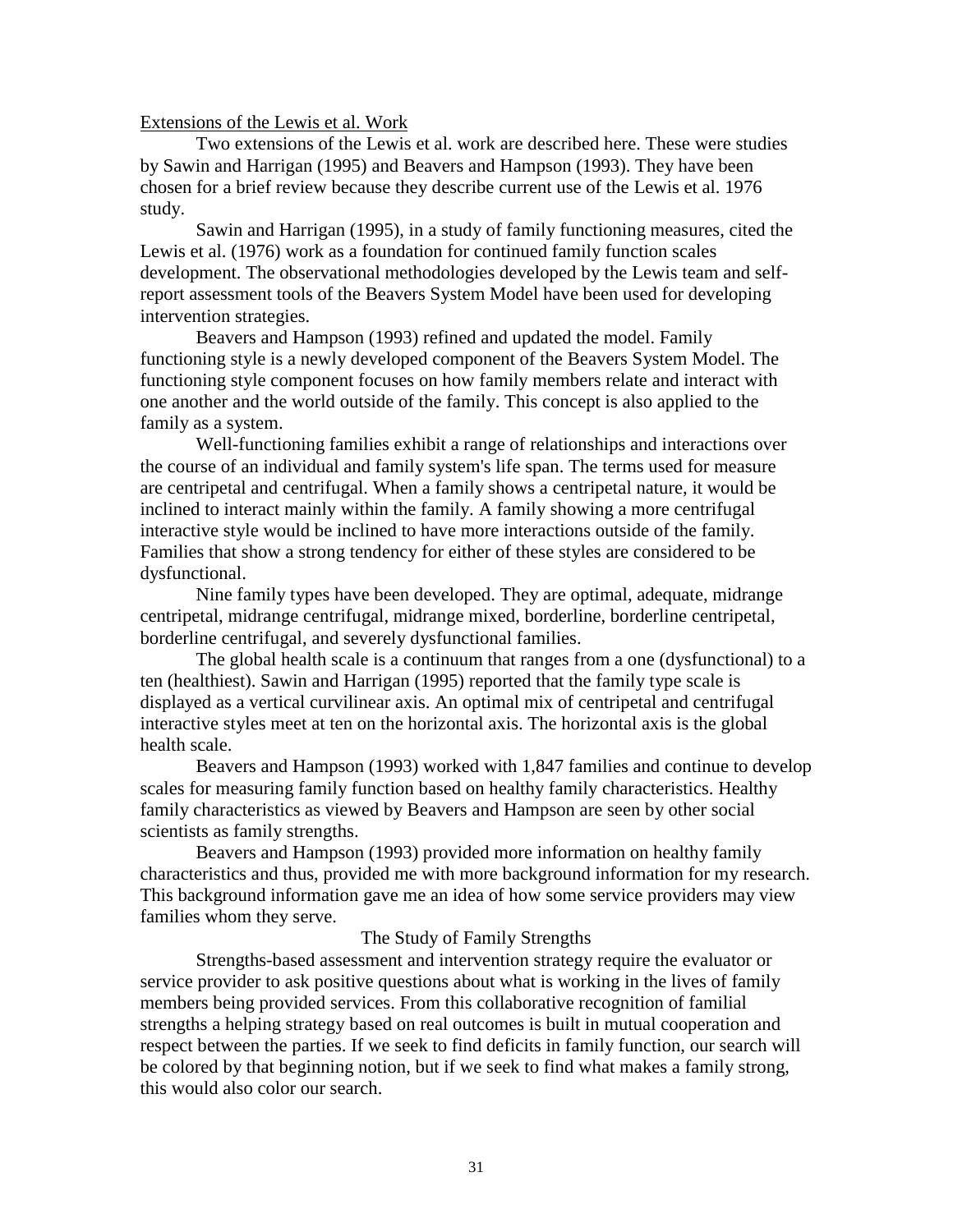Clinical social workers have assisted in developing the strengths-based model of assessment and intervention (Moxley, 1997). The strengths-based model is an important strategy for social skills development (Saleeby, 1992). Before hearing what a family said about service providers I wanted to have an understanding of how service providers approached their work. I like the notion of seeing the glass half full when it comes to helping people.

Epstein (1998) gave a strong argument for strengths-based assessment as the approach to help children receiving specialized services. Many service providers focus on what is wrong with an individual or family and then build strategies to fix or remove that which makes things wrong. While Epstein focused on the individual namely children from the ages of 5 to 18, he supported the notion that whole families would be served well by the approach if used by family service planners.

Moxley wrote, "A strengths approach counters this negative framework and offers a positive frame of reference for understanding the personal, community, and systemic strengths that can be operating in any situation" (1997, p. 631). This idea if applied to the vision of the family researcher makes room for a more positive approach to a familial situation that is bleak.

There are four beliefs about strengths-based assessment (Dunst et al., 1994; Rapp,1995; Saleebey, 1992), that use the words child or children to denote who the beliefs are about. Change those two words to family and families and the four beliefs would read as follows:

- 1. All families have strengths. If professionals focused on identifying and building upon strengths, families would be better able to address their challenges.
- 2. A family is motivated by how others respond to it. When others dwell on the deficit areas, this may result in lowered motivation; however, when others emphasize a family's strengths, this may lead to heightened motivation.
- 3. Failure of a family to master a strength does not mean a deficit on the part of the family; rather, it means that the family has not been given the opportunities to learn specific strengths. Given sufficient experiences, instructions, and opportunities by the family's service providers, educational system, and community, a family is capable of learning and demonstrating many strengths.
- 4. Family service plans need to be strength based. A strength orientation assumes that when a family's positive skills and resources are identified and supported, the family is more likely to make use of its strengths and resources.

Rapp (1998) gave a thorough review of the strengths-based model and how mentally ill patients make progress using the method. In explaining how the strengthsbased model is applied, Rapp outlined the major principles involved. The second principle is finding the needed resources to help bolster the already identified strengths found in the individual patient. "The strengths model attends not just to the strengths of the individual but the strengths of the environment" (Rapp, 1998, p. 47).

Transferring the model to the family system and looking at the part of the environment that is composed of the service providers, an assumption could be made that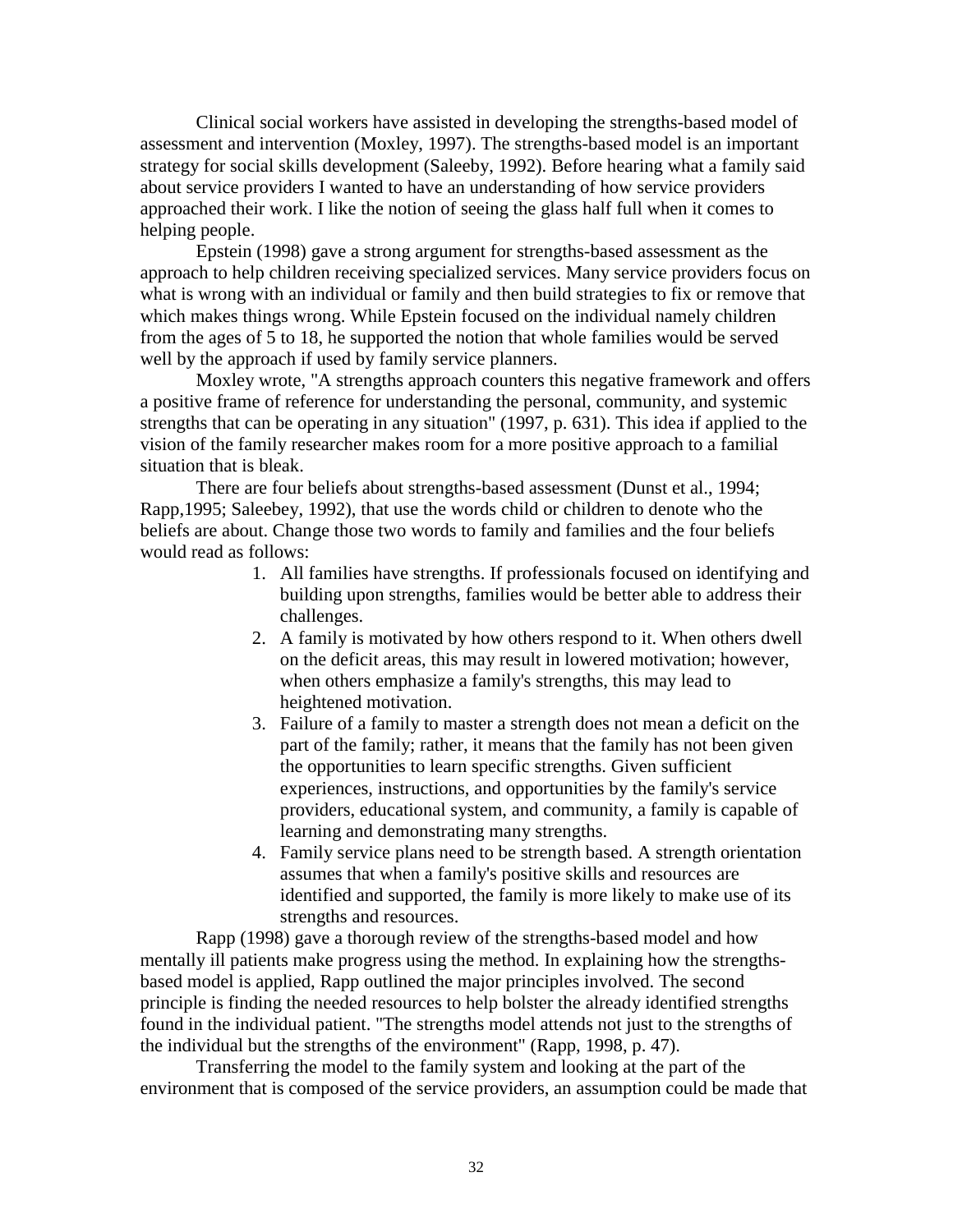a strength could be found only if the family and providers were on the same page. If each of the service providers is working to help the family without an understanding of what the others' goals are, the possibility for a meaningful change in the family's condition could be diminished. If one provider is approaching a given case based on needs alone and another provider manages the case only from a crises intervention approach, situations could arise for the family whereby one provider's strategy counters another's (Rapp, 1998; Syx, 1994; Sullivan, 1994).

Rapp (1998) provided a description of an environment that is most conducive to making the strengths-based model work for the individual. The name given to the network of helping people is "Community Service System." This network of helping people provides life-affirming experiences that have a positive impact on the quality of life for those whose lives need a better quality. Improving the quality of life for children and their families is the pronounced goal of many comprehensive service programs, and in some states this goal has been made official by legislative mandate.

The Comprehensive Services Act In Virginia

Virginia service providers are working together to control cost of services by collaborating to help at-risk youth and families. High-risk students, in the Virginia school system, have a good chance of being served by a team of service providers. Service providers in Virginia began building a system of collaboration in 1990.

Following is a review of the history of how multiple services for at-risk families has evolved in the state of Virginia. This section is divided into four parts. First, a 1990 report made by the Virginia Department of Planning and Budget is discussed. It is considered because it was a catalyst for the Governor and General Assembly to respond to the ever-increasing cost of children's residential services. Second, the response of the Governor and the Virginia General Assembly is presented. Third, a 1998 Joint Legislative Audit and Review Committee report about the fiscal status of the CSA is reviewed. Fourth, a recent study focused on Family Assessment and Planning Teams in Virginia's CSA system is recounted. The study provides a connection between the concepts of families as systems, the strengths model for family assistance, the CSA in Virginia, and a study of one family receiving multiple services.

A Review of the 1990 Report of Children's Residential Services by the Virginia Department of Planning and Budget

In 1990 the Virginia Department of Planning and Budget conducted the Study of Children's Residential Services (Virginia Department of Health and Human Resources, 1993) and found that state and local expenditures on residential care in four child-serving agencies was increasing at a level that would be difficult to sustain. The four childserving agencies considered in the report were the Department of Education, the Department of Social Services, the Department of Youth and Family Services, and the Department of Substance Abuse Services. Based on the findings of the study, the Department of Planning and Budget recommended that policy and program changes be made. The Department of Planning and Budget recommended that community-based nonresidential services be expanded, interagency collaboration and service delivery be improved, and Virginia's funding policies and management systems be adapted accordingly.

The Department of Planning and Budget outlined three issues that the findings of the study supported. The first was little or no coordination among agencies supported by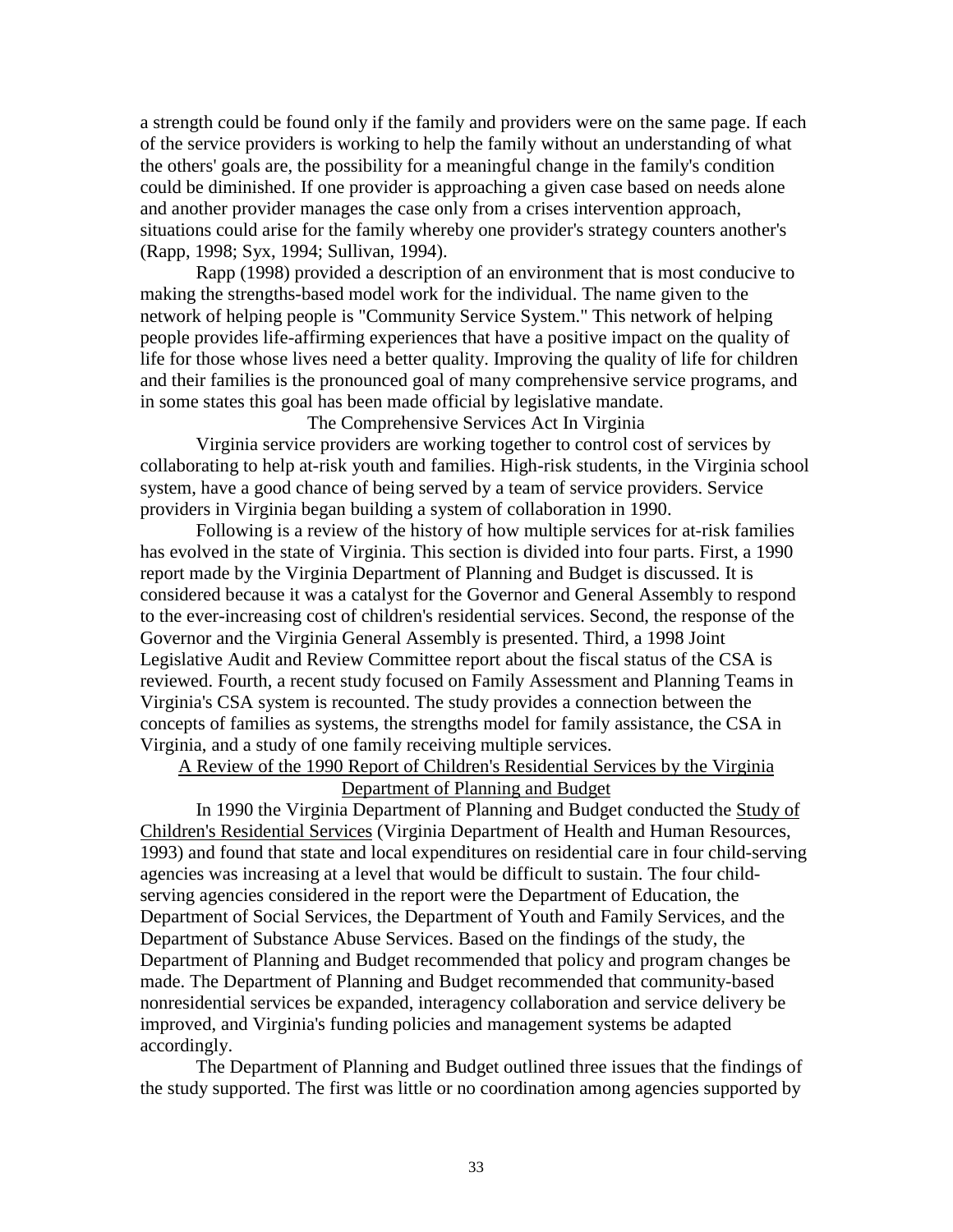the fact that of the 14,000 cases of reported children in residential care only 4,993 children could actually be counted in residential settings. The second issue was a 22% annual growth rate of the cost for public and private services for children in residential and nonresidential settings. The Department of Planning and Budget pointed out that while the cost of services was growing the number of children being served remained relatively stable. The third issue was based on a report made to the General Assembly in 1991 by the Council on Community Services. The report indicated that in the 1992-94 biennium the state of Virginia would have to allocate \$42 million in new funds to maintain services, and that this rate of expenditure growth would continue through the year 2000 (Virginia Department of Health and Human Resources, 1993). The Governor's and the General Assembly's Response

For fiscal years 1991-92 the Governor and General Assembly appropriated 2.4 million dollars to begin to address the issues outlined in the Department of Planning and Budget report. The 1990-92 Appropriation Act included a section that required the three cabinet secretaries to report to the Governor and the chairman of the house Appropriations and Senate Finance Committees in November 1991 (Council on Community Services for Youth & Families, 1991).

In an effort to find a program plan that would bring about the needed changes to improve service delivery for children and families and stem the high rate of growth in spending, the Council on Community Services awarded almost \$3.4 million in grants to five communities. The five communities were: (a) RADCO Planning district, comprised of Fredericksburg City and the Counties of Caroline, King George, Spotsylvania, and Stafford; (b) Lynchburg and Bedford Cities, Bedford County; (c) Norfolk City; (d) Richmond City; and (e) Roanoke City. An evaluation was to be conducted; therefore, \$97,000 was allocated for the two years of 1990-92 biennium so the council could contract with the Commonwealth Institute for Child and Family Studies to evaluate the five demonstration projects.

The five grants were awarded to communities based on high or medium-high use of residential care. The grants totaled \$3,365,864 to be given to the communities over an 18 month period starting in January 1991.

The Commonwealth Institute for Child and Family Studies evaluated the five grant locations based on the following evaluation questions:

- 1. What are the characteristics, strengths, needs, and service outcomes of targeted youth and families?
- 2. Are the demonstration systems able to identify and intervene with younger children at risk of developing emotional and behavior problems?
- 3. What is the community's capacity for providing nonresidential services?
- 4. What is the nature of interagency communication and collaboration?
- 5. What are the patterns of use and costs of residential care?
- 6. What are the provider and consumer perceptions of the impact of services and the interagency process? (Council on Community Services for Youth & Families, 1991, p. 13)

After reviewing the five grant projects for the first nine months of implementation the Commonwealth Institute for Child and Family Studies reported its findings to the Council on Community Services for Youth and Families. The Council on Community Services for Youth and Families reported to the Governor and the General Assembly. The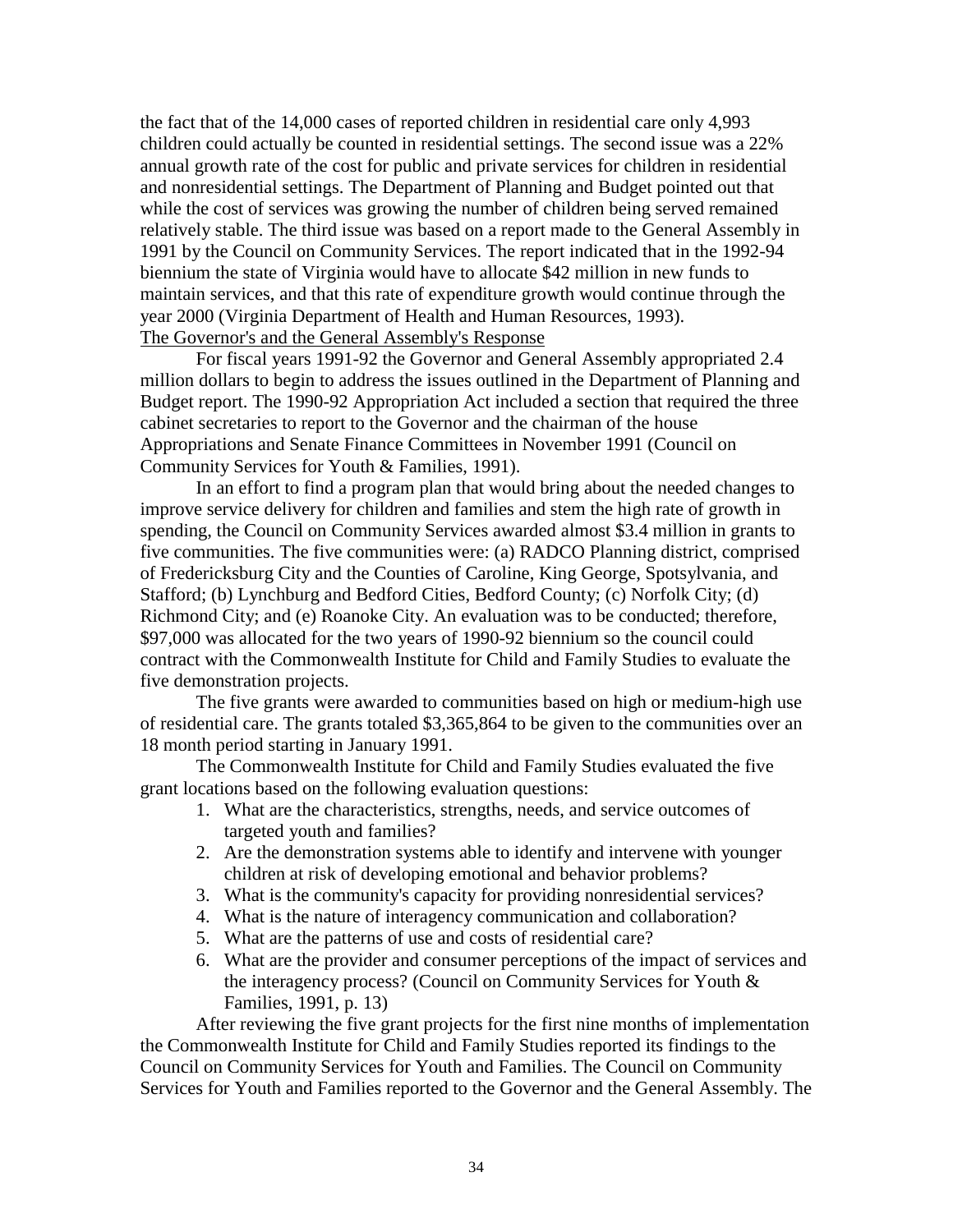Council on Community Services for Youth and Families made recommendations based on the following nine components:

- 1. Encourage viewing children as a family and community responsibility, not an agency responsibility.
- 2. Create a system that is child-centered, family-focused, and community-based.
- 3. Expand community, early intervention, and prevention services.
- 4. Create services that are sensitive and responsive to cultural differences and special needs.
- 5. Encourage a public and private partnership in service delivery.
- 6. Increase interagency collaboration and family involvement in service delivery and management.
- 7. Control state and local costs of residential care.
- 8. Direct decisions, authority, and accountability to communities who know best the needs of their youth and families.
- 9. Permit flexibility, since communities are demographically and geographically diverse with differing needs and problems. (Council on Community Services for Youth & Families, 1991, p. 19)

Based on the report by the Council on Community Services for Youth and Families the Virginia General Assembly enacted the Comprehensive Services Act in 1992. By passing this law, the Virginia General Assembly had taken a step to consolidate resources by requiring schools and agencies to collaborate in the delivery of services.

The JLARC Report on the Fiscal Status of the CSA in Virginia

In January 1998 the Joint Legislative and Audit Review Committee (JLARC) released a report to the Governor and the general assembly. The report was focused on determining weather or not the enactment of the Comprehensive Services Act (CSA) helped service providers become a cooperative group providing efficient and effective service. Since the establishment of the CSA, the cost and caseloads have risen at rates that justified this full review of how the CSA was being implemented.

Full implementation of the CSA began late in fiscal year 1993.The JLARC staff reviewed 1,100 files of young people being served by the agencies associated with the CSA. Caseloads have increased from a statewide total of 10,214 to 13,453 in 1996. The total cost of the CSA has jumped from 104.6 million dollars to 144.5 million dollars in 1996. I attended a state management team meeting where the director of the Office of Comprehensive Services gave a report to the assembled team. He stated that the CSA cost for fiscal year 1998 might have exceeded 175 million dollars.

There are eight major points made in the JLARC report concerning the overall implementation of the CSA. The major points are summarized as follows:

- 1. Caseloads are increasing and this is the primary factor for the expansion of the CSA. Policy decisions must be made to limit the number of children eligible for CSA services. The statute places an emphasis on serving only those children with the most serious emotional and behavioral problems.
- 2. The findings show that nearly half of the at-risk children served had little or no risk for serious behaviors. This may be a good faith effort on the part of localities to provide early intervention. Many of these cases are an indication of misuse of the CSA.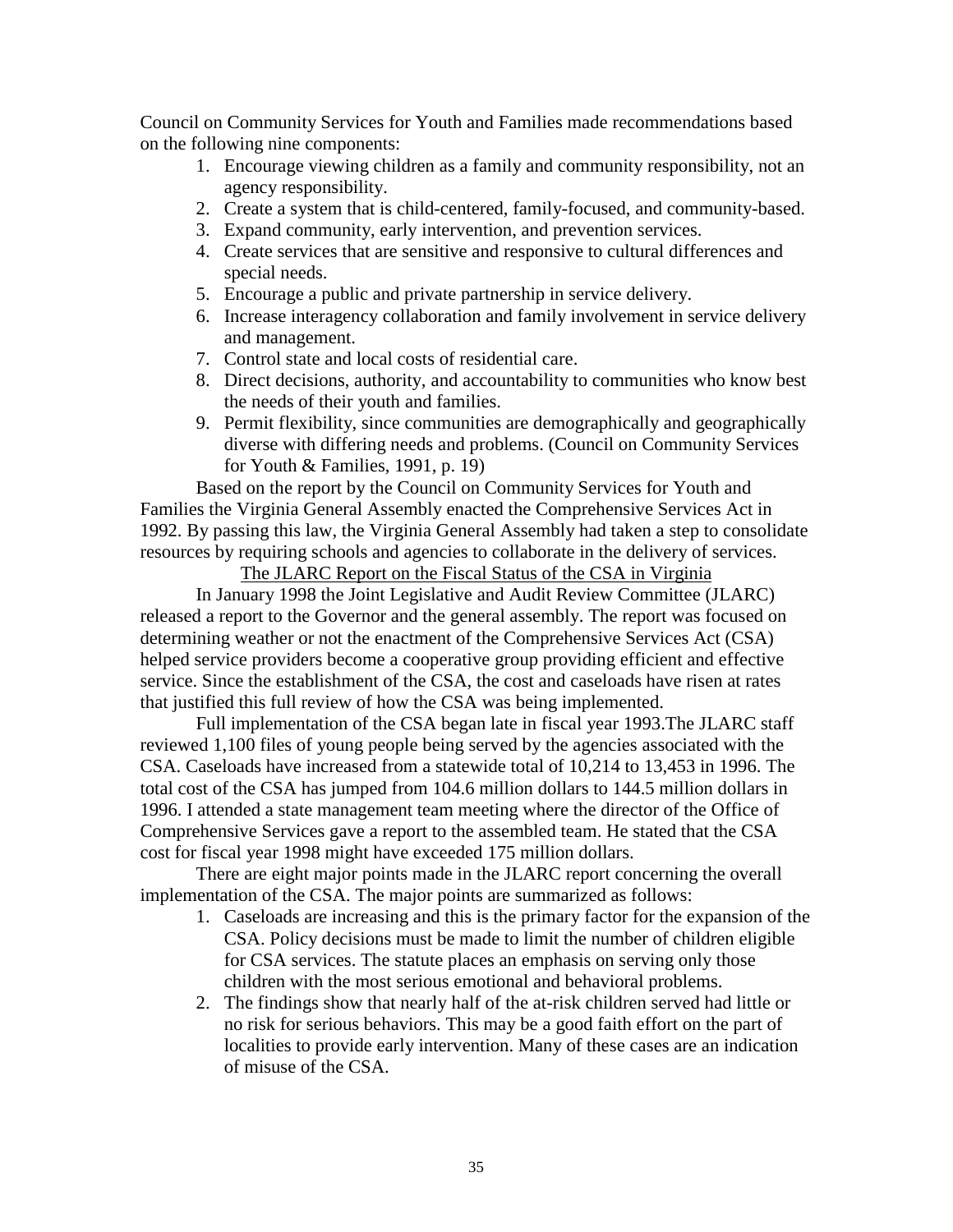- 3. Almost half of the children who were supported for treatment by CSA funding were given access to the program without a multi-agency review.
- 4. In about half of all placements whether community based or residential the JLARC staff found them to be unjustifiable.
- 5. Local CSA staffers do not negotiate with service providers for lower rates. Few localities have a system in place that allows for close review of cost of contracted services.
- 6. Seventy percent of the parents of children being served by the CSA report that the program has helped their children.
- 7. Because of the demands of the CSA program, the state oversight and management teams can not provide adequate supervision.
- 8. Commonwealth officials should pursue a plan for funding the CSA in part by use of Medicaid funds.

After the issues were brought out in the JLARC report certain recommendations were made that range from changing the state code of Virginia to devising standardized forms for program evaluation. All of the recommendations have merit for getting at what the JLARC report focuses on which is cost effectiveness.

I reviewed this report prior to my study, because from it, I was able to make some assumptions about the service-providing network in Virginia. I assumed that if there was a network of providers it was loosely woven. I assumed that early intervention and prevention programs were in short supply. I assumed that interagency collaboration and parent involvement was sporadic. These assumptions helped frame some of the questions that I would later ask the participants of my study.

# The Nexus Between Family Systems, Family Strengths, the CSA of Virginia, and One Family

Nexus is a term frequently used in a legalistic setting and it carries the meaning of a connection to or with. The word serves well in this discussion because there is a connection between family systems, family strengths, the Comprehensive Services Act, and a single case study of one family. This connection comes in the form of previous research.

In a recent study on the Comprehensive Services Act that focused on the Family Assessment and Planning Team (FAPT) Spear (1996) noted that the driving concept for the FAPT is one anchored in the strengths based model. The Lewis et al. (1976) study is cited early in Spear (1996) to clarify the notion that family strengths have long been a topic of research. The Lewis research team's terminology for their research focus is " healthy family function". Spear correctly held that "healthy family function" has a causal relationship with family strengths.

"A family intervention plan must not only address the strengths of a family, it must also recognize the application of the family strengths within the dynamics of the family system" (Spear, 1996, p. 46). This study provides a convergence of thought in the sense that the family is seen as a dynamic system, every family system has certain strengths, and Virginia through the CSA provides services with these ideas as common beliefs.

Spear's research gives us a better understanding of how FAPT works by identifying some common family strengths incorporated into FAPT family planning strategies. This work provides a view of CSA from the service provider's lens. Spear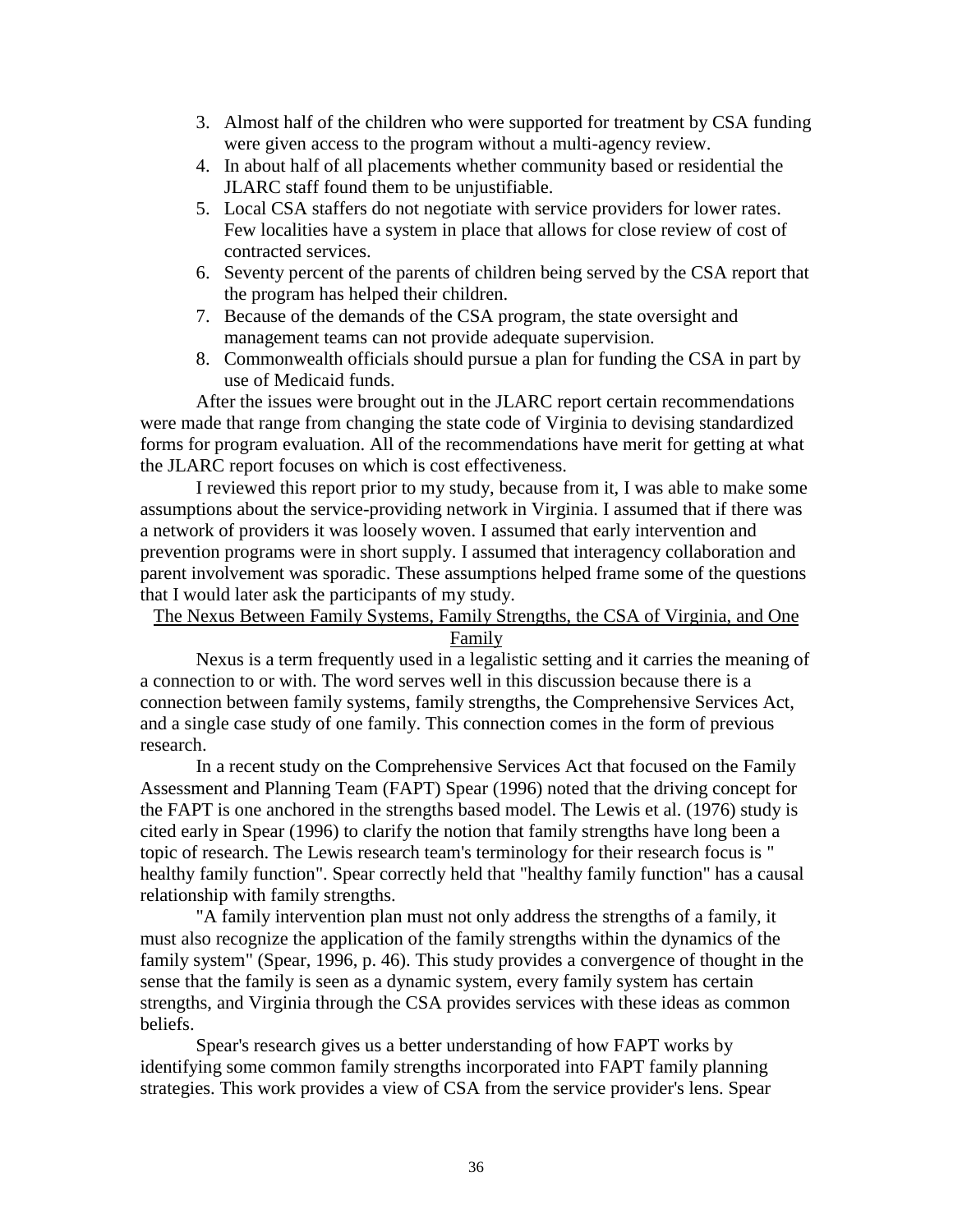wrote, "Conducting research face-to-face with families and involving families in the study could help provide insight into the application of family strengths and how the family strengths component of the intervention plan works" (1996, p. 32). Each family is unique and if we ask to hear that unique story from one family we will increase our understanding of all families.

Spear's (1996) research and the other studies reviewed in this chapter indicated the value of telling one family's story about their experiences with multiple service providers. In the chapters that follow I tell such a story as it was told to me.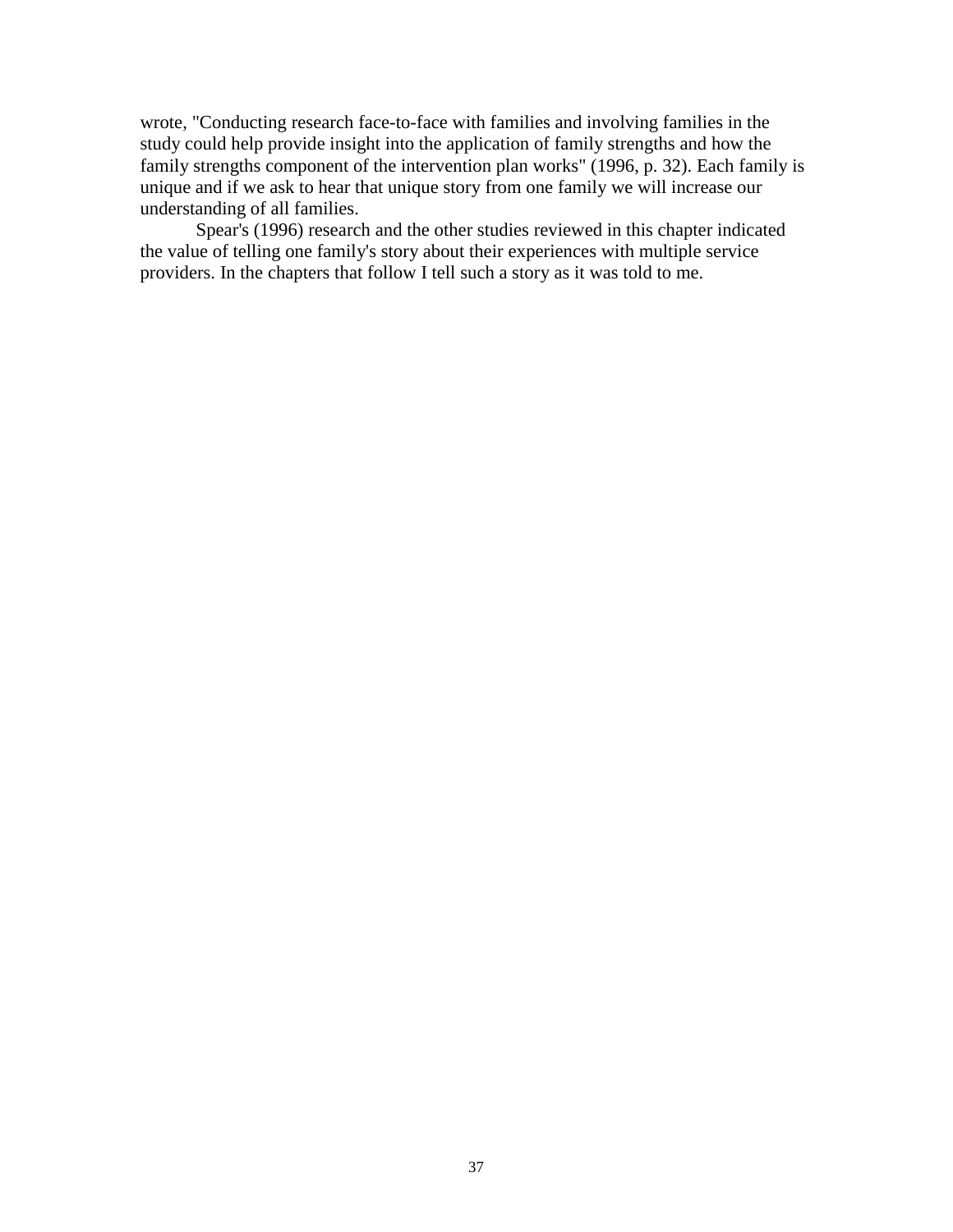## CHAPTER 3 RESEARCH DESIGN

The main goal of this study is to provide a description of how one family experiences the receipt of multiple services. This chapter is divided into two parts. In the first part I write about my background in education and relate it to my perspective of atrisk students and their families. I give the operational definition of what a family at-risk means in the context of this research, and I outline the criteria that I used to identify the participating family. I report the plans used for gaining access to the family. In the second part of the chapter I describe the work of Bloom, Engelhart, Hill, Furst, and Krathwohl (1956), and Krathwohl, Bloom, and Masia (1964) and how I used their research as a frame for developing my interview questions. I write about how the data was collected and how I organized and analyzed the data.

## My Bias: A Pedagogic Perspective

I feel that the word bias is like a double-edged sword. For a qualitative researcher the term carries the meaning that the researcher has an inclination or a predisposition to view a subject from one outlook. I think that this is only one side of the blade. The range of experiences the researcher brings to the research determines the other side of the blade. The wider the range of experiences that the researcher has the more likely the lens that he sees the world with is a segmented lens. This segmented lens allows the viewer a chance to see the subject from multiple perspectives.

I have been an educator for 21 years. I am biased in that my view of how people behave is from a pedagogic lens. My years as an educator in the public schools of Virginia have provided me with a multitude of experiences regarding teaching and learning. These experiences, gained in teaching and coaching at elementary, middle, and high school levels, and as an administrator in middle and high schools, have influenced how I see the problems encountered by at-risk youth and their families.

I have an inclination to see social interactions from a teaching or learning viewpoint. I am inclined to seek solutions for human problems by seeing them as problems most often generated by a person's lack of awareness or knowledge. People behave in accordance to what they know. Coping skills are the tools of awareness and knowledge. Artisans of the trades often say how easy a job is with the right tools. I am convinced that the best way to help people overcome problems presented to them by society is by allowing them the opportunity to have the experiences to heighten their awareness and build their knowledge, and in so doing, give them coping skills.

I state this perspective up front, because it is what I believe. My study is built on my experiences in working with people and this view of how best to help them.

Identifying the Family

As I began my search for the participating family it was important for me to define a family. Geismar and Camasso (1993) wrote: "Within the framework of our efforts at evaluation, a family is structurally a group of two or more people, living together over an extended period of time, and related by blood, marriage, adoption, or a long--term commitment" (p. 30).

In related literature I have found that this definition of a family was the most inclusive response to what I was looking for in this study. I made one amendment to the definition by saying that the family must have at least three members in the nuclear family system.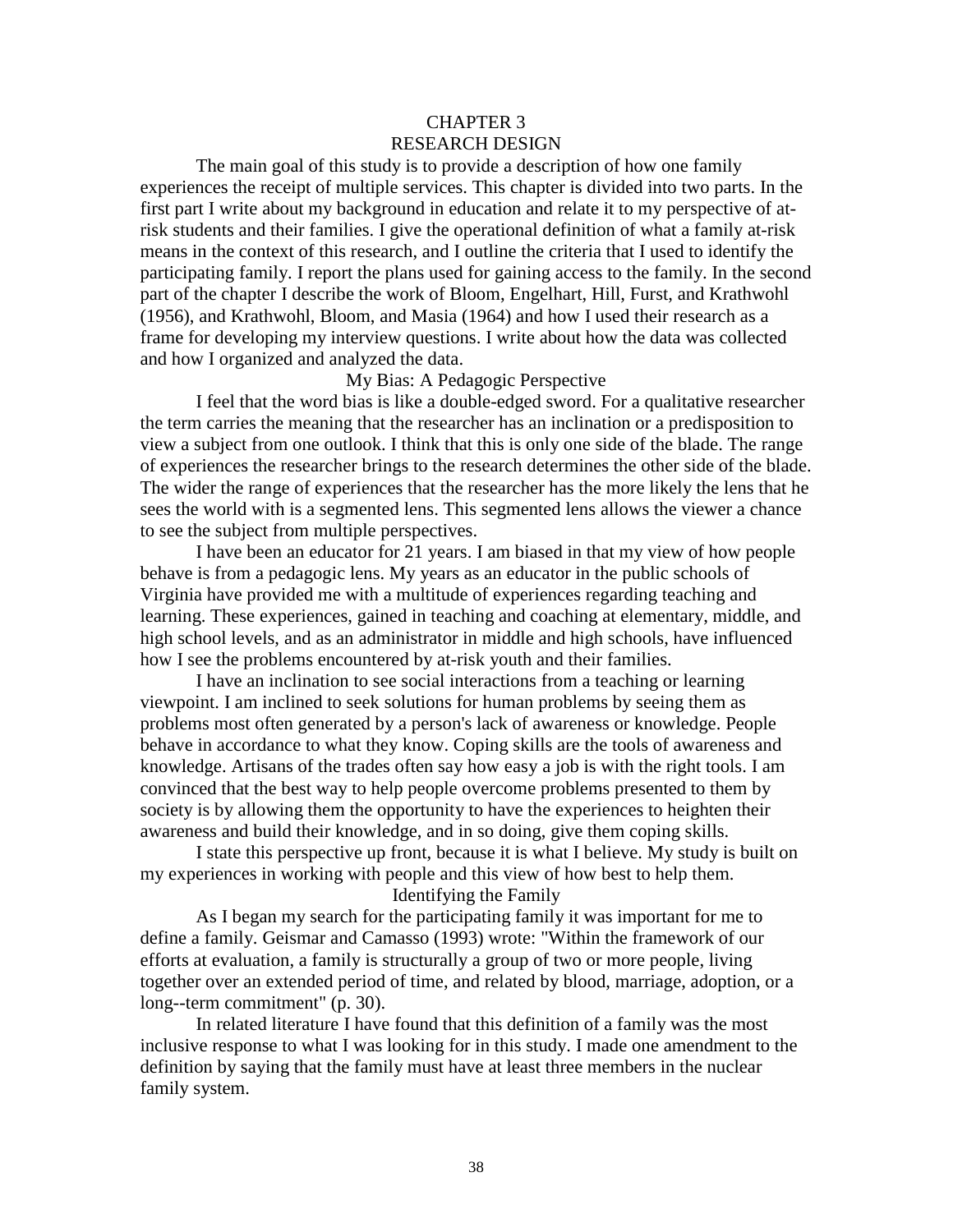The unit of study was one family that received services from service providers both public and private, that fell within the Virginia Comprehensive Services Act. Subunits of study were identified during the research, but the focus remained on the family as a system. The subunits of study were individual family members.

I selected a family that met the following criteria:

- 1. The family resided in Virginia.
- 2. The family system had no less than three nuclear family members.
- 3. The family was in receipt of multiple services from public and private service providers.
- 4. One family member was an adolescent youth in danger of being placed in, or in a residential care facility that used Comprehensive Services Act funds.
- 5. All family members were willing to participate in the study.

My final selection of the family was based on the willingness of all family members to participate in the study, the rapport that I had with the family as a whole, and the accessibility of the family in the home.

#### Gaining Access to the Family

I worked with many families and students at-risk as a school administrator. In doing that type of work I became familiar with the Comprehensive Services Act of Virginia. In some instances I worked with families who had a child who was expelled from the local school system. Expulsion at that time meant that the child could not attend any school in the school system for no less than one year. In Virginia no school system has to accept a child who has been expelled from another system within or out of the state Education Act (1998).

Finding alternative educational settings made me aware of residential care facilities that provide an educational component. Based on the needs of the child and family, and other factors like court orders and social service department recommendations, I have recommended placement for children in such facilities.

I have made many contacts with service providers who implement the Comprehensive Services Act in Virginia. The educational director of a residential placement center is one such contact. Through discussions about the CSA, this director and I have discovered our mutual interests in research, children, and families at-risk. Because of these common interests, my colleague provided special access for me to the center. After discussing the intent and purposes of my study, he found five families associated with the center that agreed to preliminary interviews. The five families were ranked, by my friend, based on the selection criteria and his judgment of the most suitable family, for participation. I began the process with the family that had the best potential for participation. This approach saved valuable time, because the family that I started with became the participating family. A schedule was arranged through a social worker for me to meet with the family for the screening to begin.

The preliminary interview was conducted in a family meeting when I described the study and how the family would contribute to the research. How much time the family members would be involved in the study and what would be expected from the family members was conveyed at the family meeting. Informed consent forms were distributed to the family members and I reviewed them.

The preliminary interview went well with the first family selected. The family met all of my criteria, so the selection process did not have to be repeated.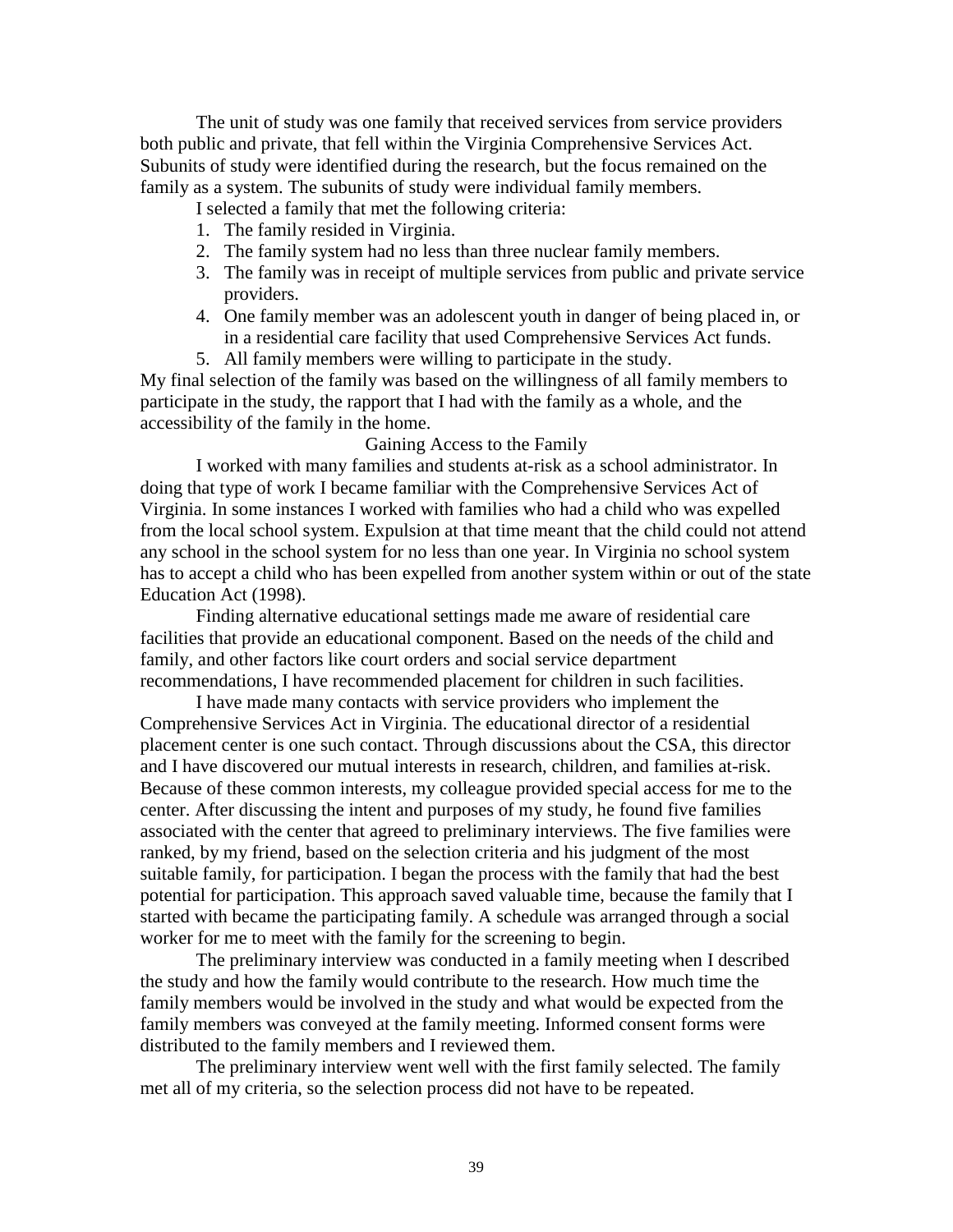I followed some important steps to ensure that the participants were protected from any harm. Prior to conducting the preliminary interviews I had the study reviewed and approved by the Institutional Review Board for Research Involving Human Subjects. I made it known, by forms and statements, to the participants, what the central purpose of this study was, and they had the right to voluntarily withdraw, from the study, at any time. They were asked to sign informed consent forms.

Data Collection, Organization, Analysis, and Presentation In this section I write about the theory that served as a frame for my interview questions. I describe the type of information collected and how the information was recorded and stored. I outline the method of analysis and presentation used along with the time schedule for the study.

## The Theoretical Frame for Building Interview Questions The Cognitive Domain

In 1948 Bloom, Engelhart, Hill, Furst, and Krathwohl began a project to develop the *Taxonomy of Educational Objectives.* The term taxonomy comes from the biological sciences. It is a system for naming plants and animals. Bloom et al. (1956) organized their taxonomy around the cognitive, affective, and psychomotor domains. The general purpose of developing the cognitive and affective domains of the taxonomy was to communicate the processes of learning, by organizing and naming the concepts, that describe cognition. The Bloom research team published the first of four manuals about the taxonomy of educational objectives in 1956.

The cognitive domain of the taxonomy is organized into six major classes that move from "simple to complex" and "concrete to abstract." The six classes of the cognitive domain are:

- 1. Knowledge
- 2. Comprehension
- 3. Application
- 4. Analysis
- 5. Synthesis
- 6. Evaluation

Bloom et al. feel that the objectives from one class are more than likely to be used to operate in the next order of class.

Bloom et al. have divided each of the six classes into subcategories that are specific to that class, and like the six classes the subcategories are arranged in an order from low level abstraction to highest, and from simple to complex in terms of structure.

Knowledge. Knowledge is divided into twelve subcategories. Knowledge as defined by Bloom et al. centers on the cognition associated with memory. Remembering and relating what is remembered to the problem requires an order of signals and cues so that the individual can be informed by the memory. The twelve subcategories of the class knowledge are:

- 1. Knowledge of Specifics
- 2. Knowledge of Terminology
- 3. Knowledge of Specific Facts
- 4. Knowledge of Ways and Means of Dealing with Specifics
- 5. Knowledge of Conventions
- 6. Knowledge of Trends and Sequences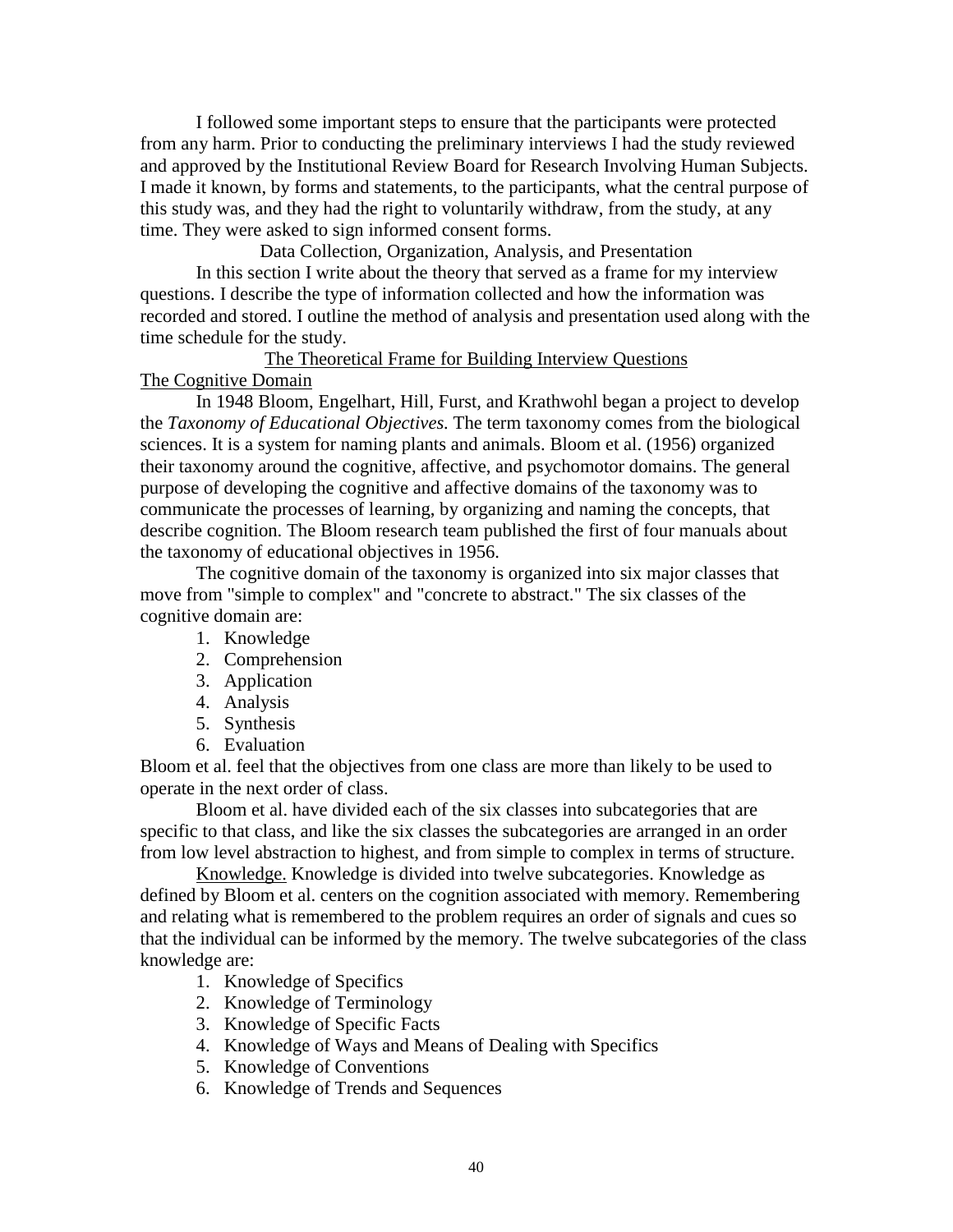- 7. Knowledge of Classifications and Categories
- 8. Knowledge of Criteria
- 9. Knowledge of Methodology
- 10. Knowledge of the Universals and Abstractions in a Field
- 11. Knowledge of Principles and Generalizations
- 12. Knowledge of Theories and Structures

Bloom et al. liken the twelve subcategories of the class knowledge to that of an office filing system. When an office worker needs specific facts, principles, theories and structures about a topic he would go to the filing system and pull out the information about that topic. For human cognition the office worker represents a person's memory that retrieves the information needed to solve the problem. My assumption is that the more knowledge stored on the topic the better equipped we are to deal with any problems concerning said topic.

Abilities and Skills Associated with Knowledge. The Bloom research team indicated that it was only a step in the learning process to remember things. If the office worker who retrieved a file brought it back to his desk and sat down to do nothing more than to stare at it, there would be little or no value in the content of the file. Bloom et al. developed the remaining classes and subcategories of the cognitive domain to communicate what might happen in the cognitive process after memory is triggered and the learning experience nurtured.

The learning process is extended when knowledge whether given or remembered is made useful. The cognitive domain is completed with terms that describe abilities and skills that make knowledge useful. What follows is a list of the remaining classes and the subcategories for the cognitive domain:

- 2. Comprehension
	- a. Translation
	- b. Interpretation
	- c. Extrapolation
- 3. Application
- 4. Analysis
	- a. Analysis of Elements
	- b. Analysis of Relationships
	- c. Analysis of Organizational Principles
- 5. Synthesis
	- a. Production of Unique Communication
	- b. Production of a Plan, or Proposed Set of Operations
	- c. Derivation of a set of Abstract Relations
- 7. Evaluation
	- a. Judgments in Terms of Internal Evidence
	- b. Judgments in Terms of External Criteria

Bloom et al. (1956) recognized that the subcategories work well for researchers who wish to use the taxonomy as a framework for "…viewing the educational process an analyzing its workings" (p. 3).

It was important for me to organize my interview questions using the Bloom et al. taxonomy because I assumed that in the process of receiving services one must learn the language that service providers use. Learning a language to the point of fluency requires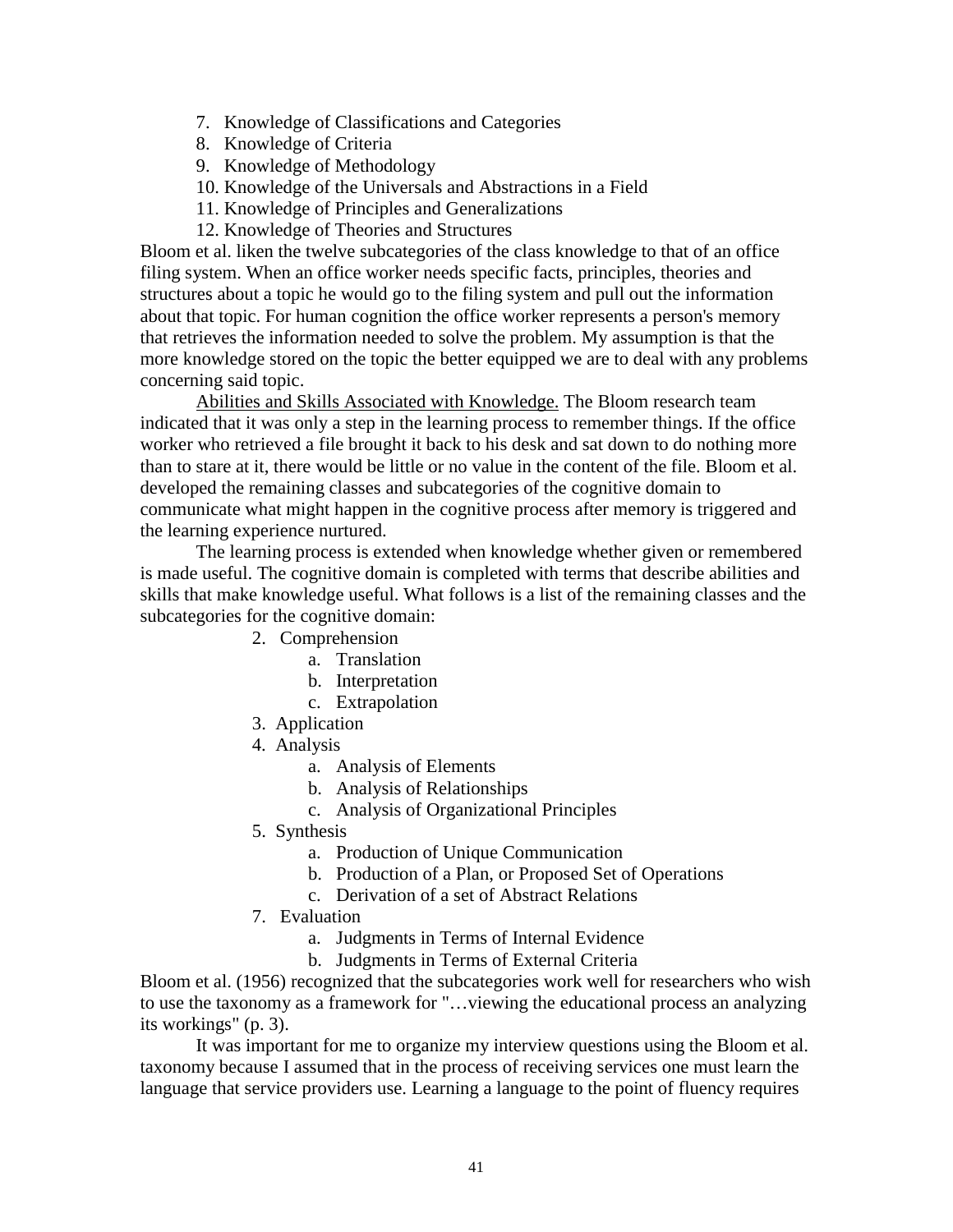an individual to be able to function in all of the classes of the cognitive domain. I think that my line of questioning revealed how each family member learned the language of service providers.

Using the cognitive domain of Bloom et al. (1956) I developed the interview questions that provided the family background information. I began the first interview with each family member by making the statement, "Tell me about yourself."

All four family members required little prompting after this simple statement was made. Beginning this way generated a substantial amount of data. Many times I prompted family members by using this same technique to get more specific information. To find out about what types of services the family received I would say, "Tell me about your positive experiences with service providers."

Family members' responses to these prompts would often dictate what the next question or prompt would be. Many times a response to a single prompt would render data that would overlap the taxonomy domains.

# The Affective Domain

If I used only the cognitive domain as a framework for the interview questions I would have been able to find out what family members knew and remembered about receiving services, but I would not have gotten an understanding of how they felt about receiving services. The affective domain of the *Taxonomy* communicates the process of how learners develop attitudes about phenomena.

In 1964 Krathwohl, Bloom, and Masia published the last of the *Taxonomy* handbooks. It was devoted to the affective domain. The main objective of the Krathwohl research team was to place the different kinds of affective behaviors on a continuum for order and relationship.

The "simple to complex" and "concrete to abstract" construct used to build the cognitive domain could not serve for the same purpose in the affective domain. The terms used to identify objectives in the affective domain are interests, attitudes, values, appreciation, and adjustment. Because of the wide range of definitions for these concepts Krathwohl et al. decided to use them as sliding anchors along a continuum for the classification system of the affective domain.

The characteristics are listed in five classes and the subcategories as follows:

- 1. Receiving (Attending)
	- a. Awareness
	- b. Willingness to Receive
	- c. Controlled or Selected Attention
- 2. Responding
	- a. Acquiescence in Responding
	- b. Willingness to Respond
	- c. Satisfaction in Response
- 3. Valuing
	- a. Acceptance of a Value
	- b. Preference for a Value
	- c. Commitment
- 4. Organization
	- a. Conceptualization of a Value
	- b. Organization of a Value System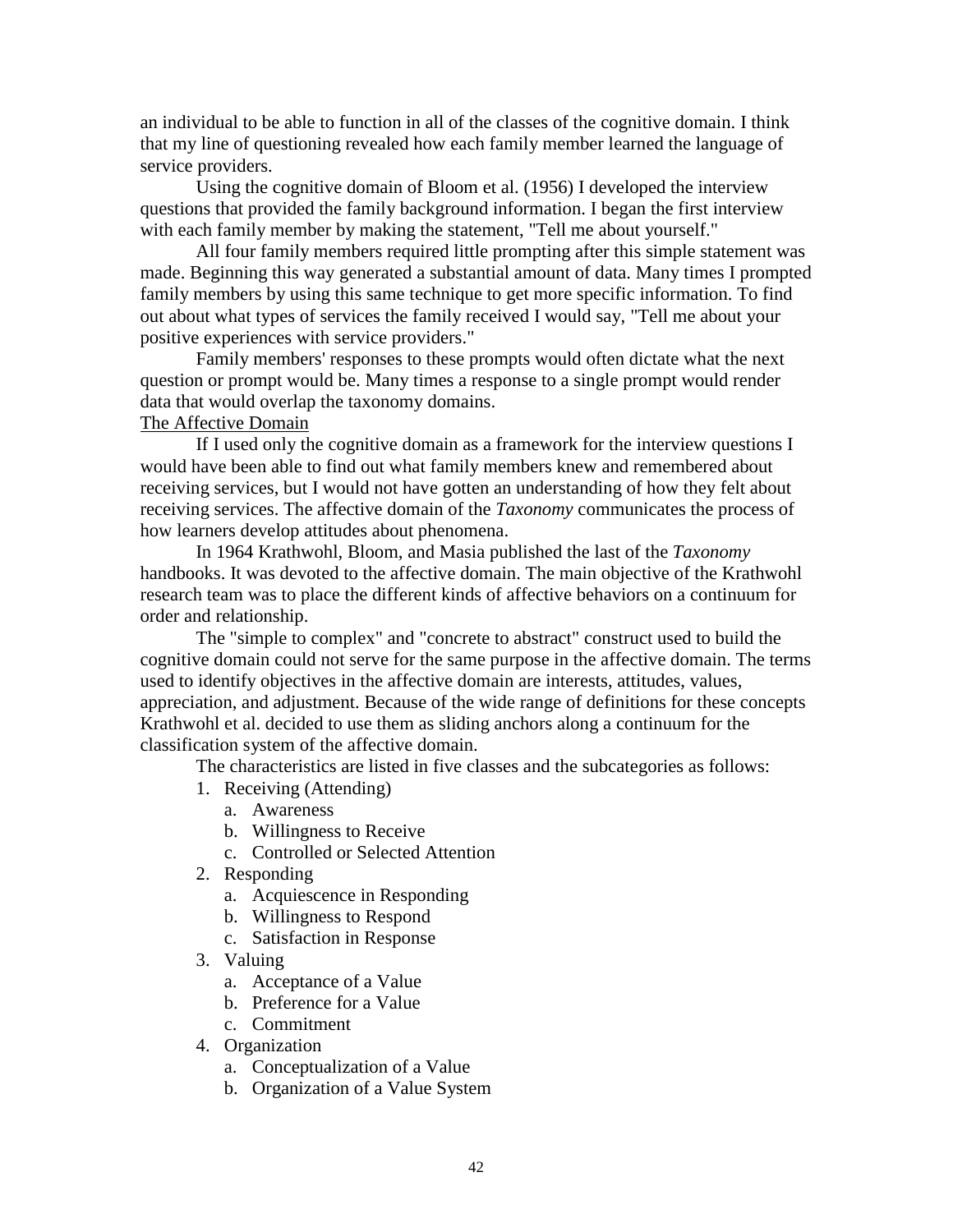- 5. Characterization by a Value or Value Complex
	- a. Generalized Set
	- b. Characterization

Receiving. Krathwohl et al. argue that though this may be the first class for the domain it would be improper to assume that a potential learner is starting out at square one. Previous experience with a phenomenon may help or hinder a student's development in the affective domain.

The class of receiving is divided into three subcategories that represent a continuum that starts with awareness of the stimulus and moves to selective attention to the stimulus. The notion that an individual is aware of a counseling service is a lower state of receiving than the same individual having a willingness to look into the use of counseling services. The mother of the participating family demonstrated a high level of receiving.

Responding. The natural progression for an individual to move from selectively attending to the counseling service is to responding or what Krathwohl et al. call "compliance" to the suggestion of the stimulus. The individual is willing to go to counseling at this point. Deciding to accept the responsibility to go to counseling is the next step.

There is a chance that the emotional aspect of the affective domain starts to gradually take hold when the individual moves beyond simple awareness. The Krathwohl team points out that the emotional aspect may come in at any time during the sequence of affective development, but that during the internalizing phase of affective development is when emotion may play a larger role.

The individual goes to counseling services and is satisfied with the experience. Satisfaction may turn into the individual taking pleasure in the reduced stress in his life provided the counseling is associated with reduction in stress.

Valuing. The term value does mean that something has worth. It means the same thing in this case but this class is as concerned with the internalization of a belief or attitude about the worth of the stimulus. The individual experiences less stress and associates going to counseling for the stress reduction and places a value on a less stressful lifestyle.

Now the individual starts to desire a less stressful lifestyle and sets a preference for counseling because of the association of the two phenomena. The desire to live a less stressful lifestyle becomes more deeply internalized and becomes a commitment to living with less stress.

Organization. As the internalization process is extended the individual finds himself in situations where more than one value becomes pertinent. Now the individual must find a place to put this new value in a system of values.

The individual is committed to a life with less stress, and he has identified that lifestyle as a value. The individual makes this judgment and begins to conceptualize the value. Once conceptualized the value is placed in the value system that already exists. The individual develops a plan to maintain the valued lifestyle with less stress and orders his activities accordingly.

Characterization by a Value or Value Complex. When the individual has placed a value in his system of values he begins to cluster the values that are related to one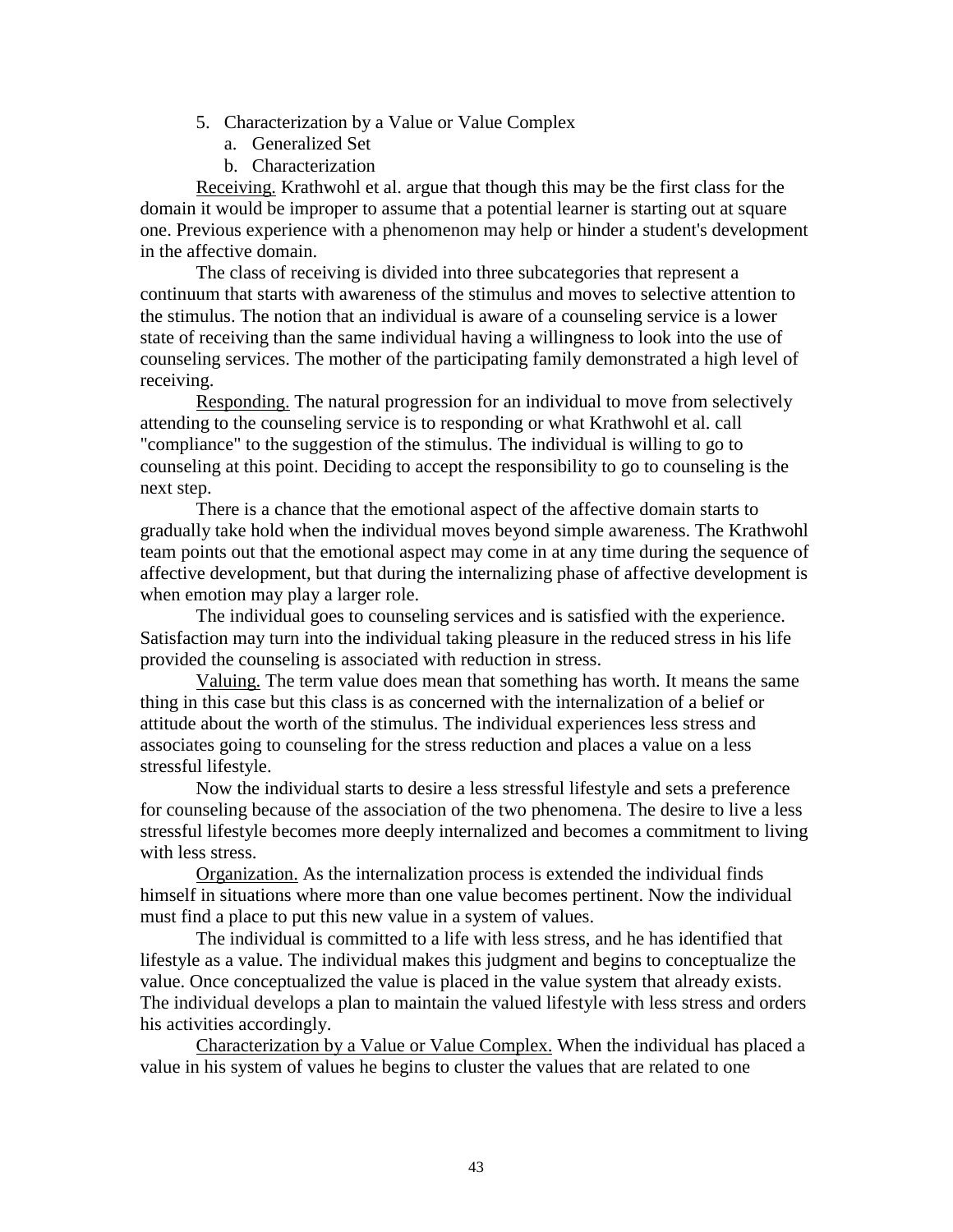another. The individual will then make judgments about the world around him using a "generalized set" of values.

The individual has lived with less stress successfully for a period of time. He becomes exposed to a person or situation that stimulates a sense of high stress and makes the decision to avoid people and situations that evoke that feeling.

The final step to internalizing a value is characterization. This idea has two meanings, one is that the individual develops a philosophy of life based on the characteristics of his value system, and the other is how people characterize the individual by the behaviors he exhibits. The objectives contained within this category span all of the dimensions of the *Taxonomy.* Krathwohl et al. believe that this is the peak of the individual's level of awareness and philosophy of life. The Krathwohl team wrote, "A value system has as its objective the whole of what is known or knowable" (p. 185).

Constructing the interview questions. I have described two of the dimensions from the *Taxonomy* because I used them to organize the interview questions for this study (see Table 4). The psychomotor domain has been left out intentionally. Krathwohl et al. (1964) informed us that the objectives associated with this dimension emphasize neuromuscular co-ordination. This level of specification is not necessary to answer my question.

Many of the behaviors associated with objectives in all three dimensions have a good deal of overlap (Bloom et al., 1956; Krathwohl et al, 1964). Since I was most interested in how family members think and feel about the receipt of services, and I wanted to know what actions and reactions they had concerning services, I felt that the two dimensions discussed were sufficient for this inquiry.

I organized the questions that I asked into the general classes of the *Taxonomy* that Krathwohl et al. believed to have the closest relationship. The questions used here are related to both dimensions because of the overlap that exist in the *Taxonomy.* In table four, the two dimensions of the *Taxonomy* are represented in the left-hand column, and the three research questions are represented as the column headers context, services, and effects. Each question is placed in the row and column where it fits best. Each question in the table is one that was actually used in the study. The letters that follow each question represent the family member or members who had an opportunity to answer the question. Data Collection

Interviews. The main sources of data were the members of the participating family. I conducted eight interviews (see Table 5), the first, with Elizabeth the matriarch of the family, on June 23, and the last with Elizabeth, Allen her husband, and Benjamin her youngest son, on October 1. I contacted Elizabeth by phone before each interview and on occasion to I would speak to other family members by phone to clarify a response.

During a preliminary interview with the family on June 9 I discussed the study and asked if they would consider participating. I made two informal observations prior to the preliminary interview.

Observations. Two observations were made prior to the preliminary interview. I kept field notes in a pocket-sized notebook. I never took the notebook out at the observation sites. I did write details down immediately following the events.

I made my first observation on May 15 at a walk-a-thon and cook out at a residential care facility fund-raiser. The educational director, of the facility, pre-screened five families. The five families were potential candidates for participation in the study.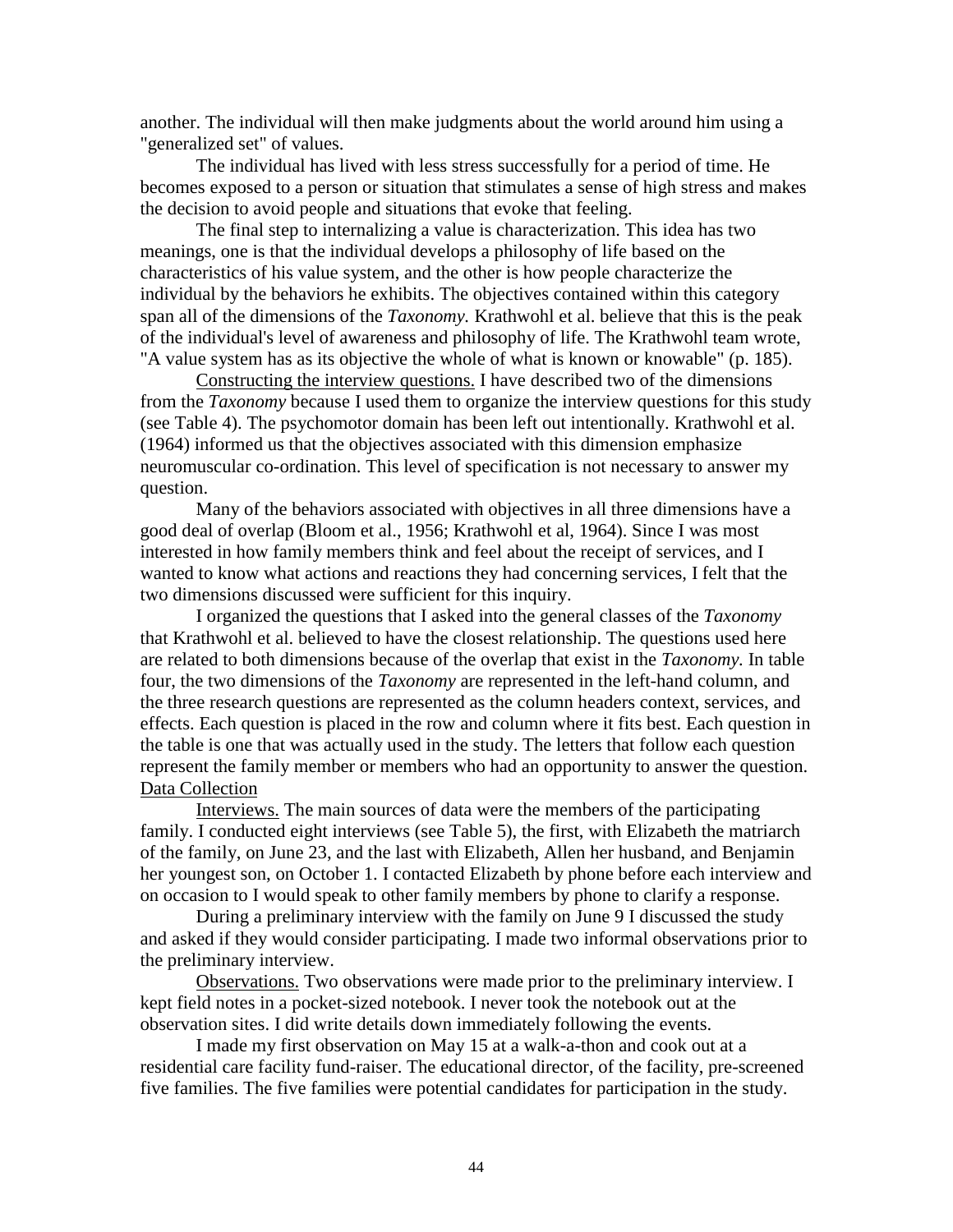| <b>Research Questions</b> |                                              |                                                   |                                             |  |  |  |
|---------------------------|----------------------------------------------|---------------------------------------------------|---------------------------------------------|--|--|--|
| Taxonomy                  | What is the context of the                   | What are the types of                             | What are the effects of the                 |  |  |  |
| Domains                   | family's receipt of service?                 | services received?                                | services received?                          |  |  |  |
|                           | Tell me about yourself,                      | When did you first seek                           | When did your child start                   |  |  |  |
|                           | your personal background,                    | counseling services? (M)                          | to have problems in                         |  |  |  |
|                           | things like, where you                       | Do you remember                                   | school? $(M)$                               |  |  |  |
|                           | were born and raised, how                    | anything about your great                         | What will happen to your                    |  |  |  |
|                           | you were brought up,                         | grand parents ever                                | family if services are cut                  |  |  |  |
|                           | school experiences, and so                   | receiving any kind of                             | back? (M, SF)                               |  |  |  |
|                           | on. $(M, 1S, 2S)^{1}$                        | services? (M)                                     | Tell me about your                          |  |  |  |
|                           | Did your great                               | Did your first husband                            | encounters with juvenile                    |  |  |  |
|                           | grandparents own the farm                    | resent it when you went to                        | court. (M, 1S)                              |  |  |  |
|                           | you lived on?(M)                             | get counseling? (M)                               | Did you have positive                       |  |  |  |
|                           | Was your father's family                     | What is a One Step                                | experiences with service                    |  |  |  |
|                           | from Alabama? (M)                            | program? $(M)$                                    | providers? (M, SF, 1S, 2S)                  |  |  |  |
| Cognitive                 | Did you grow up in a                         | What other services does                          | What would you tell                         |  |  |  |
|                           | traditional southern                         | the family receive? (M,                           | policy makers about the                     |  |  |  |
|                           | Baptist home? (M)                            | SF)                                               | service-providing                           |  |  |  |
|                           | Tell me about the places                     | Did you ever hear about                           | network? (M, SF, 2S)<br>What would you tell |  |  |  |
|                           | you have lived. (1S, 2S)                     | budget restraints among<br>service providers? (M) | school officials? (M, SF,                   |  |  |  |
|                           | Have you ever been in<br>trouble? $(1S, 2S)$ | How did you learn about                           | 2S)                                         |  |  |  |
|                           | Did the trouble start at                     | the wilderness program?                           | What would you tell other                   |  |  |  |
|                           | home or at school? $(1S)$                    | (M)                                               | service providers? (M, SF,                  |  |  |  |
|                           | Why did your first                           | What kind of services do                          | 2S)                                         |  |  |  |
|                           | stepfather not allow you to                  | you receive now? (M, SF,                          | What would you tell                         |  |  |  |
|                           | talk to your mom? $(1S)$                     | 1S, 2S)                                           | families that seek                          |  |  |  |
|                           | How did you and your                         |                                                   | services? (M, SF, 2S)                       |  |  |  |
|                           | wife meet? (SF)                              |                                                   |                                             |  |  |  |
|                           | Did your mother resent it                    | How did you feel when                             | How did you feel when                       |  |  |  |
|                           | when you told her you                        | you first sought                                  | you watched service                         |  |  |  |
|                           | wanted to leave? (M)                         | counseling services? (M)                          | providers work with your                    |  |  |  |
|                           | How did you feel about                       | How do you feel about                             | son? $(M)$                                  |  |  |  |
|                           | your first stepfather? (1S,                  | school services? (M, SF,                          | Did you feel a sense of                     |  |  |  |
|                           | 2S)                                          | 1S, 2S)                                           | partnership with service                    |  |  |  |
|                           | How did you feel when                        | What do you think about                           | providers? (M, SF)                          |  |  |  |
| Affective                 | your oldest brother left                     | the wilderness program?                           | Were you ever able to                       |  |  |  |
|                           | home? $(2S)$                                 | (M, SF, 1S, 2S)                                   | voice your true feelings                    |  |  |  |
|                           | Where do you get your                        | What do you think about                           | with service providers?                     |  |  |  |
|                           | inner strength? $(M)$                        | boot camp? (M, SF, 1S,                            | (M, SF, 1S, 2S)                             |  |  |  |
|                           | How would you describe                       | 2S)                                               | How did you feel about                      |  |  |  |
|                           | your relationship with                       | How did you feel when                             | group counseling? (M, 1S,                   |  |  |  |
|                           | your stepsons? (SF)                          | you were in boot camp?                            | 2S)                                         |  |  |  |
|                           |                                              | (1S)                                              | How did you feel about                      |  |  |  |
|                           |                                              | Were you ever afraid of                           | being incarcerated? When                    |  |  |  |
|                           |                                              | your moms second<br>husband? $(2S)$               | your son was<br>incarcerated? (M, 1S)       |  |  |  |
|                           |                                              |                                                   |                                             |  |  |  |

Table 4 Distribution of Interview Questions by Domains and Interviewees Across Research Questions

1<br>
<u>Note.</u> M=mother, SF=step father, 1S=first son age 16, 2S=second son age 14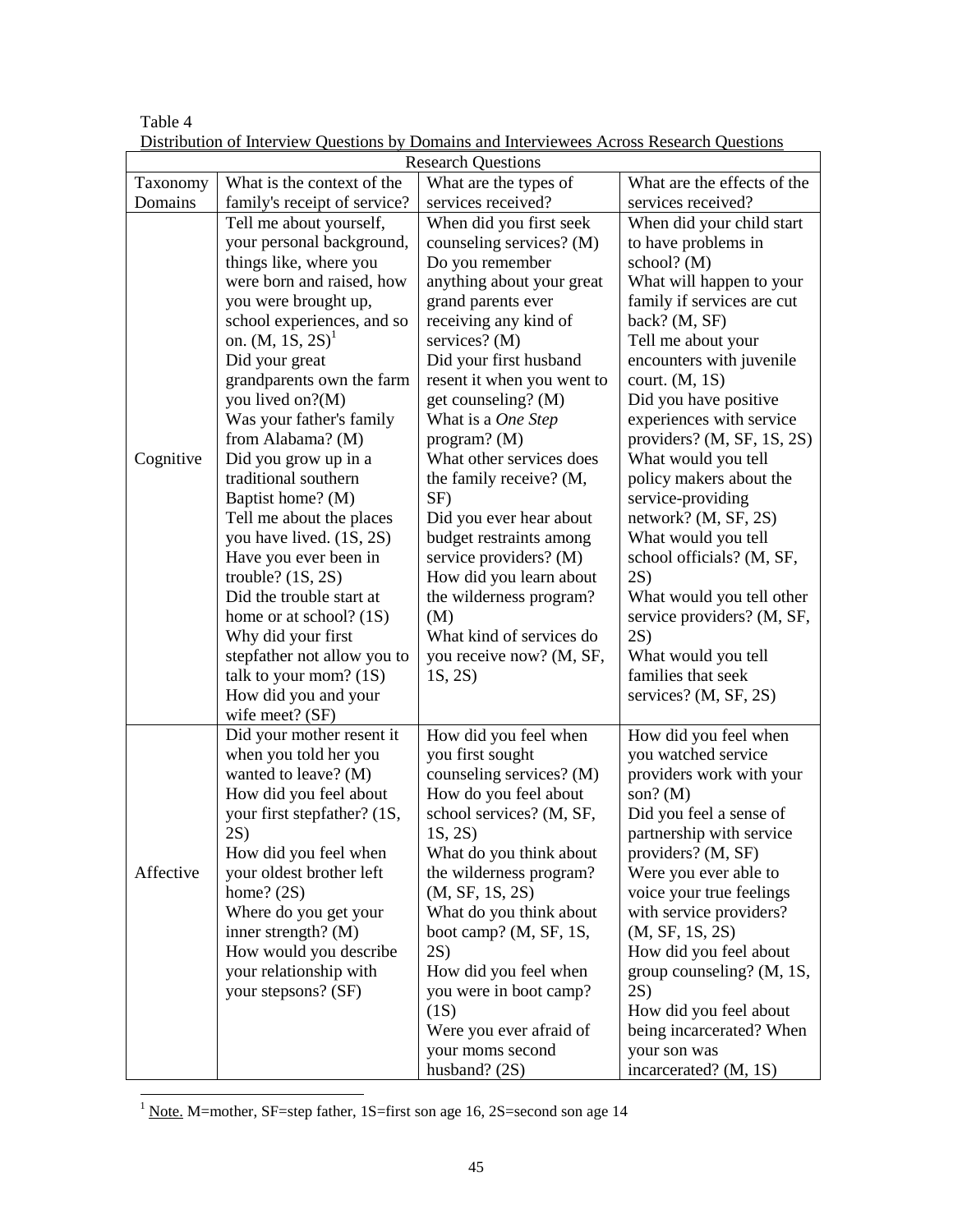# Table 5 Timetable for Conducting the Research

| 1999  | Week 1                                                                        | Week 2                                                        | Week 3                                                                                                                                                                                                                                                     | Week 4                                                                             |
|-------|-------------------------------------------------------------------------------|---------------------------------------------------------------|------------------------------------------------------------------------------------------------------------------------------------------------------------------------------------------------------------------------------------------------------------|------------------------------------------------------------------------------------|
| Feb.  | Prospectus<br>preparation<br>Professional<br>seminar.<br>(2/4/99)             | Prospectus<br>preparation<br>meeting with<br>chair. (2/9/99)  | Prospectus<br>preparation.                                                                                                                                                                                                                                 | Prospectus<br>preparation.                                                         |
| March | Prospectus<br>preparation Seek a<br>prospectus exam<br>date                   | Prospectus<br>preparation<br>Prepare human<br>subjects forms. | Prospectus<br>preparation.                                                                                                                                                                                                                                 | Prospectus<br>preparation.                                                         |
| April | Search for<br>participant family<br>continued.<br>Meet with chair<br>(4/6/99) | Search for<br>participant family<br>continued.                | Search for<br>participant<br>family<br>continued.                                                                                                                                                                                                          | Search for<br>participant<br>family<br>continued;<br>Meet with chair.<br>(4/27/99) |
| May   | Search for<br>participant family<br>continued.                                | Search for<br>participant family<br>continued.                | Data collection:<br>First<br>observation of<br>potential<br>participants, at a<br>walk-a-thon for<br>residential<br>facility:<br>(5/15/99);<br>Theme observe<br>five pre-<br>selected<br>families after<br>walk-a-thon,<br>during fishing<br>and cook out. | Search for<br>participant<br>family<br>continued.                                  |

(Table Continues)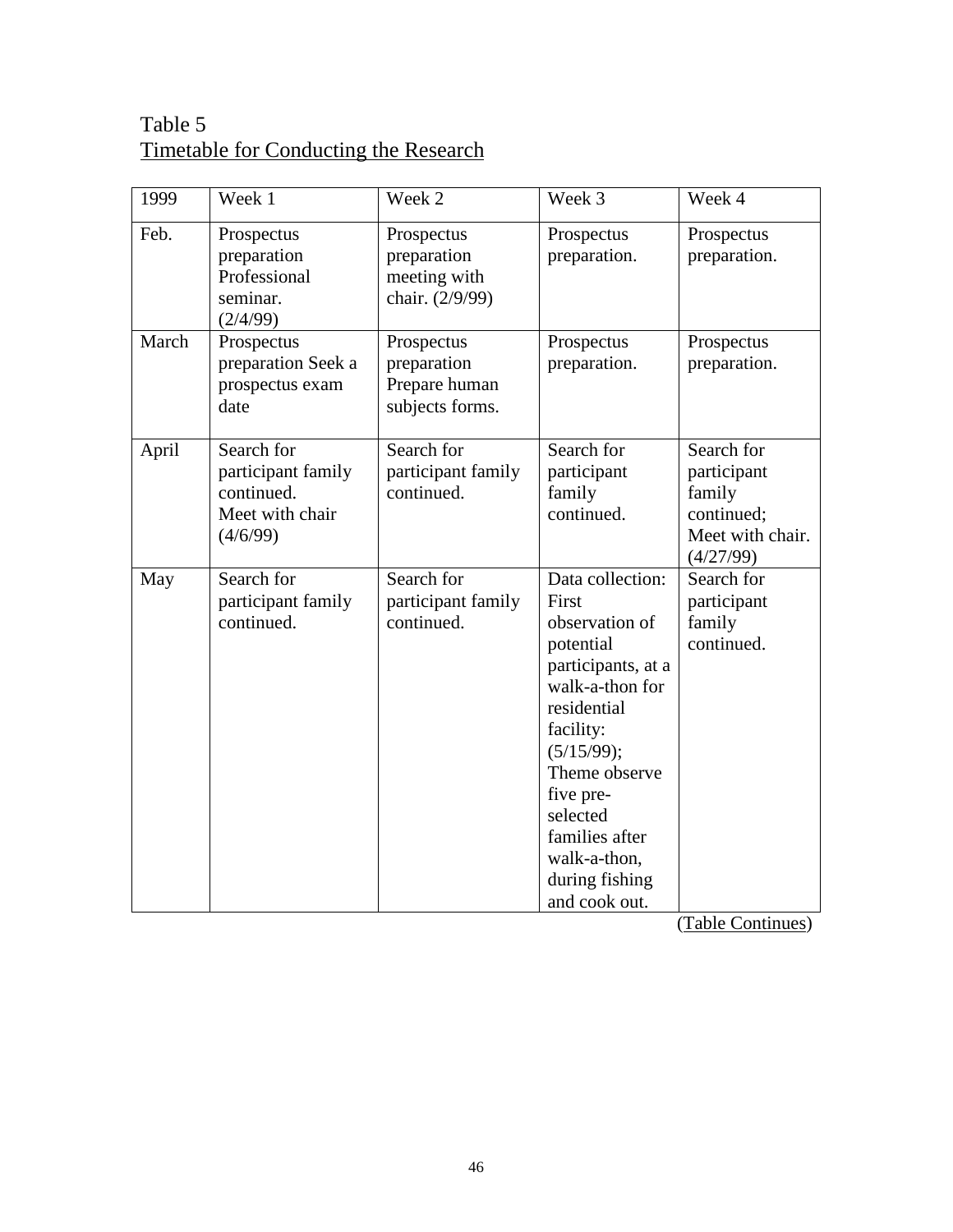Table 5 (cont.)

| 1999    | Week 1                                                                                                                                                                                                                                                                                                                                                                                                                                          | Week 2                                                                                                                                                                                | Week 3                                                                                                                                                                                                                                                                                                                                                                                                                              | Week 4                                            |  |
|---------|-------------------------------------------------------------------------------------------------------------------------------------------------------------------------------------------------------------------------------------------------------------------------------------------------------------------------------------------------------------------------------------------------------------------------------------------------|---------------------------------------------------------------------------------------------------------------------------------------------------------------------------------------|-------------------------------------------------------------------------------------------------------------------------------------------------------------------------------------------------------------------------------------------------------------------------------------------------------------------------------------------------------------------------------------------------------------------------------------|---------------------------------------------------|--|
| June    | Data collection:<br>Observation of<br>graduation at<br>wilderness program:<br>(6/4/99);<br>Themes: Observe one<br>graduate and family,<br>meet family to<br>arrange preliminary<br>interview.                                                                                                                                                                                                                                                   | Data collection:<br>Meet with family for<br>lunch and<br>preliminary<br>interview: (6/9/99);<br>Themes: Explain<br>study, hand out<br>permission forms,<br>arrange second<br>meeting. | Data collection: Phone conversation<br>with Elizabeth to set new date for first<br>interview: (6/21/99);<br>Themes: All family members signed<br>permission forms.<br>Data collection: First interview with<br>Elizabeth: (6/23/99);<br>Theme: Family background, current<br>services received, account of family<br>life.<br>Data collection: Second interview<br>with Elizabeth: (6/28/99); Theme<br>family background, Bradley's |                                                   |  |
| July    | Begin transcribing interviews: Data<br>collection: Talked with Elizabeth on the<br>telephone to clarify data, and arrange third<br>interview: (7/5/99); Data collection: Third<br>interview with Elizabeth: (7/9/99);<br>Theme: Feelings about receiving services.<br>Data collection: First interview with Bradley:<br>(7/9/99);<br>Theme: Family background, current services.<br>received, account of family life;<br>Transcribe interviews. |                                                                                                                                                                                       | connection to services.<br>Data collection: Take Bradley to<br>lunch for second interview: (7/13/99);<br>Theme: Return home from boot camp,<br>life with first stepfather, wilderness<br>camp.<br>Data collection: Take Benjamin to<br>lunch for only individual interview:<br>(7/27/99);<br>Theme: Earliest memories of home<br>life to present situation at home;<br>Transcribe interviews.                                       |                                                   |  |
| August  | Data analysis:<br>Constant comparative<br>method: Write.                                                                                                                                                                                                                                                                                                                                                                                        | Data analysis:<br>Constant<br>comparative<br>method: Write.                                                                                                                           | Data analysis: Constant comparative<br>method: Write.<br>Data collection: Phone conversation<br>with Elizabeth: (8/24/99);<br>Theme: Clarification of illness, age,<br>current services:<br>Data collection: Phone conversation<br>with Allen: (8/24/99);<br>Theme: Arrange interview.                                                                                                                                              |                                                   |  |
| Sept.   | Data analysis: Constant comparative method: Write;<br>Data collection: Interview with Allen (9/3/99);<br>Theme: Meeting Elizabeth, relationships with stepsons, opinions of service providers.                                                                                                                                                                                                                                                  |                                                                                                                                                                                       |                                                                                                                                                                                                                                                                                                                                                                                                                                     |                                                   |  |
| October | Data collection: Take Elizabeth, Allen, and Benjamin out to dinner for final interview:<br>(10/1/99);<br>Theme: What would family members tell policy makers, school officials, service<br>providers, and families seeking help about receiving services?                                                                                                                                                                                       |                                                                                                                                                                                       |                                                                                                                                                                                                                                                                                                                                                                                                                                     |                                                   |  |
| Nov.    | Defense preparation.                                                                                                                                                                                                                                                                                                                                                                                                                            | <b>Final defense</b>                                                                                                                                                                  | Revisions to                                                                                                                                                                                                                                                                                                                                                                                                                        | Revisions to                                      |  |
| Dec.    | Job search begins.                                                                                                                                                                                                                                                                                                                                                                                                                              | November 16.<br>Job search begins.                                                                                                                                                    | dissertation.<br>December 18<br>Commencement<br>Ceremony.                                                                                                                                                                                                                                                                                                                                                                           | dissertation<br>Merry Christmas<br>and Happy Y2K. |  |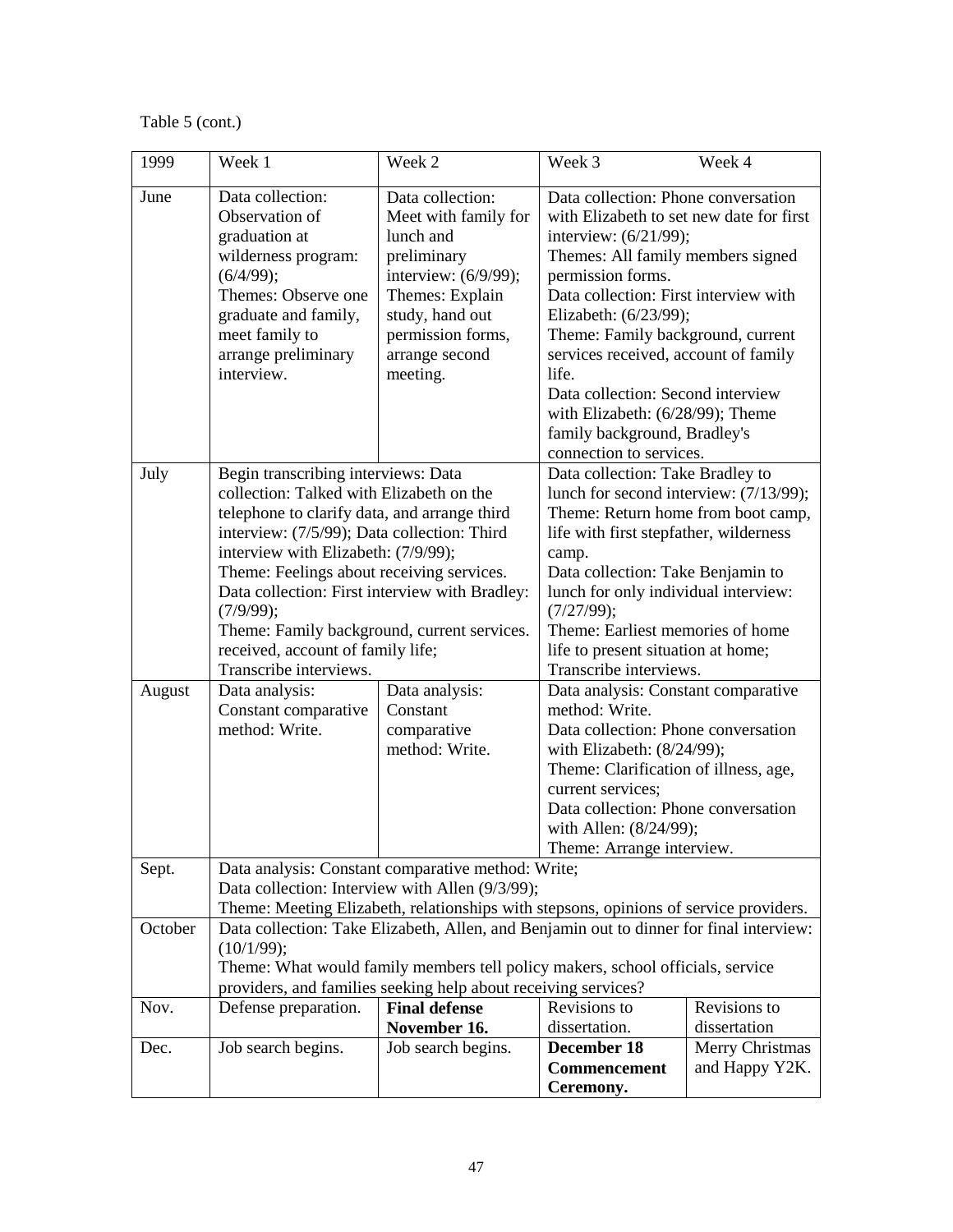My friend the director invited me to come and participate in the fund-raiser so I could observe these families.

# Recording and Storing Information

I recorded data by keeping detailed field notes, and audio recordings of interviews. I transcribed each audio recording and every line was numbered. Each audio recording was labeled by which family member was interviewed. Each audio-tape had a number and was dated.

Data storage was maintained in secure areas and containers, and I was the only person with access to the information. Data would be made available to committee members upon request.

# Data Analysis and Presentation

I used the *Constant Comparative Method* of data analysis as described by Maykut and Morehouse (1994). The main idea behind the *constant comparative method* is coding all of the data while continually comparing each piece of information with previously categorized data. The themes that emerged from the categorized information were regrouped as they related to the three research questions.

Maykut and Morehouse (1994) outline the *constant comparative method* in a four step process:

- 1. Inductive category coding and simultaneous comparing of units of meaning across categories
- 2. Refinement of categories
- 3. Exploration of relationships and patterns across categories
- 4. Integration of data yielding an understanding of people and settings being studied (p. 135)

After I transcribed all of the interviews, I put a piece of chart paper on the wall for each family member. I reviewed each transcription separately. When one theme emerged from the data I would write it on the appropriate chart. Common themes emerged and would appear on two, three, or all four charts. The final step was to transfer the findings into a narrative report.

In the next seven chapters, I present a narrative report that describes one family. Family members told the story of what life is like while being in receipt of multiple services.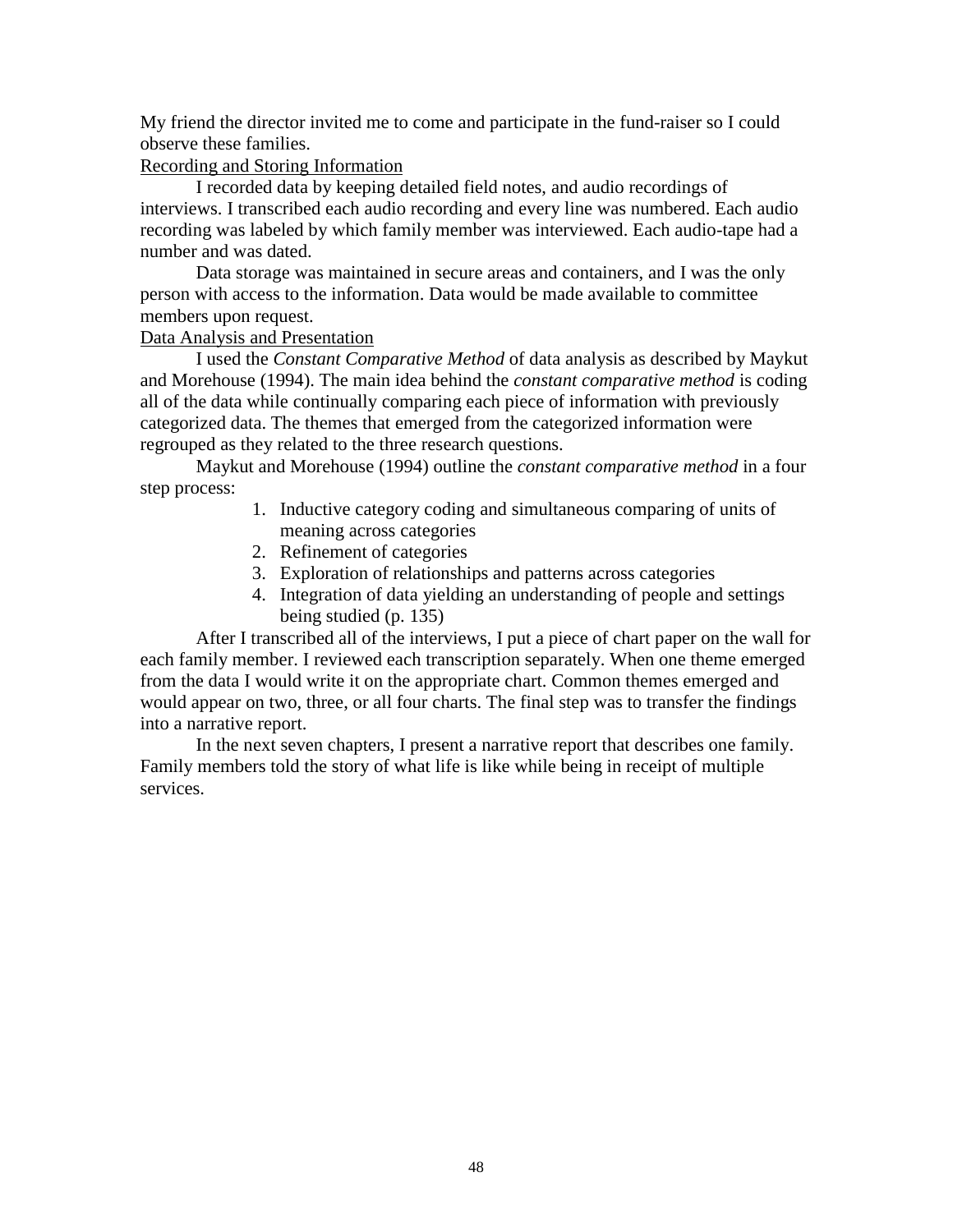#### CHAPTER 4 FINDING A FAMILY

In this chapter I will describe in detail the steps taken to find a family to participate in this study. To close this chapter I will give a profile of each family member. The Search Begins

In the fall of 1997, I began my search for a family to participate in this study. I knew that I wanted to conduct research on children and families at-risk, but my research format had not been formulated. I knew that I wanted to gain a better understanding of what at-riskness meant in terms of families. I thought that getting the perspective of family members about how they felt when working with service providers would move me toward answering my question.

On November 14, 1997, I was the chair of a conference conducted in Abingdon, Virginia. The conference was sponsored by the Danforth Foundation, the Virginia Tech Department of Educational Leadership and Policy Studies, and the Service Learning Center at Virginia Tech. The title of the conference was The New Era of Comprehensive Services: Leading the Way. The purpose of the conference was to strengthen integrated efforts that serve young people and families.

As the primary organizer of the conference I made contact with providers of different services and researchers who study families to bring them together to talk about how we could help each other do a better job. All of the contacts that I made helped me to understand more about the care-providing network that exists in Virginia and the nature of at-risk families.

On February 24, 1998, I had an opportunity to go to Tampa, Florida, to make a presentation at the Eastern Educational Research Association annual conference. Many of my colleagues who attended the conference were interested in multiple services, and Diane Gillespie program director of special education administration at Virginia Tech made special arrangements for our contingency to visit some full-service schools in the Tampa public school system.

The evening before we went out to visit the full service schools one of the researchers from special education administration at Virginia Tech approached me, introduced himself, and asked me why I did not invite him to the November conference on comprehensive services. I begged his pardon, and he went on to explain that he was the educational director of a residential care facility for high-risk children. We spoke at length about our interests and research. On many occasions since then we discussed the problems that young people encounter and the services that would provide the most relief for their families. In one such discussion my colleague spoke about his interest in gaining a better understanding of how the Comprehensive Services Act (CSA) of Virginia affected the service-providing network. I told him about my research pertaining specifically to the CSA. Later we decided to attend a state-level meeting together.

On November 5, 1998, we went to a state CSA team meeting and made contact with committee members. This meeting would prove to be a fruitful one for both of us. My colleague's research was focused on the structure of the service-providing network, and my research was focused on how one family who received services perceived the service-providing system. On our trip we came to an agreement about lending each other assistance on our studies. He agreed to help me locate a participating family for my study.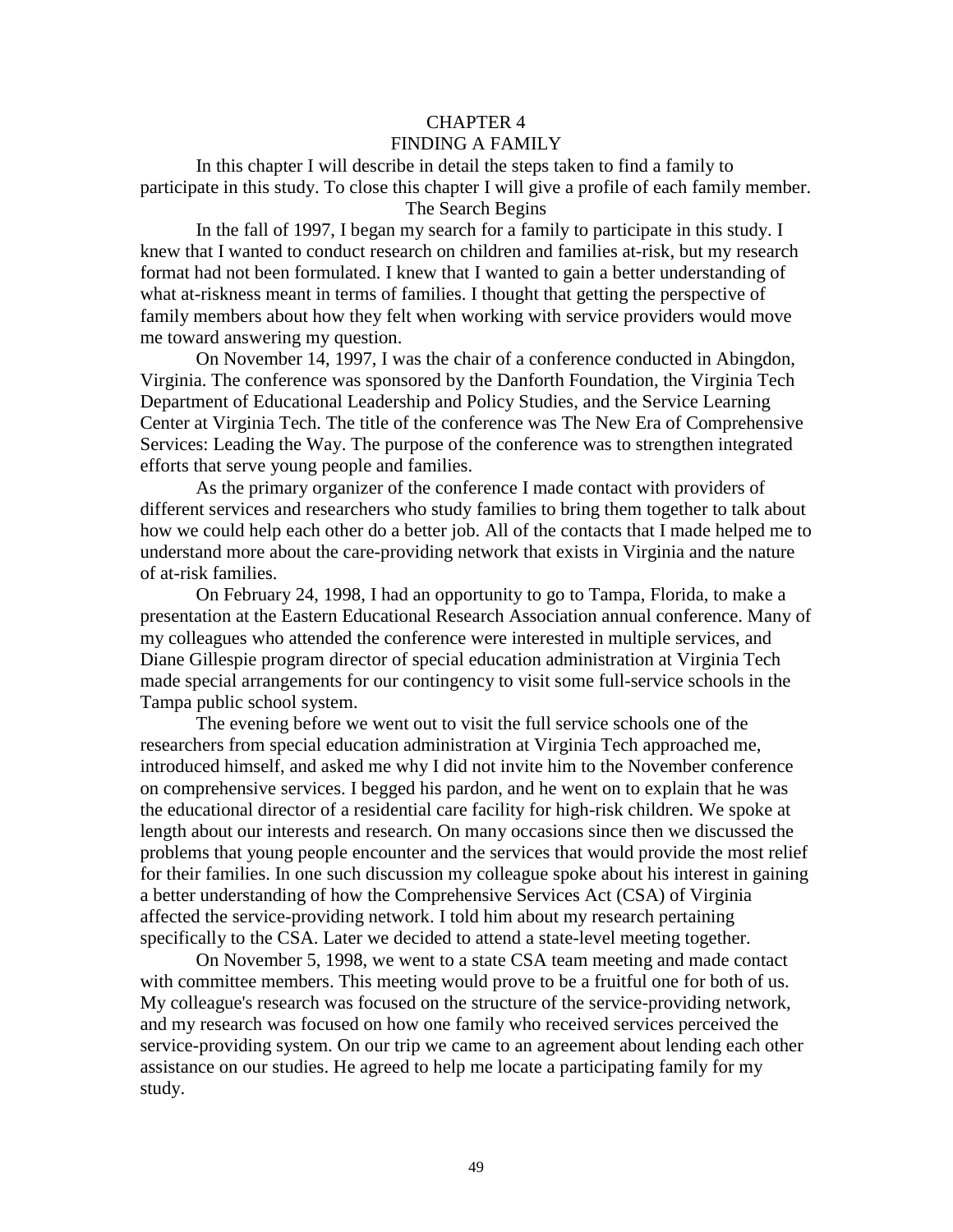As researchers we are always on the job. We want to know something that is unknown or we want to see something in a different light. The process of revealing the unknown is a convergent one. Though I began by wanting to know more about the nature of at-risk families, I have narrowed my inquiry to wanting to know how one family experiences the receipt of services. Making contact with a family that met my criteria was the next step.

## Observing Families

On May 8, 1999, my friend invited my family and me to participate in a walk-athon to help raise money for his residential care facility. My friend and I agreed that this would be a good opportunity for me to observe the families that may serve as participants in my study.

It was a beautiful day early in spring, and I arrived at the campus of the residential care facility with my 11-year old daughter and my 5-year old son just after the walk was completed and the awards ceremony began. Under a large tent there were several tables set up, and families sat drinking soft drinks and eating apples, candy bars, and chips. At the front of the tent an announcer was calling the names of participants who each in turn received an award for how much money he or she raised. By the end of the award session it seemed as though all of the participants had some sort of a prize. They even gave my two children coupons for free food at a local fast-food restaurant. The idea was that everyone was a winner in the effort to support the facility.

After the awards presentation was over many of the families, my children, and I started to walk over a grassy knoll toward a four-acre lake that was on the property. We walked down a gentle slope toward the lake. The director had told me when he invited me to bring some fishing rods. He had the lake stocked with 700 trout a week before the event. Being a fisherman I knew to bring a hand net just in case my five-year old hooked a trout. It turned out to be quite useful to many of the people fishing, and my son loved going from one person to another helping them bring in their catch, more so than fishing himself.

A large grill made of a steel drum was fired up and all of the summer cookout goodies were unwrapped and placed on the grill top. The aroma was familiar to all of us who have enjoyed this American family tradition, and it was a smell that triggers fond memories of how a family could spend a beautiful day together.

The five criteria for selecting my family were well known to the director, and he had given me the description of five young people who came from families that might serve as my participating family. I watched the people around the lake as I cast my fly rod, and I spotted one young man who had been described to me as a potential subject in my research. He was standing next to another young man who had just hooked a fish. My son went to help the fisherman net his catch. The young man I recognized stood and watched. He smiled at my son and congratulated his friend. Later the director confirmed my assumption about the non-fishing bystander. He told me, as he pointed the young man out, that his family was the first family that I would meet.

The director and I agreed that this would not be a time for formal contact with the first family. We also agreed to move slowly, because I was a complete stranger to these people.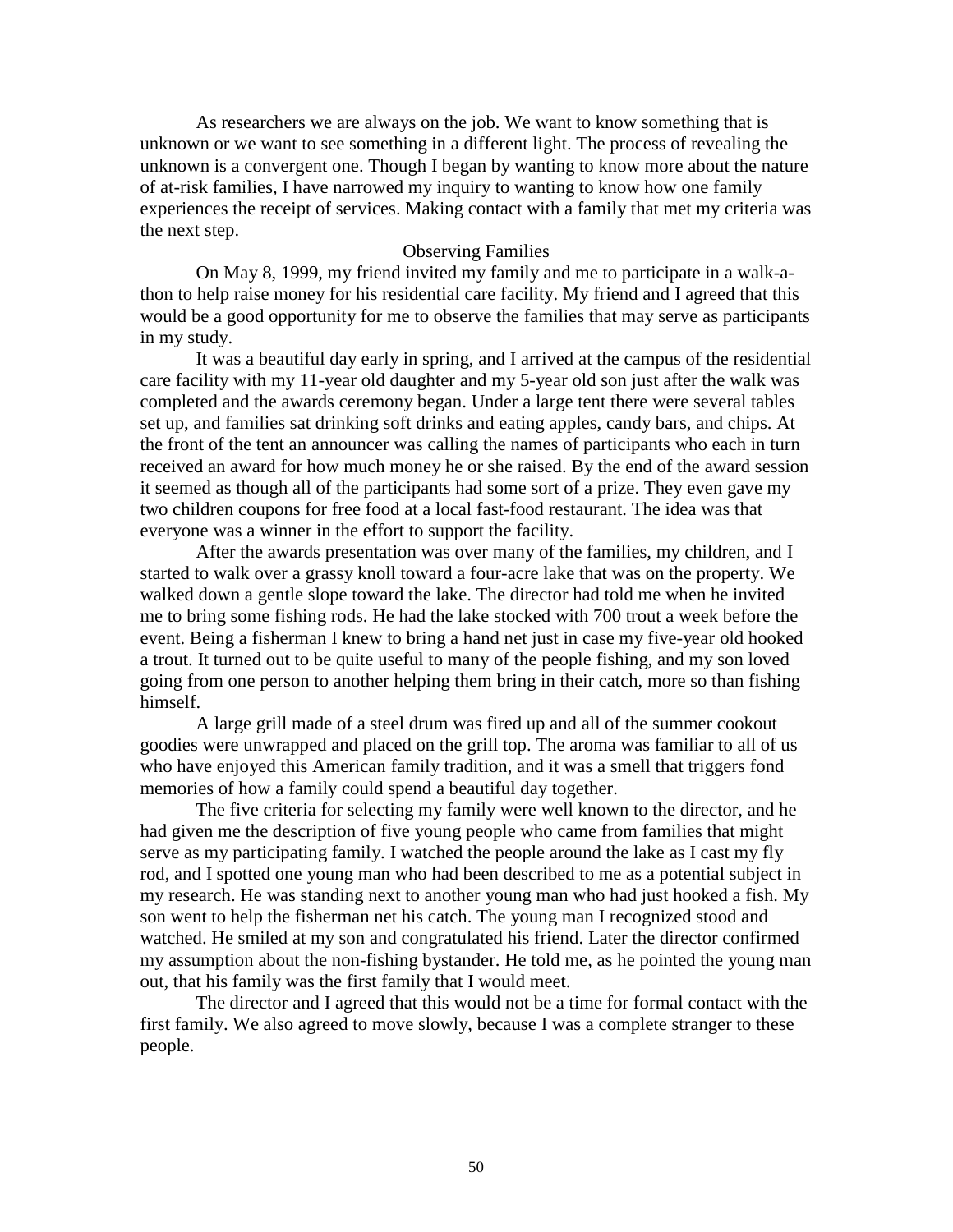I watched the young man, who was identified by the director, interact with family members. I thought an advertisement firm promoting family values could use the scene to promote some product.

The food was great, and most of the people fishing caught at least one fish. We mingled during lunch, and the afternoon went by as quickly as all good times do. On my way home I thought that if all of the care providers associated with the family assistance system could have been at that picnic, the turf issues found in the system would not loom so large.

## First Contact

On June 4, 1999, I drove to meet with my friend the director of the residential care facility for at-risk youth. At 10:30 a. m. I arrived. We talked briefly about how the day would go, and then we drove to a wilderness camp. Male juvenile offenders are placed in the camp for an intensive program of work, sports, school, group activities, and adventure trips. The goal is to restore them to the home and community.

The reason for going to the camp on this day was to meet a prospective family to participate in the study. The family that I was to meet was pre-screened by the director who understood the criteria that had already been set. After a tour of the facility I met the mother of the family who was about to see her middle son, age 16, graduate from the wilderness camp. The introduction was cordial, and the mother was cheerful.

The commencement ceremony was held in an outdoor amphitheater. The amphitheater was located in a stand of mixed broad-leaf and pine trees on a bluff overlooking a beautiful stream surrounded by rolling green hills.

The ceremony was dignified, and two of the three graduates spoke from the podium. The first student who spoke was the son of the mother I had just met (the prospective participant family). He spoke off the cuff and his words were largely directed at the young men who were still working through their programs, his friends. All of his words were encouraging and hopeful. He spoke thankful words to the many that were gathered there, and he singled out a counselor, a social worker, a teacher, another camper, and his mother, and he thanked them for not giving up on him.

Except for the circumstances that brought all of these people together, the ceremony could have been held for any graduation of high-school-aged people in the country. All of the positive emotions of pride, joy, and love were right there in that place. The sense of accomplishment seemed to be as strong for all of these people as it was for me during any of the many commencement ceremonies that I have participated in or presided over.

After the ceremony was over I was introduced to the camp social worker, counselors, and one of the teachers. Following lunch in the dining hall, we had cake and ice cream to celebrate the event, a new beginning for the three graduates, and I met the rest of the prospective family. A date was set for our second meeting, a luncheon to be held the following week.

## Gaining Acceptance and Earning Trust

The director and I had a conversation about how well the first encounter went with the family. I suggested that earning the family's trust and gaining their acceptance would be important for my data collection. He agreed and came up with the idea that the next meeting I should have with the family should take place during another positive event in the family's life. He told me that a meeting would be held to place the young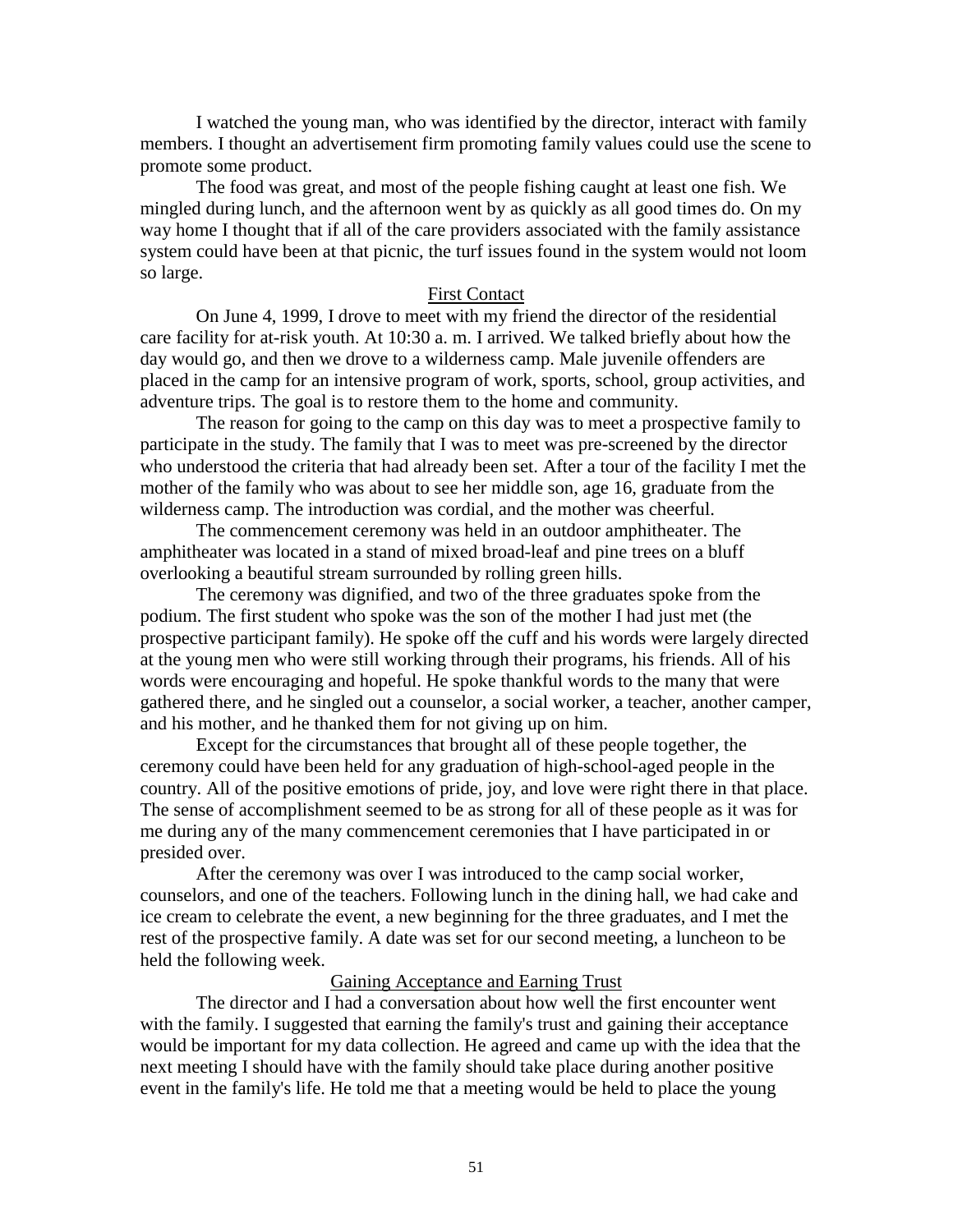graduate back into the public school system and that a luncheon after that would be a good time to explain my research and ask them to participate.

I went to meet with the mother and her son for lunch on June 9, 1999. I waited at the restaurant for ten minutes before my friend the director came in with the mother and her son, and the director reintroduced us. He excused himself because he had to report back to work.

We were seated, and we all chose the buffet. We filled our plates and began eating. I asked them to eat heartily and informed them that it was my treat. I began by telling them to call me Paul. They each in turn told me to address them by their first names. Elizabeth, the mother, and Bradley told me that they went by Liz and Brad. The ice had been broken; gaining acceptance was now crucial.

Food is always a good icebreaker. Buying a meal for a stranger is one way to get closer to the individual. The food does help to facilitate friendliness. How we shared the time as we ate was the important part of learning to trust one another. I told Bradley that he spoke well at the graduation. Elizabeth smiled, and I said, "I know that you are very proud of Brad."

As we ate I told Liz and Brad that I was a researcher who was interested in telling a story about how people experienced receiving services from more than one provider. I told them how important it was for their voice to be heard by policymakers, service providers, and educators. I explained how I would collect the data for the study and asked them to be partners in this effort.

Liz and Brad were attentive and receptive while I spoke about the research project. Liz informed me that her eldest son did not live at home, and he was the only one in the family that may be cool to the idea of telling a stranger his story. She told me that her 14-year-old son, Benjamin, would be glad to participate, and Brad echoed the same sentiment for both his younger brother and himself. I told Liz and Brad that I was thankful that they were so open and receptive.

Liz told me about a significant other in her life who would be moving into the home at the end of the month and asked me if this would be a problem. I asked if she thought that he would mind if she and her sons participated in the study and if he would consent to being a part of the research. She told me that she was sure that her boyfriend would be glad to participate and that he would not mind at all.

I gave Liz enough consent forms to go around, and we chose a date for the first interview. I told her that I would like to start with her because she was the matriarch of the family and that she would have the most information about her family's history. She seemed to be pleased about this, and we parted on positive terms with a date for the first interview.

I think that the researcher who seeks the trust of others must apply unconditional positive regard for all people. Rogers (1983) wrote about how to prepare people to become teachers. He contended that one of the overriding ideas, behind a good teacher preparation program, is a person-centered approach that is anchored in self-awareness for the teacher. One of the important skills that Rogers believed could be developed is what he termed unconditional positive regard for others. In the case of the teacher, it means seeing all students as people whom deserve respect. This idea is important in building trust with anyone.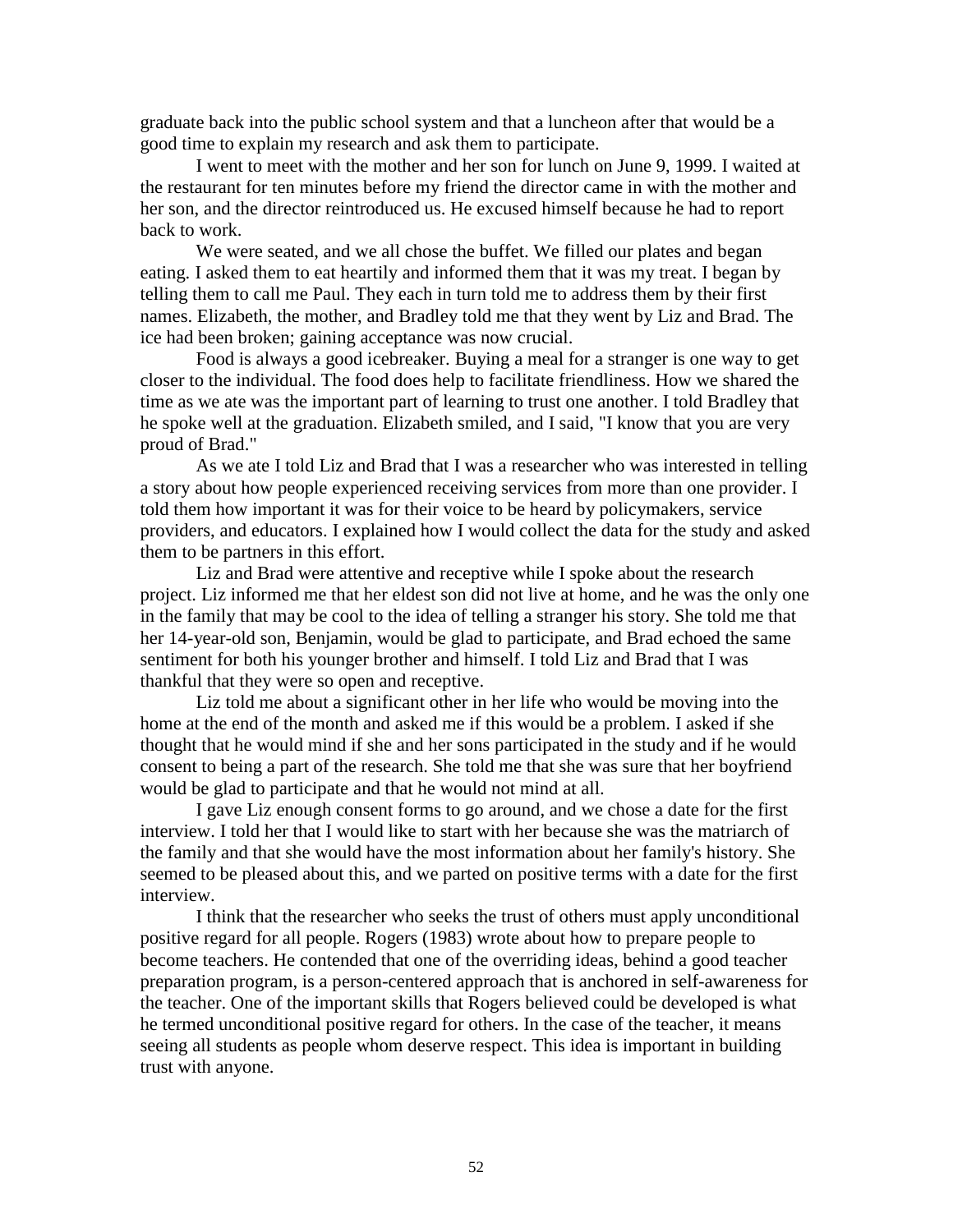For me, the idea of unconditional positive regard means to see people without judging them. Moses brought the Ten Commandments down from Mount Sinai, elaborated on the meanings behind the Commandments, and told the people, "…judge your neighbor fairly" [(Leviticus 19:15), Thompson, 1983, p.120]. After Jesus spoke the Beatitudes during the Sermon on the Mount he spoke to the people about judging others, "Do not judge, or you too will be judged. For in the same way you judge others, you will be judged, and with the measure you use, it will be measured to you" [(Matthew 7:1), Thompson, 1983, p. 991]. The common thread between Rogers' idea of unconditional positive regard and what Moses and Jesus were telling people is to see people without any preconceived notions of their negative characteristics. Seeing people we do not know as beings of worth and not judging them based on our own experiences and prejudices is a skill and a good goal for researchers, teachers, and care providers. Moses and Jesus wanted people to work on building trust with one another. A person who sees all people as people of worth and dignity is one who is worthy of trust. I combined a nonjudgmental view with common courtesy and kindness to earn the trust of Elizabeth's family.

The Family

The family that I selected to participate in this study consists of four members (see Figure 25): Elizabeth, the mother; Bradley, the 16 year old son of Elizabeth; Benjamin, the 14 year old son of Elizabeth; and Allen Elizabeth's new husband.

Elizabeth

Elizabeth is the 39-year-old matriarch of the family. She is petite by any standard. At five feet tall and 100 pounds her frail appearance hides an inner strength unseen by the casual observer. When she speaks, her voice projects with gentle force and clarity. Her words are toned by a soft raspy timbre that you would hear in a good lady blues singer. When she speaks with you, she looks straight into your eyes; hers are steel blue. There is a quiet calm in her demeanor that hides a more turbulent manner just below the surface, and when topics close to her heart, like her children, are discussed she is inclined to show some agitation and anguish.

Elizabeth is the leader of the family. When I described what my research was about and asked if she and her family would be interested in participating she told me that if telling her family's story might help someone else, they would be happy to help.

Bradley

Bradley is Elizabeth's 16-year-old son. He has a slender, muscular, six-foot-three frame. His likeness has been carved into the walls of ancient Roman temples in the forms of gods and hero warriors. His chin is strong and prominent, his eyes are large and a warm brown, his face is encircled with curly, golden-brown locks of hair that drop below his collar. Smart athletic coaches would look at Bradley in a high school hallway and strike up a conversation in hope of getting him to agree to consider trying out for the sport they coach.

When Bradley is having a conversation with you, he speaks in short bursts of words. His eyes are never focused on any one thing for more than a few seconds; they dart back and forth no matter what visual stimulants are in the room. He makes eye-toeye contact from time to time, but the only way to know if he is engaged and thinking about what people are talking about is his commentary on the topic of discussion. At the first meeting I had with Elizabeth and Bradley I explained what I was doing and why I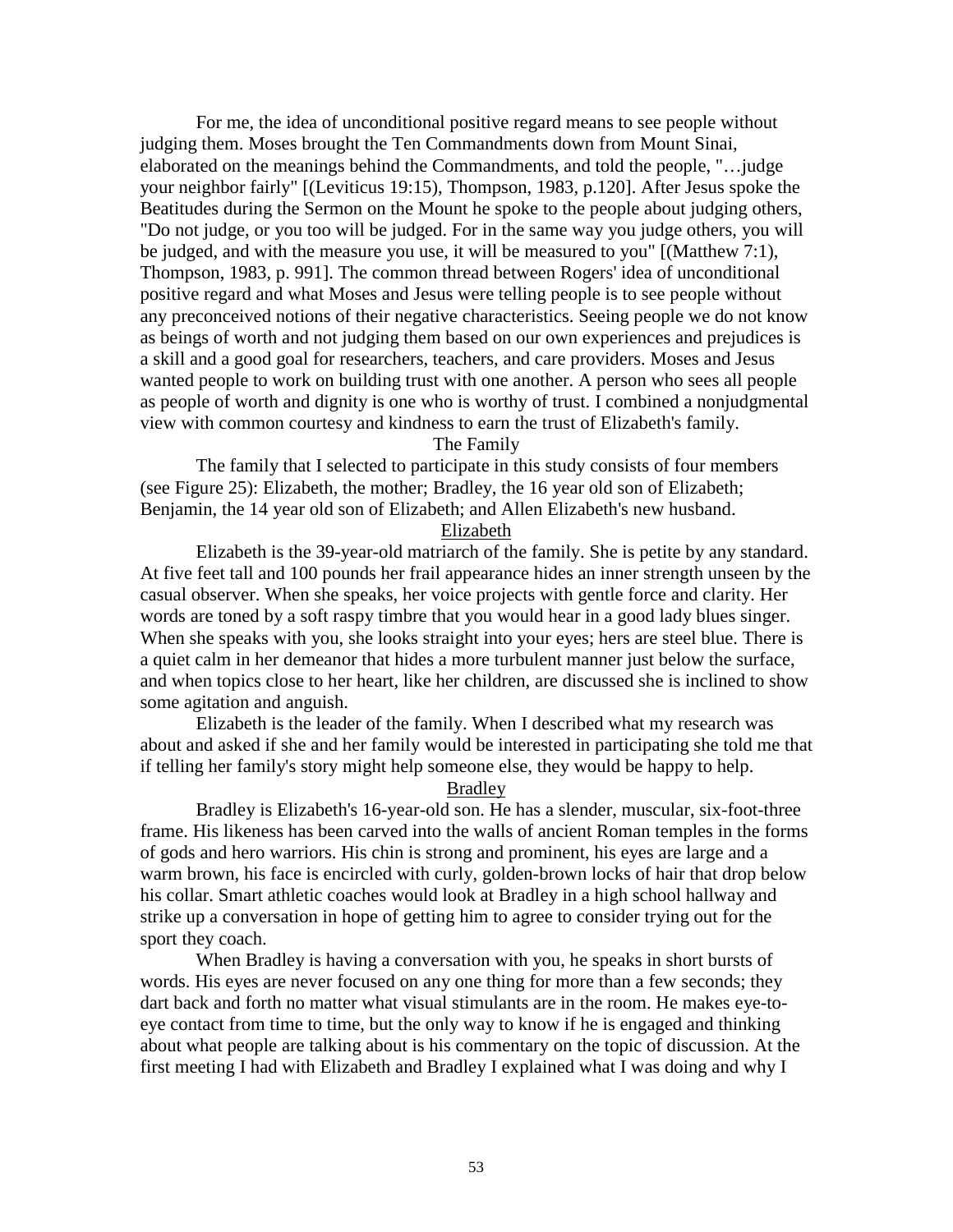

Figure 18. Family members. The different line patterns are used to identify each family member. The line patterns are consistent for figures 19-24.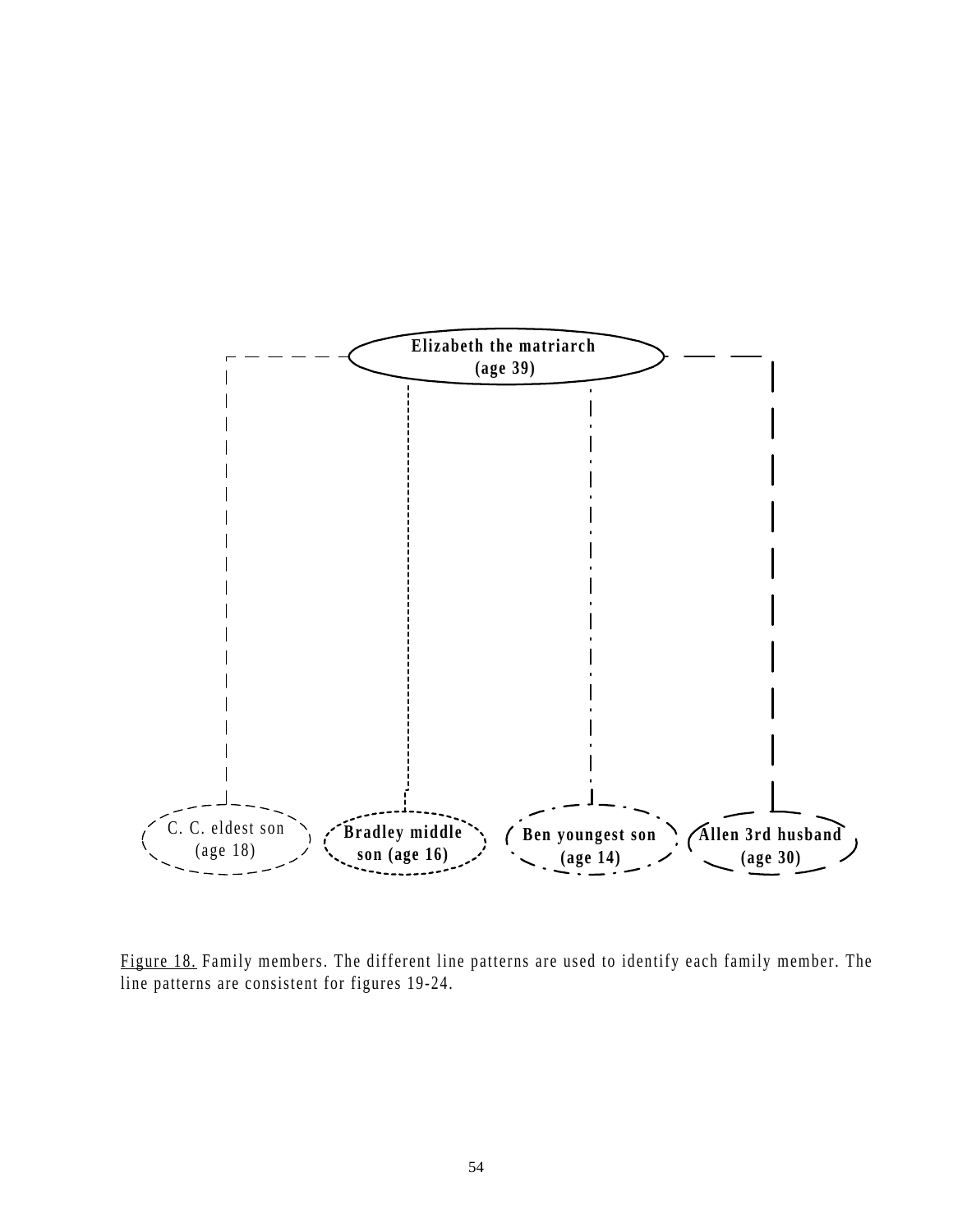was interested in their family. There was a pause in my speech, and Brad told his mother that talking about their lives together would be good for all of them.

## Benjamin

Benjamin is a stocky 140 pound 14-year-old who is Elizabeth's youngest son. As the baby of the family his physical appearance is a combination of man and child. He is five feet three inches tall and has a child's face with baby-smooth skin. He has his mother's steel-blue eyes, and his face is capped with straight dark-brown hair. His shoulders are broad, and his arms, chest, and thighs are filling with muscle.

Benjamin carries himself with a shy quietness. He rarely makes eye contact, and when he speaks, he often looks down and answers questions with one or two words. When he signed his consent form, he asked me politely for a pen, signed the paper, and handed the paper and pen back to me all the while looking down at the ground with a hushed thank you.

### Allen

Allen is the 31-year-old husband to Elizabeth. He and Elizabeth are newlyweds of two months. Allen is five feet ten inches tall, and of medium-build. He wears darkrimmed glasses, and has collar length straight blonde hair.

Allen is quiet and unassuming. When I first met him, he was at Bradley's graduation ceremony. He smiled when we shook hands and nodded his head. Later, at his home while I was waiting to talk with Elizabeth, Allen and I talked briefly about my study. When I asked him how he felt about participating in the study, he was cordial and positive in demeanor and willingness. Allen informed me that he would be a full-time student in college during the coming fall semester. I asked him what he would study; he told me that he would be a physics-major.

Allen is soft-spoken. We spoke about our common interest in music and studies. Allen told me that he was a student of the bass guitar. I told him that I played the sixstring guitar, and we discovered that we both like Jimmy Buffett's music. He excused himself and said that he had to go study.

#### C. C.

C. C. is Elizabeth's oldest son. He is 18 years old. He went to live with his father when he was 15. C. C. did not get along with Liz's second husband. He also had a serious problem at school. Because he took a gun to school, he was involved in the juvenile court system.

Elizabeth told me that C. C. would not agree to participate in the study if he were in the home. Liz told me that he was a very angry young man. C. C. is represented in the family chart with a broken line. He did not participate in this study.

## The Remaining Chapters

The next four chapters are the story of Elizabeth's family. Elizabeth, Bradley, Benjamin, and Allen tell the story. Each family member talks about his perspective in consecutive chapters starting with Elizabeth. Two chapters focused on placing the story in the context of services received follow the family story.

Chapter nine is about the themes that come from the family story. I describe the intersecting themes, and I associate how these themes link to service providers.

Chapter ten is an epilogue in which the family speaks to policymakers, school officials, service providers, and at-risk families seeking services.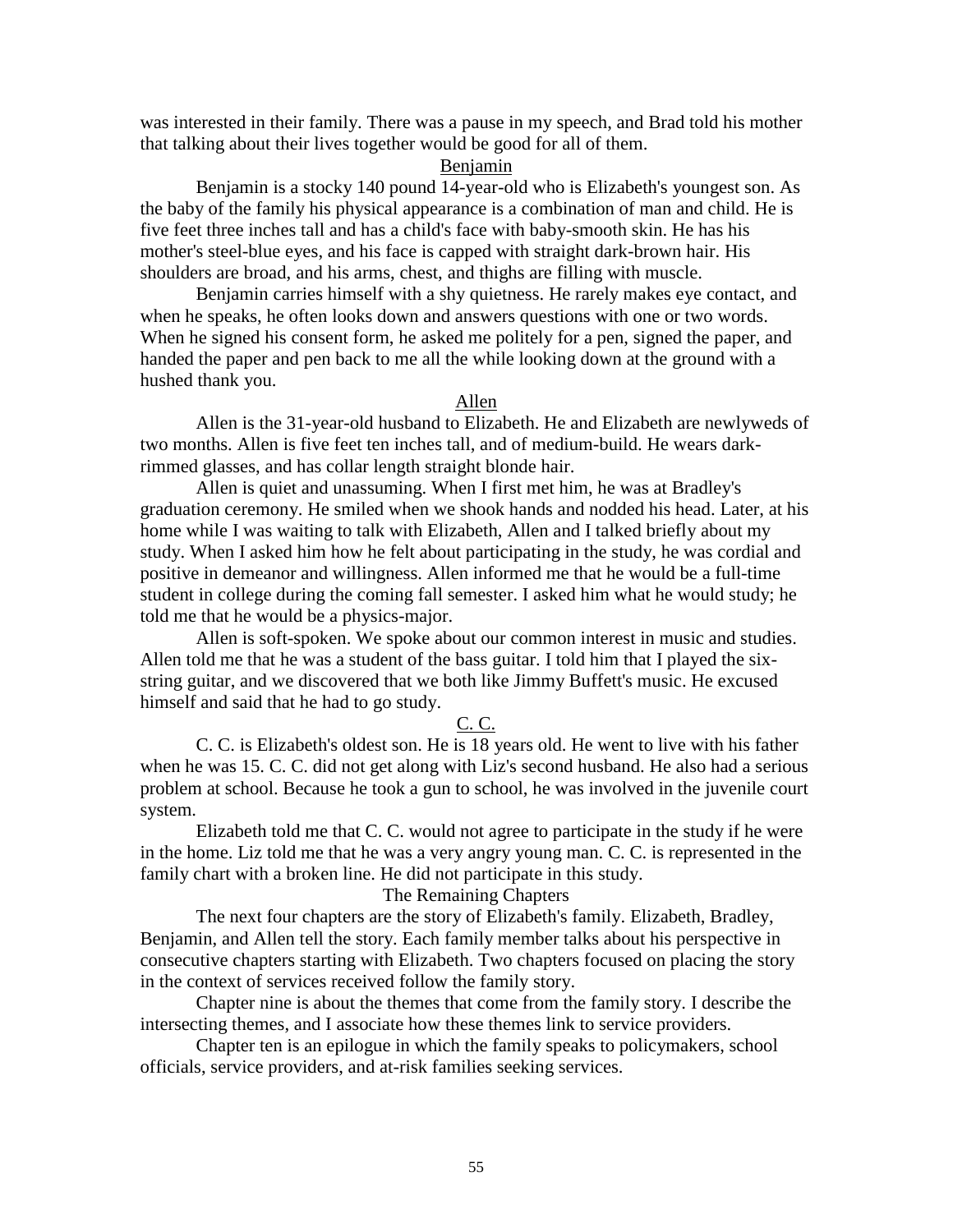# CHAPTER 5 ELIZABETH: THE MATRIARCH

Elizabeth is a true matriarch. She is a mother who is the head and ruler of her family. I chose to interview Elizabeth first because I knew that her story anchored the family's story.

The questions that I asked Liz were designed to flesh out the details of life in an at-risk family. With the first set of questions I wanted to get a profile of how Liz grew up, so I asked for a description of her personal background, kinds of family relationships, economic conditions when she was growing up, and school experiences.

# My First Visit to the Home

After Liz and Bradley told me that the whole family would consent to participate in my study I set my first interview date with Liz for June 21. On the  $19<sup>th</sup>$  of June I found a message on my answering machine. It was Liz. Her voice was weak, and she told me that she was ill and asked if I would call her. I called her; she answered the phone with a weak voice.

She informed me that she was sick and asked if we could reschedule our meeting. I told her that would not be a problem and asked what would be a good time. We set a date for June  $23^{rd}$  to give Liz time to recover. On the  $23^{rd}$  I called Liz before I visited with her at home.<sup>2</sup> She was feeling better and told me that our meeting was still on for 6:00p.m.

Elizabeth and her family lived in a trailer park. The park is situated at the center of a triangle formed by three small towns, the largest having a population of 25,000. The other two towns are smaller by some ten thousand people. Bradley and Benjamin attend school in the largest of the three towns, which is also the county seat.

There are two major thoroughfares that pass through the county, one is a four-lane state highway that runs east and west, and the other is an interstate highway that runs north and south. If you drive east on the state highway, there is a large commercial area with three shopping malls and two superstores. At the center of this commercial complex a two lane county road runs north and south. Five miles south on that county road is the turn off to the trailer park. The county road is one of the most dangerous in the district because it is a hilly area and the speed limit on much of the road is 55mph. There have been six deaths on the road in the last two years involving mainly young drivers.

The trailer park has 105 units, and the trailers are dispersed over a four-acre tract of land rounded by low-lying hills. A single-lane road runs through the park, some of which is paved. The graveled road begins a quarter of a mile inside the park. Some of the lots have individual gravel parking areas, and some of the trailers share four and five car parking areas. Liz and Allen's trailer is on the side of a hill at a bend in the road. Their lot is on a corner so it is larger than most of the other lots. They share a parking area with one neighbor. Old telephone poles and railroad ties cordon off the parking space that will accommodate four cars. On the first day I visited everyone was home, so I had to park my car on the side of the lot.

 $\overline{a}$ 

<sup>&</sup>lt;sup>2</sup> I made it a habit to call Liz before I conducted any of the interviews with her family, because I wanted to keep her informed and included in every step of the way. In our every day work with people we sometimes forget to extend simple courtesies in a polite manner. I felt that maintaining a high level of civility with this family was the best way to cultivate their trust and keep a high level of access.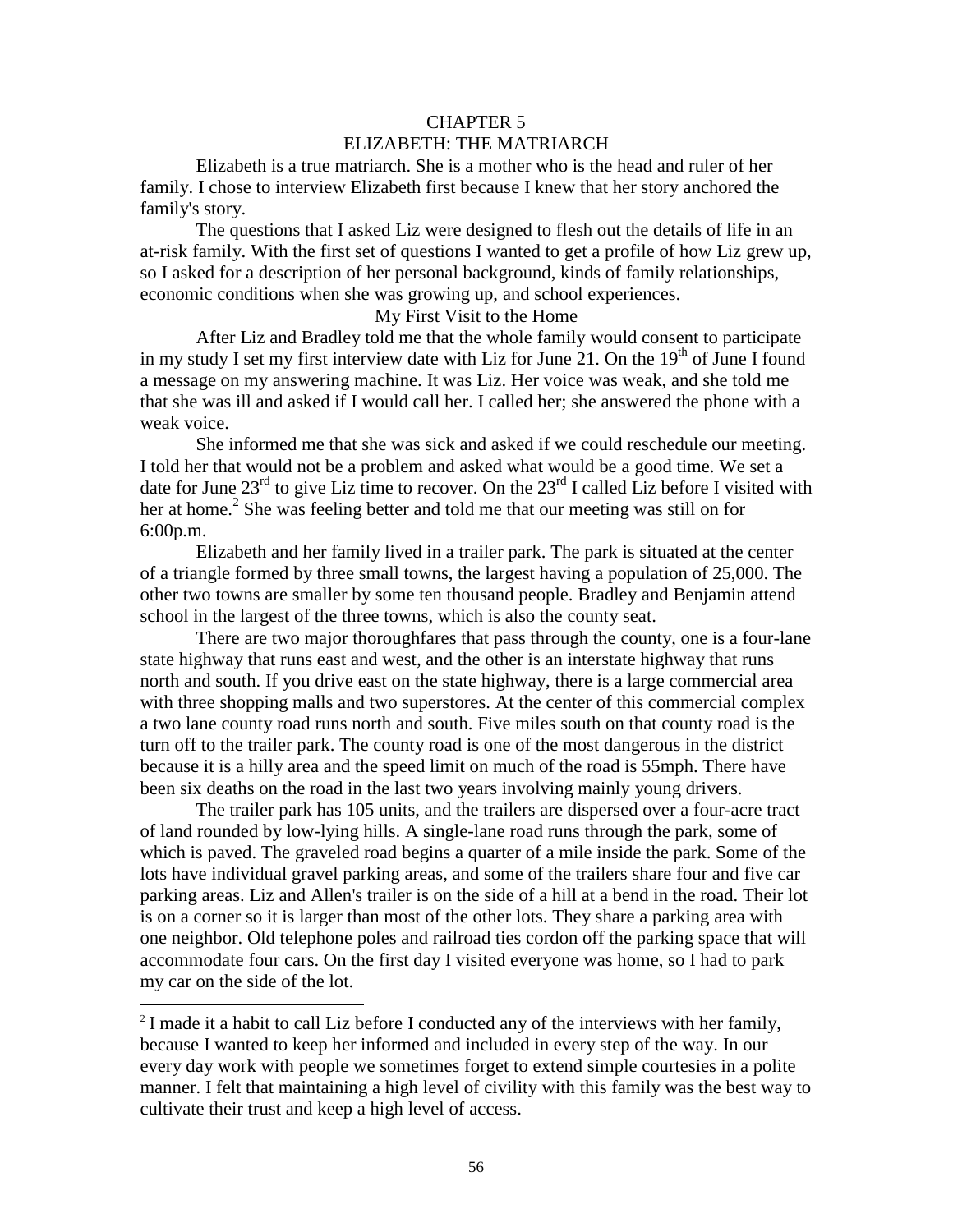Liz, Bradley, Benjamin, and now Allen live in a 16-foot wide, 65-foot long mobile home. There are two entrances, both of which are approached by a four-step walk-up with a four-foot by four-foot landing at each door. The steps and landings are made of treated wood that shows considerable age.

The floor plan is standard for a three bedroom two-bath manufactured home built in the 70's. The entrance that I used was 20 yards in front of the parking area. It opened into the kitchen and immediately to the right is a bedroom. The door to the bedroom completed the front wall of the kitchen when it was closed. The kitchen opened to the living room, which was carpeted and nicely furnished with a couch, coffee table, love seat-recliner, and entertainment center complete with a large screen TV. All of the furnishings were relatively new and well kept. The 1040 square feet of living space seemed to be ample for four people. In the most functional families member require space to call their own within the family dwelling. Bradley and Benjamin had a bedroom and Liz and Allen shared the master suite.

## My First Interview With Elizabeth

#### Setting

The first interview with Liz was conducted at the trailer. On that visit Benjamin answered the door, invited me in, and said he would get his mom. As soon as I stepped into the trailer I walked into the kitchen and dining area. There was a small square dinette table with four chairs in the middle of the kitchen area. Benjamin disappeared down the hallway of the trailer, and I sat down at the table.

Ben returned and told me that his mom would be right out. I took the opportunity to talk with Ben about what I was doing, and I told him that I would like to talk to him eventually. He responded by saying that would be fine and turned his attention back to the television. I caught a glimpse of Liz at the end of the hallway; she was on the telephone. After about ten minutes Liz emerged from the back of the trailer, apologizing for delaying our start. I told her that was not a problem.

It was June 28, 6:05 p. m. Liz sat across from me at the dinette table, and Ben continued to watch television in the living area. I placed my tape recorder on the table and told Liz she would not have to speak into the machine. I asked her to talk in normal tones, and I tried to put her at ease about the whole interview process. She informed me that she was fine and not a bit nervous.

## Family Background

I started by asking Liz to tell me about herself, her background, where she was born and raised, how she was brought up, and her early school experiences. She began by telling me that she was the oldest of four children and that she was born and raised in Birmingham, Alabama. She lived on her great-grandparents' farm until she was 12-yearsold and her parents, brothers, and sister moved to another state and lived in the city. At this point Liz seemed distant and was not looking at me as she said, "Once we moved from the farm into the city,…I don't know. I think I kind of got lost."

She paused after she made the statement about being lost, then she began again, abruptly, as if she remembered what her task was and might have been off task. She spoke about being a new kid who was picked on and made fun of because of a deep southern accent. She told me that teachers called on her often so they could hear her accent. She had no anger in her voice when she spoke about these things. She was marking a change in her life by describing the circumstances that shaped her at that time.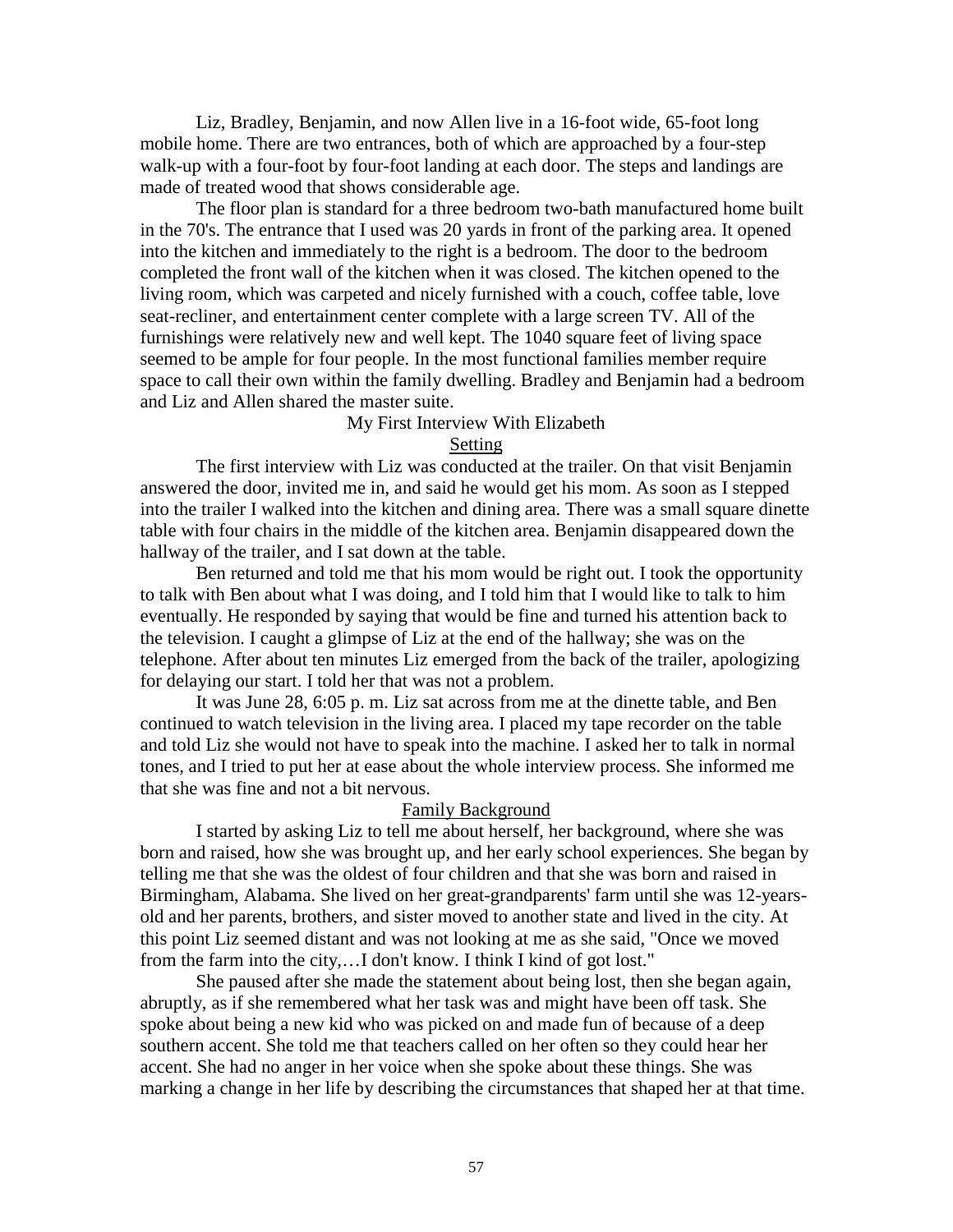She said, "I was picked on a lot in school, and my teachers use to call on me a lot, and from that I regressed and became withdrawn and shy. I wouldn't talk much and I kept to myself."

Elizabeth has two brothers and one sister. Liz is the eldest; her youngest brother is eleven years younger. Her sister is three years younger, and Tom, the brother who is eleven months younger, was her closest confidant while they were growing up.

Elizabeth's father came from Wisconsin. He was the third of seven children, and Liz thinks he had a good upbringing. She told me that her father had two brothers that were close to him in age, and they were the older sons who didn't get as much supervision as they needed.

Elizabeth's mother was the oldest of three daughters. She was raised on the farm in Alabama where Liz spent part of her early life. Liz's mother was raised in a loving, supportive family.

#### Heroes

Children look for heroes to emulate. The type of hero they generally look for is one that is accessible, a live flesh-and-blood person with some interest in them. When Elizabeth told me about her family moving away from the farm, she told me that her great grandparents were the loving, supportive adults behind her early childhood. She said:

I don't even have bad memories of that time. I got in trouble one time when I got into the cottonseeds, and I smashed some watermelons once. We got a hickory switch on both of those occasions, but that was as bad as it got. I don't remember any family arguments. There was a great deal of communication, and we all felt loved. My great grandparents supported each other and all of us. No matter what you did, no matter what mistake you made, you were loved and supported, and they helped you through whatever it was.

During this part of the interview Liz spoke about the example of family life that her great grandparents set. She holds both of her great grandparents in high esteem for giving her an early view of what Liz believed were solid family values. She said, "My great grandparents were God's blessings on this earth. Both of them were my heroes." Liz recalled how her family would attended church and how her great grandfather participated in a special choir:

My great grandfather used to do what is called fa-so-la-sing. It comes from the old country. The men sing in church, and all they sing is fa-so-la, and they do it in harmony. I use to get chills up my spine in church. I am not a Baptist anymore, but going to church with my great grandparents we got to hear this. It is acappella and they get their feet going like this [Liz tapped her foot in a four-count time]. They would have these books, and they would sing their songs. They went to Birmingham and did an album in 1976. My great grandmother had one set aside for me.

These early memories gave Liz her first impressions of her true heroes, she believes that her great grandparents knew how to conduct good family life.

#### Demons

The first heroes for many children are their parents. With time this view may become tempered, and in some families events cause distrust. Through events some parents become demons in the eyes of their children. This was true for Elizabeth.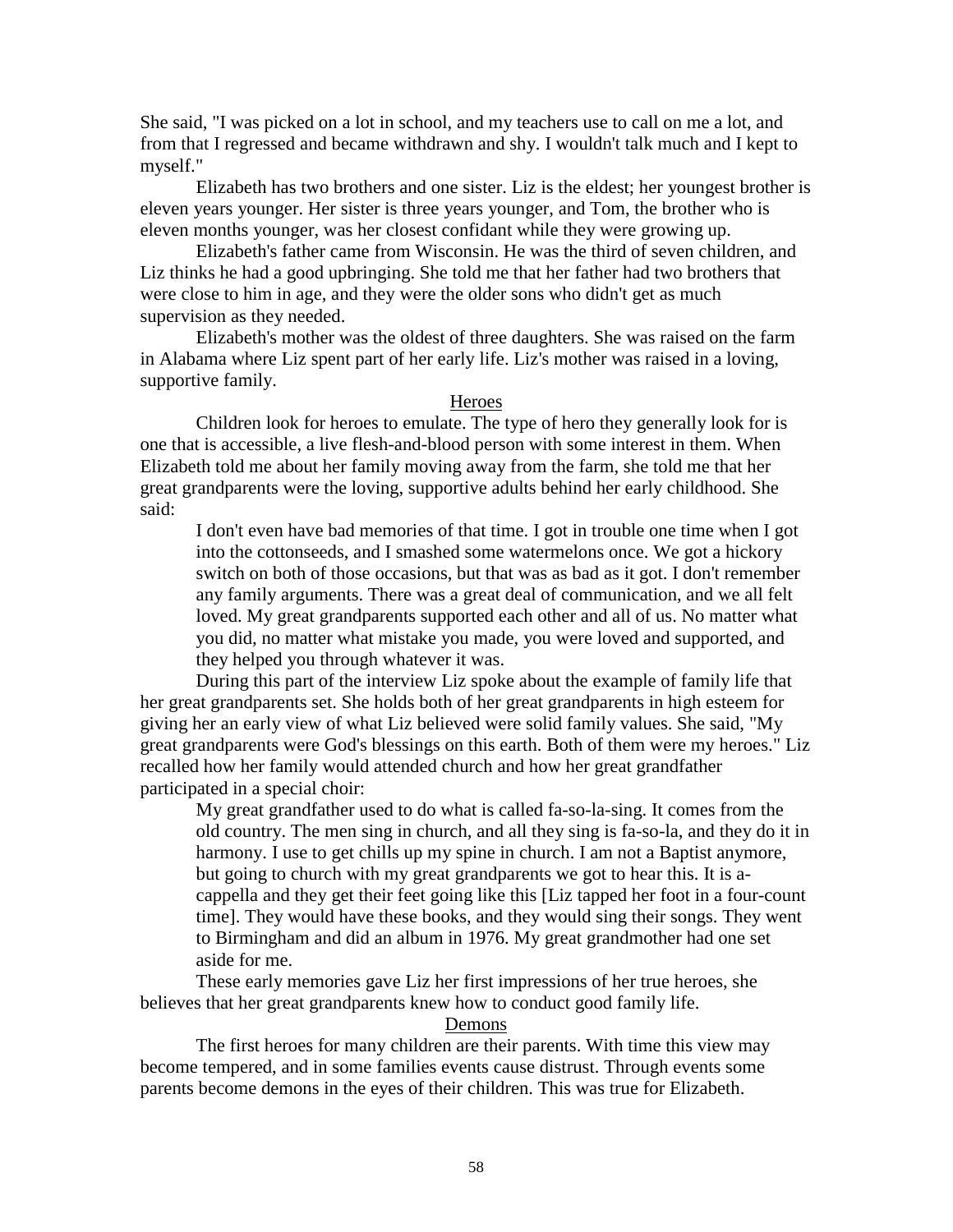Elizabeth expressed a sense of loss when she spoke about leaving the farm: "When we moved away from the farm, we lost all of that." It is the first time that her nuclear family lived away from her mother's family and life-long home. The rural farm life of the south with a sizeable extended family of four generations surrounding her is the only life that Liz had ever known.

Moving away from the only home one has ever known is a traumatic experience. Elizabeth moved away from home, left her great grandmother behind, and suffered abuse at the hands of her father. All of this occurred in the twelfth year of her life. Liz never really recovered as evidenced by her account of her life after age twelve.

The whole time Liz spoke about this part of her life she did not mention her parents in a positive light. Only when prompted did Liz give background information about her mother and her father. When she began talking about her life after the farm, she talked about her parents. When I asked Liz about her relationship with her parents, she talked about her father first, saying, "My father was very dominating and domineering. He was a gambling addict and a sex addict. He molested me from the age of 12 to the age of 15." Elizabeth spoke about her mother during this part of the conversation only in terms of what she thought her mother knew of her father's behavior.

Elizabeth rationalized her mother's behavior. In connection with her father's misbehavior she said, "I think my mom knew deep down inside, but she was a mom of four kids. She had gone from my [great] grandfather's house to my father's house, she had never been alone."

Elizabeth began to make less eye contact with me as she talked about what her father did to her. Liz did not hesitate when she talked about the events that lead her to run away from home at the age of 15. Her voice remained strong, and she told in a matter of fact way the story of how her father molested her for three years. Elizabeth said:

I ran away from home when I was 15. It wasn't anything physical aside from the improper touching. There was the don't tell your mother, and don't tell anyone, the usual normal dynamics of being molested as a child. I had enough of my father doing that to me so I ran away.

At that point, as Liz recounted her story, her voice started to rise in pitch. Her speech became more rapid, and she made eye contact with me when her story brought out higher states of emotion. She looked right at me when she said:

Even after running away at the age of 15 the police brought me back home, and my father was there, my mother was there. In front of five police officers I told my father, "If you ever touch me like that again, I will kill you." The officers looked at me, and I think they thought this was not some rebellious 15-year-old. You don't just strike out at your parents like that without a reason.

Elizabeth's long-term relationship with service providers began on the night the police brought her back home as a runaway. It was the same night that she stood up in defense of herself to name her father as the demon that he had become in her eyes.

The First Service Provider

During the time I served as an assistant principal in the public school system, I saw my work as a public service. I wore many hats from an evaluator of faculty and staff to a disciplinarian of students.

I approached the important task of correcting student misbehavior as if it should be an instructive process for the errant student. I always considered myself to be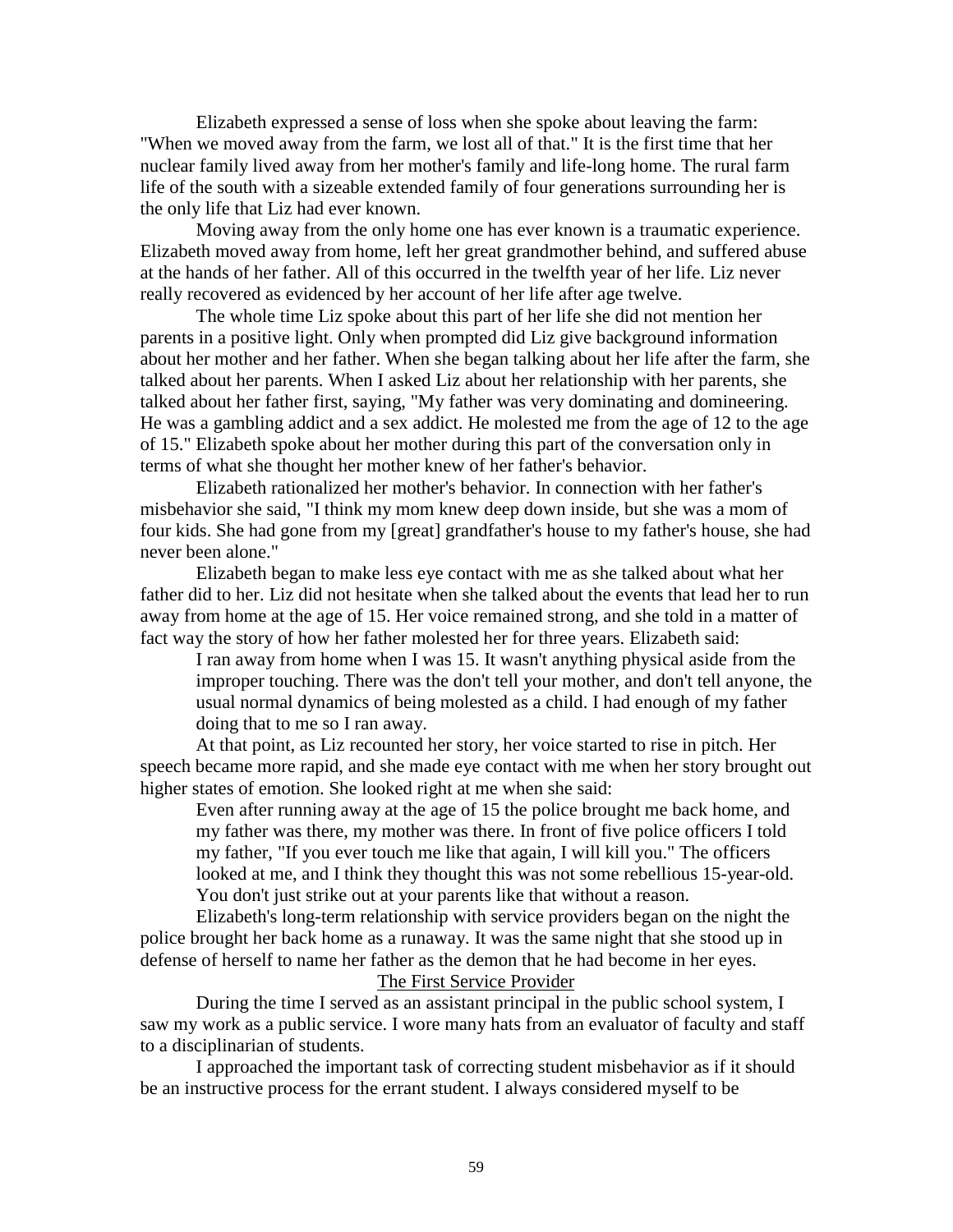compassionate and empathetic. I tried to approach my work, with children and their families, remembering that I was there to help people who were in pain. Only after I embarked on this study, and Elizabeth's family story was told to me, did I realize that I could have been more compassionate and empathetic to the plight of those I was trying to help.

We can never walk a mile in anyone's shoes. We may be able to get very close to people, but knowing that we can never see the world through their eyes should act as a compelling force for each of us to be in tune with those we seek to understand.

I realize now that I was the first service provider for many of the children and their families. Though I feel I served the public well and acted in the best interest of people I served, I think my work with others would have been better had I this reminder **on my wall:** *Hold an <b>unconditional positive regard<sup>1</sup> with compassion and empathy for all that walk through your door*.

After Liz disclosed that her father had been improperly touching her and said it in front of her mother and five police officers, none of the adults responded with further inquiry or reporting. Liz's mother and the five officers present on the night of Liz's emotional return home had enough information to become the first care providers to help the child Elizabeth.

The law in Virginia regarding child abuse is explicit. Virginia law requires that child care providers report all cases of suspected child abuse or neglect to child protective services regardless of the abuser or neglector's relationship to the child (Commonwealth of Virginia Department of Social Services, Reporter Assistance Series, 1992). Sexual abuse is one of four categories of child abuse listed in Virginia's law. Of the nine types of sexual abuse fondling is one.

Elizabeth believed that her father's political position and popularity in the city where they lived enabled adults including her mother to look the other way concerning her cry for help. She described her father's position saying:

My father was a public figure. He was highly respected in the city. That is one of the reasons I knew I couldn't go anywhere publicly with what had happened at home, because I just thought too many in the community would be behind him. My father could charm the pants off a snake. My father was a pretty good chameleon. He could have you wrapped around his finger in a heartbeat, and like I said he had a lot of respect from people in the community. He ran the local parks and recreation department. He was on the city council, so he was a popular guy.

As I walk around a college campus and see young men and women that I worked with when they were in high school, I still see them as children even though most of them are twenty and older. I then think about a scared, alone, 15-year-old girl who had to deal with a serious family problem.

Liz sought help from someone she could trust. She told me that she first tried to confide in her brother Tom, who is only 11 months younger. She said:

My brother Tom and I were very close. One day I found the strength to tell him what had happened. He was angry at first. I didn't know if he was angry at my father or me. Tom didn't have anyone to relate to. So it got to the point where Tom withdrew from me. We kind of became separate; we didn't do things together anymore. We played in a garage band. We do have a musical family. We

 $\overline{a}$ 

<sup>&</sup>lt;sup>1</sup> This was adapted from an idea of Carl Rogers (1983).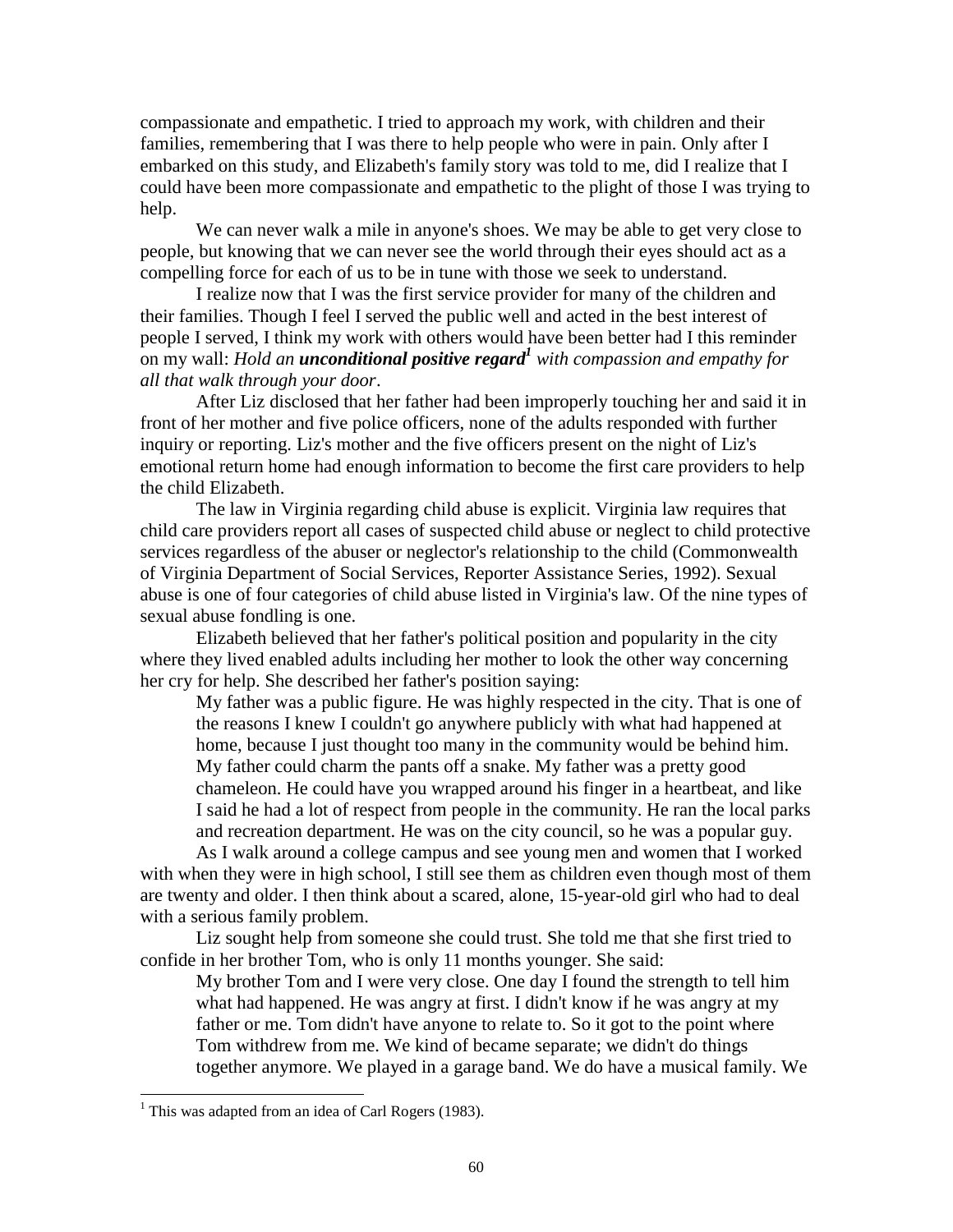tended to do well with the band, but when it came to any other activities with the family, we all drifted apart. I would try to force the relationship with Tom, but the more I confronted Tom with it the more regressed he became. He just backed away from me altogether.

Elizabeth looked for some help from her brother who was only 14 years old. Elizabeth's brother, a child himself, tried to distance himself from Liz. Jehu, Gazan, and Klassen (1988) wrote, "The victim is scapegoated rather than supported by other family members because she is 'rocking the boat' of an allegedly close family system, threatening its survival, and perhaps evoking guilt in its members for not protecting the victim" (p. 174).

Elizabeth looked for help in the wrong place and did not know that she was making her situation worse. The stress became so great that Liz sought help from a complete stranger:

I went to a school counselor and requested counseling. I needed to know how to deal with how I was feeling. I was 15 an adolescent, and at the same time I was growing away from the things that had happened to me. I wanted them to stop, and I didn't know how to stop them.

As Elizabeth told her story a theme of inner strength and toughness began to emerge. Liz sought help from the first service provider on her own, and it is the high school counselor.

Elizabeth explained how the school officials proceeded:

My parents were called in; charges were never pressed. They made me wait in the lobby of the principal's office while the principal, the guidance counselor, the youth counselor, and my parents had a meeting. When I was called into the office, I was told that I imagined all that had happened to me from the age of 12 to 15. So I guess at that time in my life I realized that I was pretty much on my own.

Elizabeth went on to say that her high school counselor was a good person whom she grew to trust despite the event of disclosure that left her feeling so alone. Liz said:

My high school counselor did follow up with me. For a while there, I don't know how long I went to her. I was in her office at least twice a week. She would call me down, but I guess at first I would go down myself because I felt the need to go. I wasn't afraid in the slightest. She believed me, and I trusted her.

Even though Elizabeth continued counseling with her school counselor, she still felt that she needed more. She said, "It wasn't in-depth counseling; she wasn't a psychiatrist or a psychologist. She helped me the best I think that she could as a person, as a woman."

School counselors are not trained psychologists. Elizabeth felt the need to get help and may have had a better opportunity to get through her difficulties if the school counselor opted to make a referral. When Elizabeth's case emerged, her age, the laws, or the school's administrators may have prevented the school counselor from referring Liz to a psychologist. Parental notification for consent to treat Elizabeth could have been an issue.

A trained psychologist can offer a high level of service to sexual abuse victims. A psychologist would have tried to determine if Liz was in a state of grief. When a person has been sexually abused, they have a sense of loss to overcome. They feel the loss of a normal childhood and a loss of a good relationship with their parents (Wooley &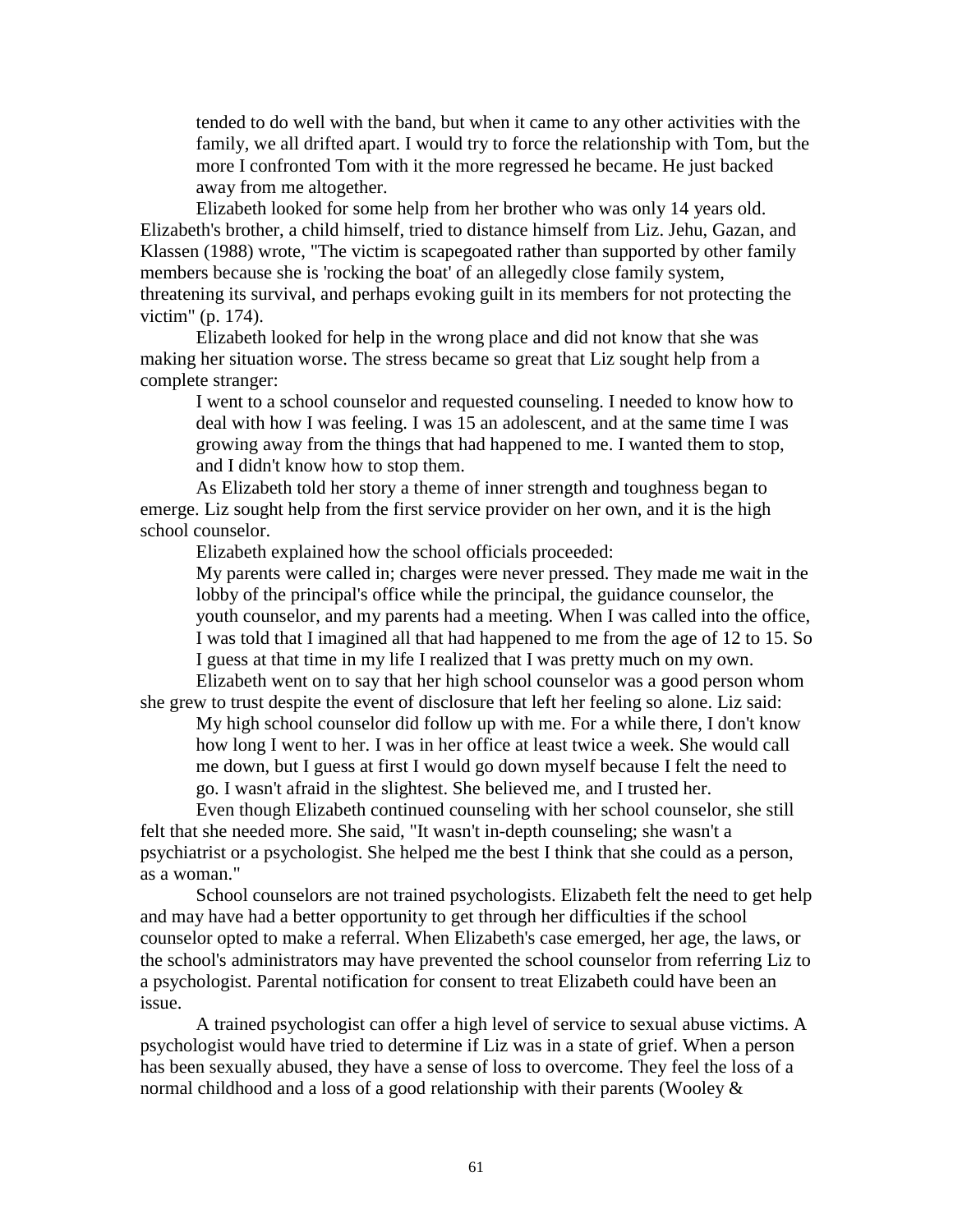Vigilanti, 1984). The victim needs help to get through this grieving process: "This grieving process is essential to the final task of separation/individuation. If it does not emerge, the victim is usually not able to relinquish her old identity" (p. 351). More expertise brought to bear on Liz's case could have had a positive impact. Since 1992 in Virginia, efforts have been made to encourage service providers to work together to help at-risk families.<sup>1</sup>

#### From One Crisis to Another

I have seen families that have required much attention from service providers. These families show little ability to demonstrate what Lewis, Beavers, Gossett, and Phillips (1976) called healthy family functioning. They have unhealthy characteristics and move from one crisis to the next.

Elizabeth finished her high school career and stayed at her parents' home until she turned 18. Her relationships with family members were strained at best. She described the tension, saying,

I did continue to live in the home, but my father never spoke to me again after the night I ran away. We would pass each other in the hall; he would never say hello, how are you, or good morning. I was in high school. My grades failed drastically. My brother was drifting away from me, and my mother was indifferent. I know that she knew the truth. She couldn't support me, and she had to support my father.

Getting out of the home and away from the situation is what Liz sought to do. She went on a three-week trip with her mother's sister after her high school graduation. Her aunt was a friend and confidante. They traveled back to Alabama to see family and friends. Liz felt good about being out of her father's home.

When Liz returned home, she found the family in another crisis. She returned from her trip in the dead of night and went right to bed. When she awoke, she found her seven-year-old brother home alone. Her mother, brother, and sister had all gone to work. Liz's baby brother asked her for something to eat, so Liz took him into the kitchen to feed him breakfast. As they entered the kitchen Liz saw a yellow stain on the wall. She asked her brother about the stain, and he said, "Daddy was mad at mommy. Daddy threw a mustard jar at mommy. The jar missed mommy and hit the wall."

Liz called her aunt and asked her what had happened. Her aunt Lana lived close by and was her mother's youngest sister. Elizabeth was told that her father left the family, taking all of the family's savings and emptying all accounts held by Liz's parents. Elizabeth recalled how she felt about her father leaving:

 $\overline{a}$ 

Elizabeth's case preceded the Comprehensive Services Act (CSA) of Virginia and *The Reporter Series* publication. Her first experience with the service-providing network might have been different had she been born later. I have sat on many Family Assessment Planning Teams (FAPT) as the educational representative, and I have observed how people from all parts of the service network have a better chance of providing more meaningful help to people in need.

<sup>&</sup>lt;sup>1</sup> In 1992 the Commonwealth of Virginia Department of Social Services Child Protective Services published *The Reporter Assistance Series.* The purpose of the handbooks was to assist educators and other service providers in the child abuse and neglect reporting process. The first step to reporting a suspected case of child abuse or neglect is notifying the local department of social services or the Child Abuse and Neglect Hotline.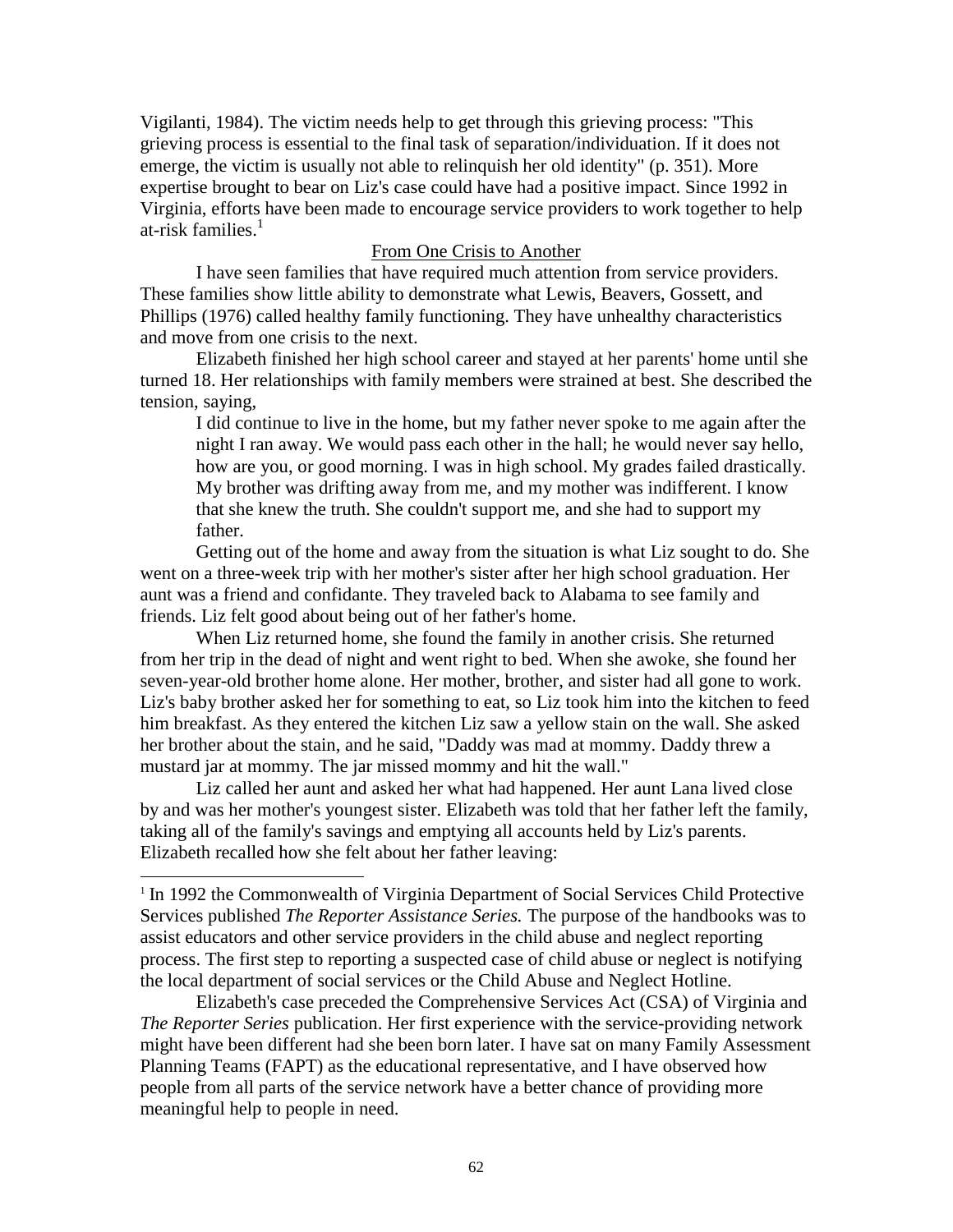I never felt such resentment for any one human being in my life as I did him. So that afternoon my mother came home from work, and she said, "I guess you know."

I said, "Yes-em, I do."

So I went to work the next day with my mom. I had been working that job every summer. I am the one who had got my mom the job, so I went back to talk to the boss and said, "I need to help support my family, so I need to come to work." So I worked that job for a year.

Three years passed between the time Liz confronted her father in front of the police and the mustard jar incident. Each incident created a family crisis. When Elizabeth's father left the family, he left them in a dire financial situation.

# The Need to Break Away

Elizabeth worked and stayed at home for a year after her father left her mother. Her brother graduated from high school at the end of that year. Liz expressed an interest in getting out on her own. She spoke about breaking away:

When my brother graduated, just before I turned 19, I talked with him, and I told him that I really do want to try this on my own. I don't want to run out on any of you, but I want to live my life. I want to do my thing, and I have been under mom and dad's thumb for 18 and a half years.

While Liz was working, she met a man who was in the navy. They fell in love and wanted to marry. I asked Liz how her mother received the news about her wanting to marry and leave. She recalled how the conversation went, saying,

When I told my mom that I wanted to marry him, and that we could live there or we could live in our own home, and we could still help her, she wouldn't be suffering in any way, she didn't want that. She told me that I was just like my father. She called me a few choice names, and she told me to get out of the house and never come back.

I asked Liz if she could say anything to appease her mother during that conversation. She said:

She resented me for wanting to go forward with my life and not stay there and help, even though my brother and I both sat down and talked to her. My husband to be would say, "You know we could all pitch in. Just because you want to come and live with me doesn't mean we can't help. We would live in government housing; we wouldn't pay rent." What I made and what he made we could still help, and I sent money home.

Unlike Liz's mother, most parents want to prepare their children for life in the world away from home (Lewis, Beavers, Gossitt, & Phillips, 1976). Children who have been abused find it difficult to go out and make a life outside of their parents' home, (Jehu, Gazan, & Carole, 1988). Elizabeth wanted to start a family of her own, but she had little training to be successful at this undertaking. Families that do not function well do a poor job of preparing children to leave the home (Lewis et al., 1976).

Just after Liz was married she and her new husband sent money to her mother. The checks were returned. Liz found a way to get money to her family:

At first my mother returned the checks. She wouldn't take my money. I finally met my brother on the sly, and I told him to take this money and use it in whatever way he could to help mom. This went on for two years.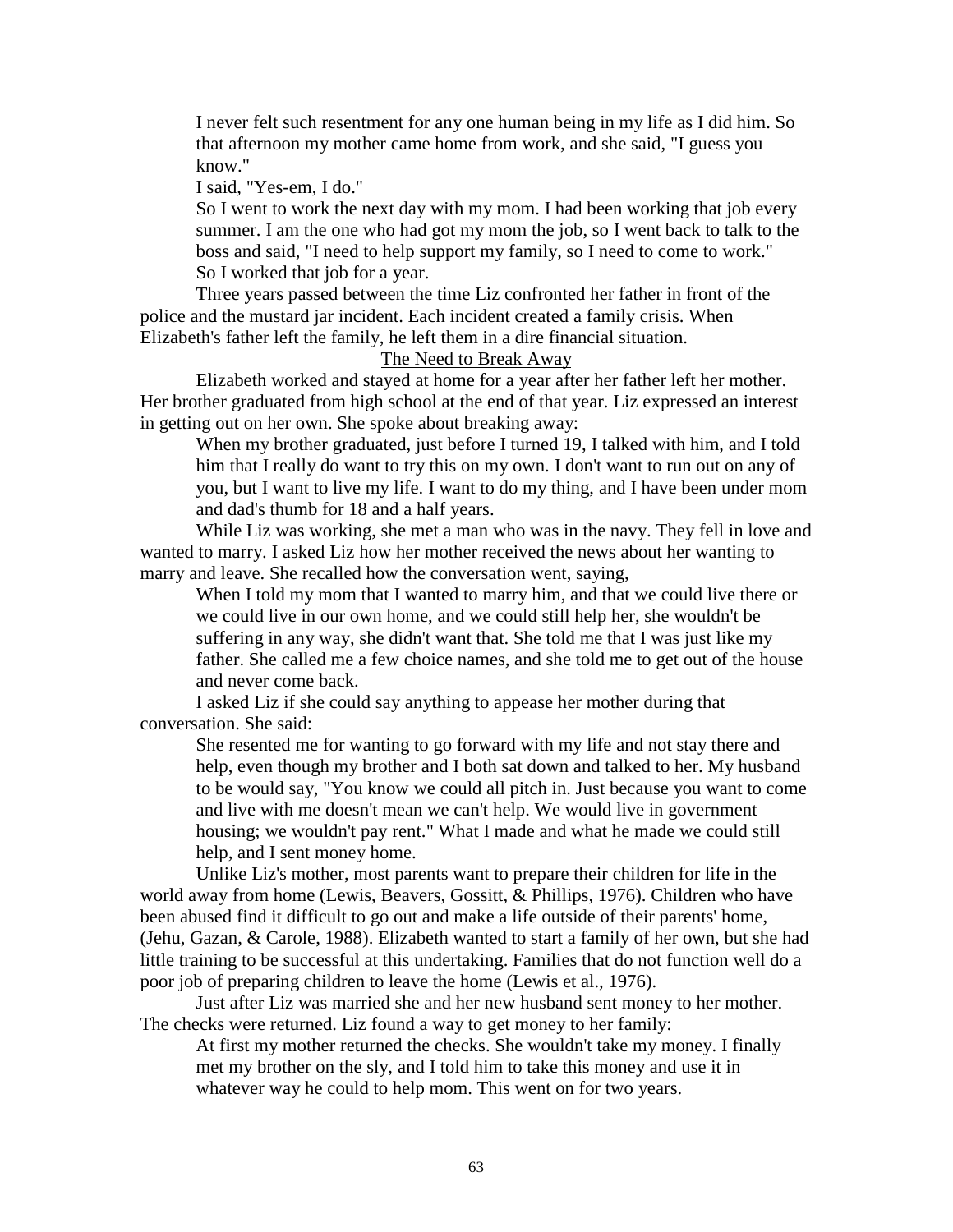Elizabeth married her first husband and moved out. Nine months later she had her first son. She did all of this without her mother's blessing.

## Unresolved Issues

Wiping the slate clean after a failed relationship is something we would all like to do. When we mistreat people, we can never undo what we have said or done to hurt them. Elizabeth's mother remarried, but Liz's opinion of the event was tainted because of how her mother treated her during her last few months at home:

My mom married my stepfather. That was strictly for convenience. She was tired of doing it on her own. My baby brother was getting older. My sister was 15 at the time of the separation and my parents divorce, and my baby brother was 7. My sister turned into a wild thing. She wouldn't stay at home: she wouldn't follow mom's rules. The baby was suffering constantly because mother was always belittling my father to my brother and then belittling me. She turned my molestation into an absolute farce. It never happened: she used it to [turn] my brothers and sister against me. Eventually my brother closest to me would have nothing to do with me. He would take the money. He would meet me from time to time to get the money, because my family needed it. He still wasn't communicating with me on a level the way we use to.

The anger issues that were harbored inside each member of Elizabeth's family of origin remained unresolved. Elizabeth was angry about the abusive situation she endured and was in a stage of grief about what had happened to her family, but she remained loyal. Liz's mother resented Liz; she blamed her for the breakdown of family relationships. Liz felt her mother's resentment but still wanted to help her family of origin. Family members do not want to stop exploiting the victim of the abuse, and they use the victim to explain the family's disintegration, while the victim remains loyal to the family (Jehu, Gazan, & Klassen, 1988).

Elizabeth and her first husband lived within 20 miles of her mother. Liz had two sons; their grandmother had never seen them. When Elizabeth had her third child, she was amazed at how the family came together, she said:

When Ben was born, my mother realized that she had three grandchildren that she had never seen. I only lived 30 minutes away from her. So, when I was in the hospital with Ben, she showed up the next day. She came into the hospital as if nothing had ever happened. She didn't say, I am sorry, please forgive me, can we talk about this, can we work it out? It was just like nothing ever happened. I was so bewildered and excited at the same time to have my family there I just let it all go. We never talked about the issue; we never brought it up.

Liz wanted her family to be together so much that she put her own feelings of loss and anger on a back burner where they would simmer.

#### The Need for Closure

Liz had limited contact with her mother and stepfather for a period of time after the birth of Benjamin. Elizabeth still wanted to find some closure to her molestation, she said:

As I got older I realized I was growing up, and I wanted closure. I wanted this situation to not be superficial anymore, because to me it was not superficial. It was very real, very deep, and very serious. I wanted an end to it. I tried to talk about it with my brothers, my sister, and my mom. They would clam up, or it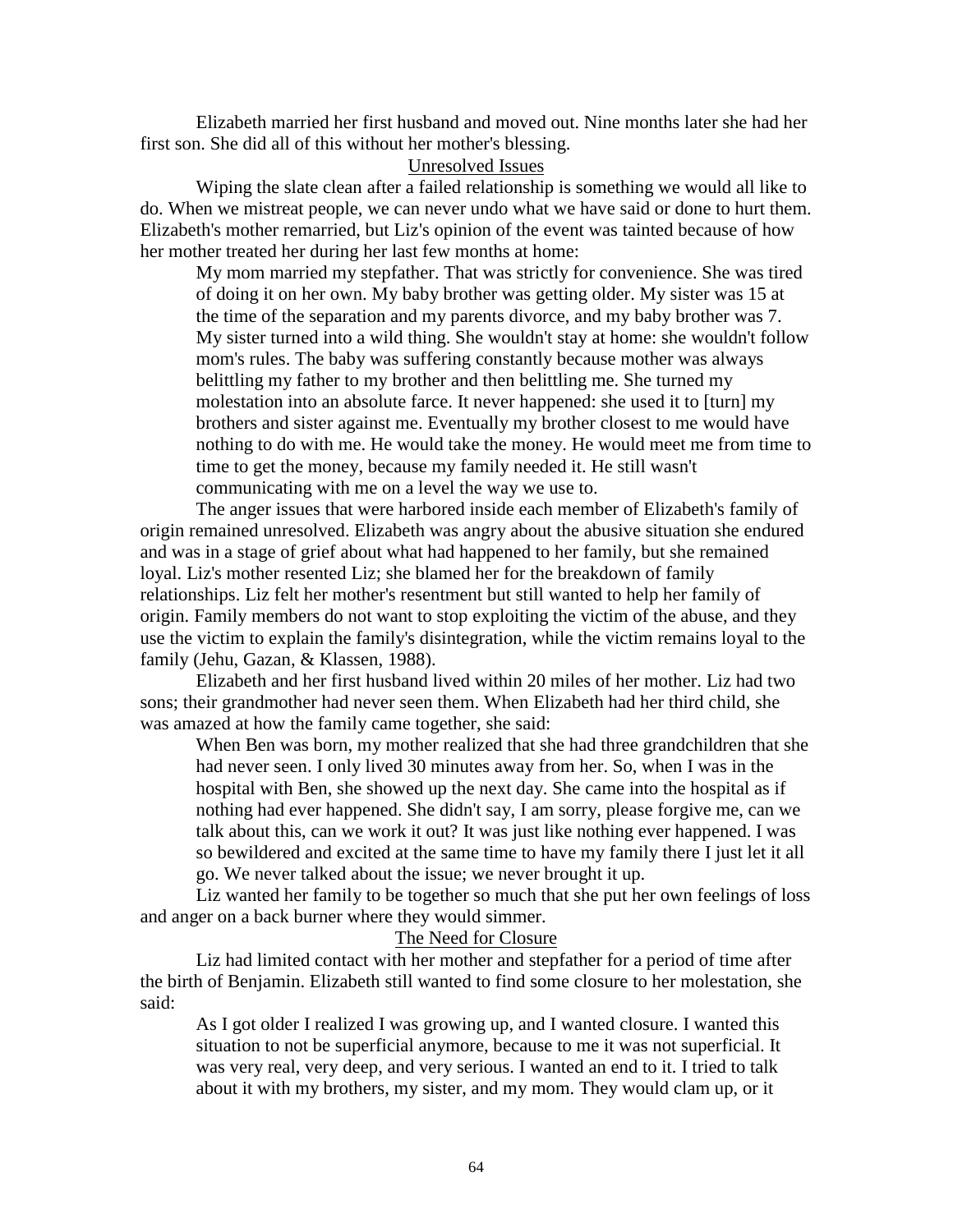would turn into an argument. The main effect on me was I would feel guilty for trying to push the issue. For years it went unspoken. We never talked about it again. I went on about my life.

Elizabeth wanted closure, but she could not attain it. Family members have a distorted idea of how the family functions as a unit. They may see the family as a close knit cohesive unit, but this may not be congruent with reality. This idea is referred to as the "family mythology" (Lewis, Beavers, Gossett, & Phillips, 1976, p. 86). Though Elizabeth was a victim, she was threatening the family by raising the issue of her abuse (Jehu, Gazan, & Klassen, 1988). When Elizabeth sought to heal herself, her family of origin rejected her. Liz said, "I was pretty much blackballed. So I broke all strings. I didn't talk to my mom anymore."

## Breaking Up and Physical Abuse

Elizabeth stayed married to her first husband for six years, and during that time she never experienced any physical abuse. Liz sensed that she was growing apart from her husband. She said:

As I grew older I grew up. I grew away from the protection of my husband. He was doing things in our marriage that were not acceptable to me. I saw a pattern. I saw my mom in me. I was accepting things that were not acceptable, but I had the fear of not being able to do it on my own with three kids.

When Elizabeth decided to get out of her first marriage, she experienced physical abuse from her husband. She said:

I went to a lawyer. I filed for divorce. My ex-husband wouldn't move. He got physical with us that last night. He attacked me. I called the police. I got an injunction. I had him removed from our home. When he was removed, I moved my children back in. I put the house up for sale. I used the money from my share of the sale to pay for the divorce.

Elizabeth had difficulties with her first husband and his violent nature even after she divorced him. She recalled the worst of his behavior, saying,

He was constantly coming over, calling, and stalking. On one other time, in particular, I had gone on a date. I was separated and divorced by now. I had the right to go out; I was on a date. The children were home with my sister-in-law. He came over and wanted to know where I was, and she told him that I was out. He waited for me in the bushes, and when I came home, he watched me come in. As soon I came in and changed into nightclothes, he kicked the door in. When he kicked the door in, he beat me to a pulp. He put me in the hospital. He ruptured my spleen, and I was in the hospital for four days. I pressed charges against him, and this time they put him in jail for 18 months.

Elizabeth did not become a battered woman until she wanted to leave her husband. This is not unusual. In 1983 three-fourths of the domestic assaults reported to law enforcement agencies were carried out after the couple had been separated (U. S. Department of Justice, 1983).

Hart (1993) believed that a husband who will batter his wife is more likely to become violent during the time of separation and that violence could be extreme. If the man holds the balance of power in the family, and he feels his grip on the woman loosening, his reaction may be to use brute force to hold his power over the woman (Harway & Hansen, 1993). Elizabeth had been in a cycle of abuse, but never at this level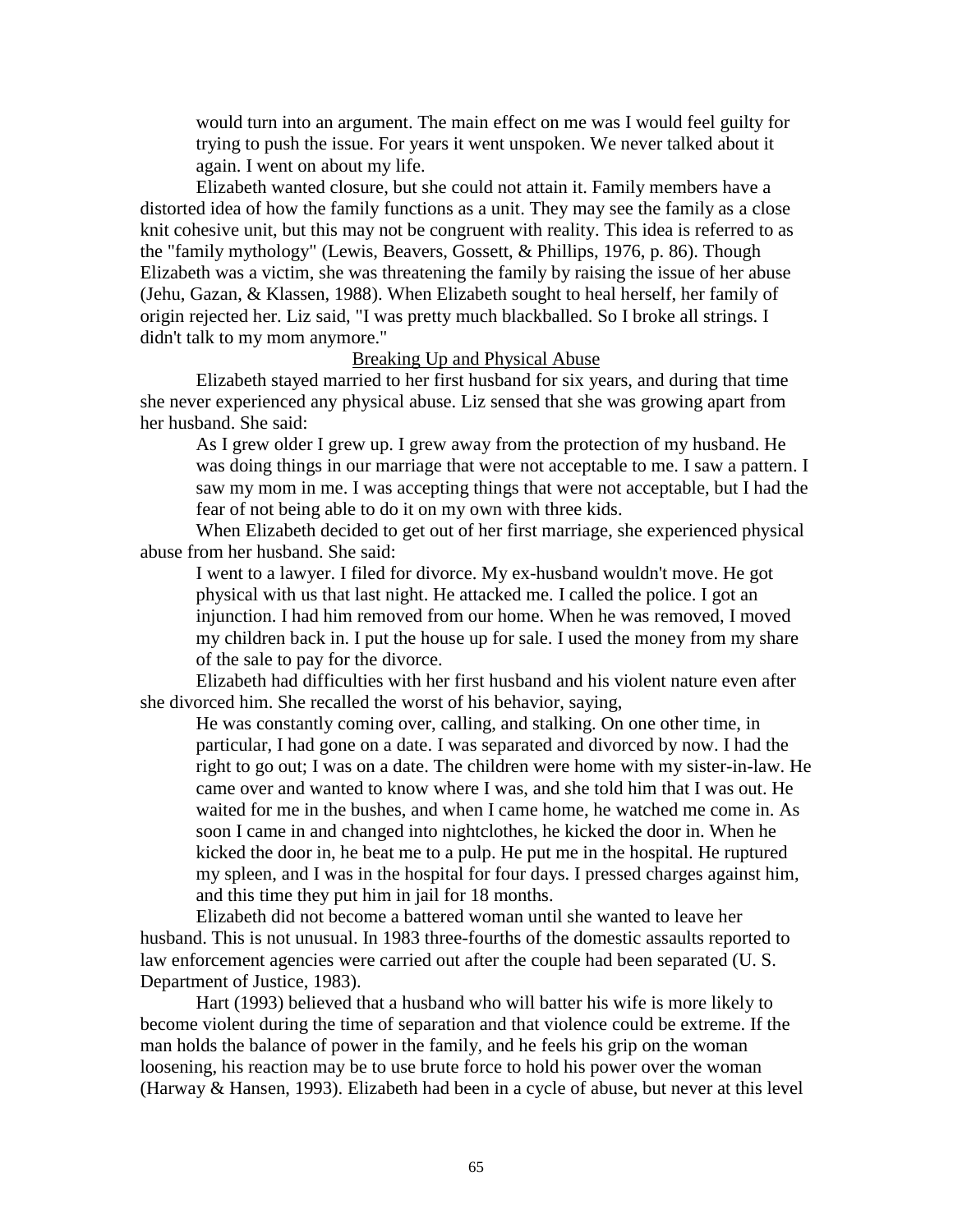of violence. After the physical abuse, Elizabeth recognized the cyclical nature of her situation.

# A Fresh Start

Elizabeth wanted to leave the city where she had so many bad memories. She wanted to try the country setting again. She made arrangements to move in with her aunt and uncle with whom she was very close. Liz spoke of this fresh start, saying,

I moved away from the city. I moved up to the country in a beautiful valley. My aunt and uncle lived there. This is the aunt that is more like a mother to me than my own mother is. She has even made statements to the effect that I was born to the wrong mom. I moved up there. She gave us a place to stay. They redid their basement, and we lived in that. I got a job, maybe a month and a half after we got there. I worked that job for the entire six years that we lived there. We started over again.

Elizabeth had hoped that the change of setting would help her family get back a sense of peace. Liz worked the same job, and her aunt helped by watching her three sons. Liz met and fell in love with her second husband. Elizabeth remarried in July. She had time to move into a nice house with her sons and second husband. Her newly formed family did well until Elizabeth became ill.

# Illness and the Ravaging Effects

In September, three months after Liz remarried, she began to feel ill. She had a difficult time doing her job and balancing family life. She went to a doctor and was diagnosed with cancer. After undergoing several tests her doctors determined there were cancer cells in her uterus, bladder, and a kidney. Elizabeth would have to undergo chemotherapy. Liz spoke about this episode in her life without hesitating, but her voice was softer, and her eyes were fixed on one point of the table where we sat. She looked like she was in a trance. She said:

I thought that this was right. We got along pretty well. Then I got sick. I got cancer. In September of that year I was diagnosed with cancer, and that started a three-year battle. My husband was good. He took care of the kids. I was too sick to know anything. I was too sick to know anything that was going on outside of the chemotherapy. My second husband was not there with me. He never came with me, and he was not there to support me with that. He did take care of the kids. He worked, and he made sure that the bills were paid. He made sure the chores were done and the kids were fed and clean. He did things with them from time to time.

Elizabeth went through a period of time when she could not concentrate on anything except getting well. She told me that the disease is a terrible thing, but the chemotherapy was what made her life difficult. For a three-year period, Liz did not have enough days of strength to juggle the daily tasks of a working mother. She said:

I started to get better, but my husband grew distant. He grew harsh with the kids. He became emotionally abusive to all of us. My 15-year-old ran away from home to go live with his father in Pennsylvania. He didn't like his stepfather. He couldn't cope with me being sick. I was too sick to intervene for him, or to be referee. I couldn't think about that. I was too sick doing what I had to do. On the day that Elizabeth's oldest son C. C. ran away she recalled it to be one of

her stronger days. She said: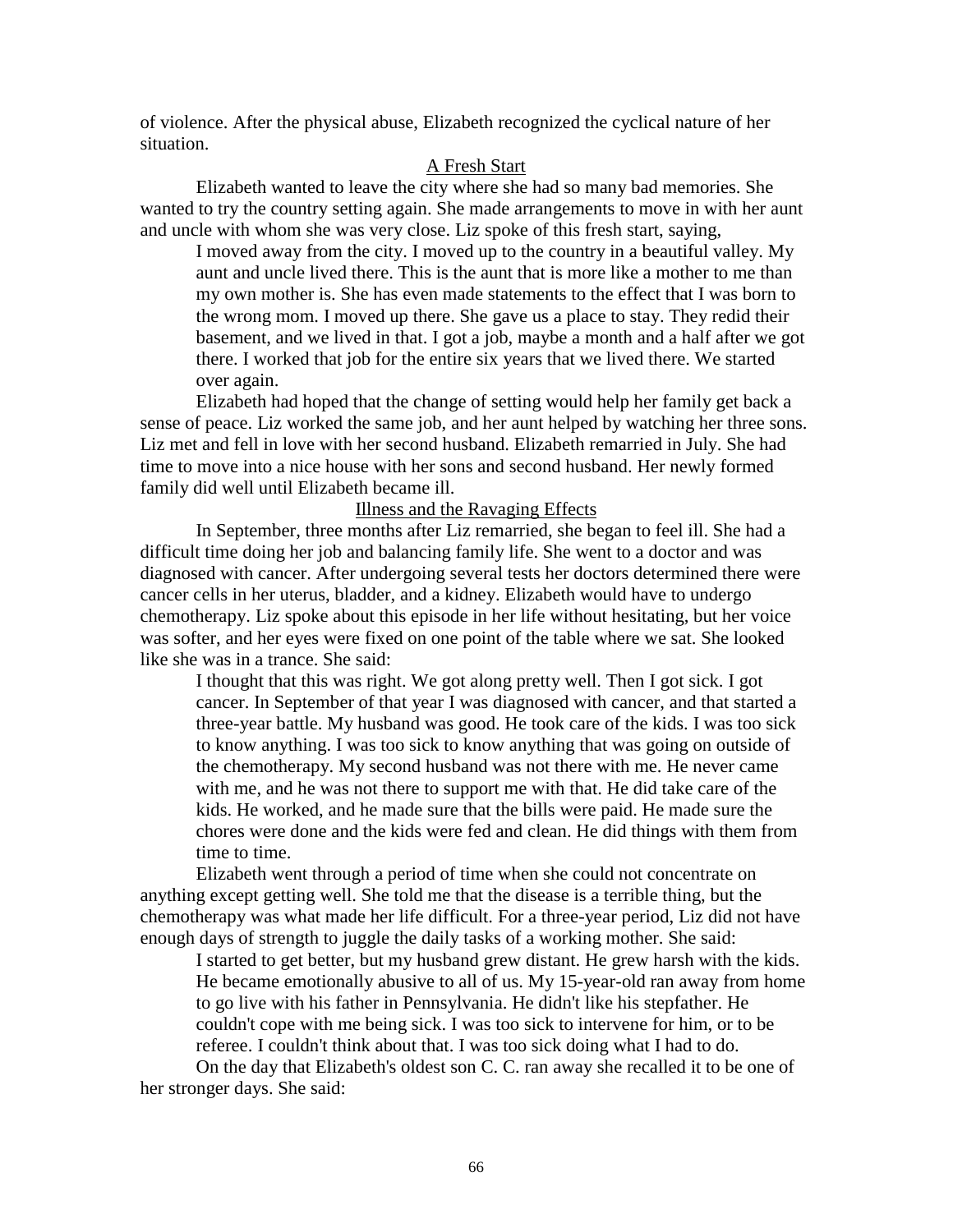In between, I had days of strength. On the day that C. C. left, my second husband was ready to call the police. I had this quiet calm, and I said, "No, I have a funny feeling that I know where he is."

It was on a Saturday. I waited calmly. By six-o-clock that evening I got a call from my ex-husband. He told me that I have C. C., and I have had him from about three-o-clock this morning. I had one question for him. I asked, "Why did you wait so long to call me?"

He told me that he and C. C. needed to talk; he needed to understand what was going on. He needed to know how to approach me with this. He said, "I understand you've been sick. I know that you have had cancer. C. C. doesn't like your husband, and I can't have this. C. C. is going to stay with me."

I said, "Fine, C. C. has accounts here at high school. He needs to finish. He needs to come here and close his accounts. I am not going to do it for him. Say goodbye to all his friends. Close out everything at school, and when he is done with that, he can come with you. He's got to stay here for one more week. You have to bring him back, and then when he is done with that, he can go back with you." He said, "O K, fine."

Elizabeth felt that she had lost her oldest child. The circumstances that had prompted C. C. to run away were not of his own doing, but C. C. wanted to find someone to blame. Liz knew that C. C. would not be back; he blamed her for the unhappiness in the family. She said, "In my heart I knew that I had lost a child. I did, I lost him. There was a wedge put between us so wide; to this day he and I can't communicate."

# From One Loss to Another

Liz's cancer was being treated aggressively. It went into remission. She began to feel stronger, and she hoped that her return to work would have a calming effect on the other family members. She still had a feeling that things were not right as far as her relationship with her second husband went. She said:

As I was healing, and getting better, and healthier I started noticing things with my second husband that were unacceptable to me. Again, I felt this superficial attitude. Nothing was real around me. Nothing was sincere. I felt the same thing that I felt back home when I was 15; it was just not real. There were no genuine feelings in my family. It was like we were going through the motions, and I wasn't happy with that. I wasn't going to live that way. It was too far out of whack for me.

Liz never mentioned any physical abuse in connection with her second husband, but when I spoke to Bradley about him, he told me that he would whip him with a vacuum cleaner cord. Elizabeth described the break up of this four-year marriage, saying,

In January I came home from work early one day. I saw his truck, and I thought "Wow! He's home." We needed a new dryer, and I thought that was why he was home. I walked upstairs, and he was with someone else in my room. I just stood there, and I calmly said, "I will give you both five minutes to get out of my house."

Of course the looks on their faces would have been priceless to capture. I thought of my great grandmother immediately. I was not going to resolve to their level. I was going to be hard as a rock, like she was. I wanted to be strong and sturdy. I wasn't going to fall for it. Which is exactly what I did. This young lady ran past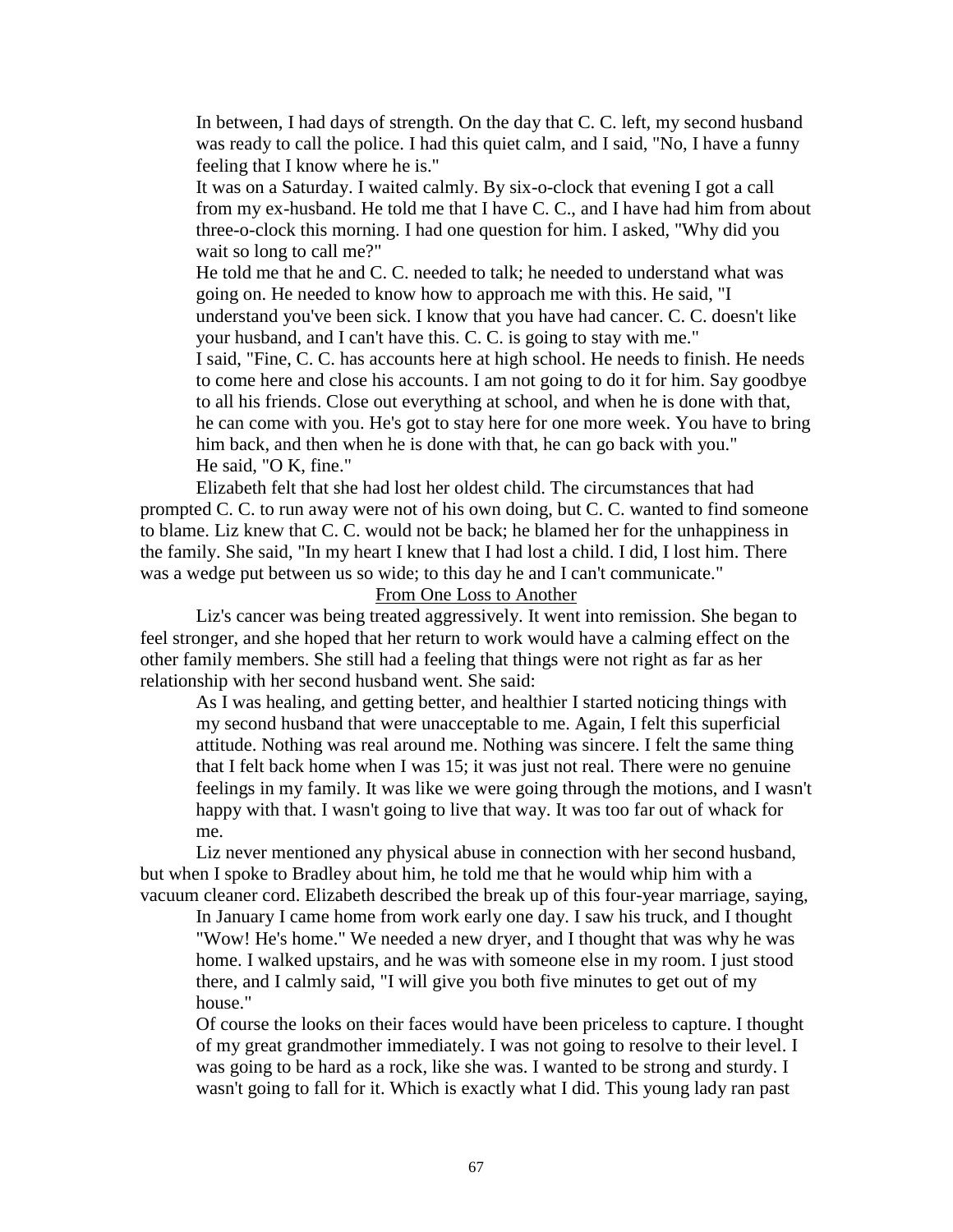me real quick, and she ran out the door. I went to the kitchen. A few minutes later he comes in and says, "I need to explain."

What you were doing, I need no explanation. I know exactly what you were doing. You should leave. Get out of my house. That was the end of our marriage. We were married four years.

As I listened to her tell me about her cancer, her son C. C. leaving, and the demise of her second marriage, I thought how could she think she was not a strong individual. I told her that I thought that she was one of those Steel Magnolias<sup>1</sup> and that her great grandmother would be proud of how she had conducted herself.

## Seeing the Need for Help

Liz placed blame for her family's situation on herself. She said:

I went through a phase of feeling that something was wrong with me. This was my second marriage, and both marriages failed. I thought it was my fault. It was my choice to marry these two men, so it was my fault that the marriages didn't work. I got myself back into counseling, and I talked at great length. I talked about the patterns I was repeating and why. I realized that it was the learned behavior from home. The fact that I didn't have enough self-esteem or confidence in myself, Oh yea, sure, I was 28 and starting over. I was kicking butt, but deep down within myself I wasn't happy with me. My mind was telling me what was right and what was wrong, and I was acting on that. I was still following those patterns. I was convincing myself that what was wrong was right, and comfortable, and that was where I needed to be.

Elizabeth saw the need to get help. She sought help first from the private sector. When the psychologists wanted to focus on her father's molesting behavior, Liz looked for help in other places. In her own words:

I tried the private sector. In the private sector when I went to a couple of psychologists, all they wanted to focus on was the molestation, and I felt like, yes that was a vital part, but there was still more to me than those three years of molestation. There was more to me than that. For some reason these two psychologists that I went to, I couldn't get passed that. I wanted to get passed that. I know that I didn't have closure, but I didn't want to talk about that all the time. I wanted to go further.

## People Do Make the Difference

From the age of 15 to the age of 28, Elizabeth received services from many different service providers. She never evaluated the service providers or the work they did. When she did get some meaningful help from a caring person she said:

I went to community services. They worked with my insurance on a sliding pay scale. The lady that I worked with was wonderful. She was always there for me. She made me realize that no matter how stupid I thought it was, it was very important, and it was something that had to be dealt with. Through that I realized what patterns I was following. It was comfortable. It was comfortable because it was what my mom did. It was what I did the first time, and it was what I did the second time. The right things were uncomfortable to me. The wrong things were comfortable to me. Community services did a remarkable job.

 $\overline{a}$ 

<sup>&</sup>lt;sup>1</sup> The title of a play written by Robert Harling (1988).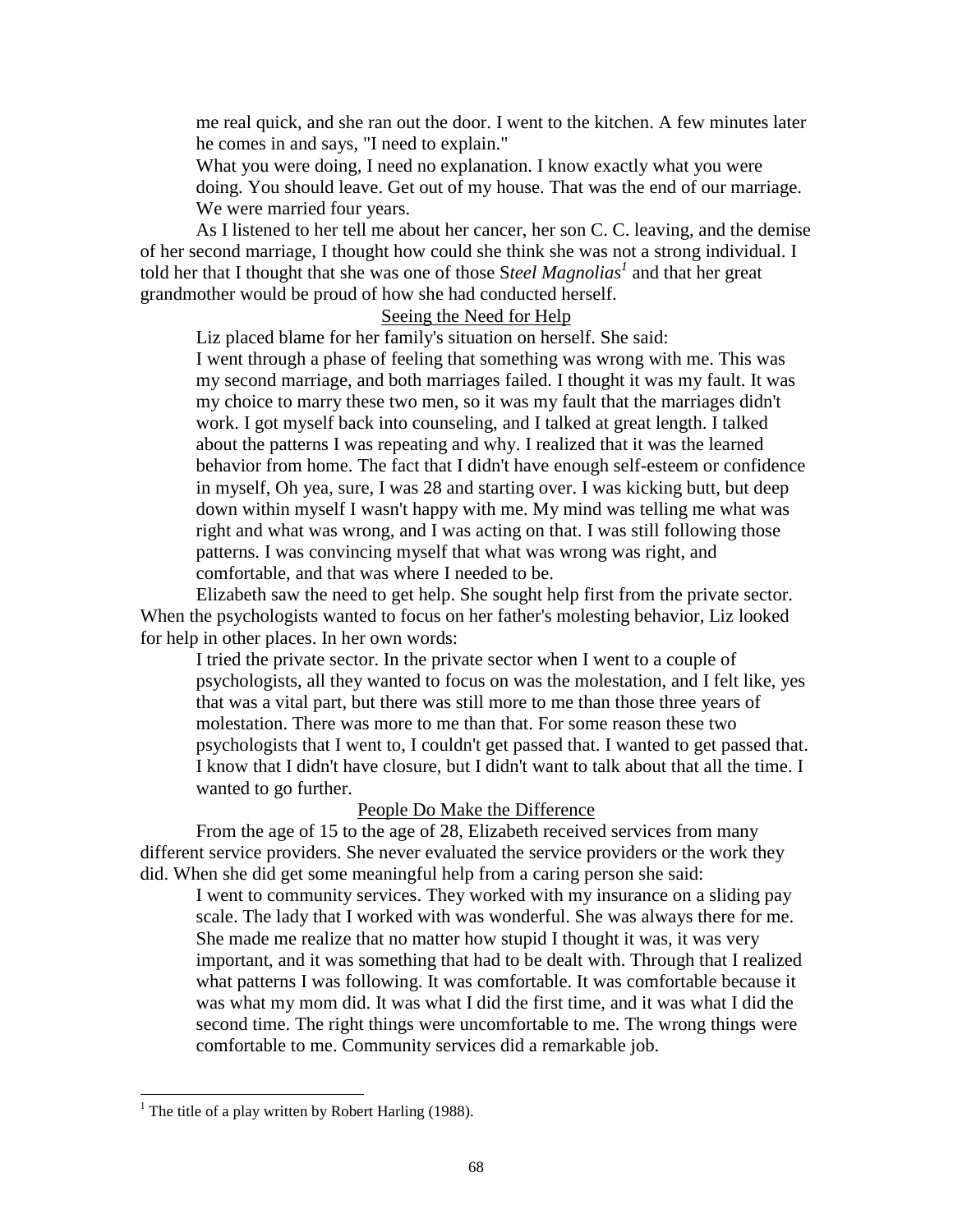Elizabeth had become a consumer of services. She started to understand how the service providers did their work, and she understood where to go for specific types of help. Like any good consumer she made assessments of the products she received. When I asked Liz about positive and negative experiences with service providers, she told me that it was all in the people with whom she worked.

> Elizabeth Talks About Bradley and Service Providers Working With Schools and Bradley's Problems

I asked Elizabeth to talk about how she got along with service providers that worked with her children. She told me she began to work with schools when Bradley was nine. Brad tied a string around his throat to see if he would pass out. The teacher called Liz and told her about the incident. Liz thought that something needed to be done to find out why her son would do this. She said:

I thought that this is not like one of my kids to try to harm himself. There is something behind this. I was working the substance abuse center at that time. So, I took him to the community services board in the city. I had him treated by one of our counselors there. Five minutes alone in a room with Brad and they could tell that he was a child with Attention Deficit Hyperactivity Disorder (ADHD). They put him on ritalin right away. He is on the generic brand of ritalin, and has been since he was nine. Brad has seen the ritalin as a failure. His friends at school would pick on him: "You druggie. You're not smart enough to deal without it. You have to have medicine to survive."

Elizabeth had been divorced from her first husband for six months when this episode took place. Liz was not pleased with school officials. She spoke about how they worked with her concerning Bradley. She said:

They didn't work with me. They treated it as a disease. Brad was mistreated in my personal opinion. He wasn't abused, but they wouldn't take the time or the patience. The school wasn't educated enough. I still felt Bradley had slipped through those cracks in the education component.

Elizabeth thought that school officials were, at the least, unsympathetic toward her child's plight, and, at the most, negligent of their duty. Service providers need to recognize behavioral problems early because the later the intervention process begins the less likely it will be effective (Kauffman, 1999). One of the reasons for this dilemma is that school officials do not see antisocial behavior in very young children as a precursor to more serious problems later in life (Kauffman, 1999).

# Bradley and ADHD

After Elizabeth went through her second divorce, she moved to a mountain valley. It was a small town setting. There was no major metropolitan area in the county. The school division was small and served a rural population. Serious problems began for Bradley. Elizabeth remembered:

When we moved up to the valley, they too were uneducated on ADHD. They saw Bradley as a troubled child. It was a county school system. He spent a lot of time in the principal's office. The teacher called me. She was exasperated and completely frustrated. She said, "What do I do with your child?" I said, "This is what works at home. I don't talk down to my child. I sit him down

to where we are at eye level. I look him in the eye, and I say this is what you are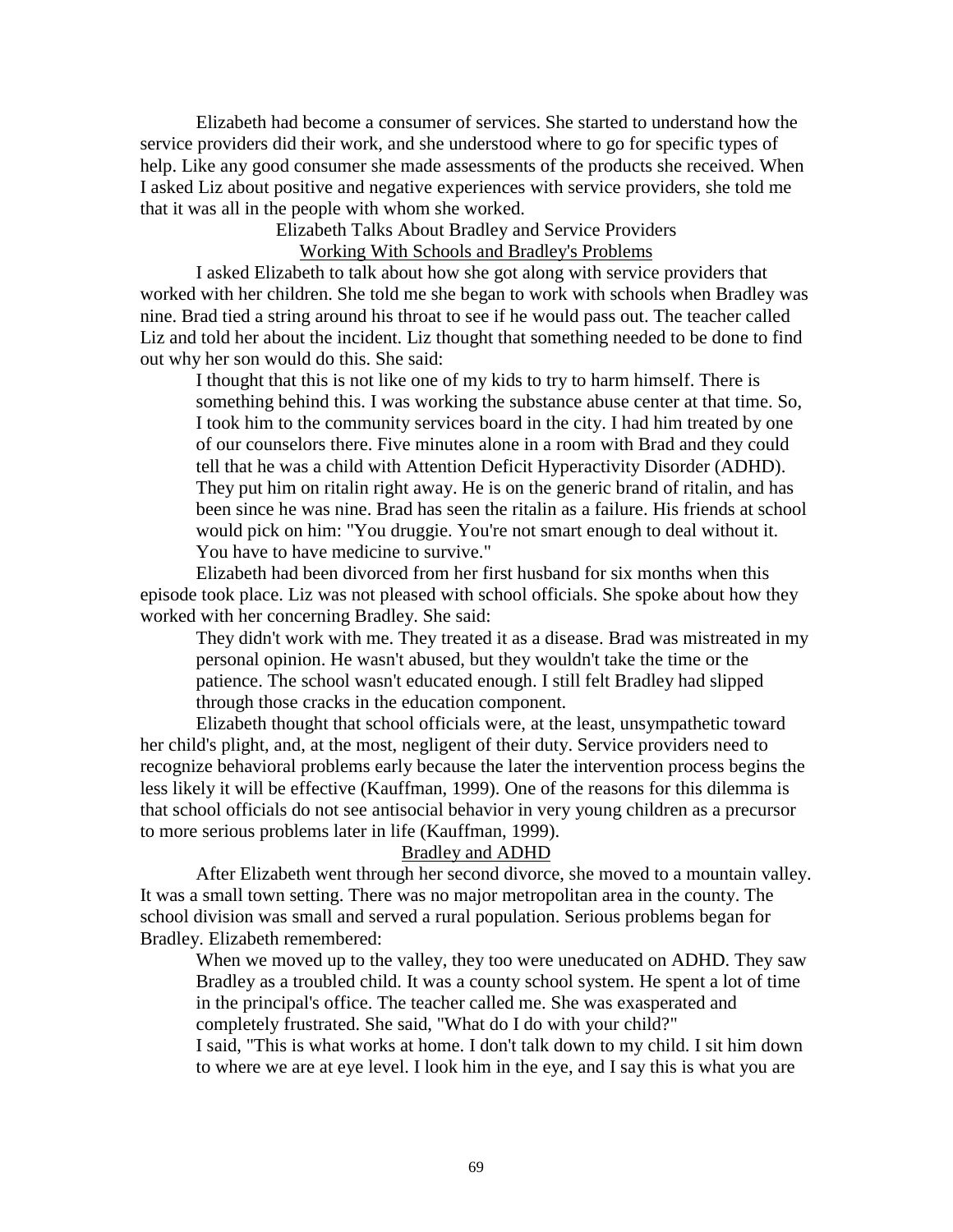doing. Maybe you don't see this as what you are doing, but you are. We need to do something about this."

They weren't giving him his medicine properly. If Bradley doesn't get his medicine three times a day, like he is supposed to, he "wigs." He does not function like he is supposed to function.

I asked Liz if anyone suggested working through a child-study process with Bradley.<sup>1</sup> She said:

That wasn't brought up until the eighth grade. Bradley told the teacher to go to hell. Bradley was completely frustrated. We were in the county school system. He went to the office in tears, and he called me. They told him he couldn't use the phone. He used it anyway, and he called me at work. He was crying to the point that I couldn't understand what he was saying. I left work immediately, and I went to the school. Bradley was sitting on the curb. He couldn't catch his breath because of how hard he was crying. I said, "What's going on buddy?" He huffed for breath to answer. Lets talk about this, so he told me what had been going on inside. His science teacher had put him on the spot and completely embarrassed him in front of the class. I couldn't have paid that kid to go back into the school. I gave him the keys. I told him to go listen to the car radio, and I would be there in a few minutes. Playing the stereo in the car was all that mattered to him, so he went to my car.

Liz continued talking about the episode, saying,

 $\overline{a}$ 

I went inside. I asked to speak to the principal, Mr. Goodwill. He was a big guy who wouldn't see me. He refused to see me. So I talked to the assistant principal. The only reason that I got to see him was because the adolescent in me came out. I was speaking loud enough that everyone could hear me. I wasn't being disrespectful, but I was talking very loud. There were other parents in that room. I thought, you are going to see me; we are going to talk about this. My son is a person; he is a student in this school. One teacher passed by, and he said, "Well, I tell you what, your son could get an Oscar for some of his performances. He ought to be an actor."

I said, "You don't know the first thing about my son. If you did, he wouldn't be sitting in my car listening to the stereo. He would be in here, and you would be working with him. So don't go there with me."

I went in to see the assistant principal, and I said, "You need to get his school records."

What set me on fire was they brought out his school records, and they wouldn't let me see them. I said, "I have a right to see what is in my son's folder."

<sup>&</sup>lt;sup>1</sup>In Virginia, the child study process is used by school systems to determine how best to help a child who is having chronic difficulties in school. When a referral is made for special education, Different service providers administer tests and make evaluations of the child. The child is given a complete physical and psychological exam, and mental and social assessments are made. A meeting is held after the exams are completed. The parents of the child along with a school administrator, school psychologist, teachers, and a special education expert meet to determine whether or not the child needs special education services.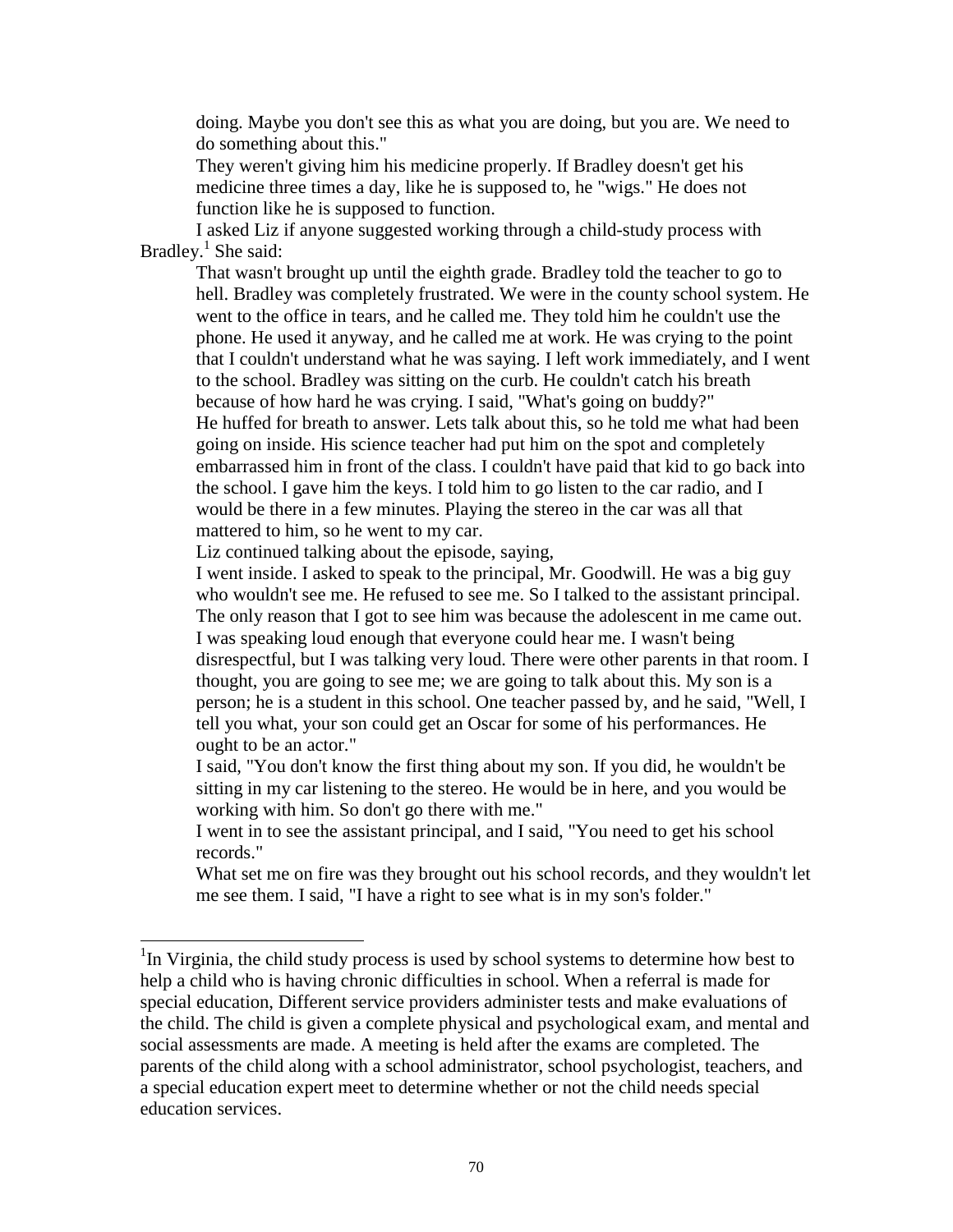None of the things that had happened in the previous schools, from the ADHD diagnosis on, had been transferred. None of that was in his file. They would not take my word for the fact that my son had ADHD.

Elizabeth talked about her discussion of what she thought should be done to help Bradley. When I asked her about Bradley's school files and what they contained, she said: They transferred his grades, his shot record, and his birth certificate. From the fourth grade to the eighth grade nothing had been transferred. I went out, and used their phone and called the other schools. I asked them to send that information, and they did. In the meantime the assistant principal says maybe we can do a child study. I remember throwing my hands up in the air and saying its about time. I had been asking school systems to do a child study for the last four years. Find out what his limits are and put him in an appropriate class. From the age of nine to the age of thirteen my son was in mainstream classes and treated as a problem child. He was never put into appropriate classrooms growing up. I needed him in special education classes, because he couldn't stay on task. Teachers were not educated enough. They didn't have patience with him, because all they kept saying was I have 30 other kids; I can't concentrate on Bradley.

I asked Elizabeth if any of the school officials explained the child-study process to her. She told me no school official did at first, but she did come into contact with one special education teacher that made a big difference in the services that Bradley received. She said:

They didn't explain the child process at first. I can't tell you why they didn't, but when I asked questions, it was like well may I call you back? I thought O. K. fine. The school did not have a teacher to teach special education. They had to hire a special person to teach Bradley. When the child-study was done, and Bradley was placed in her class, she turned out to be a Godsend for Bradley. They still keep in touch. She was in karate, and Bradley went to a couple of her tournaments. They had a good relationship.

#### Bradley and the Juvenile Court System

Bradley continued to have problems in school. He did have a good special education teacher. She worked with Brad a few periods a day. For the remainder of the day Brad was bussed to an alternative school setting, where he would work on vocational skills. He started to skip school and make bad decisions about his behavior. He began to steal. Bradley was caught for stealing and was sent before a juvenile judge. Elizabeth thought that the service providers of the juvenile court system did not work in harmony. She said:

It seemed that the commonwealth attorney and the probation officer were in a power struggle with my child. The judge would lay down some ruling and the probation officer would question it. Then the commonwealth attorney would question what the probation officer was doing, and it turned into a struggle. I truly feel that Brad was lost in the cracks.

The judge placed Bradley on supervised probation. The probation officer was to visit with Brad once a week to monitor him. Liz did not feel good about what she saw in that effort. She said:

Bradley was put on probation, and he was not monitored. He was not supervised like he should have been. It was like, now we put him on probation, you take care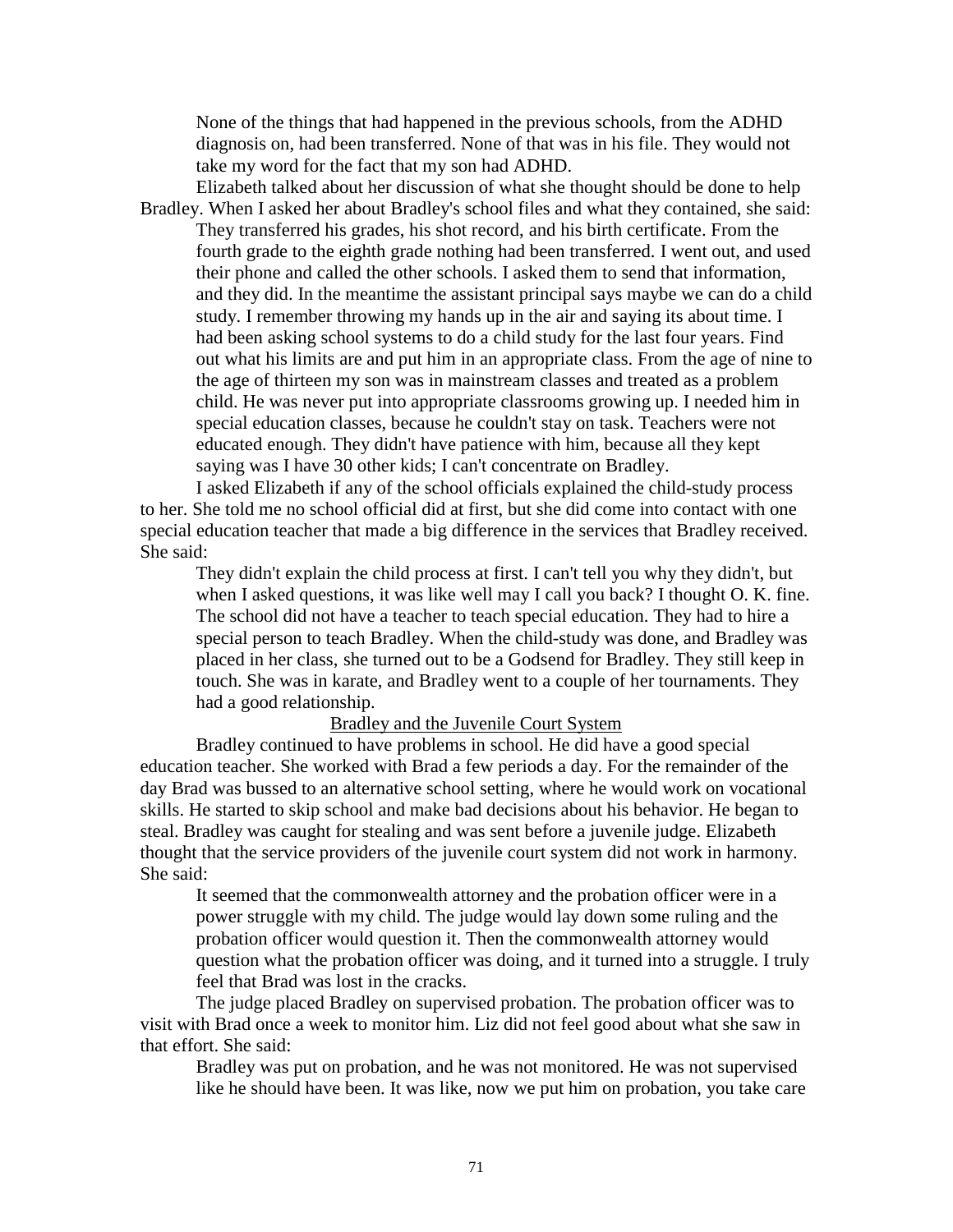of your son. When Bradley bucked the system, he created a lot of friction and a lot of problems for us at home. When I would call the probation officer, he didn't want to make Brad responsible. The probation officer wanted me to make Brad responsible. Yet, Brad was a ward of the court while on probation.

Bradley would buck the system by staying out all-night and skipping school. Police officers would bring Bradley home and notify his probation officer that they had done so. Elizabeth could not control Bradley. She wanted help, but she felt helpless. She said:

I felt distraught and angry. I thought I was loosing my child. I was fighting an endless battle of wits with all these people. That is what I truly felt. There was no way that I could win this battle. I couldn't fight it alone. I had to have the legal system, because he was in the legal system. How do I make the legal system work for me? I put a letter in the town paper, and the commonwealth attorney saw it, and he called me at my job. He wasn't hateful, but he said, "You said some pretty powerful things."

I asked him if it were your kid what would you do. He told me it wasn't his son. I said, "That is not what I'm asking you. If your child were in my child's shoes, what would you do for him? Would you give him every opportunity? Would you help him every way you could? Would you make the system work for you? Just because you are the commonwealth's attorney do you assume and take the system for granted? Become a single mom who's son is on a roller coaster ride heading for a brick wall so fast it would make your head spin. He is gonna bust if you don't do something to save him. You guys put him in the legal system when he started stealing. Now you guys have to help me."

He asked me, "Well what can we do?"

I felt absolutely helpless.

Elizabeth and Bradley had to appear before the judge again. The judge placed the family in a family preservation program. A mentor and a counselor were assigned to Elizabeth and her family. I asked Liz if she felt a sense of partnership with these service providers. She said:

No partnership, I encountered good people along the way, but it wasn't enough to make the difference. In the juvenile court there was a constant power struggle. They put us on family preservation services. Brad had a mentor, and he had a counselor who would come to our house. Bradley didn't trust them; they were both women. The court felt that since I was a woman, and since Bradley communicated with me, having a female mentor, and a female counselor, would be the right thing to do. Bradley manipulated them, and they didn't have patience with Bradley.

I asked Elizabeth if she could voice her opinions openly, during the family counseling sessions. She said:

No, it didn't go anywhere, the meetings were with the counselor, and I told her how I felt. The mentor and I had a better relationship. Everything that was said or done in the counseling meetings was all written down in a record, and it was given to the probation officer. The counselor was court ordered to do this. Everything that happened went on her say. If I didn't like something, I would call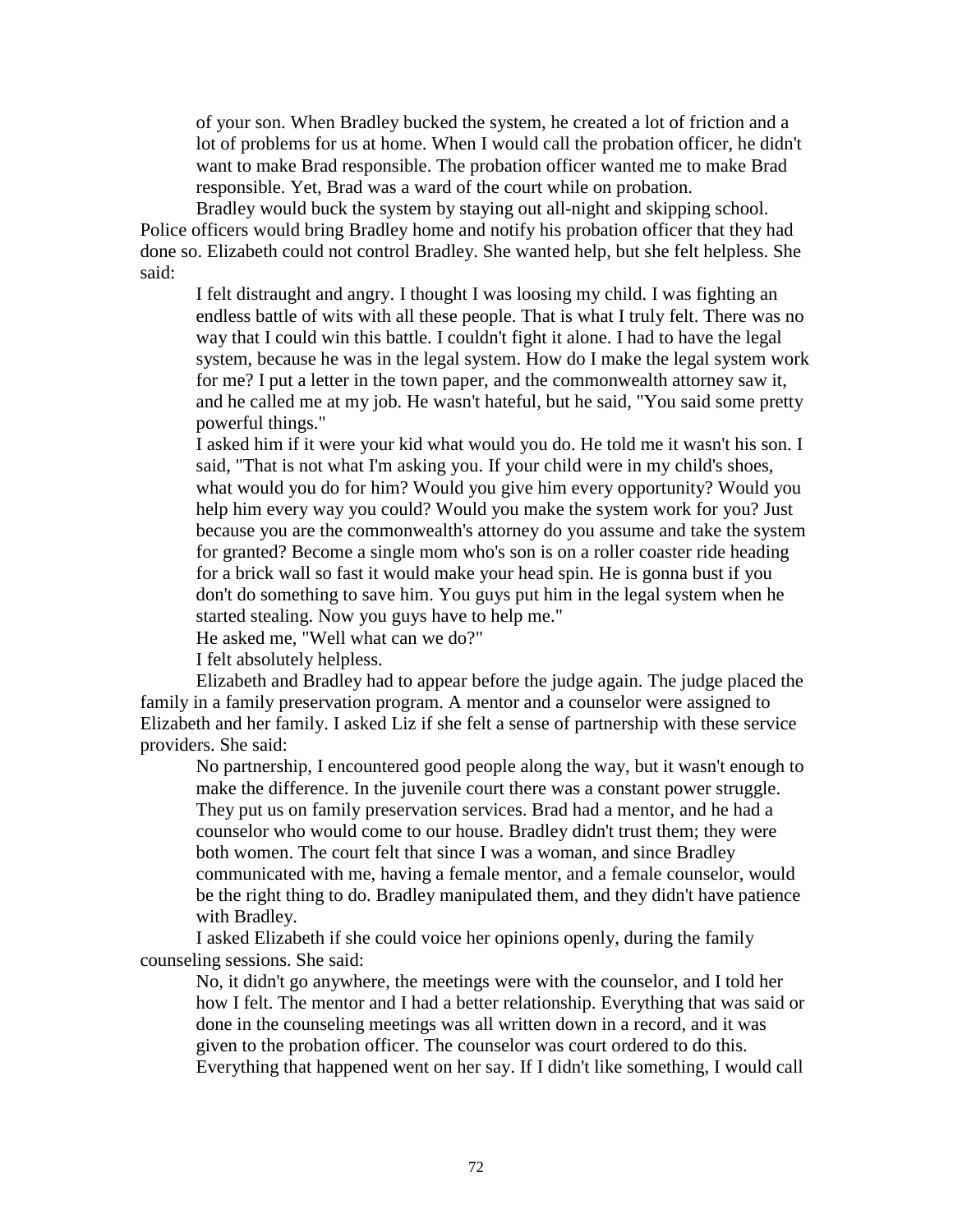the probation officer. He seemed sympathetic, but he didn't really do anything about it.

Elizabeth moved away from the school and court systems where the family was receiving services. There was no tracking or follow up, until Bradley caused problems at home, Liz said:

It had gotten to the point where I contacted social services. The upheaval in my home from what Bradley was going through was too much. I needed a rest-bit. I was about to lose my mind. I didn't want to lose Benjamin. I still had Ben to think about. Bradley was never home. He was breaking the rules. He was just turning so defiant it was unreal. The system wasn't working for me. It wasn't helping me help my son. I called social services out of [desperation], and I said, "Take me to jail for child abuse or whatever you want to call it, child neglect and abandonment; I don't want my son here. He can't follow my rules. I am not asking for his right arm. He is unruly and defiant. He needs help, and nobody will give it to him. Just come and get him."

He threw knives at Benjamin, and I told them what had happened. So, then, I ended up back at probation, and this time I talked to the supervisor of probation. We pressed charges against Bradley for intent to do bodily harm to his younger brother, and, again, he was brought up in front of the judge. He was arrested and brought up to the county juvenile corrections. The new judge said, "What do we do with your son?"

Elizabeth wanted to have Brad placed in a wilderness program for male juvenile offenders. When she made this suggestion to the court, she was turned down and told that there were budget restraints to consider. Liz said:

When I first approached them with the wilderness program, the probation officer said, "We don't have it in our budget. We can't send him there, so he is off to the boot camp."

The boot camp is a juvenile jail. There are murderers in that jail. That is where Bradley was sent. He was there for a total of six months.

I asked Elizabeth what kind of a relationship she had with the service providers at the boot camp.<sup>1</sup> Liz said:

As far as communications went, there wasn't any. Bradley was an inmate. He wasn't there to have fun. He wasn't there to have a family picnic; this was tough stuff. They wanted to teach him a lesson. He was two hours away.

Elizabeth clenched her jaw when she stopped speaking. I then asked how she felt about this placement for Bradley. She continued:

I already had a bad feeling before he left, but I was willing to give it a chance, because it was better then him being on the streets. As long as Bradley maintained his medication he would be fine. Nobody knew he had ADHD. When he was in that program they did maintain his medication. There was a lot of military corrections, and that kind of stuff. Bradley was still very immature and making immature decisions. He seemed to stay in trouble all the time. I was making visits for no reason, because he would loose his visitation privileges, so I would drive

 $\overline{a}$ 

 $1$  Boot camps for juvenile offenders are a spin off of a rehabilitative approach used in the adult criminal justice system. There is a disciplinary element applied in boot camps that comes from the military form of indoctrination, thus the name "boot camp".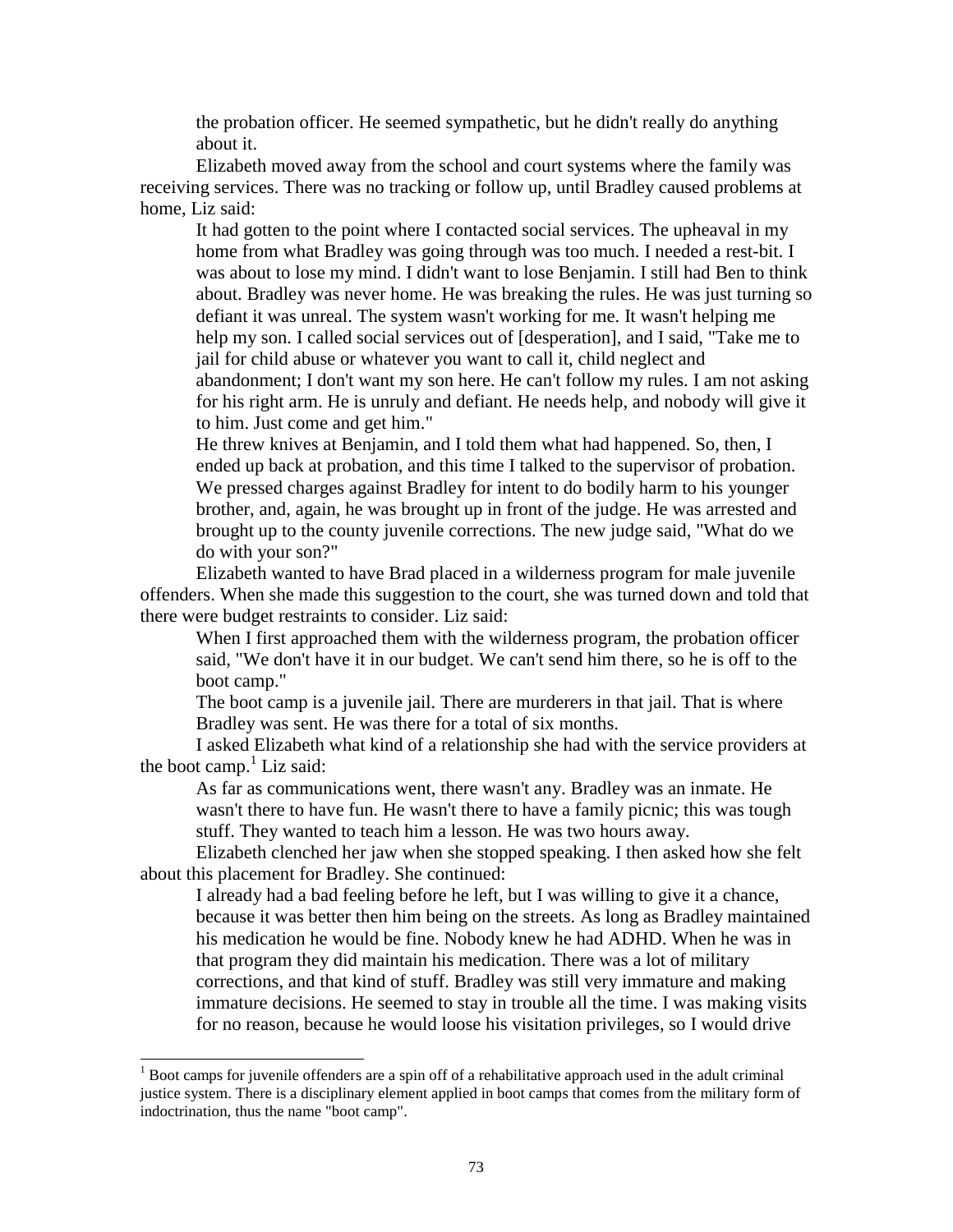two hours for nothing. They didn't bother to call me and say, we want to save you a trip, because Bradley lost his visitation privileges. I wasn't pleased with that at all; it was very frustrating. At the same time, at home, my marriage was falling apart, and I was suffering through cancer. It was a real tough time. I felt better once I was diagnosed, because I knew Bradley was safe. He was eating three times a day. He was warm when it was cold, and cool when it was hot, and so I felt secure. I knew he wasn't going to be completely mistreated, but I knew he wasn't getting the help that he needed. His problem was not being addressed. He was not being treated for what was wrong with him. Learning anger control management, how to deal with ADHD, and setting goals, things like that. None of that happened.

At the end of six months Bradley returned home. He was being monitored by the juvenile court system through the juvenile probation office. Bradley told me about going to school one day and jumping out of the back of the bus. Bradley said:

We would skip school all day. The bus came all the way from our little town, and it would take us to a bigger town, to school every day. We would ride, and none of us felt like going to school, so one day we jumped out the back door while the bus was still in our neighborhood. The cops came and got us.

This incident brought Elizabeth and Bradley back before the same judge that sent Brad to the boot camp. I asked Liz what she thought of this judge. Liz said:

He did seem very concerned. There was a time or two where you could tell that he was tired of having Bradley in his courtroom. It seemed to be a never-ending battle. When the time came, I wanted the wilderness program for Bradley, but they put him in the boot camp military style detention. I told the judge at that time that this is a mistake for Bradley. It is not going to help my son. Putting him in a correctional facility like that is not treating the problem. It is [an] in your face [approach], it is going to make Brad mad, and he is going to toe the line. He is going to do what is right, because he is gonna want to come home. It is not going to help him maintain [a life] in the real world, because that is not the real world. It is not treating the problem. It is just covering it up.

I asked Elizabeth why she thought this judge was concerned about Bradley. Elizabeth said:

I told him that my son needed help, and I had been trying for a year and a half to get you guys to help me help him. You're not doing it. If you are not going to help me help him; then you take him. I'm losing him, and short of death, something has to be done. He said he would take it under advisement, and in a few minutes he came out of his chambers, and he said, "You find the money in the budget to send this young man to the wilderness program."

Elizabeth saw her effort to get Bradley help as a struggle. She felt like she knew what the best placement for Brad would be. I asked her how she knew about this program. Elizabeth said:

I was in the community services board, and one of the ladies asked me if the services were for me, and I told her no. She remembered me and asked me about C.C. who had been through there, and I said he was fine. She gave me the number for the director of the wilderness program. I called them. I was looking at military schools, Christian camps, everything I could find. I was looking for something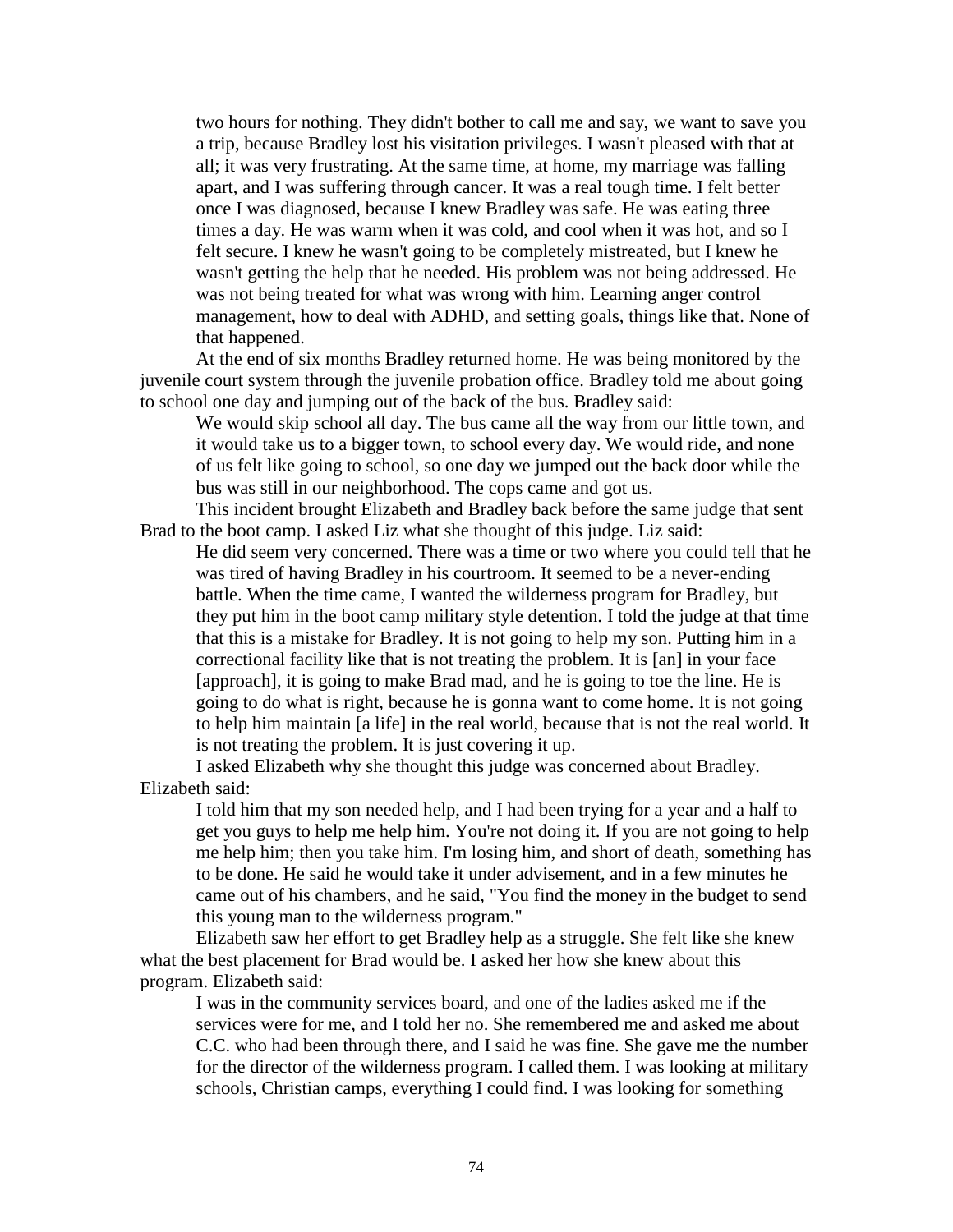away from juvenile corrections. They sent me information and an application, and I filled it all out. I thought, why can't I see if this would work? I couldn't afford the 11,000 dollars, or whatever it would be for Bradley. My insurance would only cover so much of it. It was an in-patient thing, so I took [the paper work] to the probation officer. He took it, and said he would see what he could do, and he never called me back. That is when I started hearing about no money in the budget, and I sat and cried. He said that this was not something to get so upset over. I told him it is not your son; you aren't watching your son deteriorate. You're not watching him lose his life right in front of you. Bradley was 14 and 15 at the time. He wasn't going through a normal freshmen year in high school. He wasn't going through normal milestones. These were things I wanted for my kids. It hurt, and I felt helpless. The system had him. I wanted the system to work for him. To me, it wasn't until this judge made the right placement. When we got him in the wilderness program, I knew he would buck it the first chance he got. He ran the first night he was there. I knew from what I saw that we were on the right track. This was the answer to my prayers. I did what I had to do to get him in there. I didn't stop pressing charges, I didn't stop barking, and I didn't stop yelling, until I got him in. They were sick and tired of me.

Bradley completed the wilderness program, and he participated in a graduation ceremony 12 months after he started. Elizabeth spoke highly of the program, saying, While Bradley was in the program, we had quarterly meetings. There was constant communications. We have all become pretty good friends, I think. Every three months I was there for a meeting, and I was as involved as I could be. There were times when we all got busy, and I would call to remind them we had a meeting. Whenever there was a problem, I was notified by teachers, counselors, and the secretary. We had once a month family counseling sessions. I would drive there on site. Now, we are in after-care sessions from the wilderness program. The counselor comes here twice a month for sessions. We only have these sessions until the end of August, and then Brad is free.

I asked Elizabeth about the high school that Bradley would attend, and how she was getting along with school officials. Liz said:

The new high school is wonderful so far. The guidance counselor is the greatest. She has treated Brad like he was hers. She has been very concerned, and he has a great schedule. He has so many options in front of him. He could finish school early; he could do so much more. She offered him all this. She was aware of where he had been and where he was coming from. She was aware of the ADHD. She knew that he has had mental overloads. She has helped me schedule his classes to where he is in mainstream. He wants this. The Individual Education Plan (IEP) to my knowledge has been done away with. It stopped at the wilderness program. We decided to treat him like a regular junior in high school. I asked Liz if Bradley would have an outlet to help him through a rough day, a place to go in the school, or someone to see. She said:

He does know that if he gets to the point where he is frustrated, he can't stay on task, the teachers know that he is ADHD, and he is to say excuse me Mrs. Jones I'm having a time, and he is to step out. I haven't met the teachers, but I hear nothing but good things about the school. The staff [members] that I have worked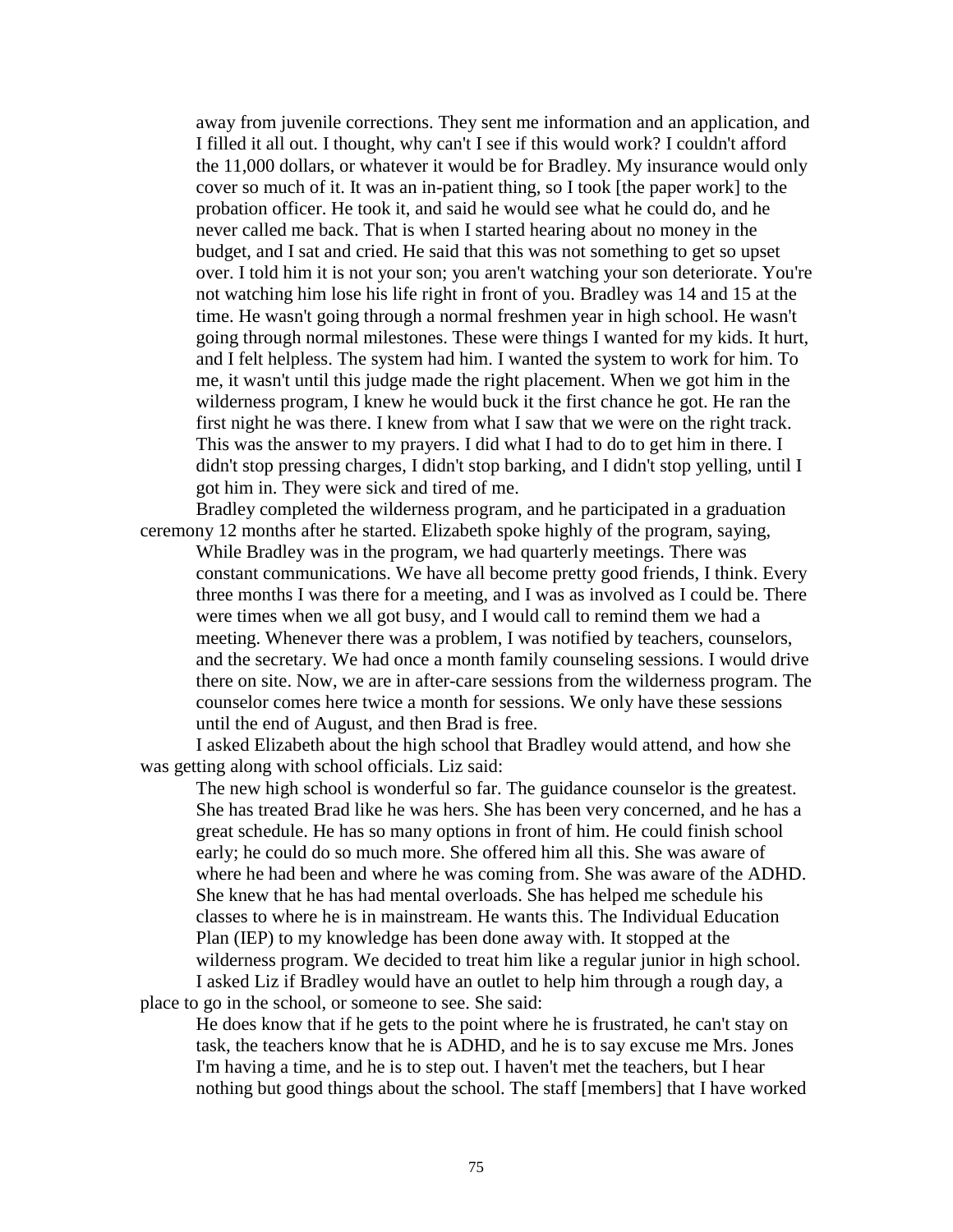with, so far, have been wonderful. The counselor came out to where I work to save me a trip on paper work. She brought them out to me. We sat down. She showed me what needed to be done and signed and how to fill them out. That has never happened to me before. That is going over the line to come and help. Bradley is comfortable with it. He has good positive feelings about the high school. I'm looking forward to working with the high school. We will see just what kind of positive experiences and feedback he gets. A lot of it depends on Bradley.

#### Benjamin and Service Providers

Benjamin is two years younger than Bradley. He is Elizabeth's youngest child. I asked how Benjamin was involved with service providers. Elizabeth told me that he was involved during the family preservation program. Liz felt that Ben was affected by what he saw his brother going through. She said:

Ben was involved when we got family preservation. He wasn't up until that point. When the mentor and the counselor came around, the whole family got involved. We all had days to talk, and we did things like go out for a fun night once a week. We would go out for pizza, go roller skating, or whatever. Benjamin was very timid and shy back then. He didn't want to talk to anybody back then. He didn't mind being there, but he wouldn't talk, and the counselor thought that I was coaching him.

I asked Liz how that played out with the counselor. She went on:

She raised that to the probation officer's attention, and I was called in front of the judge, and he said to make Benjamin see the counselor without being present. I told the judge you have seen me enough in the last two years to know better. I am not trying to coach my youngest son. My youngest son was still processing all of what was going on. He lost his older brother, and now he was loosing his other brother. He was going to be an only child here. He knew that his brother was going up the river so to speak. He was not ready to open up to strangers. I don't care how many college degrees she had. To Ben she was still a stranger, and he was not ready to talk to her. The judge listened, and he got her off of me. We didn't have to force Ben to talk to anyone. Eventually, Ben would ask me, after she left, what was the counseling session about. He would listen. I would catch him at his door, and he would be listening. I knew he was feeling-out the situation. He wanted to gain these people's trust. He didn't trust them; that takes time.

Ben tells his own story later. I noticed, in Ben, a slowness to warm up. Once Ben became use to the idea that I wanted him to tell me about his life, and I valued his ideas and perceptions about service providers, he opened up.

My observation of Ben's unhurried approach in trusting strangers supports Elizabeth's characterization of her youngest son. Elizabeth's understanding of her sons' personal characteristics is one of many themes that characterize Liz.

Themes from Elizabeth's Story: A Chapter Summary

Elizabeth told her story in three sessions. We met at her trailer each time. Two weeks passed between the first two sessions. Ten days passed before I went for the third interview with Liz. I felt like some time between sessions was important for both of us. I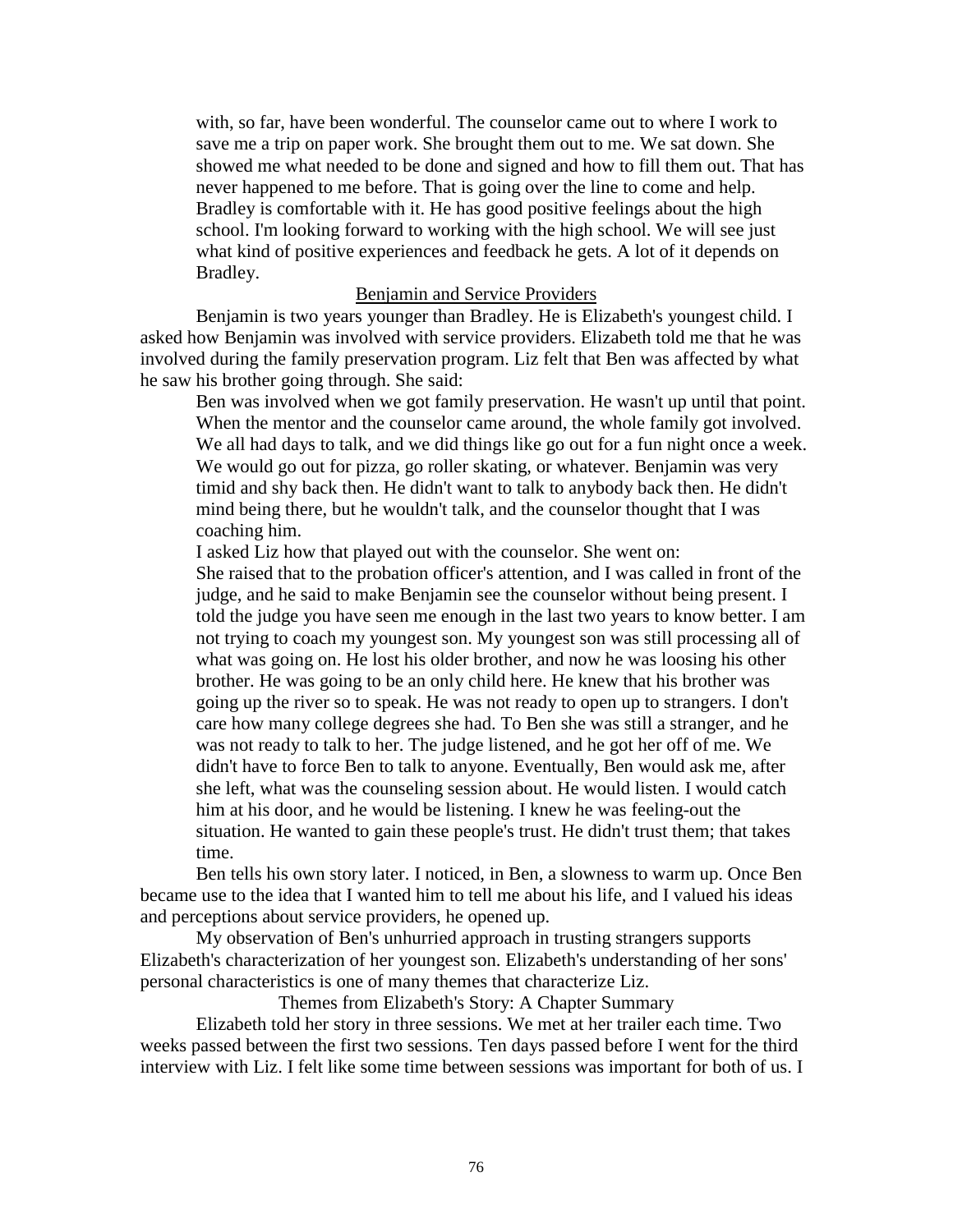could call Liz at work or at home for clarification on any point. She was always helpful and never refused to answer any of my questions.

The themes that emerge from Liz's version of the family story are summarized here. There are 12 themes in Elizabeth's account (see Figure 19).

## Early Family Stability

As soon as Elizabeth began talking about her early life she said, "I lived on a farm until I was about 11or 12 years old. I think that living on the farm was the best part of my life." Her impression of her family stability and her extended family's unity were consistent through out her story.

Liz's great grandmother was her hero. She was a source of support for Liz. Liz said of her great grandmother:

My great grandmother, who lived on the farm with us back in Alabama, was my hero. She was the backbone of the family. She was on my mother's side of the family, and I wanted to be just like her when I grew up.

Living with a large extended family gave Liz an impression of family life that proved to be elusive for her in later life. She said of her extended family members: "I don't even have bad memories of that time.…I don't remember any family arguments."

# Help from Extended Family Members

Elizabeth has relied on the assistance and support of extended family members. She spoke of an aunt who was a strong supporter. Liz said, "My mom's youngest sister, who has been more of a mother to me than my mom, came in."

Other extended family members lent their support to Liz. Her sister-in-law watched Liz's children on different occasions. Liz's mother gave Liz and her children shelter when they were in a period of transition, and Liz's Aunt and Uncle remodeled their home to give Liz and her sons space to live.

Elizabeth's great grandmother helped Liz by being the example of a strong woman in Liz's most formative years. Though Liz relied on extended family members for support, she has also been on her own enough to become self-reliant.

# Self Reliance

Liz sought counseling help when she found herself being abused by her father at the age of 15.After Liz divorced her first husband, she made a home for her family. She used the divorce settlement money to do it. When Liz was ill with cancer, she went to her chemotherapy and continued to work.

Elizabeth has been able to find vitality within herself to keep her head above water. She has done this many times on her own in the face of an advancing tide of hopelessness and despair. She has looked inward for this strength.

#### Elizabeth's Inner Strength

Elizabeth's inner strength is evident throughout her life. She stood up to her father at an early age for his abusive behavior. She had the strength to get out of two bad relationships with men who became abusive. She fought cancer. She stood up for her children when she felt like care providers were not doing their jobs. Elizabeth found the inner strength to try to build a new life and new marriage after two failures. She has the inner strength to be optimistic about life.

The last time I saw Liz, I took her family and her out to dinner. Though she faced formidable daily challenges, Liz maintained a calm demeanor that I would say came, in part, from her spirituality.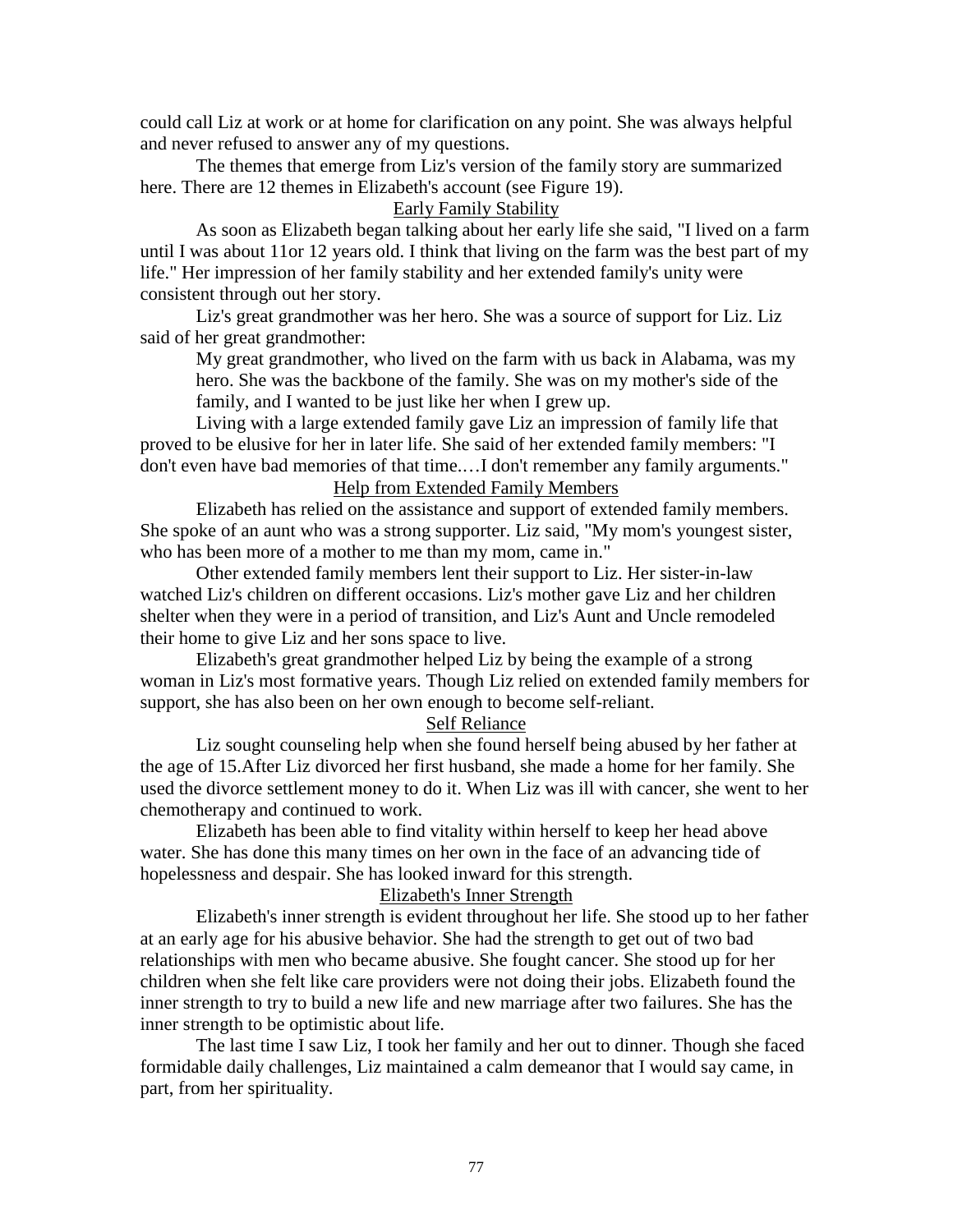

Figure 19. Themes from Elizabeth's story. The solid black lines are representative of Elizabeth for figures 19, 23, and 24.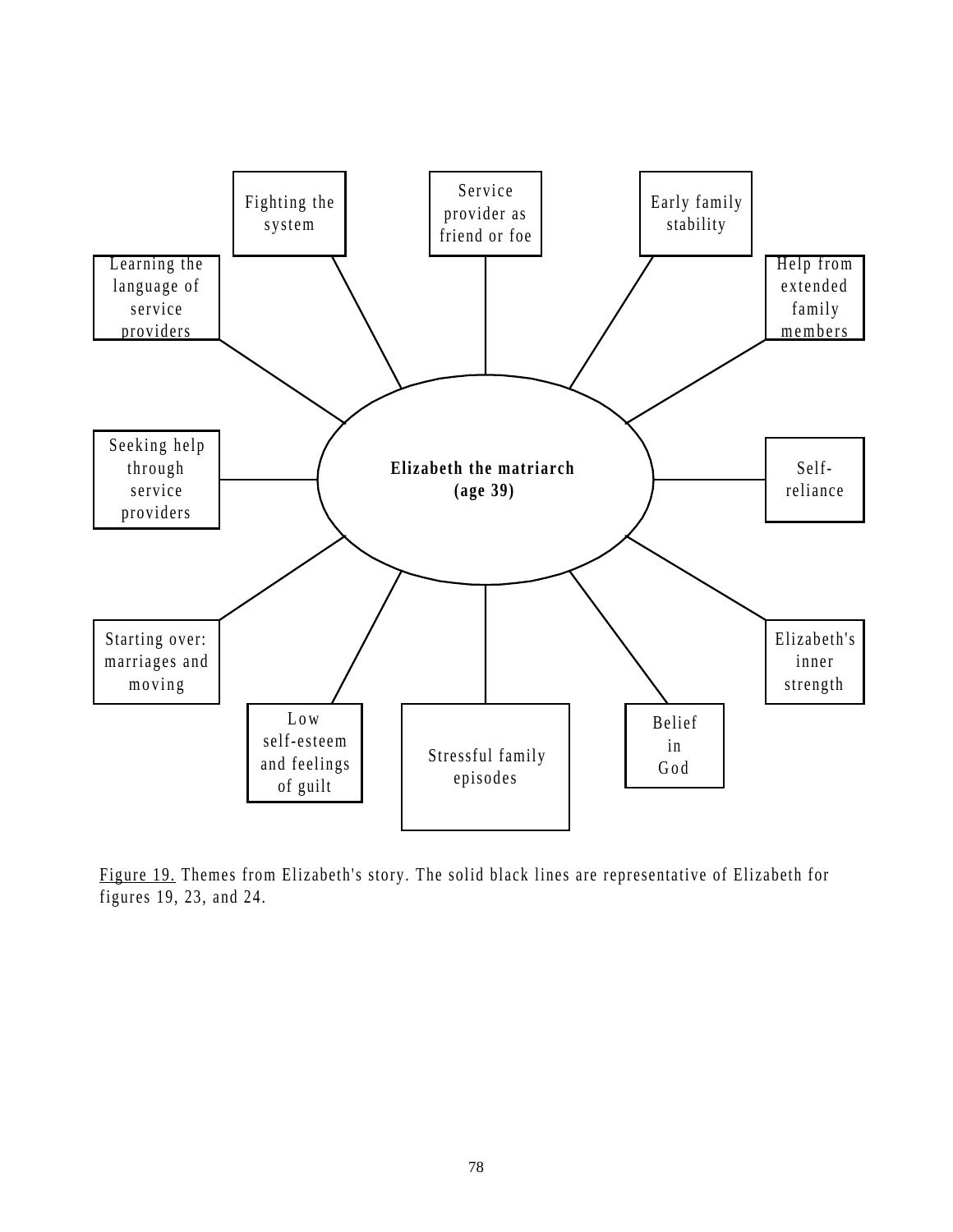## Belief in God

Liz spoke of her own spirituality five times. She mentioned her great grandparents as "…God's blessings on this earth," and she said, "I owe my strong faith in God to my great grandparents."

She mentioned her faith in God on three other occasions. Once she spoke of a special education teacher being a "Godsend" for her son Bradley, and once she was defending her faith to her first husband, who did not want her to seek counseling from the church. On one occasion Elizabeth said, "I am a firm believer in God."

I think that Liz's spirituality is important to mention, because she told me that she attends church on a regular basis. Liz does not make her sons attend church but takes them when they want to go. The other family members did not mention a belief in God, yet Liz derives an inner strength from her own faith. Without this strong faith Liz believes she would not have been able to get through the many stressful episodes in her family life.

#### Stressful Family Episodes

Stressful family episodes began for Liz as soon as her parents moved away from the rural setting of Alabama. Her father's abuse began, and after three years she confronted him. Liz confronted him the first time when in front of police officers she said, "If you ever touch me like that again, I will kill you."

Stressful family episodes continued for Liz's own nuclear family. When Elizabeth tried to end her relationship with the father of her three sons, he became physically abusive toward her. Her son's were witnesses the night their father beat their mother so severely she had to go to the hospital.

Elizabeth was stricken with cancer. While she was fighting for her life, her second husband abused her sons. She ended this relationship when she discovered that her second husband was unfaithful to her.

C. C., Liz's oldest son, could not tolerate the conditions of his family life. He acted out by bringing a gun to school. He left Elizabeth and his two brothers to live with his father. Bradley, Elizabeth's middle son, was discovered to have a disability that needed special assistance from care providers. He began to act out and his behavior magnified stress factors for the family.

Elizabeth divorced her second husband. As a single parent working to make ends meet, she found herself in dire financial straits. The continual bombardment of stress took a toll on Liz's psyche.

## Low Self-Esteem and Feelings of Guilt

Elizabeth told of her shyness as a child. Her shyness became self-doubt, and her self-doubt manifested itself in low self-esteem. Liz tried to deal with her feelings by confronting family members. She tried to talk about how she felt with her mother, sister, and brothers, but she found no relief. Liz said, "I tried to talk about it with my brothers, sister, and my mom, but they would just clam up, or it would turn into an argument."

Liz found that she repeated past mistakes. She said, "I didn't have enough selfesteem, or confidence…." Elizabeth knew she needed to do something to keep her family together and protect her sons.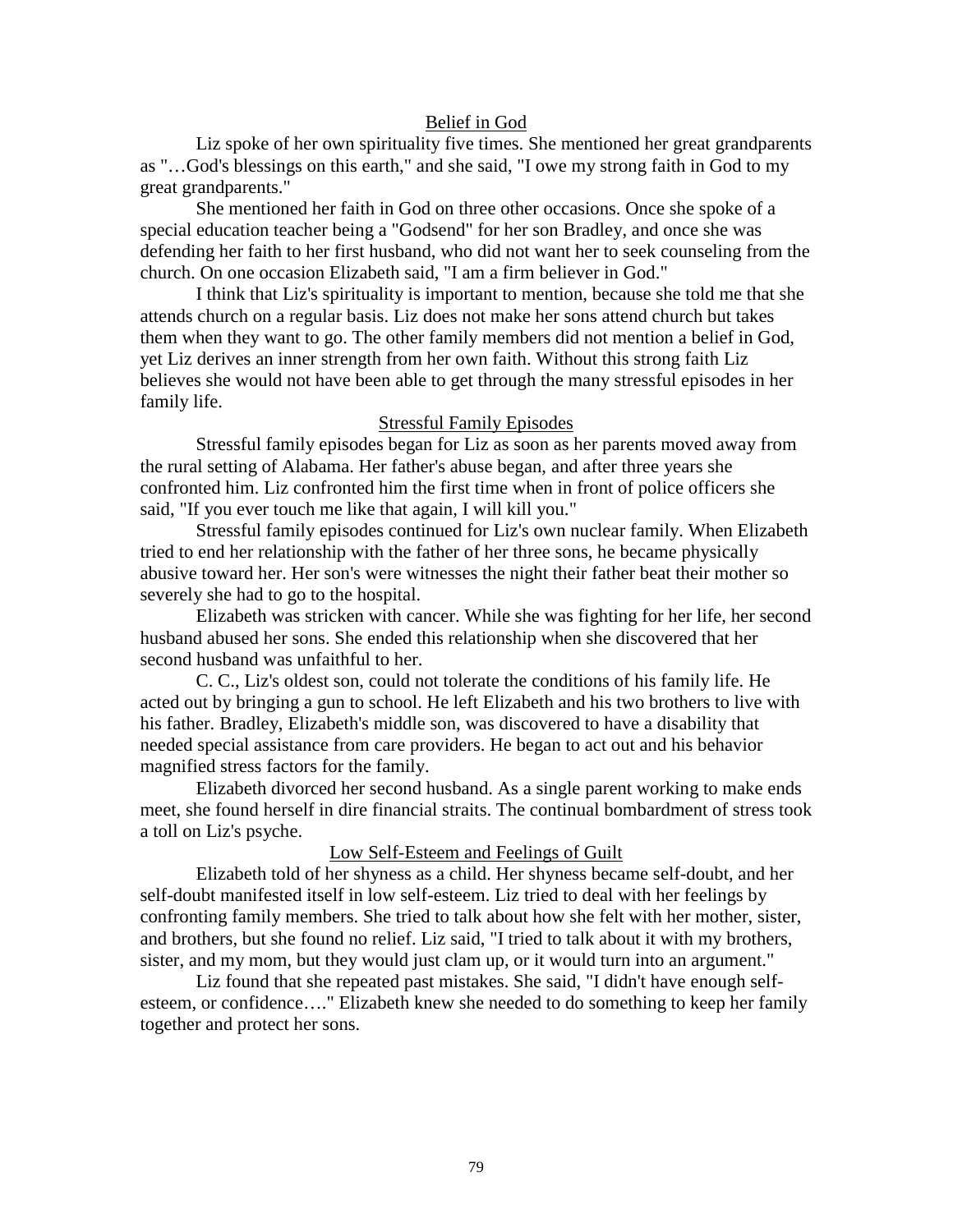## Starting Over: Marriages and Moving

Each time Liz responded to a family crisis, she was trying to preserve the family unit. Making a move, in terms of a new relationship or location, was another way Liz responded to crises.

Elizabeth is now married for the third time. She believes she is meant to share her life with someone. Liz's youngest son Benjamin is 14 years old. He has lived in five different locations. Elizabeth and her family moved again before this research was completed.

Elizabeth reacted to family stress by trying to get a fresh start. Fresh starts came in the form of new relationships or relocations. Liz also reacted to stressful episodes by seeking help from service providers.

# Seeking Help Through Service Providers

The first service provider whom Liz went for help was her high school counselor. Each time Elizabeth was overwhelmed by her own feelings or bad experiences, she sought help from care providers. She sought help from the clergy when her first marriage was deteriorating.

When her second marriage failed, Elizabeth went to service providers. She said, "This was my second marriage, and both marriages failed. I thought it was my fault. I got to get myself back into counseling and I talked at great length."

Elizabeth went to the private sector. She saw two psychologists, neither of whom gained Liz's confidence. She did get counseling through community services.

Bradley encountered many difficulties, first at school and then outside of school. Elizabeth asked the school system and social services for assistance. When Bradley began to steal, Liz filed charges against her son to get help from the juvenile court.

Elizabeth learned from service providers. She became very familiar with the terminology of caregivers.

#### Learning the Language of Service Providers

Liz used terms like dynamics of molestation, sex addict, and gambling addict to describe her father. She later used learned behavior, repeating patterns, and need for closure to describe her behavior. This is the terminology of service providers.

Through her many years of work with service providers, Elizabeth learned how to use their language to communicate her family's circumstances. Elizabeth felt so comfortable with the language of service providers, she told me, "I want to work with juveniles, whether it is with substance abuse, family counseling, or juvenile justice."

# Fighting the System

From Elizabeth's first encounter with the service-providing network, she believed that the system was working against her. She confided in a counselor at high school, who in turn convinced Liz to bring her parents in for a conference with school administrators. Liz's parents, school administrators, and her counselor held a conference. Liz waited in a lobby while her allegations against her father were discussed. Liz said:

When I was called back into the office, I got the impression, by what I was told, that I imagined all that had happened to me from the age of 12 to 15. So I guess at that time in my life I realized that I was pretty much on my own.

When Liz talked about the school system and how the system performed for her son Bradley, she said, "They didn't work for me. He wasn't abused, but they wouldn't take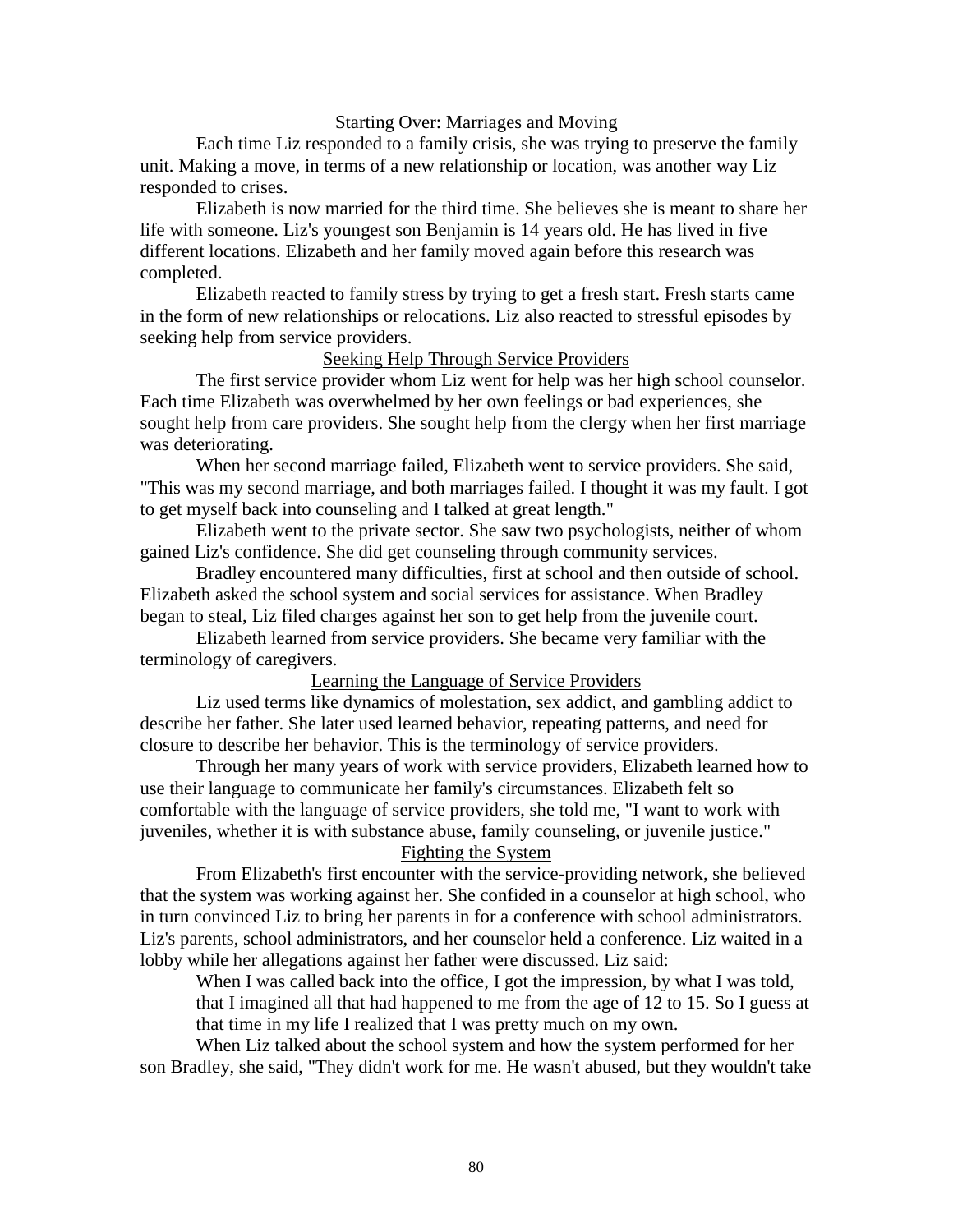the time or the patience; the school wasn't educated enough…." Elizabeth also said, "Fighting the school system has been my worst nightmare."

Elizabeth said of the juvenile court system, "I was fighting an endless battle of wits with all these people." Elizabeth's first encounter with the juvenile corrections system was also a battle. She told me that when Bradley was in the boot camp and he lost visitation privileges, no one would contact her to let her know.

Elizabeth did not always feel as though she was fighting the system. When Bradley went to the wilderness program, she felt like a partner to those working in Brad's interest.

## Service Provider as Friend or Foe

Service providers who acted in an adversarial manner toward Elizabeth, initiated a fight response in her. Liz had an experience where a school official would not see her. She had another experience with a social services counselor who insisted that she was coaching Ben not to participate in family discussion sessions. This foe mentality on the part of the service provider made it difficult for Liz to let her defenses down.

Elizabeth did make friends along the way. She said, "I encountered good people along the way, but it wasn't enough to make a difference." Elizabeth thought highly of a special education teacher for Bradley. She said, "He had a wonderful teacher. She knew him like the back of her hand."

For every positive experience Liz had, there was a caring person extending the service. When Liz felt like she was an active partner, involved with care providers in helping her family, she felt the experience and results were positive.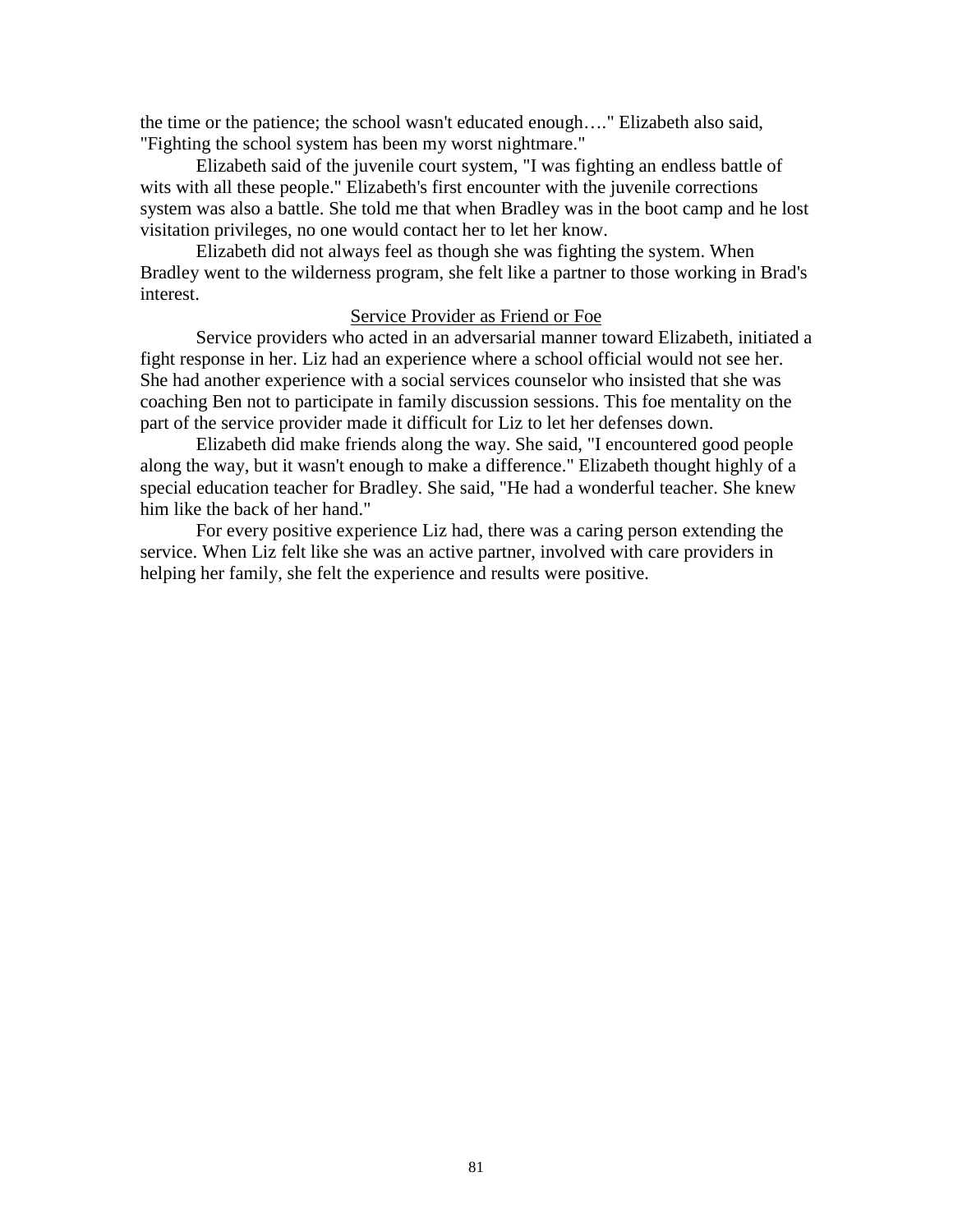# CHAPTER 6 BRADLEY'S PERSPECTIVE

Bradley is Elizabeth's middle child. He is 16 years old, and he has been the focus of many services. Bradley is a troubled young man.

Bradley received services from the educational system, the juvenile court system, and the juvenile corrections system. I feel Bradley's perspective is important. It is important, because in order to improve services we must hear from those whom we serve.

# Lunch With Bradley

I took Bradley to a New York style deli for lunch. Bradley has a healthy appetite. I told him that lunch was on me, and he could have whatever he wanted. He used the word cool when he was pleased with something. I was pleased to see him order an 18 inch steak and cheese super sub with a side of french-fries. He enjoyed his meal while he talked to me openly about his troubled past.

# Getting Into Trouble

I started by asking Brad to tell me about his life. His initial response surprised me, because he said, "As far back as I can remember is 14; that's about it. I can't remember any back before none of that cause when I was 14, I started getting into trouble. That's like basically all I can remember."

Bradley could remember more then two years of his past, but I had to ask questions that would trigger his memory. I asked him if he remembered any of the places where he lived. I asked him to tell me about his mom and dad. Bradley said:

I remember little tiny things but nothing real big about like when I was a little kid or whatever. I can remember one or two things. I don't remember nothing about my dad. I remember something about when my mom married her second husband. He was pretty cool. We lived in a different state. He was pretty chillin really. We like, chilled out, and did a bunch of work on the yard or whatever. I think we moved to my aunt's house. We were there for a little while. I played baseball, but that is all I remember about being there. Then we moved to a small town in the valley, I think. I loved the small town. I really didn't do nothing there but just chill around. We use to get into trouble, because we use to let people into our house when mom was at work. My mom was, like, I got somebody watching you, and it was my little brother Ben, and I didn't know it, and neither did my big brother. We use to get busted everyday. People would come into our house. We moved from there to a bigger town. That is where I started to get into all the trouble.

When Bradley talks, he moves from one subject to another without transition. He uses a lingo that I will try to clarify. When Bradley uses the term "chillin," it means a good thing. "We like, chilled out." This means, to just spend time with someone doing nothing in particular. "He was chillin." This means he was an OK person.

Bradley contradicts himself. He first says that his mother's second husband was an OK guy, and then he associates the same man with trouble. I asked Brad where the trouble started, at home or at school. He said:

At home mostly. It was my step dad. At the time I didn't like him. I use to start hating him. He would be running his mouth or whatever. Then, I'd come home and want to talk to mom, and he'd say, "No, don't bother your mom." All this bullcrap.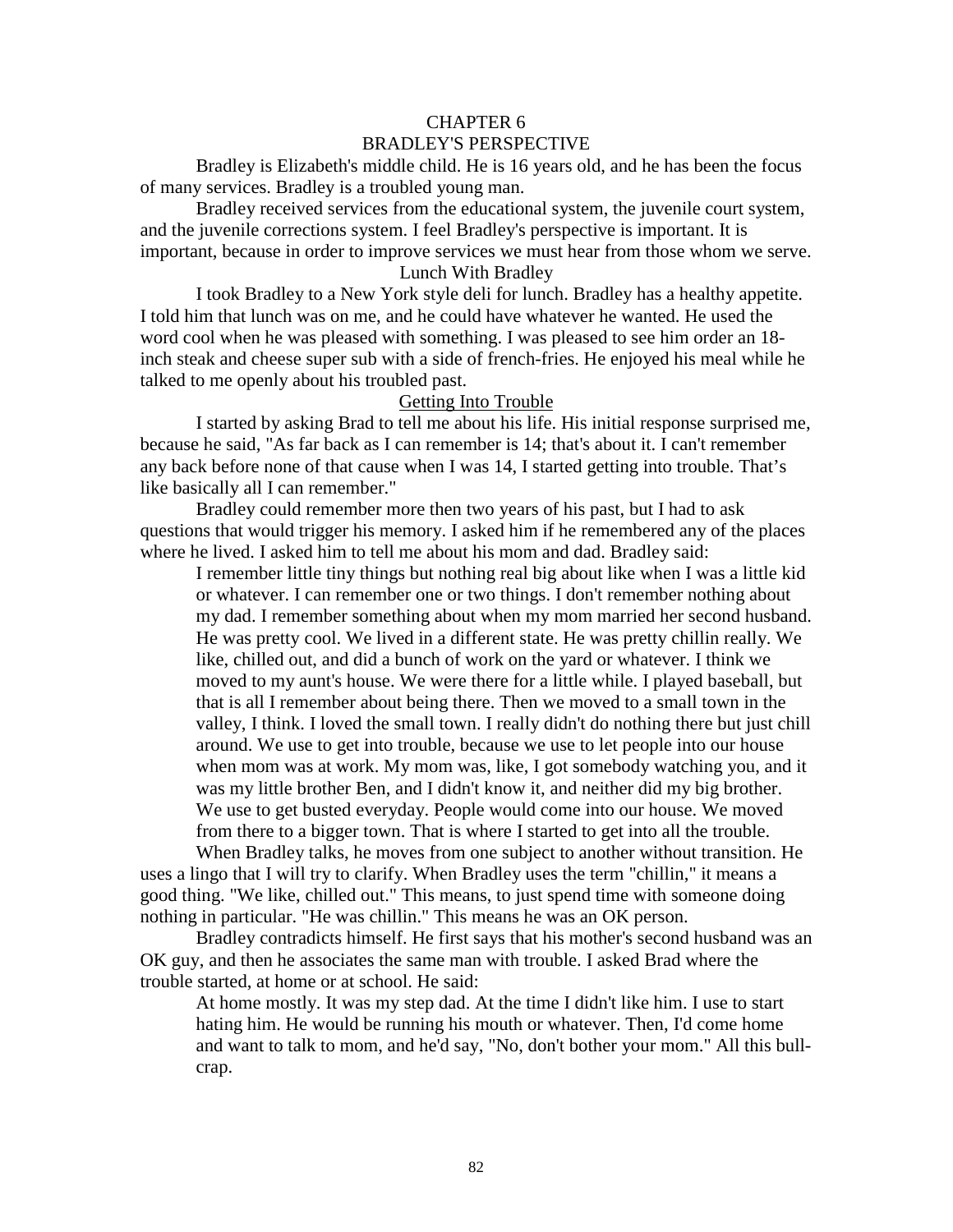Bradley would show signs of anger by clenching his fist and banging them with moderate force on the table. Yet, during the times I spoke with him I never feared that he would lash out at me. I kept asking him questions to get clarification. I asked him why his stepfather did not want him to talk to his mother. He said:

I don't know. He was just a loser. I started not to like him, and I started to smoke cigarettes. My mom didn't like that, and they had a problem with that. I was doing stuff behind their backs, like smoking, staying out all night with my friends, skipping school, a little bit of smoking dope, but not a lot of that. They started yelling at me for all this. I would say, "Well screw this; I'm leaving," and then I would run away and get picked up by the cops. Then, I started stealing stuff from stores. I stole a bike, and I got caught. I ran from the cops, and then I stole a bunch of other stuff and kept going back and forth in detention. I was in detention six or seven times. Finally, they committed me upstate. I went upstate. I forgot how long it was.

When Bradley talks about smoking, he is talking about cigarettes. He makes the distinction between smoking "dope", which is marijuana, and cigarettes, but he didn't smoke marijuana often.

# School, Alternative School, and Detention

I wanted Bradley to tell me about services he received. I was not sure he saw his dealings with the school system or juvenile corrections as being provided services. I asked him to tell me about school before detention. He said:

I got kicked out of the school I was at, because I took a B. B. gun to school. I tried to hide it from the cops, but I got kicked out of the school. I had to go to an alternative school, but that didn't help me any, because those people there were a bunch of trouble.

I asked Brad to tell me about the alternative school. He said:

I got into trouble at alternative school. Alternative school was like a regular school; it has got less people there. A lot of the people who have gotten into trouble and can't go to public school are in there. I went there with them. We would skip school all day. The bus came all the way from our little town to take us to a bigger town to school every day. We would ride, and none of us felt like going to school. One day we jumped out the back door while the bus was still in our neighborhood. The cops came and got us. The alternative school was dumb. I didn't learn anything at that school; I hated it. There were a lot of people who wanted to fight at that school.

I asked Brad if skipping alternative school and jumping out of the bus were the reasons for being sent to detention. I also asked him what detention was like. He went on, saying,

Yes, they sent me to a detention home. A juvenile detention home, and I went there a lot. I was in alternative school too. The kids that went to that school were trouble. I thought they were cool, but they weren't. All out, in every way possible, they were trouble. They would do things bad, and I would do it. I started getting into trouble with them, and I started going into detention. When I was in detention, the staff didn't like me. Actually, I was a little turd. I was a little punk. I thought I was really cool. I was running my mouth to everybody, and the staff didn't like me. I had a hard time when I was there.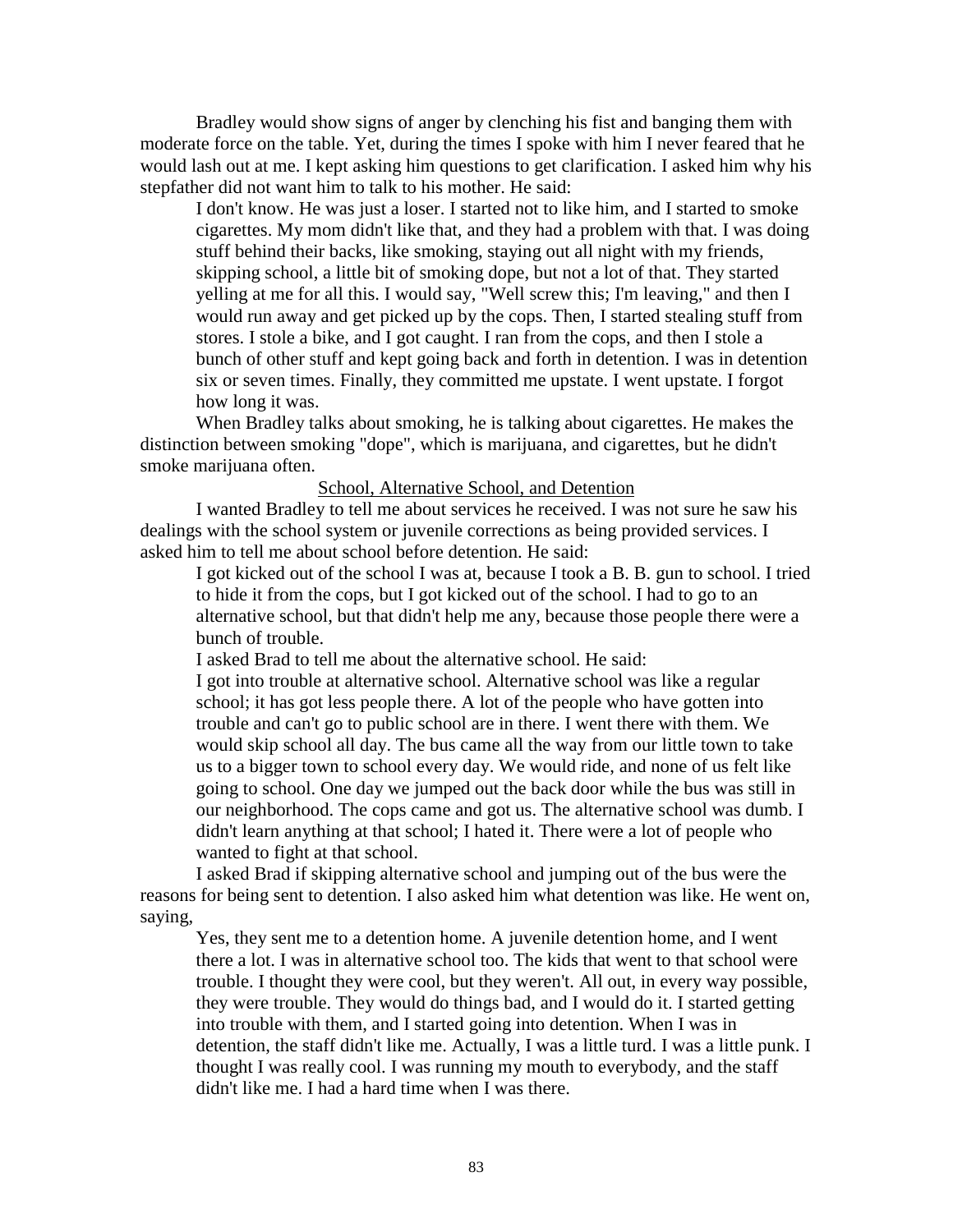Bradley's mood would change from calm resignation to anger. He showed signs of being angry when he talked about detention. I wanted to try to understand the source of his anger. I asked him if there were any people associated with detention that he was angry with. He said:

I was mad at my mom mostly then. Because she would get me put there. We use to go to court. My mom would say, "Put him in detention." Then I was mad at my mom. I would say, "What is my mom doing putting me in detention?" Now I know why she did it. She did it to help me out. What I was doing was wrong, and I needed to change it. The first time I went, it was for two weeks. Then I got out, and like, O.K. that sucked. Then I started screwing up again with the same people. I asked Bradley if he was screwing up back at school or at home. He said: It was everywhere, at school at home. I was just messing up everywhere. I went back in detention, and each time I went, it was longer and longer. Finally, I went too many times, and they committed me upstate.

## Upstate: Boot Camp

Bradley was willing to tell me about the places where he received services, and he would speak of the conditions. I asked him to tell me about being upstate. He said:

It was boot camp, military school stuff, and I hated it. I really, really, really hated it! It was strict, and everybody was telling me what to do. One of my peers was my boss. I was in this platoon thing, and the platoon leader could tell me what to do, and I hated it. I couldn't stand being told what to do by my peers. I was thinking, "You can't tell me what to do. I had a hard time with that, and my medicine was another thing. I was supposed to be taking medicine, and I wouldn't take it. I was supposed to take Ritalin, and I wouldn't take it. They were trying to give it to me, and I wouldn't take it. I would refuse it and not want to take it. I asked Bradley why he didn't want to take his medicine. He said: I don't know. I didn't like it. Then I started taking my medicine regularly, and they

got that screwed up. Then they wouldn't give it to me. I can't remember what it was, but they stopped giving it to me for some reason. My mom fought tooth and nail, and she got them to give it to me right.

I asked Brad if getting the medicine right helped him. He said:

When I got the medicine corrected, I started straightening up, and I went to this honor cottage and finally got out. Upstate was a boot camp, and there were a lot of fights, and a lot of the people were always messing with me. I fought there more than I ever have in my whole life. I got into a fight twice a week.

Bradley told me about the severity of his fights. He told me that there were adult staff members around all the time unless he was in his room asleep. He also spoke about his peers in boot camp. He said:

The fights weren't really bad. Most of them would get broken up. Some of the staff there would just let you fight for two or three minutes, if they didn't like you. The people were want-to-be thugs, it was, like, I am from the city. I'm hard core. Everybody was from different places trying to run the place. I was in there thinking this sucks. I'm locked up in a boot camp, and I'm not going to be going home for awhile. I ran my mouth, and people ran their mouths to me.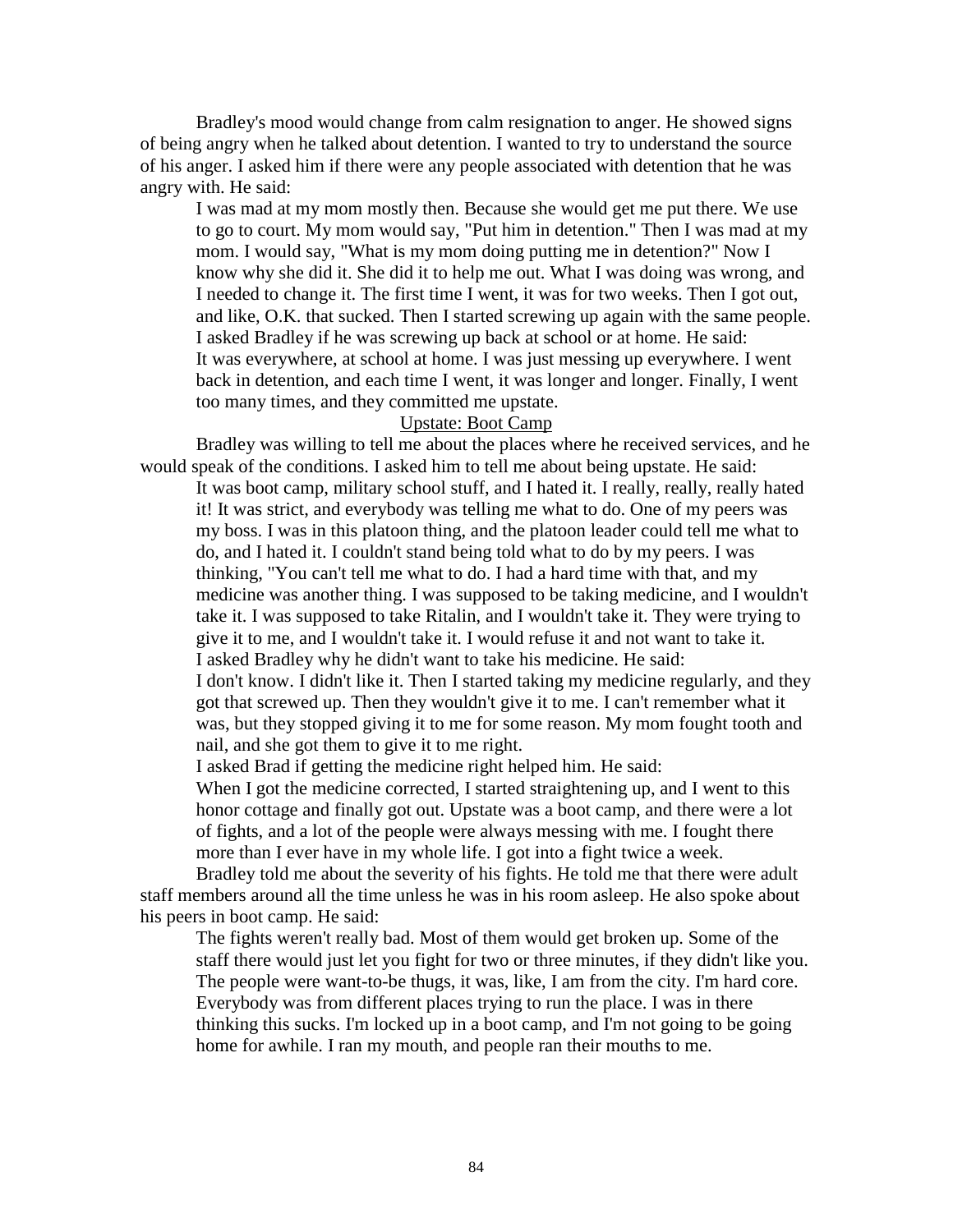Bradley told me about what it meant to be hard core. He said, "People just think that they're tough, and they think they can beat everybody's butt, and they can't. I used to be that way."

I asked Brad if there was anything to look forward to while he was at boot camp. He said:

Mom only came and saw me once when I was in there. She called and wrote me a lot. I looked forward to mail every day. I wrote a lot of letters while I was in there. I wrote to family and friends. One of my good friends that wrote me a lot was Ellen [a previous special education teacher]. Even though I was screwing up, the whole time, she kept telling me I had to change. Even when I went to the wilderness camp, she wrote me to keep me going and try to get me to change. I really looked forward to getting letters from her and my mom.

Bradley mentions one service provider who helped him while he was in the boot camp. He also made some friends while he was there. He said:

I finally started doing what I had to do up there. I had a mentor [counselor] then, too. On December 19, I came back from upstate, and on June 12, I went to the wilderness camp. I was so happy to get out from being upstate. The night before people tried to mess with me. I started to write a letter, and this dude told me to give him the pencil. I told him to wait until I finished my letter, and he came over there and clocked me right in the head. I think the only reason they let me out was because my counselor-lady had a say that I could go or not. When that dude hit me, I fell to the floor, and I got back up and looked at him, and I started to write my letter again. The counselor lady saw me do that. She told me that she saw what I did, and she said that was good. I told her I just want to go home. I told my friends there that I would write.

### Six Months at Home

When Bradley returned from the boot camp, he returned to a home in turmoil. His mother was on the road to recovery from cancer, and she was in her last year of marriage to her second husband. Bradley's oldest brother C. C. suffered abuse at the hands of his stepfather and left the family. Brad started to suffer under his stepfather and blamed his stepfather for a difficult six months at home. He said:

Mom told me the rules of the house were the same. My mom with her second husband told me, and he didn't really talk to me that much. When I got back to our small town, my friends had a party at church for me. I loved that small town. I told them that I wasn't going to get into any more trouble. I was chillin out for about a month. I started screwing up again. I started skipping school again. I asked Bradley what he thought the reasons were for him going back to bad

behavior. I also asked Brad if he understood how ill his mother had been. He said: Oh, yes, and that is why I hated being at home. I never wanted to be at home. Ben took care of her all of the time. That was my chance to take advantage of her. I thought mom is sick, so I can go do what I want now. They told me how sick she was, but I thought that is my mom, she can't get sick and die. I thought people get sick, and people get better. I never got to do what I wanted to do. I never got to go out with my friends on Friday night. It was my mom's second husband and my mom. I would do stupid things like leave the toothpaste on the counter or something. They would go crazy.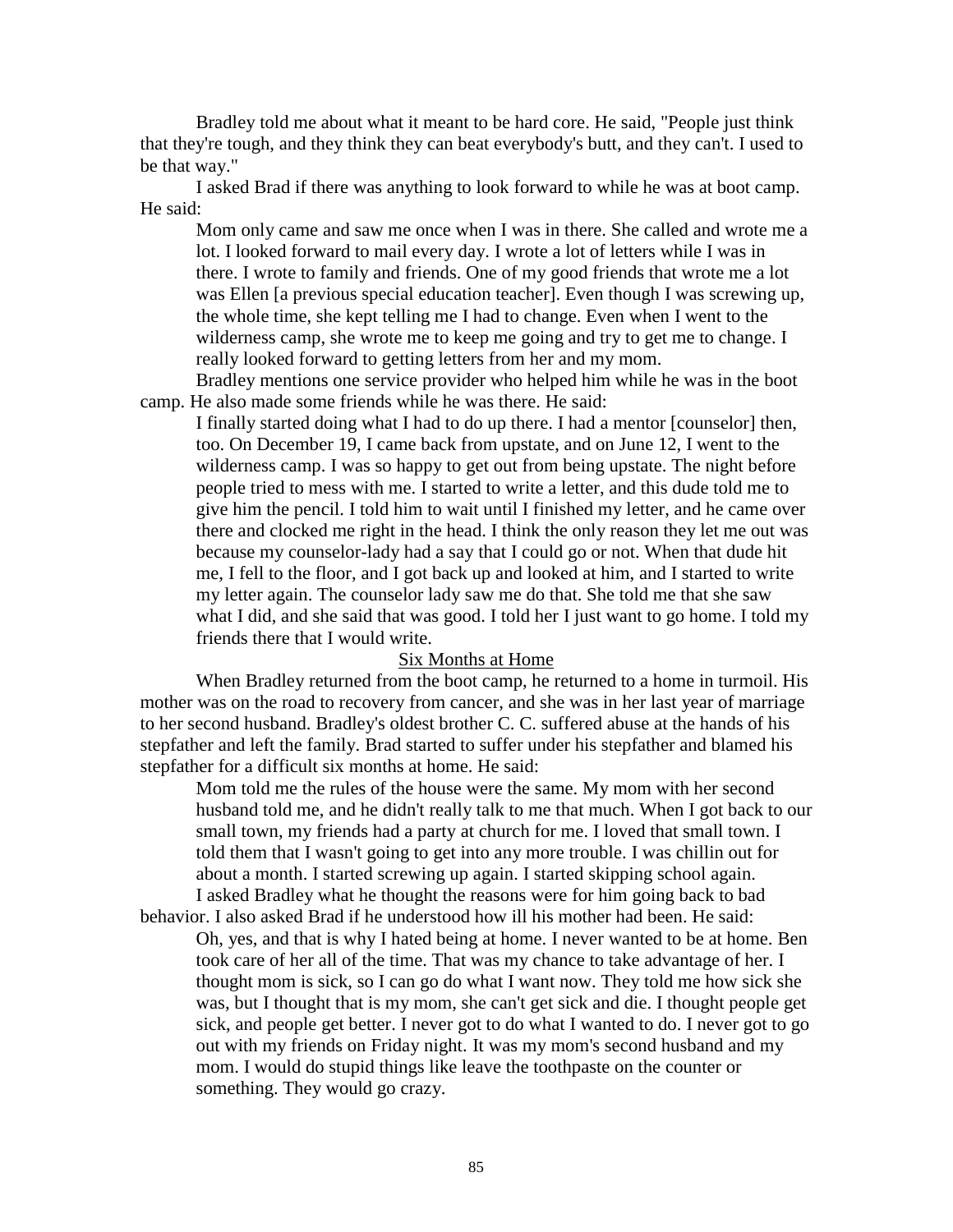Bradley told me about his older brother C. C. and why he left to go live with his father. Brad was in touch with C. C., and felt that C. C. did the right thing. Brad said: C. C. didn't like my stepfather. He was always breaking the rules of the house. So mom told him that he could go live with our dad. So, he chose to call our mom and go live with our dad. C. C. hasn't come back since then. He has been doing whatever.

C. C. would yell at my stepfather, and my stepfather would always beat him up. Then C. C. would always leave. Then he would come back, and the same thing would happen. If C. C. would break a rule, he would get beat up. I asked Bradley what he meant when he said C. C. would get beat up. He said: My stepfather would hit C. C. with a freaking vacuum cleaner cord. That really hurts. My stepfather hit me with a vacuum cleaner cord once. He would beat the crap out of us though. I mean, man, it sucked. C. C. would never come home. C. C. took a real gun to school once. It was a little 22. His conscience got the best of him, so he told on himself. Mom couldn't just leave the gun somewhere, so she turned him in. C. C. got in trouble. He was put on probation. Then he started to get into trouble, and he just kept on messing up. He would get into a little bit of drugs now and then. Mom told him he could leave.

Bradley did well for a month after he returned home from boot camp. In January he started staying out all night, and he had clashes at home with his mom. His misdeeds put him before the judge that would have him placed in the wilderness program.

The Wilderness Program

My first encounter with Bradley was at his graduation ceremony from the wilderness program. I asked Bradley to tell me the difference between the wilderness program and boot camp. He said:

At the wilderness camp you got to do more things. You had an opportunity to look at yourself and look at what you need to change. Whereas, upstate they gave you one choice; that was to follow the rules there, and do what they said, or don't leave. In the wilderness camp, you got to go home once a month. I mean, it was like, wow, they trust me enough to let me go home and come back. You got to go home once a month unless you messed up. Mom came and got me once a month. I saw mom twice a month which was awesome Mom would come up there for a family visit, then I would go on a home visit. You only go on a home visit when you come up to the main camp.

I asked Bradley to tell me about his first impression of the wilderness camp. He

said:

I ran the first night. I was on the Appalachian Trail the first night I was at the wilderness camp. Like, my first day I had to go on the Appalachian Trail and sleep out in the woods. I thought, well screw this man. I left, and I just wanted a cigarette. I was coming back. This dude told me that there was a store down there, and we would go get some cigarettes. I had every intention of coming back. I thought we would go down there, and get some cigarettes, and get back. It would be cool. We started walking, and he said, "There is no store." I said, "What?"

I said, "Why did you tell me there was?"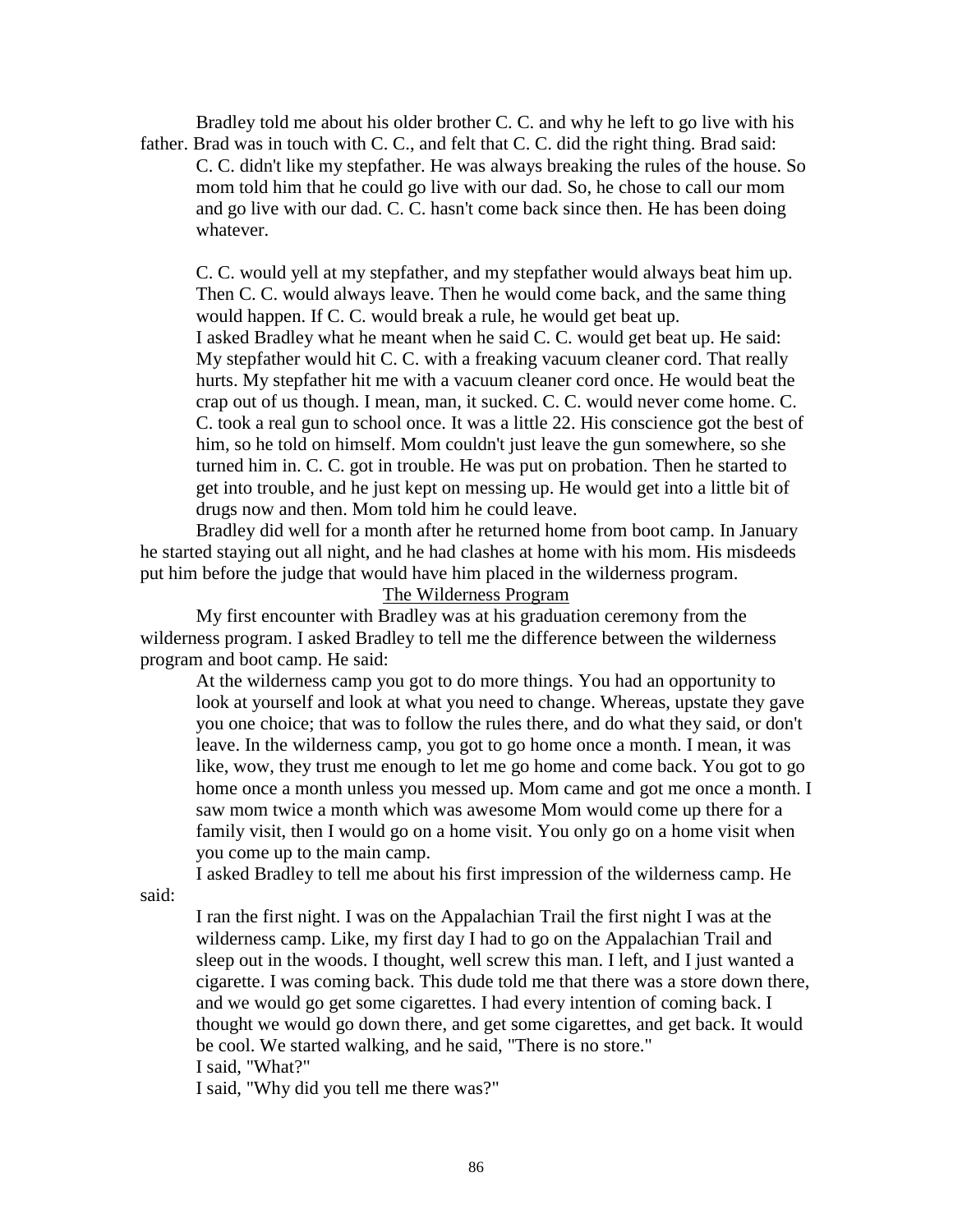He said, "I am wanting to run." I said, "Well, like I am going back." He said, "Well, maybe there is a store down here." I said, "Look man, if there is not a store in the next hour, I am turning around." He said, "Well, you don't know the way back." I thought he had me there. So we just kept on walking. We got to the city some how. There were three of us. There was a black kid named Sam, and a white kid named Daniel, and me. We had one backpack with a tent and stuff in it. Sam was carrying the backpack. They wanted to carry three backpacks. I told them, no, it would be better if we would only carry one with just the stuff we needed. I told Sam to act like he had a hurt leg. We would go up to a house and ask for a ride into the city.

We went to this one house, and this big dog came up and was barking. Daniel jumped over the banister. Sam started running through the yard, and I saw a truck coming up the dirt road. So I hid behind this tree. They went and hid behind some bushes, and the truck pulled right into the driveway. This dude got out, and I stepped out and said, "Excuse me, my friend has a hurt leg, and I was wondering if we could get a ride into the city?"

He said, "I'll give you guys a ride into the city."

He dropped us off by a community hospital in the city. Me, Daniel, and Sam went to a pay telephone to act like we were using it to call someone. We told that dude that my mom was coming to get us. That dude left. We went to this store and bought some cigarettes. We smoked them all in, like, half an hour man.

Daniel was supposed to know some people in the city. We went to where this person was, and he was asleep, so he didn't know which window to knock on. Daniel had all these excuses, so I was, like, screw this man. We started walking, and we thought about stealing a car. We thought, hey man, if we steal a car, we can go back to camp and ditch it, like we were never gone. We went into the parking garage of the community hospital, and we were checking it out. A white mini-van came; it was hospital police. I never thought I would see police in a mini-van. So, they stopped and started to ask us all these questions. I made up a bunch of lies. Sam ran, and they asked Daniel something, and he told them we were from a wilderness camp. They called the head honcho from camp at his home at two-o-clock in the morning to come get us. He was mad, man.

The cops started searching us, and Daniel had a flashlight in his pocket, and he started to reach for it. The cops started tripping out, saying, "Don't reach into your pocket." I thought, man it's just a flashlight dude.

They called the headman from camp, and he came and got us. The first question he asked us was, "So, did you all watch the basketball game?" I said, "Shouldn't you be yelling at us man?" He said, "No, I'm not going to yell at you guys." I started feeding him all this bull crap, man. He said, "Man, you just shut up. You can not manipulate your way out of this."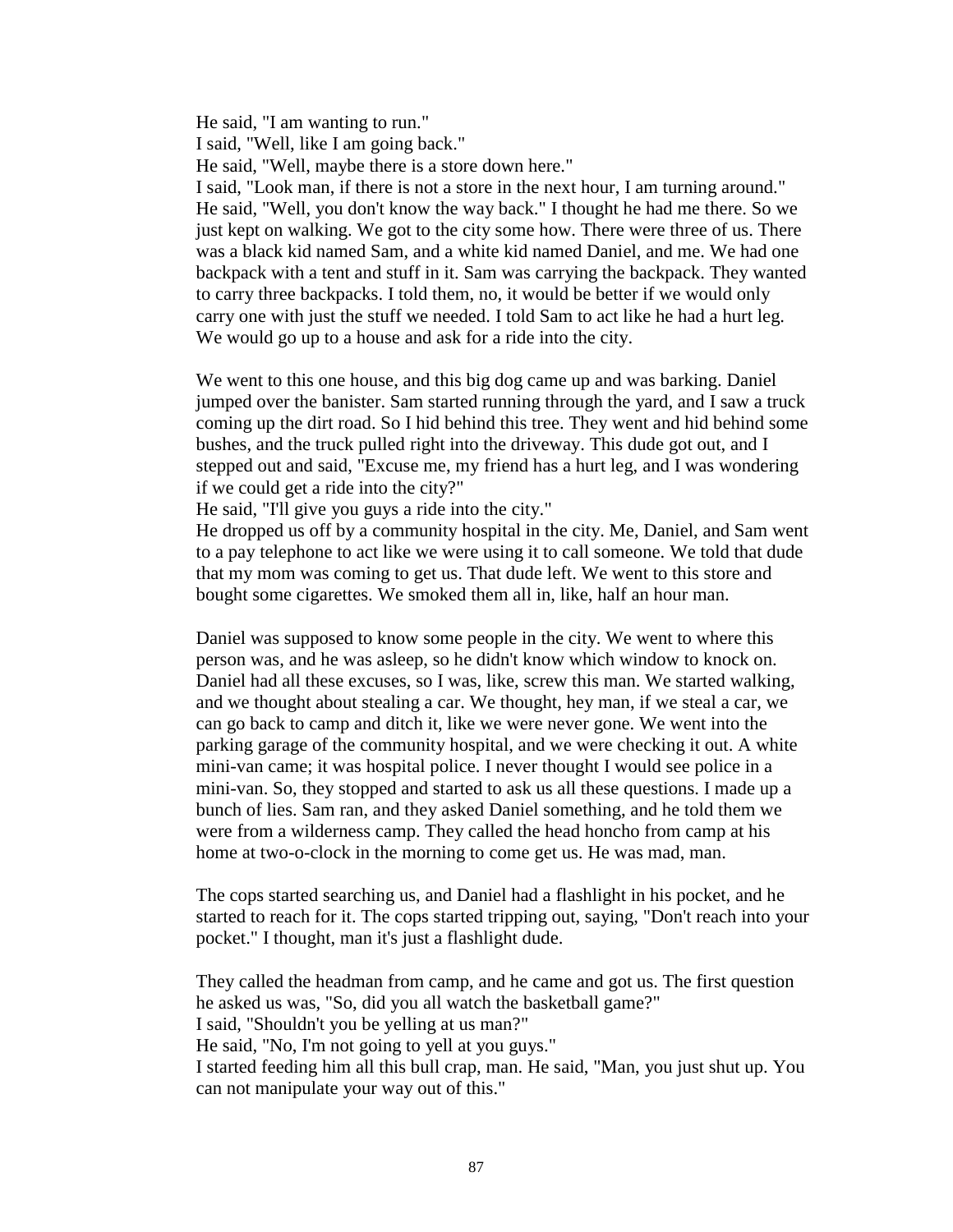He took us back, and I stayed in outpost. I did a bunch of time at the wilderness camp.

Bradley told me that he was in outpost for a long time but that he didn't mind it. Outpost was a form of isolation. There was no electricity at outpost, and the conditions were primitive compared to the main camp. Bradley said, "You are only supposed to be in outpost for two months. But, because I ran, I got an extra month in outpost. I didn't mind it though. It was pretty cool not having electricity."

Bradley told me that he was in outpost for five months for various infractions. Brad said:

When I was out there, I got into a fight. This kid pissed me off so bad. We use to have these groups. In group, it is your opportunity to discuss your problems. So, I raised my hand. The staff wouldn't call on me, and I was mad. So, I stood up and started cussing this kid out. His friend came across and, boom, hit me in the face. I rolled off of this stump. We got into a fight, and I got extra time in outpost for that. That made me have four months in outpost. I got two weeks for the fight, and I got two weeks for threatening.

I asked Bradley if this was the second time he ran away from the camp. He said: When we went to the cabin, we weren't really running. We were just going over there. They considered it [absent without leave] (AWOL). We hiked over the mountains to get to the cabin. I broke in. It was a nice cabin. It was really cool. It had this big stereo; it had everything. I didn't get the stereo. I didn't have anyplace to plug it in. So all together I was in outpost for five months.

I asked Bradley to tell me what life was like after he got to the main camp. He

said:

When I came up to main camp, I got to go home. The day that I made my level mom came to take me home for a visit. At 7:30 I was sitting out by a campfire, and I couldn't wait till mom got there. I saw her lights come up, and from then on I did good.

All of the young men at the wilderness camp take part in running the camp. They cook, clean, and cut firewood, which is their only source of heat. They all go to school and have individual learning plans. If each student follows his plan and completes his chores and schoolwork he makes a new level. With each new level a student makes, he has more privileges. I asked Bradley to tell me how things went for him when he started doing well. He said:

When you first go into the program, you have goals. They ask you what you think you need to work on. I needed to work on anger management, my social skills, my self-esteem, and some others. They put them on a sheet, and every day you are at camp you are scored on that. When you reach a certain level, you get something for it. When we have a group, they talk about how you did, but the counselors leave it to your peers, in-group. So, if I got a problem with some kid, its, like, this is the problem we have to figure it out. So, I raise my hand, and I say, "Look, I got a problem with this", and a lot of problems get solved this way. Some groups lead into fights if people don't raise their hand to talk. Groups are cool though. If you have your peers telling you that you are screwing up and the staff telling you that you are screwing up, you stop and think, maybe I'm screwing up. I was really vocal in my groups. Now that I've left camp, I have called back a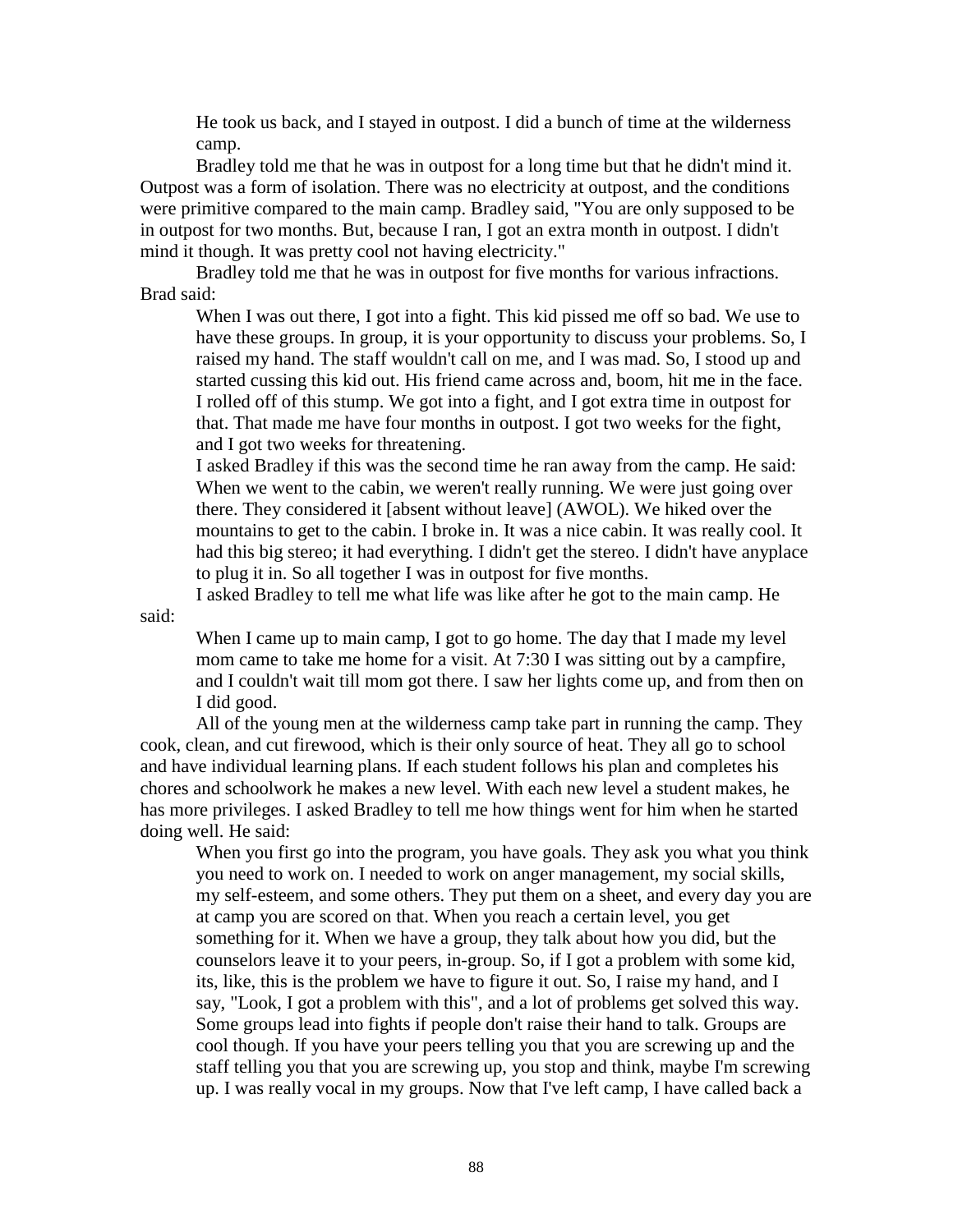couple times, and I have heard that people say you guys need to be as vocal as Bradley was. I set a precedent.

When I first went there, I thought that group was just for snitching. Finally, I started talking and telling people what I thought. I went through my levels, and your peers vote on you getting your levels. If your peers don't think you're ready for your levels, you don't get voted up. You kind of had to chill out with your peers.

Since Bradley graduated from the wilderness program, he has been back at home with his mother, her new husband Allen, and Brad's little brother Ben. I asked Brad how life was going so far, and how he liked the freedom he had now. Bradley said:

Things are pretty cool, but mom gets pissed off about things she shouldn't. I have more freedom now than I have ever had in my life. I have a job, and I work until two. Mom trusts me to get a ride home as long as I call her. She knows that sometimes I go out and chill before I come home, and she is OK with that. The camp helped me with all of that. It helped mom too. Like the day I smoked pot with my friend. Mom called the camp counselor and asked what she should do.

I went over to my friend's house to get a ride. They gave me a ride to the end of this road, and I smoked some pot with them. I felt crappy when they let me out. I just laid in the grass. They told me to get up, because it looked like somebody had an accident. I started to walk and got as far as the mall. I called mom. I told my mom that I screwed up, and she came and got me. Mom said if you ever screw up, and you can't get home, call me. I thought it would be cool if I called mom. I called and told her I couldn't make it home. Things have been going good since that day. The only thing mom has been mad about at home is some chores not being done. Nothing outrageous, she just lets me know. Mom has been doing her own thing, and I have been doing mine. Benjamin and I are just chillin. I took him to see a movie the other night; it was cool. We walked home and talked.

Bradley has been home for three months. He is scheduled to start school at the public high school at the end of August. His work record is good, except for one day missed.

#### Themes from Bradley's Story

There are eight themes that emerge from what Bradley says about his family in receipt of services (see Figure 20). He never complained about service providers or services. Each time that I saw Bradley he was friendly and cooperative.

What follows is a summary of the main themes that came out of Bradley's account.

## Moving Around

Bradley started talking to me by saying that he could not remember anything before the age of 14. I kept prompting him to remember more by asking pointed questions about people and places. He mentioned four different towns in two states that he had lived in before his  $14<sup>th</sup>$  birthday.

The stability of living in one place is something that Bradley has never known. The last town that Bradley mentions was his favorite place to live. He had friends. It was a small town surrounded by beautiful country. Bradley had experienced some stressful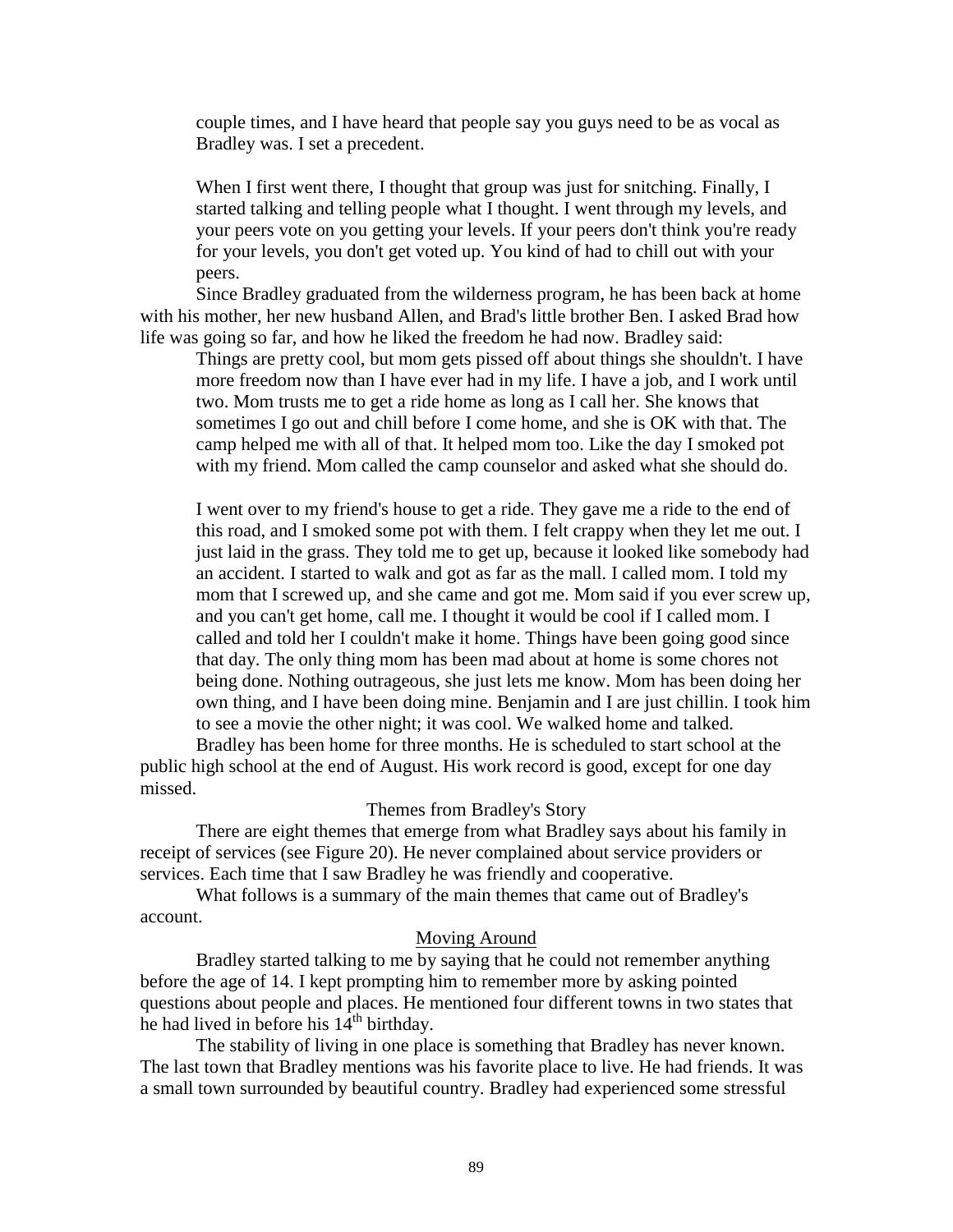

Figure 20. Themes from Bradley's story. The dotted lines are representative of Bradley in figures 18, 20, 23, and 24.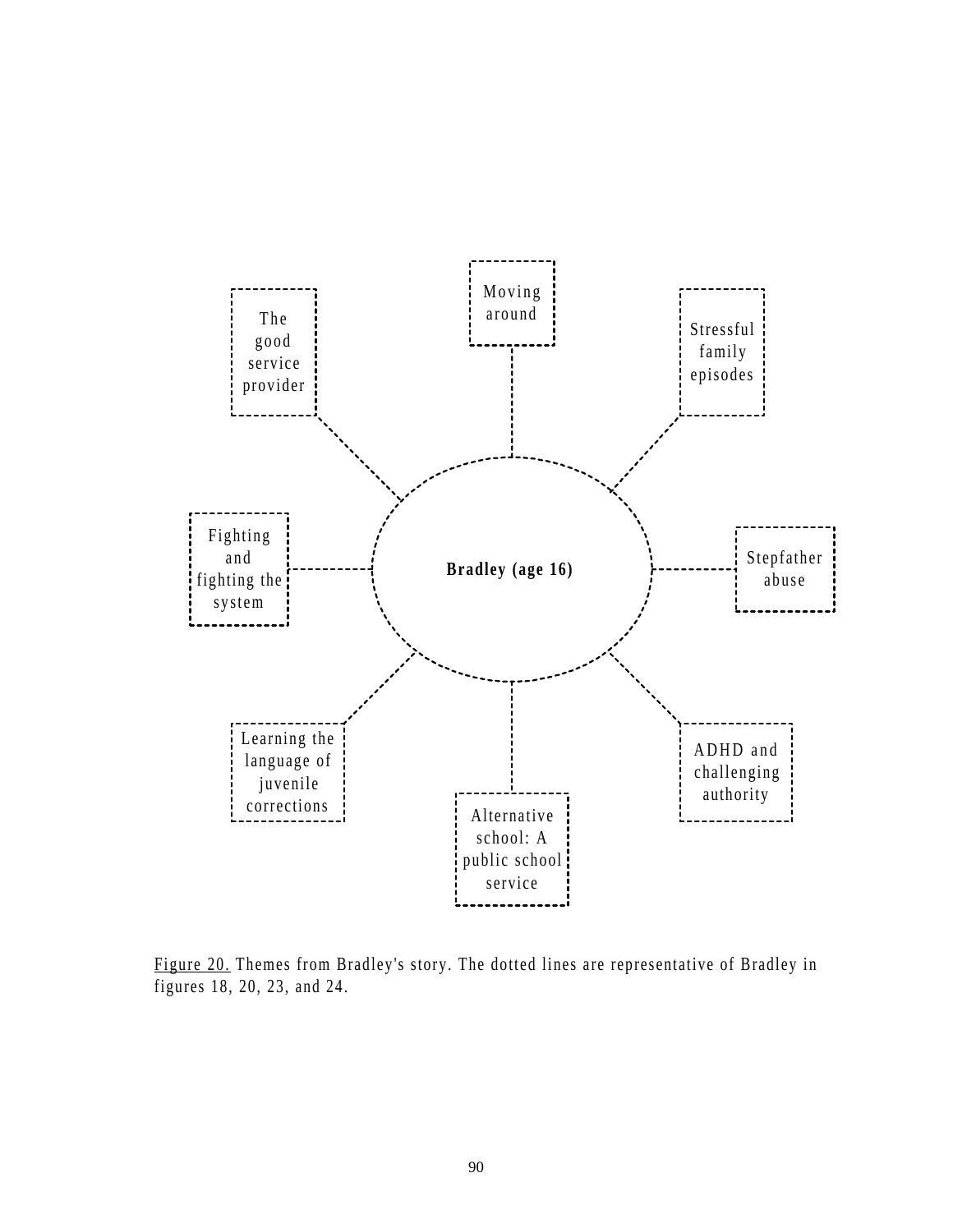family episodes, like seeing his father become extremely violent with his mother, but he was only four years old.

# Stressful Family Episodes

Bradley does not associate any stressful episodes with his family until his mother married her second husband. Brad said in reference to his home life, "It was my step-dad at the time, Ray, I didn't like him."

When Elizabeth became ill, Bradley could not talk about his fears with her. He said, "I use to start hating him [stepfather]. He would be running his mouth or whatever. Then I come home and want to talk to mom and he'd say, 'No don't bother your mom.'" Bradley's behavior deteriorates from this point on, and family stress is centered around the interactions between his stepfather and him and C. C. and his stepfather.

Bradley did not openly recognize his contribution to family stress. He did recognize many things that he did as being wrong. He never acknowledged that bringing a BB gun to school may have added to family stress.

# Stepfather Abuse

C. C., Bradley's older brother, received the brunt of the stepfather's fury. Bradley said they both suffered, "My stepfather would hit C. C. with a freaking vacuum cleaner cord. That really hurts. My stepfather hit me with a vacuum cleaner cord once. He used to beat the crap out of us though. I mean, man, it sucked."

When Elizabeth told me about C. C. not being at home, she described him as being an angry young man. Bradley shows signs of anger when he speaks about his past.

# ADHD and Challenging Authority

As long as Bradley worked with his special education teacher he had success and enjoyed being at school. His attention deficit hyperactivity disorder was a disability that was treated with the drug Ritalin. When Bradley missed a dose of medication, he became unruly and belligerent. Bradley's attitude about taking Ritalin, combined with a dosage schedule not well regulated at school, contributed to his behavior problems.

Bradley's anger control problems became an issue for school officials. He would skip school and act out when he would be in school. He challenged school personnel from teachers to administrators. Bringing a BB gun to school landed Bradley in the alternative school. Bradley would not return to a standard public school for three years. Alternative School: A Public School Service

School systems have little choice but to remove dangerous students from the general school population. Bradley acted out in a way that left school officials no choice, but to place him in an alternative setting. Bradley's attitude about the alternative school put him on a track to encounter juvenile court services. Brad said, "That [school] didn't help any because those people there were a bunch of trouble. I thought they were cool, but they weren't."

Bradley's peers became very influential in his life. He learned the language of his peers. He learned the behavior of his peers.

# Learning the Language of Juvenile Corrections

Snitch, upstate, want-to-be thugs, and hard core are all terms Bradley learned while being served by the juvenile corrections system. Brad also learned terms like anger control, group therapy, goal setting, and cooperation. The first four terms he learned at a boot camp correctional facility, and the second four Brad learned at a wilderness facility.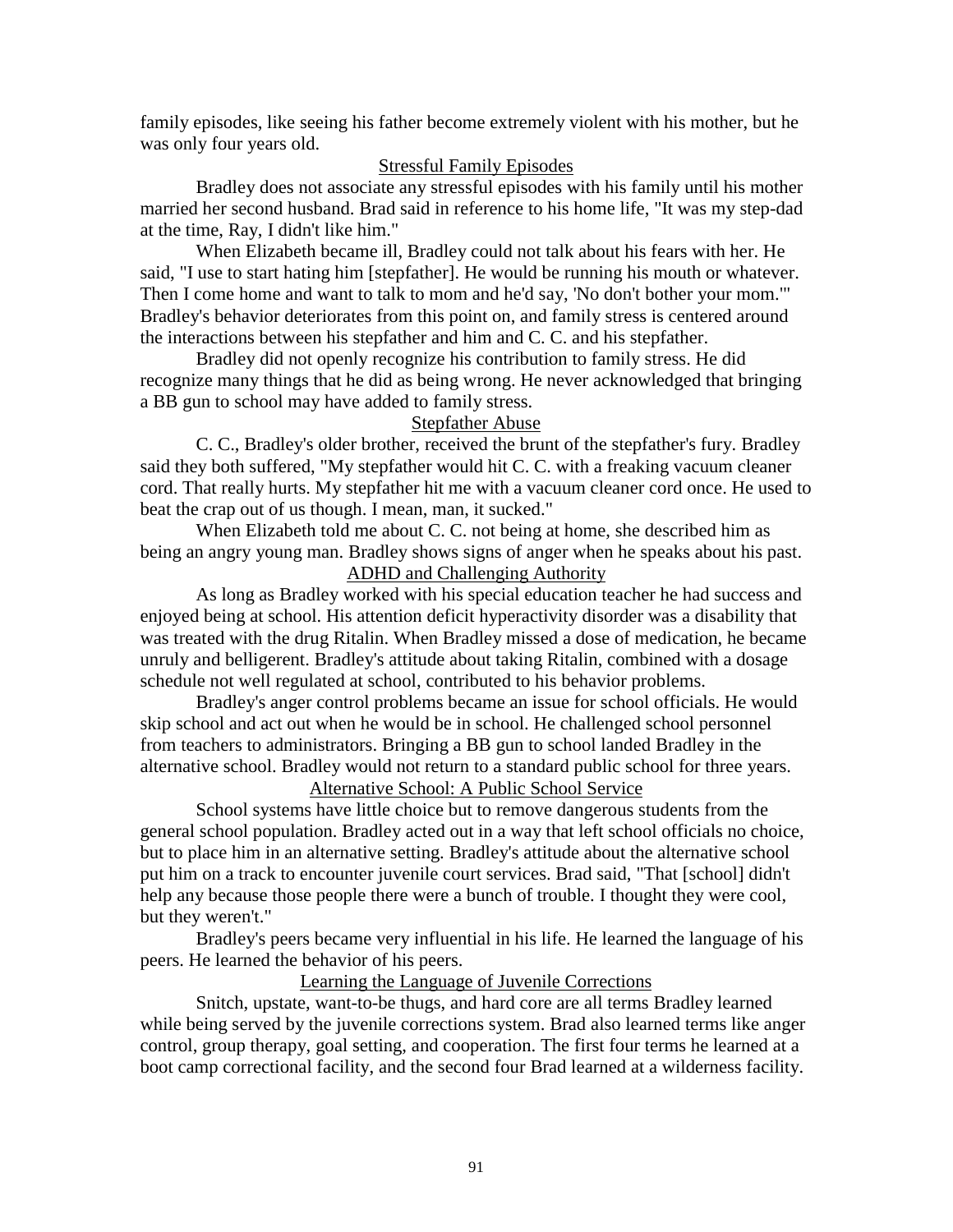Brad did not like boot camp nor did he value the experience. He did not like the wilderness program initially, but he did value the experience. Bradley learned something about the language of success in association with the wilderness program, terms like respect, achievement, and graduation.

# Fighting and Fighting the System

Bradley said that when he was in detention, he was, "…a little punk." Bradley saw the man who was married to his mother model violent behavior as a normal way for a man to act. Bradley would fight at the drop of a hat. While serving time in boot camp, he probably had to fight. Brad said, "I fought there more than I ever have in my whole life. I got into a fight twice a week."

Fighting the system was another way Brad reacted to his own frustrations. Bradley rejected the idea that people could have authority over him. Bradley "kept screwing up": He skipped school, he violated probation, he challenged the authority of each system designed to serve him.

# The Good Service Provider

Bradley's first positive experience with a service provider was through the school system. He had a middle school special education teacher that he is still in contact with today. He calls her "a friend."

Bradley found a caring service provider in boot camp. Brad said, "I think the only reason they let me out was because my counselor lady who had a say that I could go or not." He still attributes his release from boot camp to her good will.

When Bradley spoke at the graduation ceremony of the wilderness program, he mentioned a teacher and a camp counselor in his speech. He attributed their work with him as being some of the reasons for his success.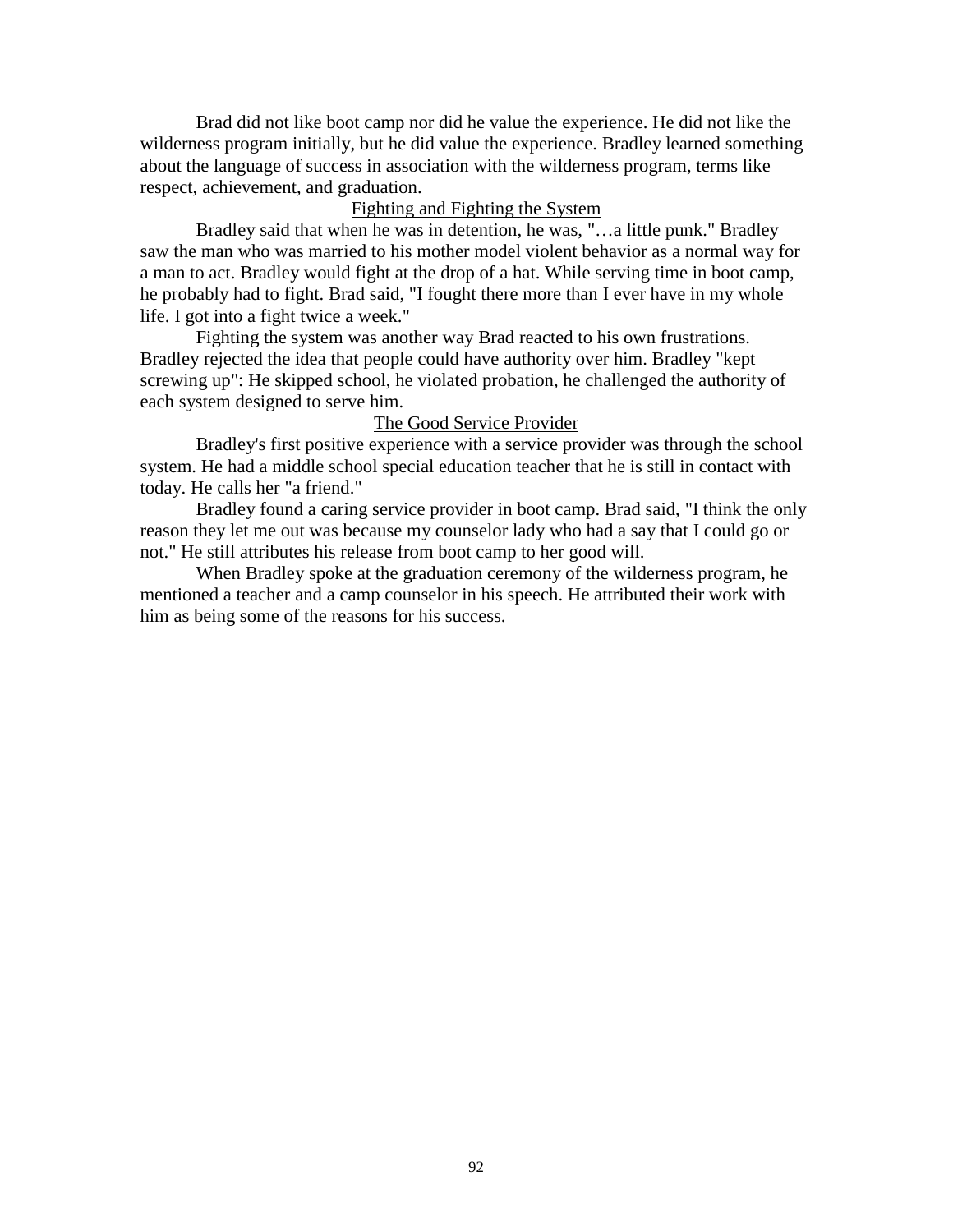# CHAPTER 7 BENJAMIN'S MEMORIES

Benjamin is 14 years old. He is the youngest and Elizabeth's only son who has remained with his mother since birth. Benjamin's memories of growing up are filled with thoughts of play, and he remembers growing up in a tumultuous household.

Ben has not been the focus of services. He received services indirectly through the aid for dependent children (AFDC) checks and food stamps that his mother received after her second divorce. The family preservation service was extended to the entire family as a result of Bradley's involvement with the juvenile court system.

# To the Cafeteria with Ben

Ben is a good baseball player. I love to talk about sports, and Ben, like his brother Bradley, loves to eat. If I took Bradley out to get a bite to eat, we would order something to go for Benjamin. Benjamin would always thank me for the lunch. I decided to take him to a cafeteria-style restaurant, where the choices seemed limitless, for a talk. We first talked about baseball, and I told Ben that I was a catcher when I played. Ben told me that he played center field, because he had a good arm. I told him that his shoulders were so wide that he probably had an arm like a cannon. Ben smiled and filled his plate.

# Outside Playing

Because Benjamin was young, and I had an idea of what kind of life he had experienced, I thought it would be best if my questions were open and less intrusive to start. Unlike Bradley, Benjamin had vivid memories of his early years. I asked him to tell me about his earliest memories. Ben began by saying,

We lived near a navy base. My earliest memory, so to speak. When I was like three, I was in a baby walker, and my brothers were outside playing. I remember sitting in our garage-basement. I was sitting with my grandmother watching TV and eating peanuts. I remember one time me and my brothers were playing in this house that was being built across the street. The house wasn't finished, and we were playing in it, and we weren't supposed to be. The people that were building it came up, cause somebody told them, and we jumped out of the second story window into a pile of sand. I was only five.

I asked Ben to tell me about his father. His memory of his father is in the context of having a ride on a motorcycle. Ben goes on in a chronology of his past about places for play. Ben said:

I don't remember much about my dad. He used to come by with his motorcycle, and he would let us ride with him.

In my school they use to have this huge playground in the back. They would have this big wooden fort, and slides up high with fake cannons, and we played there. I was in kindergarten.

I can remember some of my pre-school years. I remember my teacher's name was Mrs. James. I thought that was pretty funny, because she had a last name that was a first name. I remember naptime. I remember on the playground, they had these little cars that had four seats in them, with two seats up front and this little bar that separated the seats in the back. I remember my first day, I didn't want to go. I was, like, wearing a jacket and a book bag. I was afraid. I ended up liking pre-school.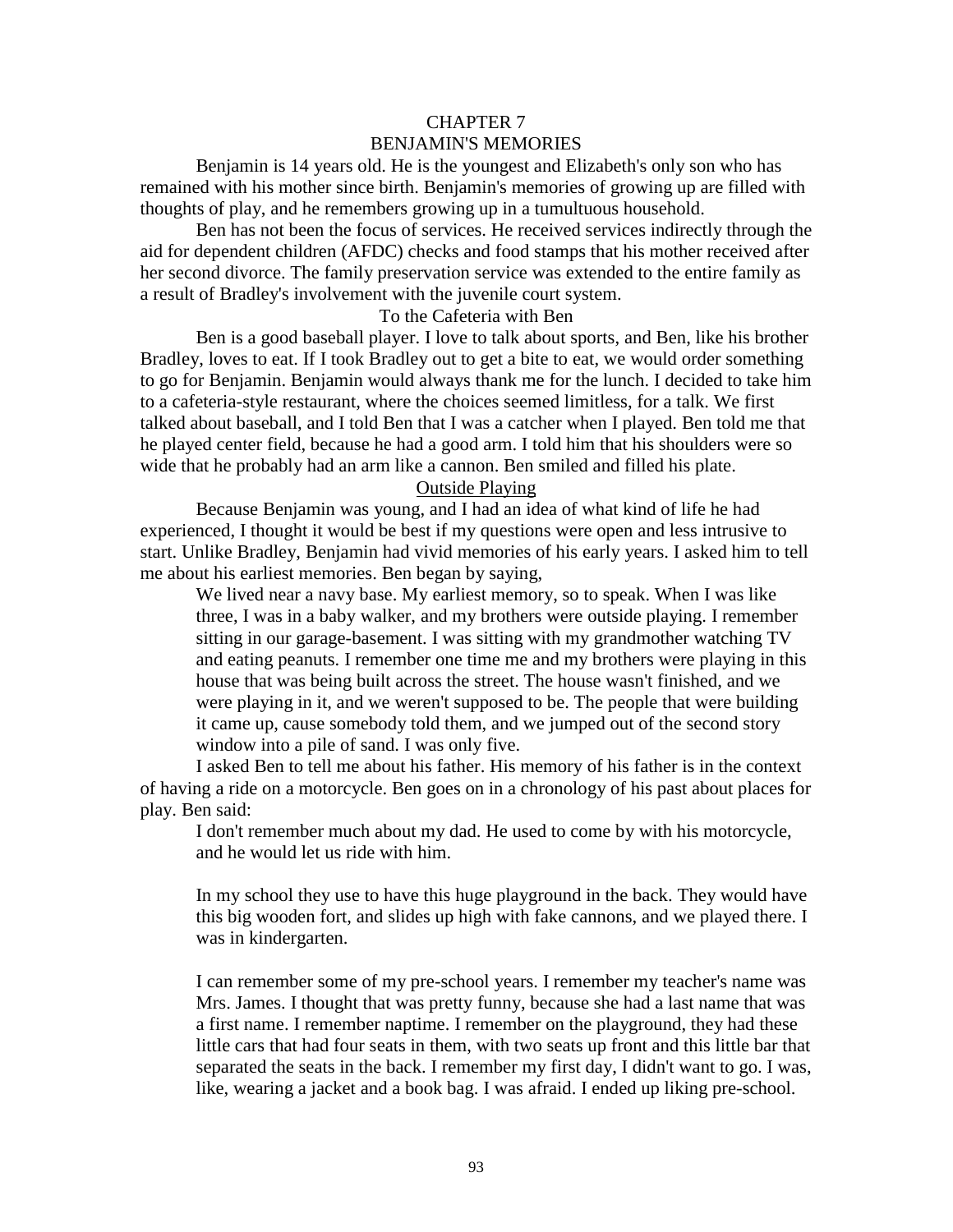I asked Benjamin to tell me about home life during those years. He said: It was just me, my mom, my two brothers, my grandmother, and my uncle. It is hard to remember. My uncle was only like 17 years old. At first we lived in a house with just me, my mom, and my brothers.

One time, our house was at an angle, and there was a dirt hill next to it. We used to ride our bikes and jump this big old hill. One time my brother was riding his bike and he landed and his bike broke. He was still on the seat when he landed and he got hurt. I remember that. At that time my grandmother's boyfriend, or something, welded the bike back together. He was a welder or something. I use to call him uncle Rocky even though he wasn't my uncle.

# Moving Away

When I asked Ben if he knew his grandfather, he said, "Kind of. I only know what he looks like. There are other parts that I remember, but that is later on." Ben told me that he played well with his big brothers, and he was a happy child. I asked him if he remembered moving away from the naval base and the city. Ben said:

I was six. I remember my birthday, and my mom's second husband bought me a building set and that was for my birthday. We didn't live in the city then. When we moved to the country, I had a lot of friends there. That was in another state, right on the line.

We lived in a trailer, and we lived near the street. My best friend lived in one across the street, and there was a little ditch. We would ride our bikes and jump the ditch. One time I jumped straight up and I landed on my back tire and the bike shot out from under me. That was pretty scary.

# Stepfather and Drinking

Ben talked about things openly, but I had to steer the direction of his account with more prompting then Elizabeth or Bradley. I asked him to tell me about life with his mother's second husband. Ben said:

At first it was OK. We all got along. He started drinking, or whatever. Mom would tell him to stop, but he didn't. He never would drink around the house. One time at a super bowl New Year's party, he let me drink a whole wine cooler, and I was only eight. I thought I was drunk. I think my mom was with the wife of the guy that he drank with. I got away with it.

I asked Ben to tell me about when things were not going so well at home. He said: When we moved up to the Valley. Something happened, we lived with my mom's aunt. We moved to a house that was on the same street as the school. Bradley lived in the basement. It was big. Me and C. C. lived in a big room upstairs. We had a dog named Winston. I would have to get up at night to use the bathroom, but my mom's second husband wouldn't let me use the upstairs bathroom. It was his bathroom. That dog would bark at me and try to bite me when I would try to get out. My big brother would always have to get the dog.

Something happened where my mom's second husband got in trouble or something, and my mom kicked him out. My mom's aunt's husband was sheriff. He came by and said to mom's second husband, "If you come by here again, you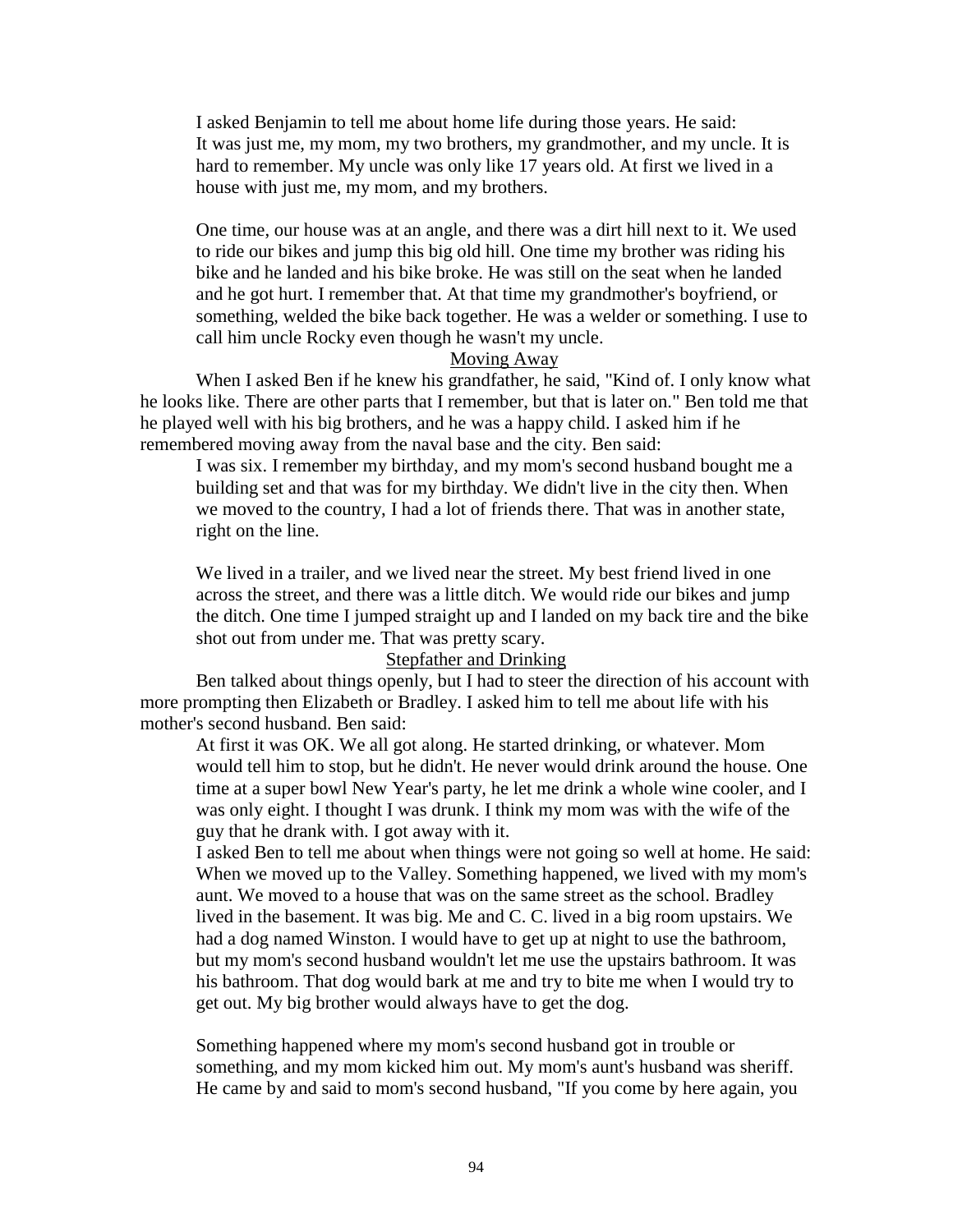will be arrested." I don't know what my mom's second husband did. He got into trouble when he came banging on the door. That's when uncle Bill came. I call him uncle Bill, but he is not my uncle. He came and made him go away.

While we were there, mom's husband got a new t-top mustang G. T., 5.0 or whatever. He was drinking. Two months after he got it he wrecked it.

I kept prompting Benjamin to tell me more about his stepfather. He didn't hesitate to speak about these family issues, but he did not make much eye contact. Ben went on saying,

Most of the time he would be nice. He was real picky about stuff though. He wouldn't want anyone to drink his sodas. We would drink his sodas sometime. He would get mad about that and stuff. If we ate his snacks, like ice cream, we would get in trouble for that.

I remember when we had that big blizzard. We made snow forts. We had a big snowball war. One of the snow forts almost caved in on me. It was like four feet high.

## Stepfather and Abusiveness

Benjamin spoke of play many times. It became clear to me that he would recall a memory of play after he spoke about a memory of unpleasantness. Ben went on,

One time my brother had some chewing tobacco on the window seal. They got into a big fight over that.

I remember having one birthday and one Christmas in that big house.

My mom and stepfather had a fight, and then we moved. We were only 45 minutes away from there. We were trying to get away from my stepfather. He was living with some guy, and they lived closer. We didn't know that. One time my stepfather came to the apartment, and I don't know what happened there. I was playing with some friends, and I saw him come over. I was out side.

Ben was very young when his mother was experiencing so many difficulties. He remembered things with detail. Ben talked about his family's past as if it plays in his mind like an episode in a story. The more he talked the more his time sequencing became skewed. I asked Ben if he stayed in the apartment long. He said:

I remember starting the school year there. I was almost there for like a whole year, but me and my brothers went on vacation to my aunt's in Missouri and Arizona. I was gone for like three months and my stepfather and mom got back together and moved to a small town. It was a great trip. We got a phone call or something, and they told us where to come. I liked it where we were.

I remember once mom threw a 38<sup>th</sup> birthday party for my stepfather, and we had a DJ and everything, music and all kinds of food. My stepfather got drunk. He, like, chased beer with soda or something, and he got really drunk. My mom told him not to do it. My mom took his keys and threw them out in a cow field. He found them somehow. The cops came, and he got in his car and drove away.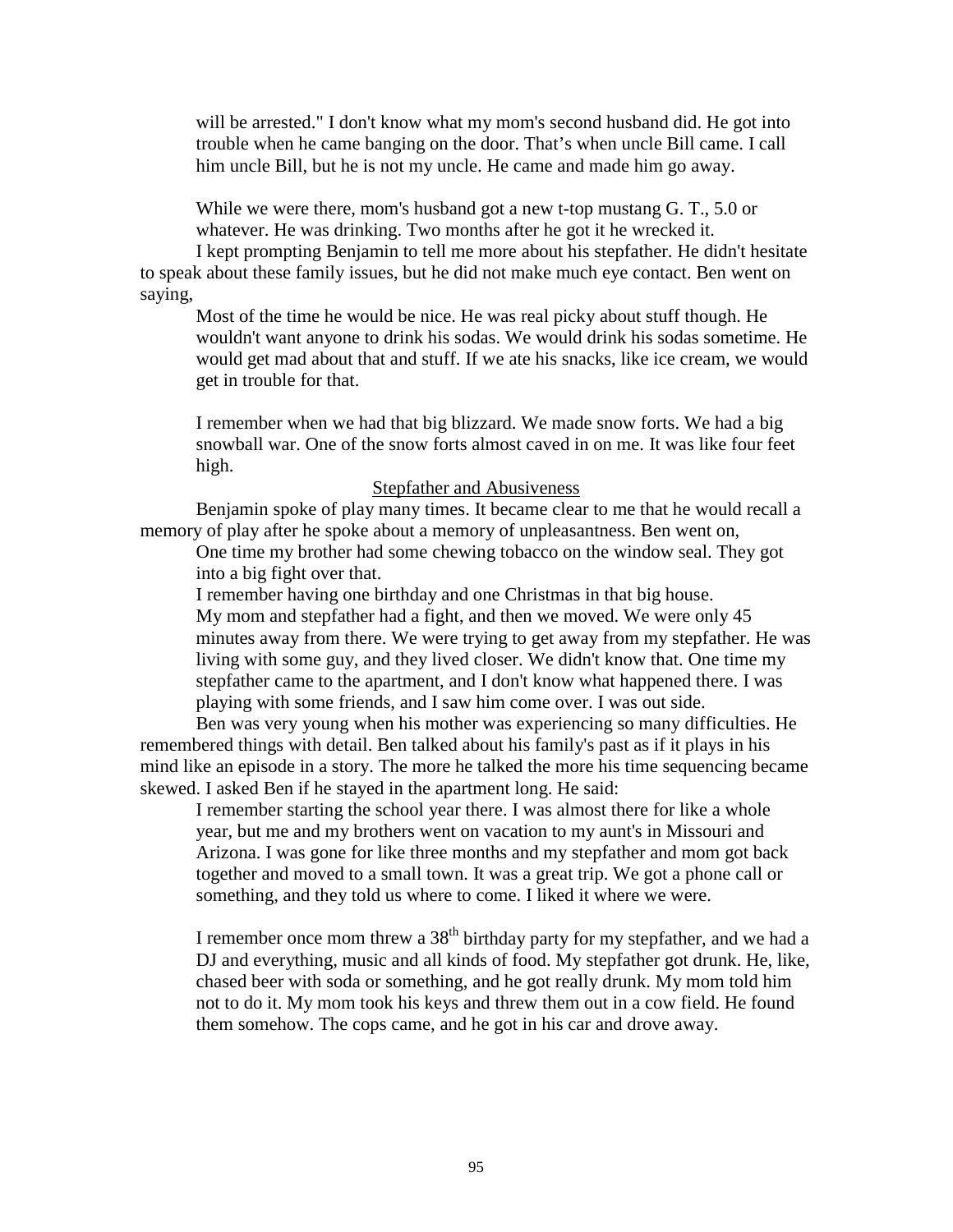First, he was mean before the cops came at the end of the party. Then my stepfather got all stupid and funny like. He said, "I better get my keys and go, huh?"

# Good Bye Stepfather

I told Ben that his stepfather was intoxicated. Ben agreed and said they only lived there for six months. He told me that they moved to another small town up in the valley, and Ben said, "That is when Bradley got worse."

I asked Ben what he meant by that. He said:

He started not taking his medicine, and if he stops taking his medicine, he doesn't know what to do. He got in trouble and stuff. That's when my stepfather got mean. He picked C. C. up and shoved him into a wall, and it put a back print in the dry wall. It was a big old hole in the wall. My stepfather was pretty big. C. C. hated him. They had a lot of fights. C. C. moved out.

I asked Ben if he remembered anyone coming to the house to talk to the family. He said, "Yep, Bradley had a mentor. There was this counselor, too. I only talked to them when we would all go out to eat. We did that twice."

I asked Ben what he knew about his mother's illness. He said, "That was when we lived in the big house, before we moved to the valley. That was when my stepfather told us she was sick."

I wanted to know about Ben's awareness concerning his mother's cancer, so I said, "So when she started to have problems with your stepfather, she was sick." Ben answered:

That was why. She said that was why. She was really sick. Mom went to a lot of doctor appointments and stuff. She was always drowsy and stuff from the cancer and chemotherapy. When we lived in the valley, my stepfather was drunk a lot. He would work during the day. Sometime he would skip work, I think. My mom caught him sleeping around or whatever. She kicked him out.

Ben had seen his stepfather abuse his older brothers. I wanted to know if he had suffered any abuse. I asked, "Were you afraid of your stepfather? Did he ever do anything to you?" Ben said:

Yep, one time he spanked me, because I didn't put a chair back. It was either the chair or I didn't vacuum the floor. He spanked me with a belt. Mom got pissed at him. She said, "Don't do that again."

That was in seventh grade. After she kicked him out we stayed there another two weeks. The night she kicked him out we went up to New York and stayed with one of her friends. It was for the weekend. We didn't have much to do. It was way up there. My stepfather had a Nintendo 64, and we wanted to take it; so we did. Enter Allen

Ben and his mother were the only two at home while Bradley was incarcerated in a state institution for juvenile delinquents. I asked Ben to tell me about the time when Bradley was upstate. He said:

That was like real strict or whatever. It was like drill sergeants, like the army. It was just me and my mom. It was OK, but my mom had to pay off all her debts. We didn't have that much money left. Bradley was taken care for, and we weren't. We couldn't do anything. My mom was working, and she was making nine dollars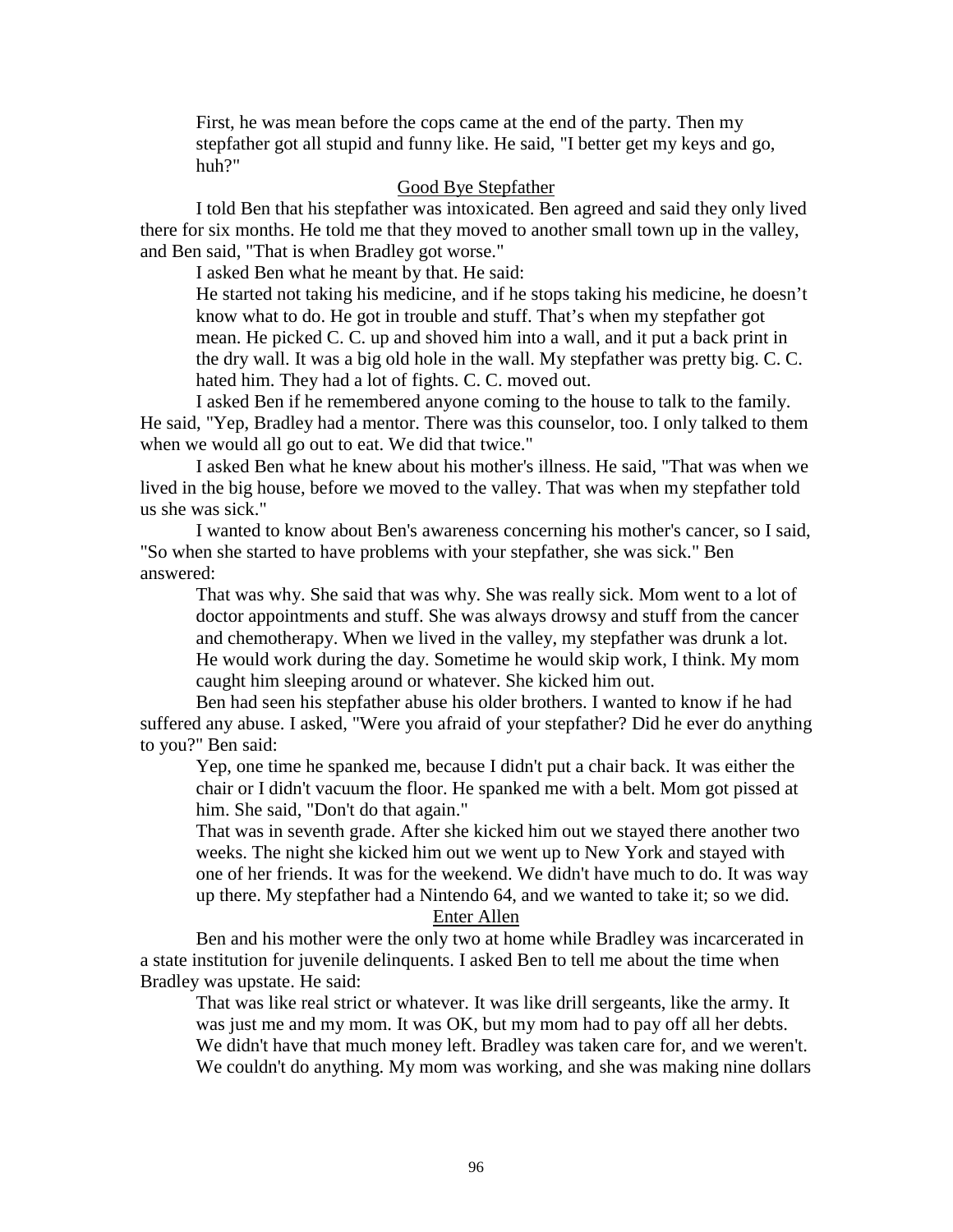an hour. That still wasn't enough to pay off the debts. It started getting bad at the end of the school year. I was thirteen.

I asked Ben if things got better after his mom met Allen. Ben said:

We moved back to the town that we all liked, and that is when my mom met Allen. Allen helped us make that move. We only stayed the second time for three months, and I didn't want to leave. Allen offered to help with the bills before we got here. Things have been OK with Allen.

I didn't want to continue questioning Benjamin. At the end of the question about Allen, Ben said, "I like playing football. I like playing safety the most, because you can intercept the ball. I am fast, and I can outrun most people. I am big enough to hit em, too."

We were still sitting at the restaurant, and I picked up the conversation about football. I spoke to Ben each time I went to the house, but I only did one formal interview with him. I felt that I had enough data from the family. I also found Ben's interview to be the most difficult, because I am a father of a child who is close to Ben in age.

A Summary of Ben's Reminiscences

There are eight themes that come from Ben's memory of family life (see Figure 21). Ben has been at home with his mother. He has seen some of family life that his brother Bradley has not. Ben was the first family member to bring up the financial stress that he and his mother experienced.

Ben is quiet by nature. When I first met him, he rarely made eye contact with me. I went to see Ben's family enough that Ben became comfortable with my presence. When it was his turn to talk with me, he wove talk of games and play between his unpleasant memories.

## Stressful Family Episodes

Benjamin talked about family stress. He always related stressful episodes to his stepfather. Picture a little boy of six sharing a bedroom with his older brother of ten years. The bedroom is upstairs where there is a bathroom. Down the hall on the same floor his mother and stepfather share a bedroom. His stepfather forbids the little boy to use the upstairs bathroom. The stepfather has a large dog that is unfriendly. The little boy wakes up one night needing to use the bathroom. He goes to the bedroom door, only to find a menacing dog blocking his way to the stairs. His big brother gets up and holds the dog so he can pass. He passes the upstairs bathroom and goes downstairs, and when he returns, he finds his big brother in a shouting match with his stepfather. They are shouting at each other about the snarling, barking dog, who should handle him, and how he should be handled.

When Ben told me about this episode, he didn't tell it like it caused him any stress. He went on to say that his mother kicked his stepfather out of the house, but Ben did not relate it to the aforementioned episode.

Even when Ben talked about what should be a happy time, he told how it becomes a stressful episode. Ben said, "I remember once my mom threw a  $38<sup>th</sup>$  birthday party for my stepfather….My stepfather got drunk….First, he [stepfather] was mean before the cops came at the end of the party." Ben ties heavy drinking to all of the stressful episodes associated with his stepfather.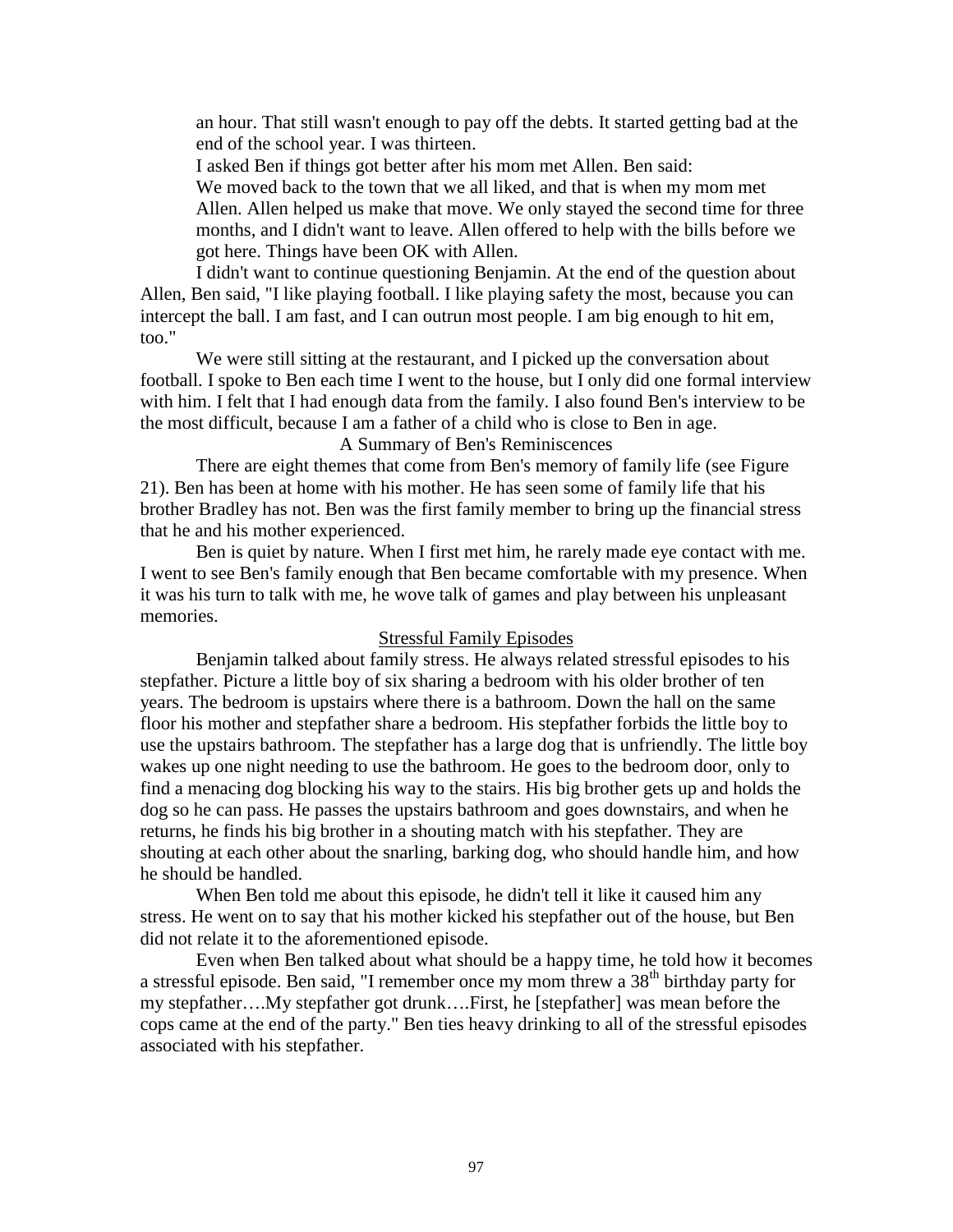

Figure 21. Themes from Benjamin's story. The dot-dashed lines are representative of Benjamin in figures 18, 21, 23, and 24.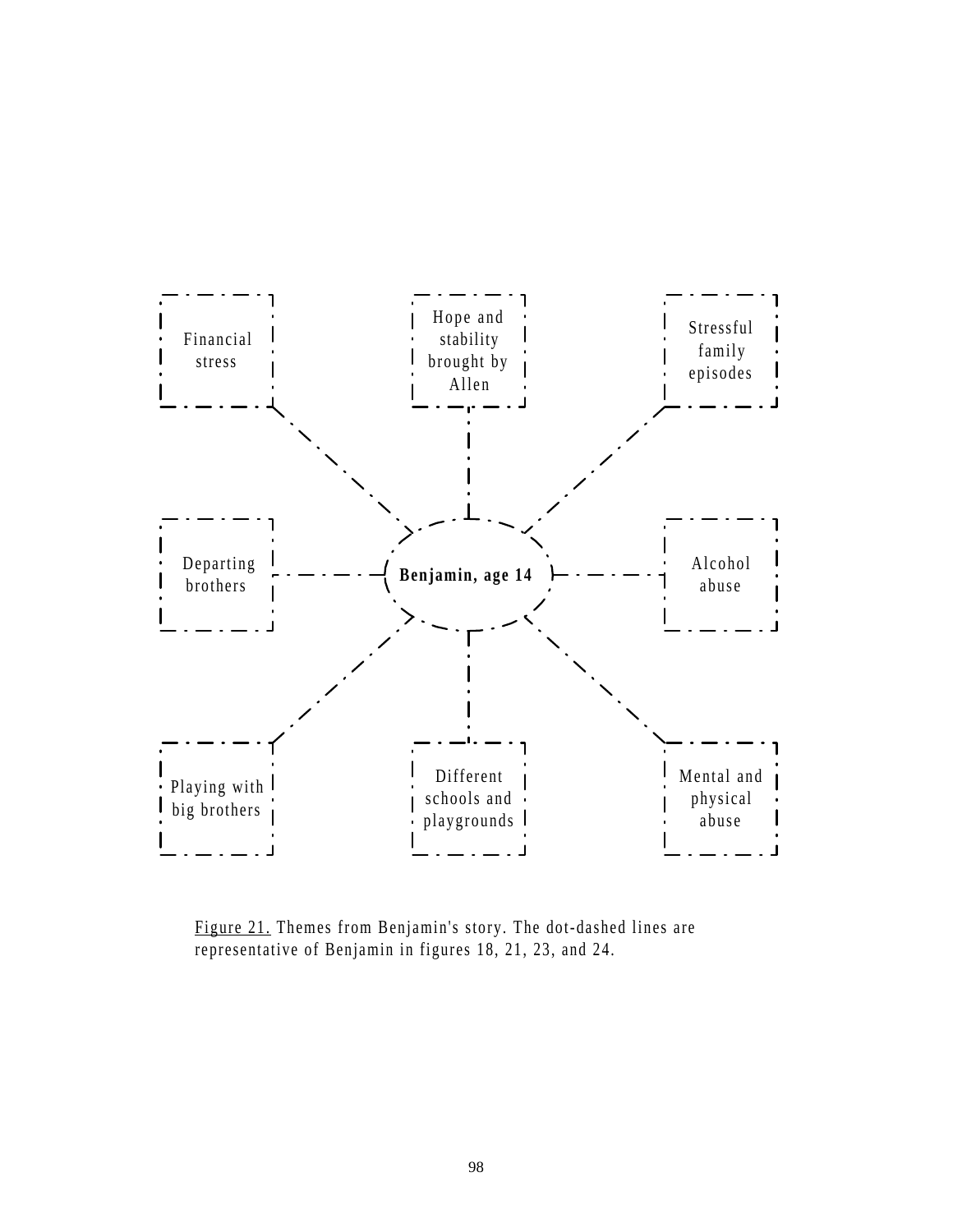## Alcohol Abuse

Ben never said my stepfather was an alcoholic. He said of his stepfather, "At first it was OK. We all got along. He started drinking or whatever. Mom would tell him to stop, but he didn't." Ben brought up his stepfather's abuse of alcohol concerning other unfortunate incidents. He said, "While we were there, mom's husband got a new t-top mustang GT, 5.0 or whatever. He was drinking. Two months after he got it he wrecked it."

Intertwined with his stepfather's alcohol abuse Ben talked about how he and his brothers were treated by the man. While Ben spoke about this, he never equated the drinking with his stepfather's behavior.

# Mental and Physical Abuse

Ben told of how he was spanked by his stepfather once with a belt. He couldn't remember why. He thought it was for not putting a chair back in its proper place. Ben did remember times he saw his stepfather become violent with C. C. and Bradley. Ben told of how Bradley was beaten. He said, "One time my brother [Bradley] had some chewing tobacco on the window seal. They got into a big fight over that."

Benjamin told of how C. C. was picked up and thrown into a wall. He said, "He picked C. C. up and shoved him into a wall, and it put a back print in the dry wall."

Some might debate whether or not mental abuse occurred in this family. I am convinced that it did. Ben said:

He was real picky about stuff though. He wouldn't want anyone to drink his sodas. We would drink them sometime. He would get mad about that and stuff. If we ate his snacks, like ice cream, we would get in trouble for that.

# Different Schools and Playgrounds

We all experience things differently. Ben experienced the transient nature of his family by the different schools he attended and playgrounds he played on. Ben said, "In my school they used to have this huge playground in the back." Of another playground and school Ben said, "I remember on the playground they had these little cars.…" Ben said, "I can remember some of my preschool years." Of a public school Ben said, "I remember my first day. I was late. My mom dropped me off, and I went down a big long hallway, and I remember where my class was."

Ben's family relocations meant new opportunities. Through Ben's eyes moving to a new place meant an opportunity to play on a different playground.

# Playing with Big Brothers

Benjamin told me he was a happy little guy. He loved playing with his big brothers. He said, "When we were little, we would be different people. Bradley used to be Michael Myers, and C. C. used to be Loomis, and I would be two people. We would play that for hours."

Benjamin talked about many different memories of his brothers and him at play. He did not place blame on anyone for losing his playmates. He remembered his brothers leaving.

# Departing Brothers

Benjamin talked about C. C. leaving. He said, "My stepfather was pretty big. C. C. hated him. They had a lot of fights. C. C. moved out. Ben mentioned C. C. one other time after he made this statement. He told me that he got to visit C. C., and he spoke of how they played. I said, "You miss him?"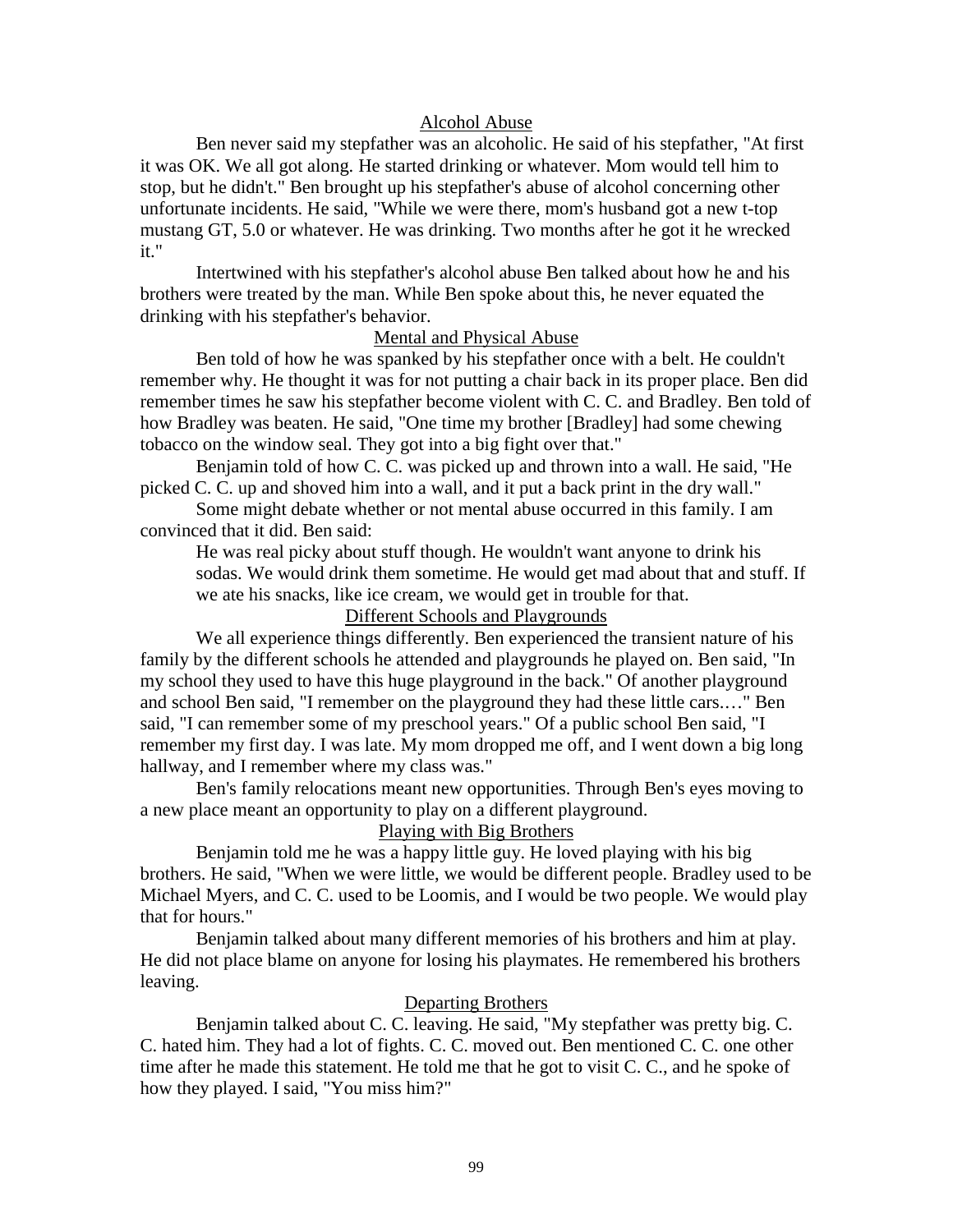Ben said, "Yes."

Ben said about Bradley's departure:

We moved to another small town up in the valley. Bradley got worse. He started not taking his medicine, and if he stops taking his medicine, he doesn't know what to do. He got in trouble and stuff. That's when my stepfather got mean.

Ben went on to say how Bradley was sent off. Before Bradley left, Ben remembered the family preservation people. He said, "Bradley had a mentor. There was this counselor too. I only talked to them when we would all go out to eat. We did that twice."

# Financial Stress

Ben remembered his mother divorcing his stepfather. He remembered Bradley being sent off. He also remembered the financial problems that followed.

Times were hard when there were only two family members left. Ben said: It was just me and my mom. It was OK, but my mom had to pay off all her debts. We didn't have that much money left. Bradley was taken care for, and we weren't. We couldn't do anything. My mom was working, and she was making nine dollars an hour. That still wasn't enough to pay off the debts. It started getting bad at the end of the school year. I was thirteen.

Ben was very candid about his memories of past family life. He didn't give any indication that he felt hopeless about how things were going.

# Allen Brings New Hope

Early adolescent people are resilient. Benjamin is no exception. He agreed that things were getting better since his mother and Allen met. Ben said, "Allen offered to help with the bills before we got here."

Early adolescent people live in the present. Ben was happy to eat a good lunch. He acted like a hopeful young man looking forward to the next game of ball, or whatever.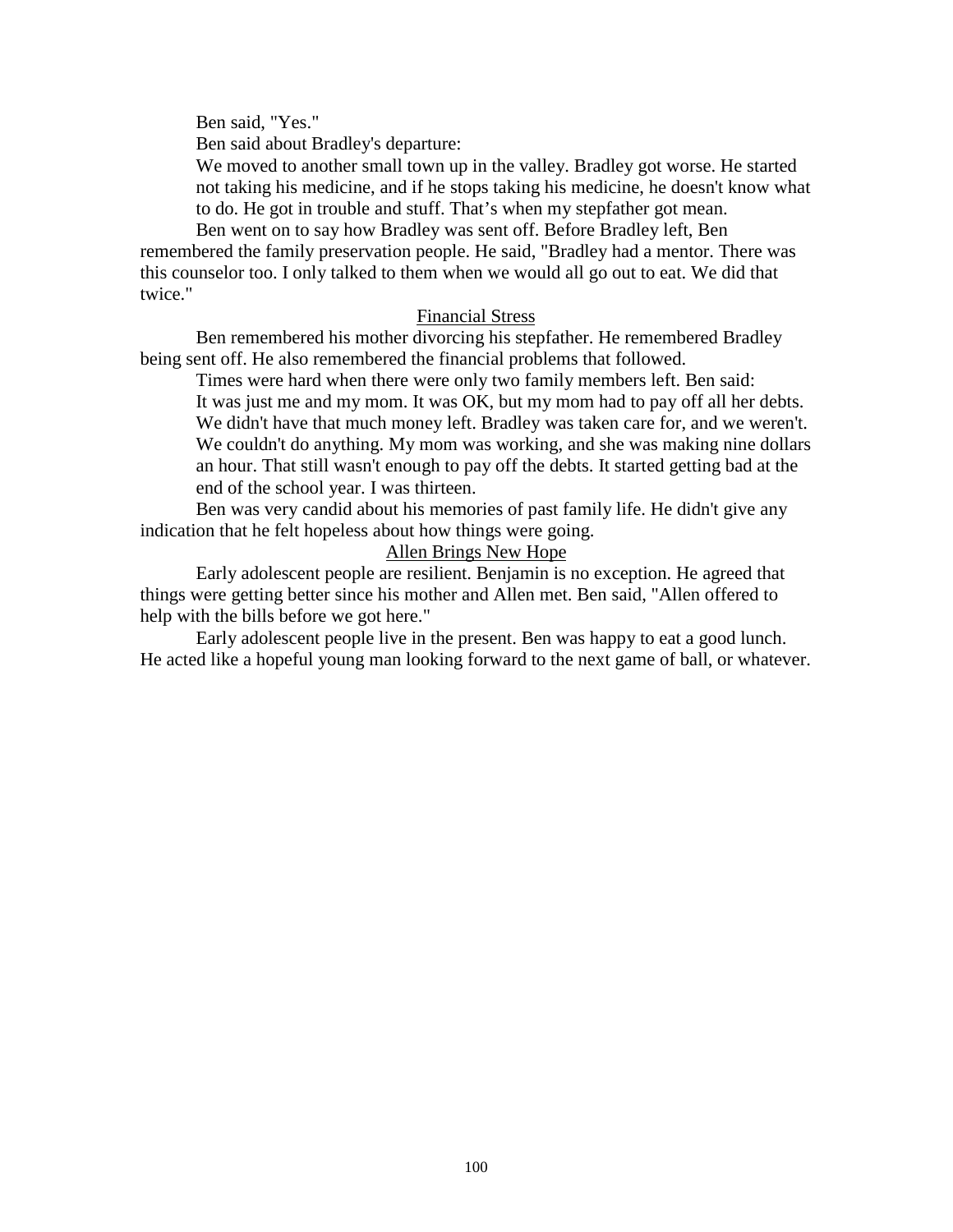# CHAPTER 8

### ALLEN'S OPINIONS

By the time I interviewed Allen, he and Elizabeth had been married three months. They had been together for almost two years. Allen has the perspective of a newcomer to the family. I value his viewpoint, because it is not shaded by a long history of dealings with service providers.

Allen told me that his family did not receive services associated with service providers. Allen did say that he was in the navy, and he received the benefits of the G. I. bill.

#### Allen's Place in the Family Finding Someone

Elizabeth and Allen knew they would marry when I first met them at Bradley's graduation. I started my interview with Allen by asking him about how he and Elizabeth met. We sat in the trailer at the dinette set in the kitchen. Allen began by saying,

We were in a small town in the valley up north, and we met in a bar. I would get off work, but I had stopped going to bars. It was just one of those things where I wanted a beer one day after work. I was with a friend of mine, and we were sitting at the bar conversing. I wasn't in there looking for anyone. I was in there to wind down. Sure enough her and a friend were in the bar. She was just getting over a bad relationship with her second husband. She had had a bad night because of him [Elizabeth's second husband]. Her girlfriends had talked her into going out. So she ended up in the bar the same night, and she asked me to dance. It was some good exercise. We ended up dancing, and after that it was pretty much history.

We kept seeing each other. We took it slow, a little at a time, cause I was still going to school and working full time. So I would go up there on the weekends to see her. Our relationship just grew from there, essentially. We fell in love. It was strange, because I didn't think it would start in a bar.

#### Plans for Work and School

Allen served his tour of duty in the navy, and he wanted to work for a while so he could return to college. Allen said:

I was a part-time student, and I was working full time. I was working as a mechanic at a distribution center. That was the first job I got out of the navy. I got out in 97. I got out on the  $24<sup>th</sup>$  of March, and I was working on the  $31<sup>st</sup>$  of March. It came as a quick change. It was a good opportunity, and they had a rotating shift. I was planning on working and saving money to go to school full time.

It was a little less money then other offers that I had, but the location was good for different colleges that I might go to. It kept me in the area, and Elizabeth and I got together.

Allen's Relationship with Ben and Brad

Allen had periods of doubt about his relationship with Liz. He was aware of many of the problems that Liz had concerning Bradley. I asked Allen to describe his relationship with the boys. He said:

I think it is a good relationship. In the beginning it was hard getting used to, because Benjamin was so much in a shell. He has come out of it a lot. He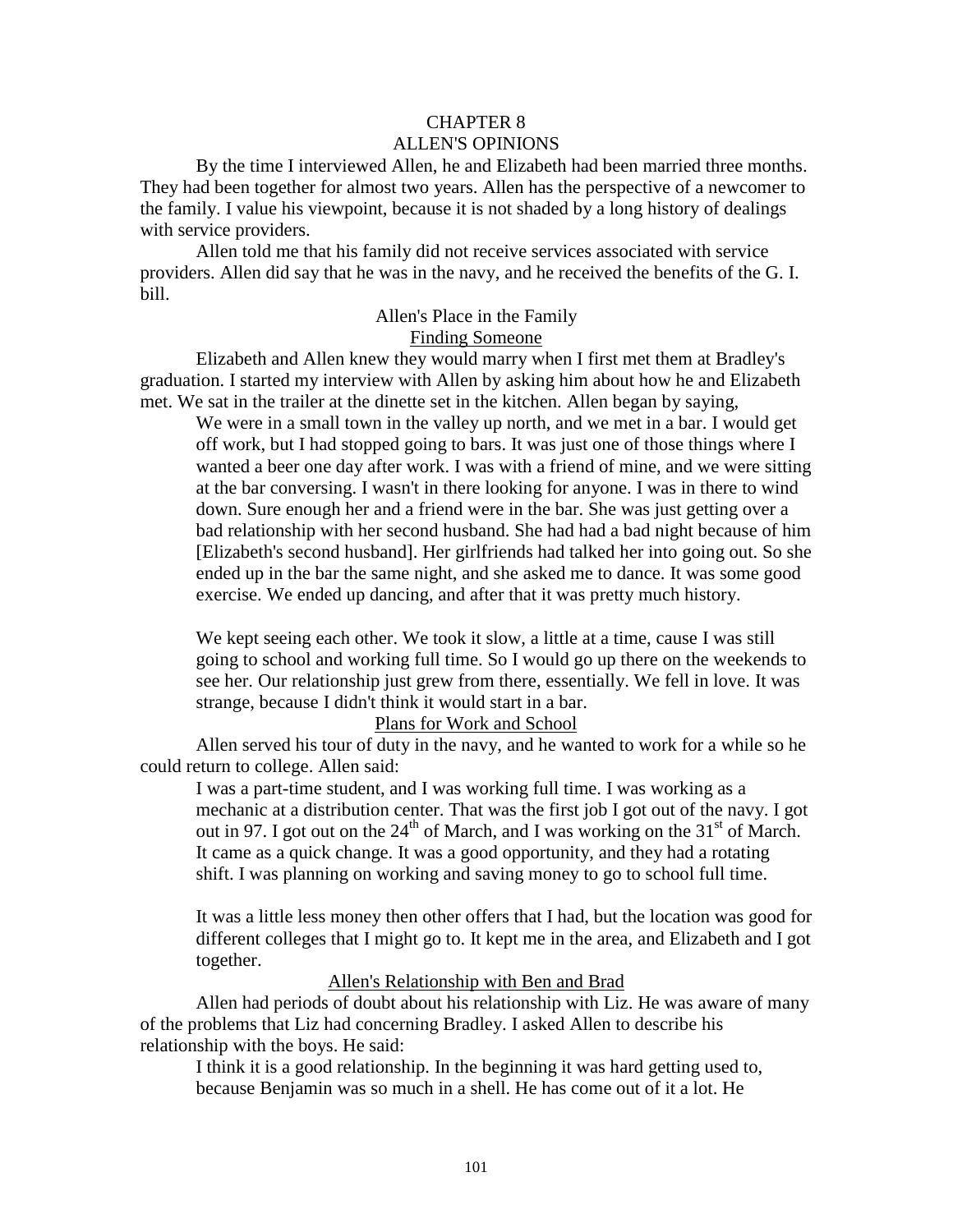wouldn't talk to too many people. I was making wisecracks all the time, and he would be quiet.

I didn't get much of a chance to know Bradley, because he was in the wilderness program. During that very short stint when Liz and I were getting together he was gone. There was some tension about that during our development. It was like, should I stay with her? She has these kids who have problems. I would think, maybe I should just cut it loose, and be free, and go on my way. Liz has such inner strength. I could see the strength in her, and she took care of the problems. So I kind of stayed out of that mess for a while.

I wasn't the father figure, and I didn't even pretend to be. While we were first dating, she was still living in her place, and she took care of all that. We just dated and went out and did our own thing. Once we decided to live together, it changed a little. Benjamin was the only one here.

He got shuffled around a whole lot from school to school to school. I was surprised at what a tough little guy he is. He makes so many adjustments so fast. Most people wouldn't be able to do that. He has a good heart.

When Bradley was in the Wilderness program, I went down with Liz and Ben to visit him, maybe three or four times. School would keep me from going each time she went. Liz went every week.

An Opinion of the Wilderness Program

Allen had seen Bradley enough before he went into the wilderness program to have seen a change in him after he graduated. I asked Allen to tell me what he thought of the wilderness program and the services they provided. He said:

I think it is a really good program. I saw a lot when I went down there. I saw the consequences they get, like chopping wood. I thought that was completely different then what I expected. The living conditions that they were in, like the outpost, it was raw, all nature, out and exposed to the elements. It was no free ride at that place. I thought it was a good idea, the way they did it with the structure worked in for the kids.

There is an after-care program. The guy from the camp comes here. It is almost finished now for Brad. The appointments were set up for twice a month. He comes out and talks to Brad about how he is getting along. It did one thing for Brad. I don't think he will ever steal again. I'm pretty sure Brad wouldn't steal from anyone, which is a good thing. He has come a long way.

I'm not too sure about how Brad will do with the ADHD thing. He still has rapid mood swings. He is still quick tempered. I have seen that temper. We went for a picnic down to the river to swim, and when we came back Liz told him that he couldn't do something, because we had been out, and boom his mood changed from great and normal, to anger. I'm not sure where it comes from, but he says I want to do what I want to do. Here we have some rules, courtesy things that we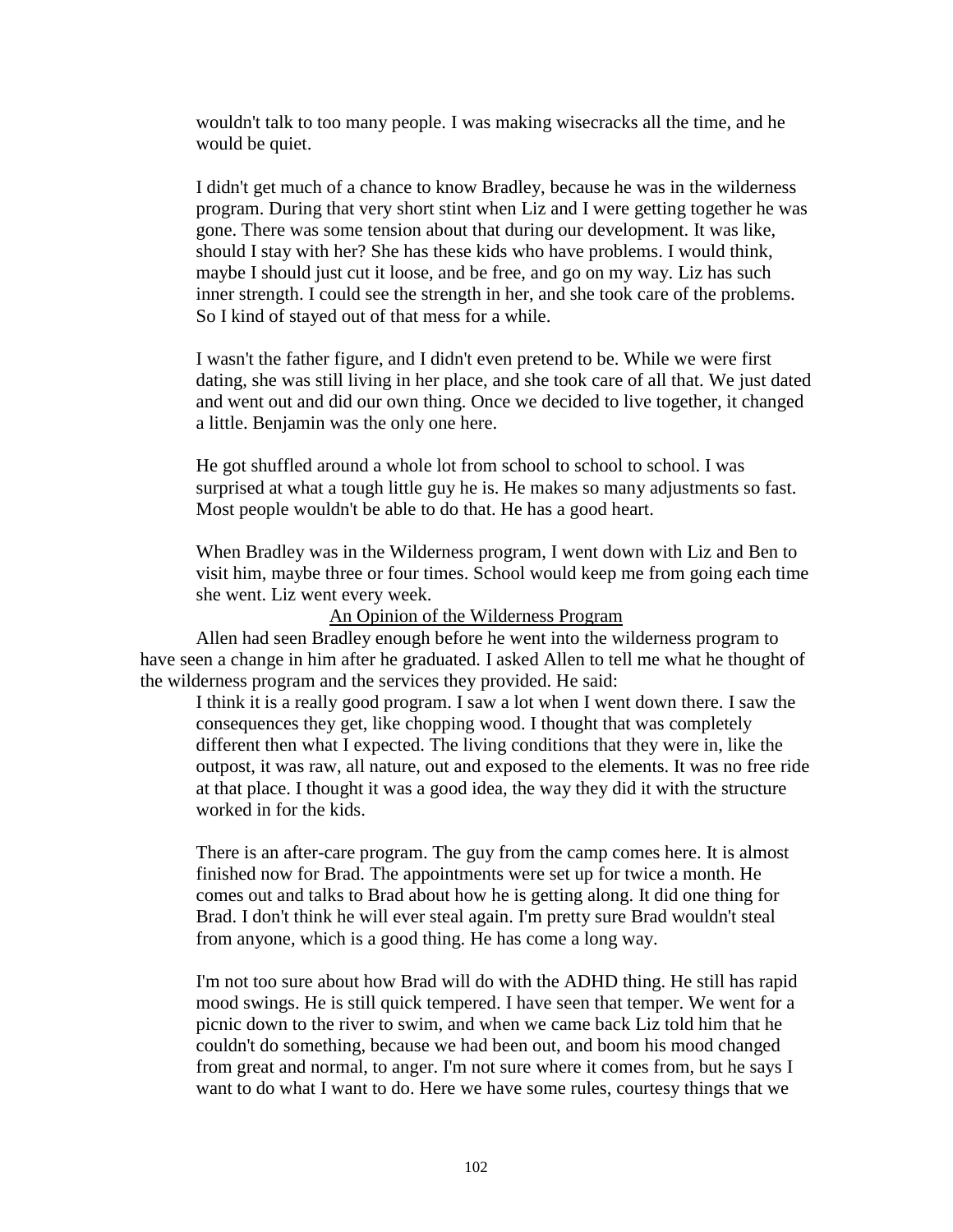have set up. It was hard for me sometimes, because I was single so long. Bradley has a hard time with some of the rules.

#### Worried About Bradley

I asked Allen if he had heard anything about Bradley and the public school. Allen

said:

Yes, he had trouble with some jock giving him a hard time at the football game. The guy was making fun of Brad, because he liked to skateboard. Brad did walk away; I was surprised. He handled it right. He left and rode his skateboard home. It is a long way, but that is how Bradley deals with some problems. If he can get off to his own, it is kind of good.

Allen is worried about Bradley. He is worried about services focused on helping Bradley adjust to the world outside, of juvenile corrections, coming to an end. Allen said, "Somewhere you've got to cut them off and let them go. It is a tough question. I don't know if it is the right time for Brad or not."

I asked Allen to tell me what he thought the most beneficial service was for the family. I also asked him to tell me what suggestions he would make to service providers. He said:

I think the aftercare was good. I would like the school system to keep closer touch with the family. Maybe the counselor at the school and the family should have a session together. Keep in touch with us and tell us where Brad is. I know you can't do that for all students, but Brad has been through a lot. He has taken this path; we need more contact with the school.

#### Themes of Awareness from Allen

Allen can only comment on the services that he has seen family members receive. There are seven themes that come from Allen's perspective (see Figure 22). When he first met Liz, he realized that her financial situation was not good. He was aware that she was receiving aid for dependent children (AFDC) and a food stamp allotment.

Bradley has been the focus of the services provided to the family since Allen met Elizabeth. Most of my questions for Allen were focused on finding out what he was aware of and what he thought of services that he had seen for his new family.

# Awareness of Past Problems

Allen knew about many of the past problems Liz had. During their courtship she was honest with Allen when she spoke about her turbulent past. The first night they met she told Allen about her second husband. Allen said, "She was getting over a bad relationship with her second husband. She had a bad night because of him."

Allen said that he had some concerns about moving forward with the relationship. He said, "There was some tension about that [staying together] during our development. It was like, should I stay with her? She has these kids who have problems."

#### Awareness of Elizabeth's Inner Strength

Allen said, "I would think, maybe I should just cut it loose, and be free, and go on my way. Liz has such inner strength. I could see the strength in her, and she took care of the problems."

Allen made a choice to stay in the relationship. He got to know Ben first and then Brad. Allen began to play a part in the family.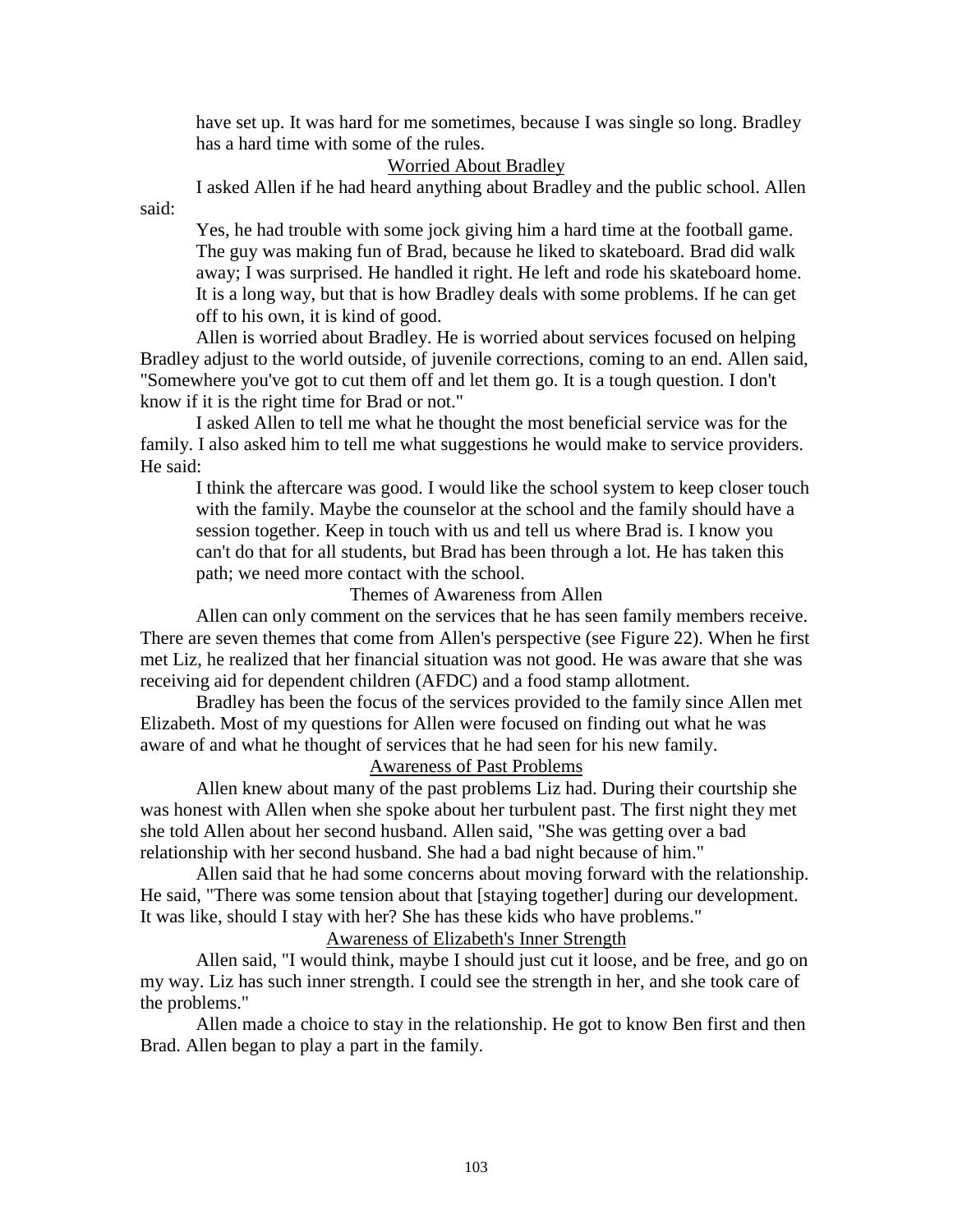

Figure 22. Themes from Allen's story. The dashed lines are representative of Allen in figures 18, 23, and 24 .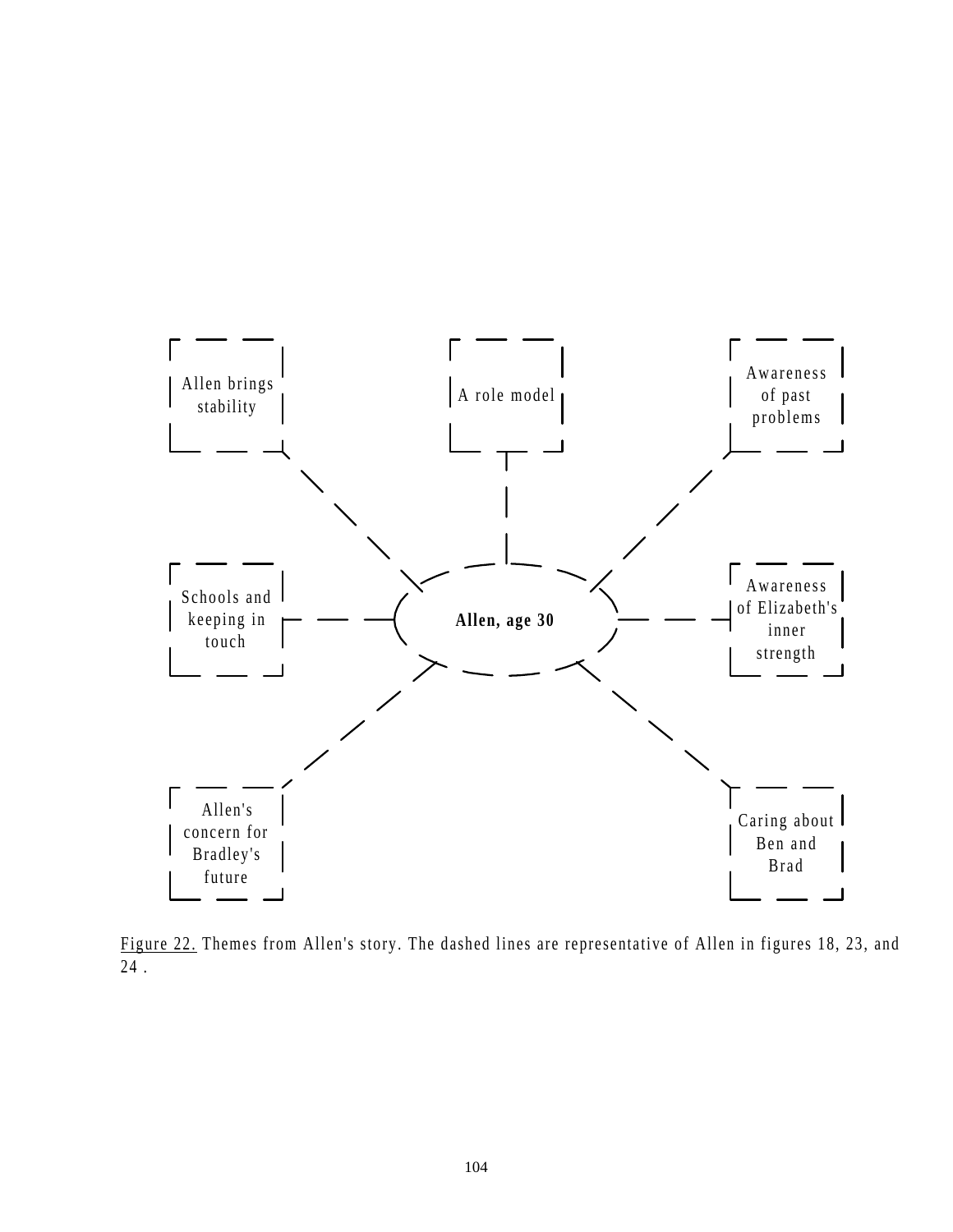### Caring about Ben and Brad

Allen found himself involved in the lives of Elizabeth's sons. Allen described his relationship with Ben and Brad as being good. Allen took things slowly with the boys. He said, "I wasn't the father figure, and I didn't pretend to be."

I could tell that Allen cared about the boys. He said of Ben:

Ben got shuffled around a whole lot, from school to school to school. I was surprised at what a tough little guy he is. He makes so many adjustments so fast. Most people wouldn't be able to do that. He has a good heart.

Allen did not have the same contact with Bradley that he did with Ben. Allen did visit him in the wilderness program when he could. Allen's care for Bradley shows up in his concern about Bradley's future.

### Allen's Concern for Bradley

Allen said, "I'm not to sure about how Brad will do with the ADHD thing. He still has rapid mood swings. He is still quick tempered. I have seen that temper."

Allen indicated that the after-care program, an extension of the wilderness program, was a good service. He expressed his concern about when the after-care would end for Bradley. Allen said, "Somewhere you've got to cut them off and let them go. It is a tough question. I don't know if it is the right time for Brad or not."

Allen believed the wilderness program was an effective service for Bradley. Allen said, "I don't think he will ever steal again. I'm pretty sure Brad wouldn't steal from anyone, which is a good thing. He has come a long way."

### Schools and Keeping in Touch

Allen thought that schools should take up the slack when Bradley stops receiving after-care. He said, "I would like the school system to keep closer touch with the family."

Bradley is not like other students. Allen said of this, "[Schools] Should keep in touch with us and tell us where Brad is. I know you can't do that for all students, but Brad has been through a lot. He has taken this path; we need more contact with the school."

### Allen Brings Stability

Allen plans to be in college to finish his degree. He worked and saved money to use with the G. I. bill to achieve his goals. He helped Elizabeth pay off debt, and now they are husband and wife.

Allen adds stability to the family unit. Elizabeth and Allen moved again. They bought their own trailer. It is larger, and everyone has more room. Allen sets an example for the boys.

#### A Role Model

Allen is a role model. Ben and Bradley see Allen come home from class and study. Allen is an accomplished mechanic. He has served his country honorably. He treats Elizabeth with care and gentleness. Allen, is thus far, the kind of role model that Bradley and Benjamin have lacked.

The type of modeling that Allen exhibits may have a profound effect on Benjamin. Bradley is older, and it may have less of an impact on him. For the time being Allen has proven to be the type of a man that young men can look up to.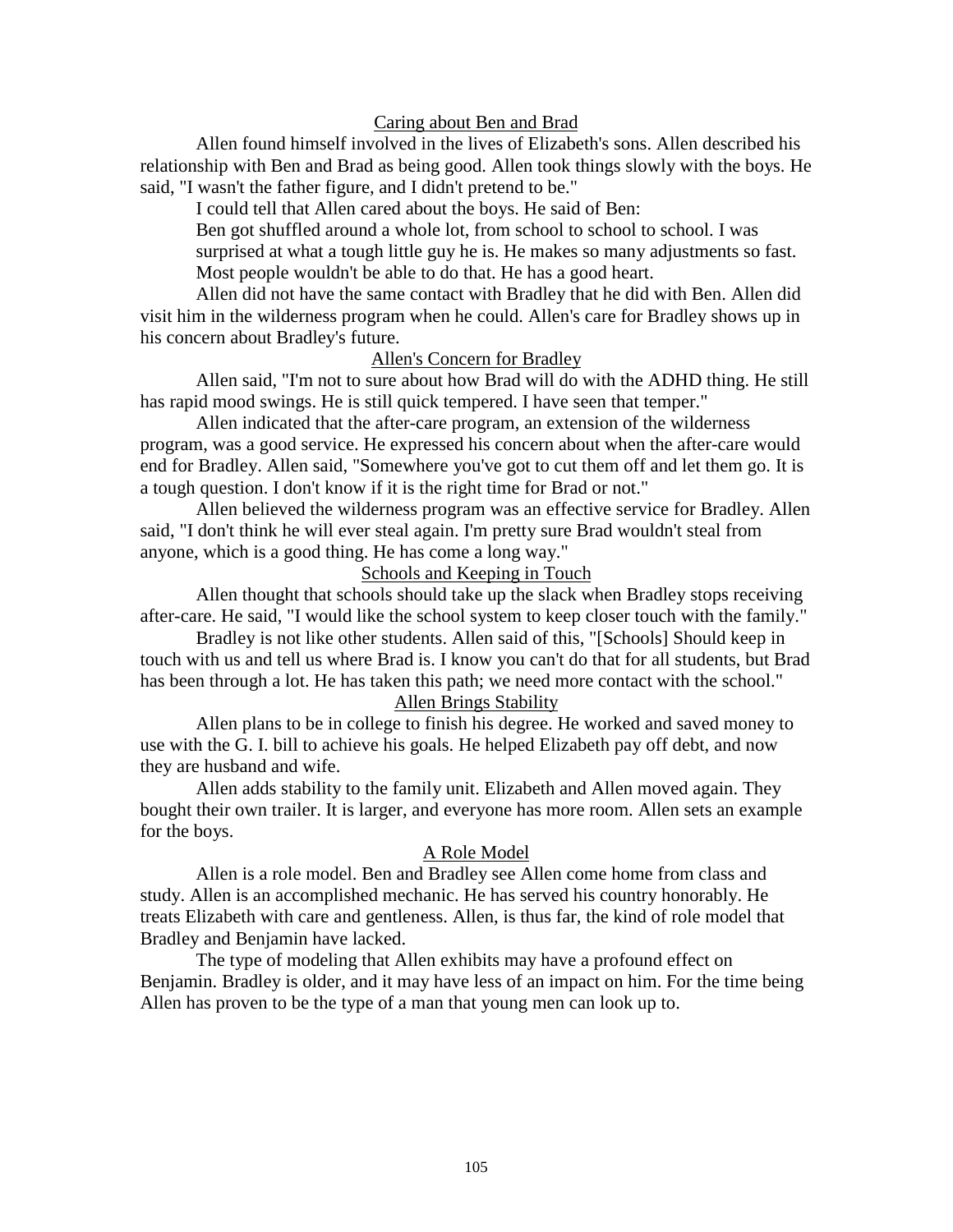# CHAPTER 9 THEMES THAT INTERSECT

Elizabeth, Bradley, Benjamin, and Allen have their own sense of how family life goes. Bradley and Benjamin were witnesses to and victims of, abuse. Each brother gave an account of his experience; each account was different. Yet, a common theme emerged that these young men were victims of abuse.

There is an intersection of themes for Elizabeth's family (see Figure 23). If two family members gave an account of a common experience, I considered this to be an intersection of themes.

This chapter is about the intersecting themes (see Figure 24) that emerged from this family's story. Some of the themes are tied to the receipt of services. I report the family member's personal experiences in association with the services that have been extended. I close the chapter by arguing that Elizabeth's family is a system.

The Service Providers

Elizabeth has been receiving services from various providers since she was 15 years old. Her 24 years of experience in working with service organizations gives her the most comprehensive view in her family. Elizabeth sought services for her family, because she recognized its dysfunction, and she was the only one able and willing to seek assistance.

Bradley and Benjamin have experience with different service providers. Bradley has been through more with services then Ben has, because Brad's need for help has been greater. Allen's short term in the family has only given him an awareness of past difficulties and services received.

Elizabeth spoke of six service-providing organizations. All six of these organizations have had a direct effect on Elizabeth's life. Benjamin has had direct contact with two service organizations and has been affected by two more. In the section that follows I will link the service organizations to family members and explain the association between the two.

### The Church

Elizabeth was the only family member that mentions a strong faith in God. She spoke of her faith early, and her devout nature showed throughout her telling. The church may have been the first service organization.

Elizabeth's first husband became more belligerent toward her and their sons. She sought help from her pastor. Liz said, "I wanted to know what to do to help my husband."

Liz's first husband was not in favor of her seeking help from the church. She said, "He was knocking the church saying things like, 'You can't believe in something that you don't see.'"

Elizabeth did not continue to get counseling from the pastor. He referred her to the private sector. Bradley is the only other family member that mentioned the church. He spoke of the church in reference to a party that was held in his honor.

### The Private Sector

Elizabeth was referred to a program called the *One Step* program. A volunteer psychologist from the private sector met with Liz. Her first husband was not pleased with Liz for attending sessions, and Liz was not sure they were helping her.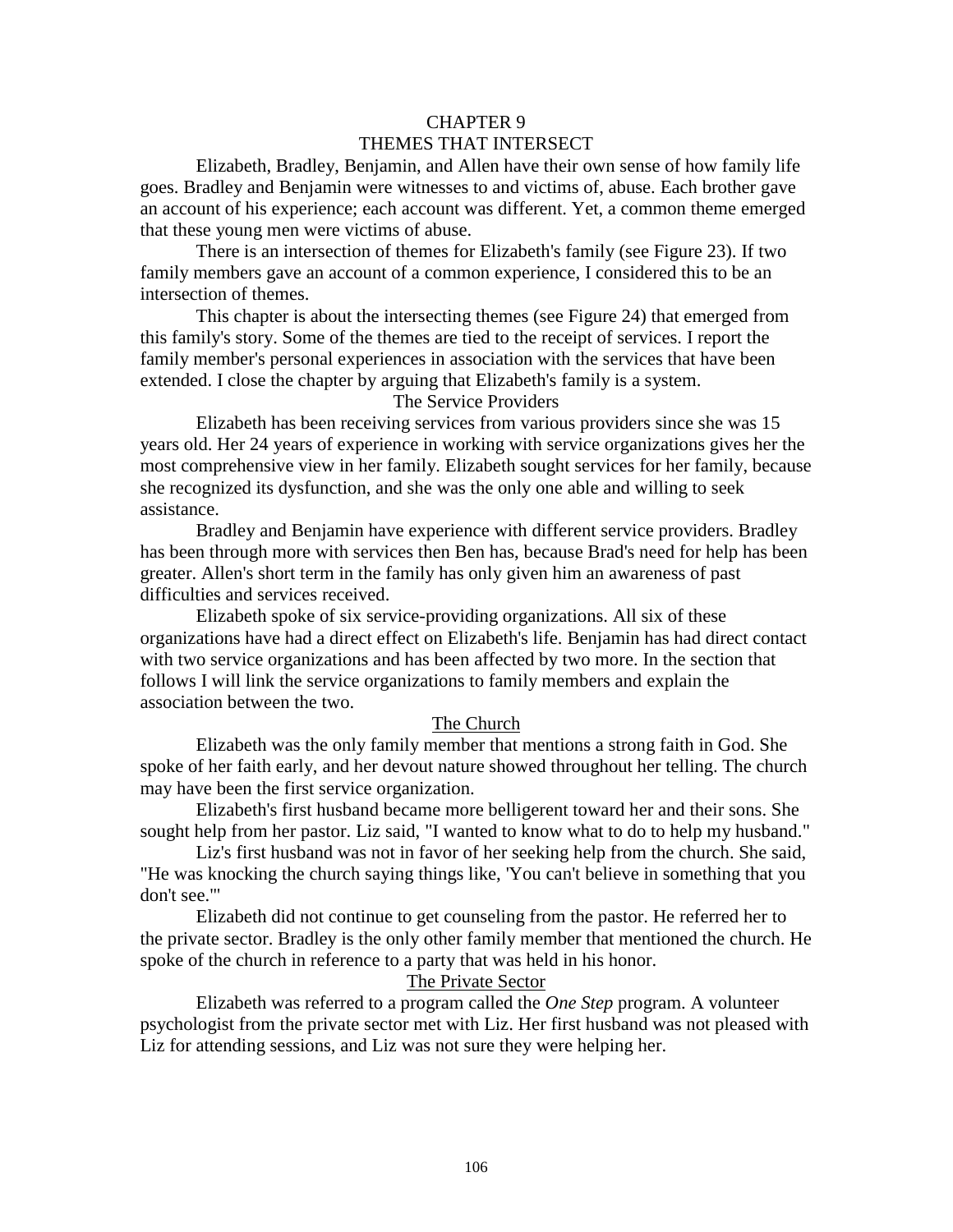

Figure 23. The intersection of family themes.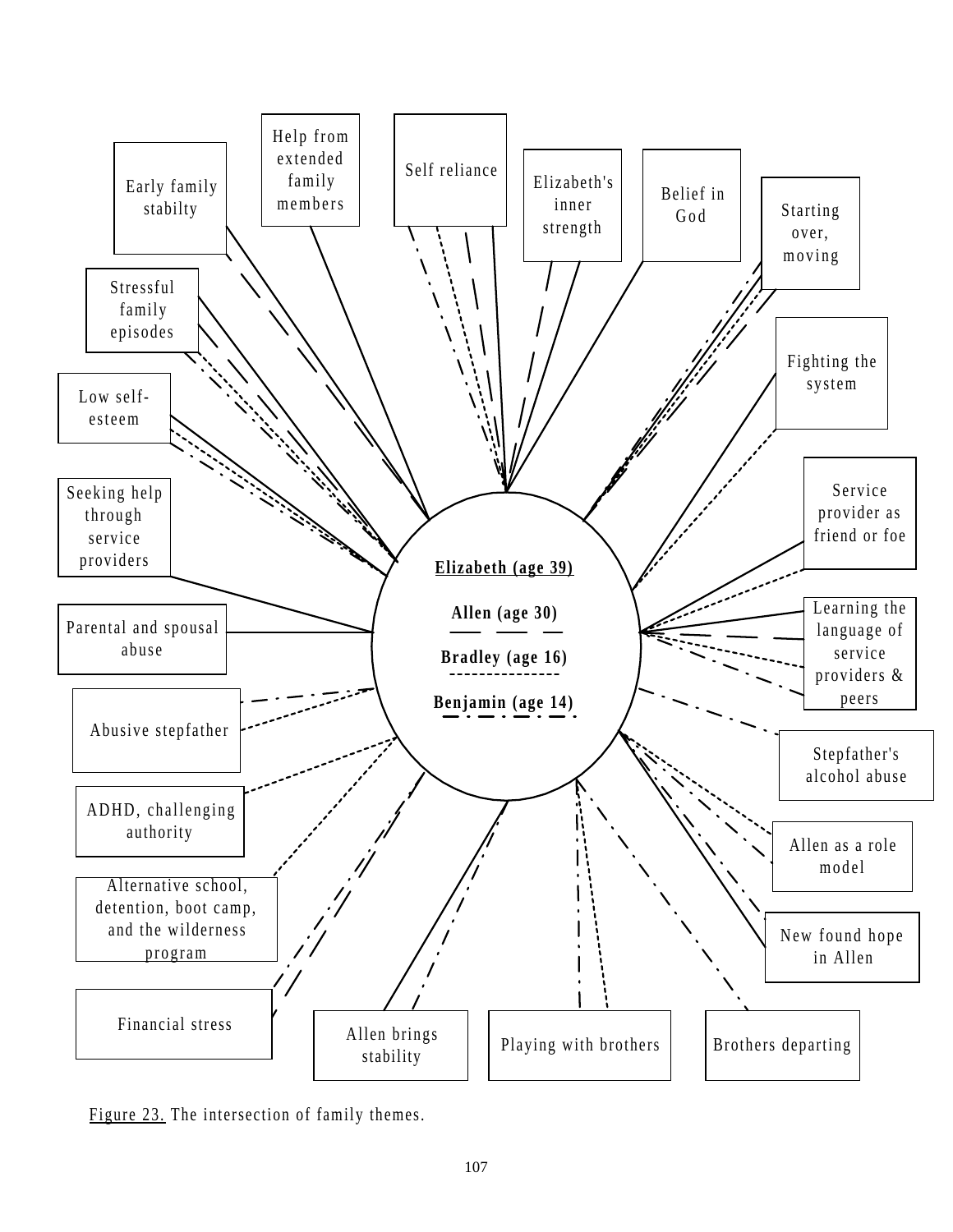

Figure 24. Family members' associations with service providers.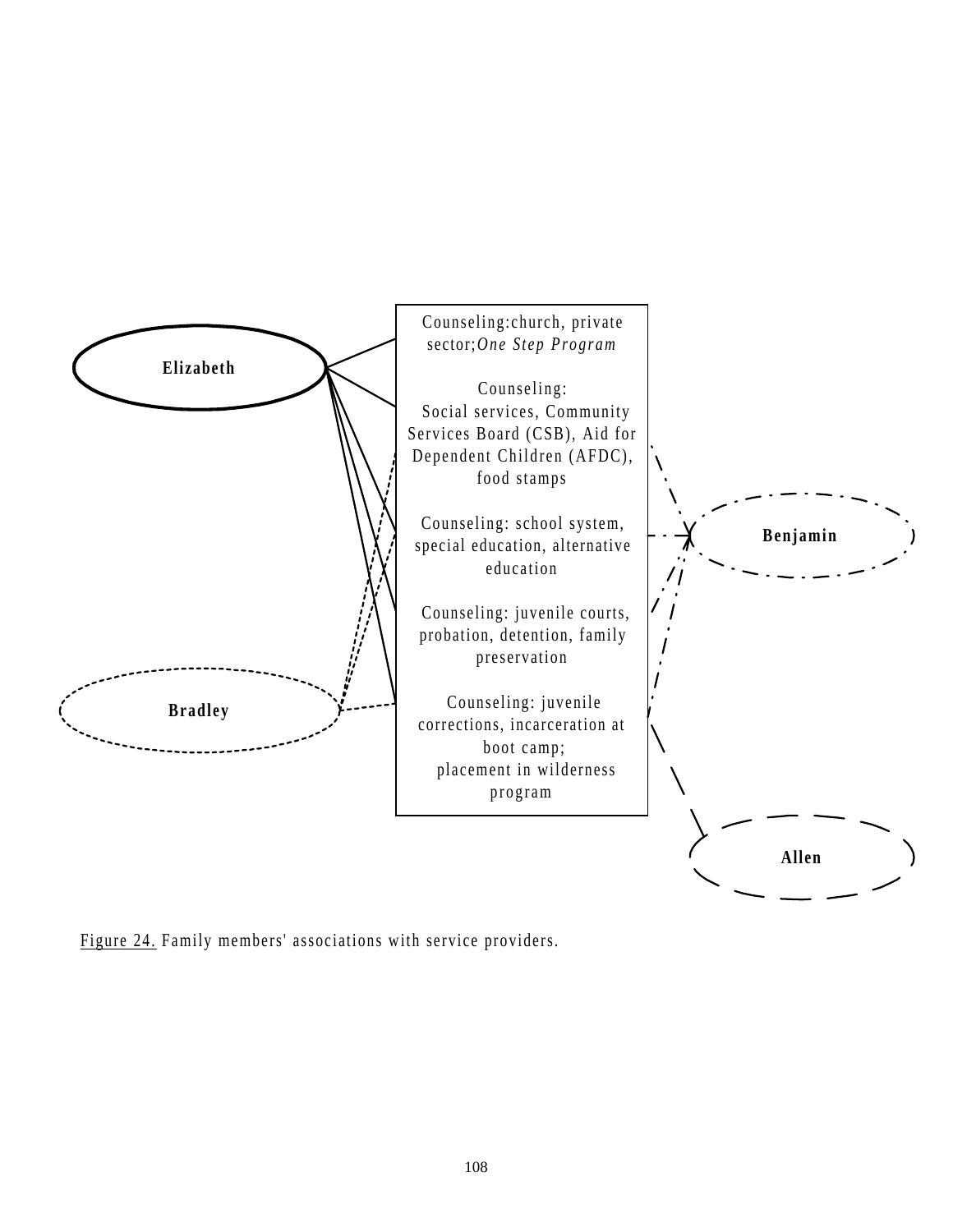Elizabeth is the only family member to receive services from the private sector. She said of that program, "Eventually I got to believing that the service providers were trying to brain-wash me." Elizabeth sought help from social services.

### Social Services

Under the umbrella of Social Services comes the Community Services Board (CSB). Elizabeth received counseling at the CSB. She was still interested in saving her first marriage.

Liz attributes her strength to leave her first husband to the CSB counselor. She said, "Through that counseling service I got the strength to leave."

Benjamin does not mention Social Services, but he spoke of the financial stress that he and his mother endured after Liz went through her second divorce. He mentioned food stamps when he spoke about that hardship. Allen corroborated Ben's statements when he told of the poor financial situation that Liz was in when they met. Allen asked me if I knew about the Aid for Dependent Children<sup>1</sup> (AFDC) and the food stamps that Liz was getting when we talked about his understanding of services.

Bradley was aware of his mother's financial problems. In conjunction with the AFDC program the Federal Government subsidizes a free breakfast and lunch program through the public school systems. Ben and Brad qualified for this program sporadically depending on the financial status of Elizabeth.

### The School System

The first service provider who Liz sought help from was a school counselor. Her father's molestation of her precipitated Elizabeth's initiation into counseling. For a short time, early in Elizabeth's receipt of services, the school counselor was helpful. School administrators and faculty members, in general, would not prove to be Elizabeth's strongest allies.

Elizabeth has been in and out of school offices, in different school divisions, in different states. Most of her encounters with school officials are centered on Bradley's inability to function in the school, the school's inability to serve Brad, and a very late identification of his disability.

Elizabeth and Bradley have fought the school system. Elizabeth has fought the system out of frustration; her frustrations were brought about by her negative experiences with school officials.

Bradley fought the school system out of frustration induced by a difficult home life and an unrecognized disability. Bradley's frustrations manifested themselves in his rebellion against authority figures, including his mother. Bradley had seen the men in his mother's life model poor anger-control skills. Bradley emulated what he saw, and in so doing he struck out at anyone and everyone who would try to help him.

Benjamin has attended many different public schools. Ben remembered each new place that he lived by remembering the school playground. For Ben, the stress of moving to a new place was eased, because he always found that new place to play.

Allen is aware of the difficulties that Liz has had with school systems. He is concerned about how Bradley will adjust to a large public high school. Allen hoped, "I would like the school system to keep closer touch with the family."

<sup>&</sup>lt;sup>1</sup> Aid for Dependent Children (AFDC) and food Stamps are federally funded programs administered by state Social Services.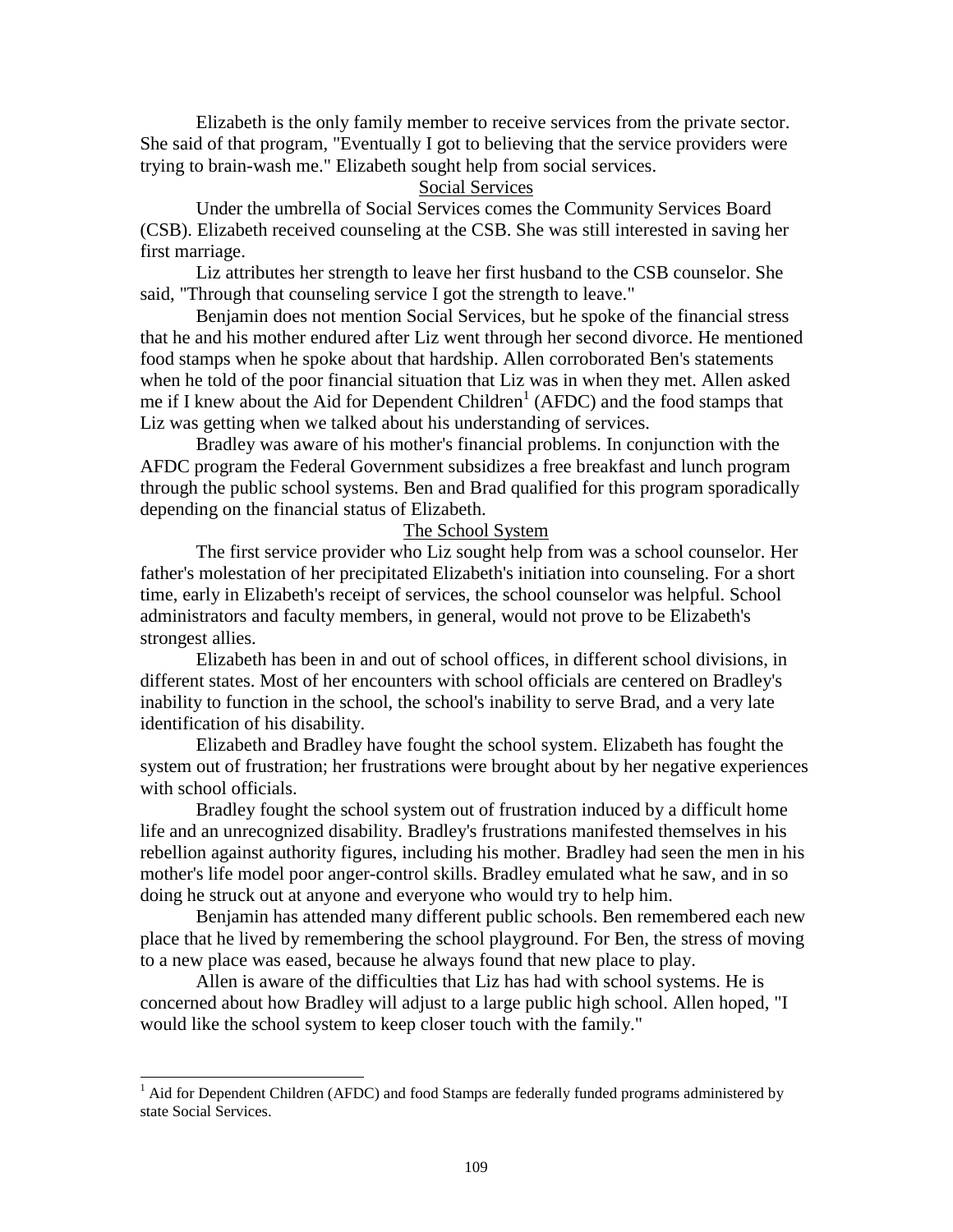Elizabeth and Bradley have found a good friend in a school system along the way. Bradley is still close to a special education teacher he had in the middle school. Elizabeth praised school officials in the school system where her sons now attend. She spoke highly of a school counselor who came to see her at work to discuss where best to place Bradley.

Juvenile Courts

Bradley became uncontrollable. Elizabeth and the school system recognized that he was volatile enough to bring in the juvenile court system. Brad brought a gun to school, and he had begun stealing. A judge, district attorney, probation officer, school officials, and Elizabeth began the process of trying to help Bradley. It was not always a harmonious process. Elizabeth said, "[When watching the court system work] I felt distraught and angry, I thought I was losing my child."

Alternative school, probation, detention, and family preservation were the steps taken to help Bradley; he did not respond. Bradley committed an assault with a knife against Benjamin. Elizabeth filed charges. The judge sentenced Bradley to be incarcerated at a juvenile detention center for habitual offenders. The center was a military boot camp facility.

The juvenile courts, by necessity, are tied to the juvenile corrections system. Elizabeth, though often frustrated with the apparent lack of coordination in the court system, did find good service providers. A good mentor for Bradley, a sympathetic judge, and others often brought hope to Elizabeth.

### Juvenile Corrections

### Boot Camp

Boot camp is incarceration. Elizabeth experienced this service from the outside. She would not receive notice, by phone or any other method, that Bradley had lost visitation privileges. There was no partnership between the family of the incarcerated and the service provider.

Bradley fought his peers and the system. The military regime was so structured Bradley found himself with no points of reference for behavior. Elizabeth and Bradley were excluded from the decision-making process regarding how and what Bradley would be doing.

One rationale behind this approach to institutionalized individuals is to keep a person completely separated from his past so he can find a new role to play in the world (Goffman, 1976). Bradley was finding a new role. He learned the language of his peers, and he learned to fight in self-defense only.

Bradley found a caring service provider while at boot camp. He considered the counselor at boot camp to be a friend. Bradley thought that the counselor played a key role in getting him released from boot camp.

The boot camp made a lasting impression on Bradley. He did not like it enough to know that he did not want to return. Elizabeth argued that the boot camp would not help Bradley solve his many problems.

#### The Wilderness Program

Bradley said of the wilderness camp, "You had an opportunity to look at yourself, and look at what you need to change."

When Bradley came home from the boot camp he did well for four months. Brad started to make the same mistakes that he made before going to boot camp. Elizabeth had him charged for stealing a bike, and they were back in front of the judge.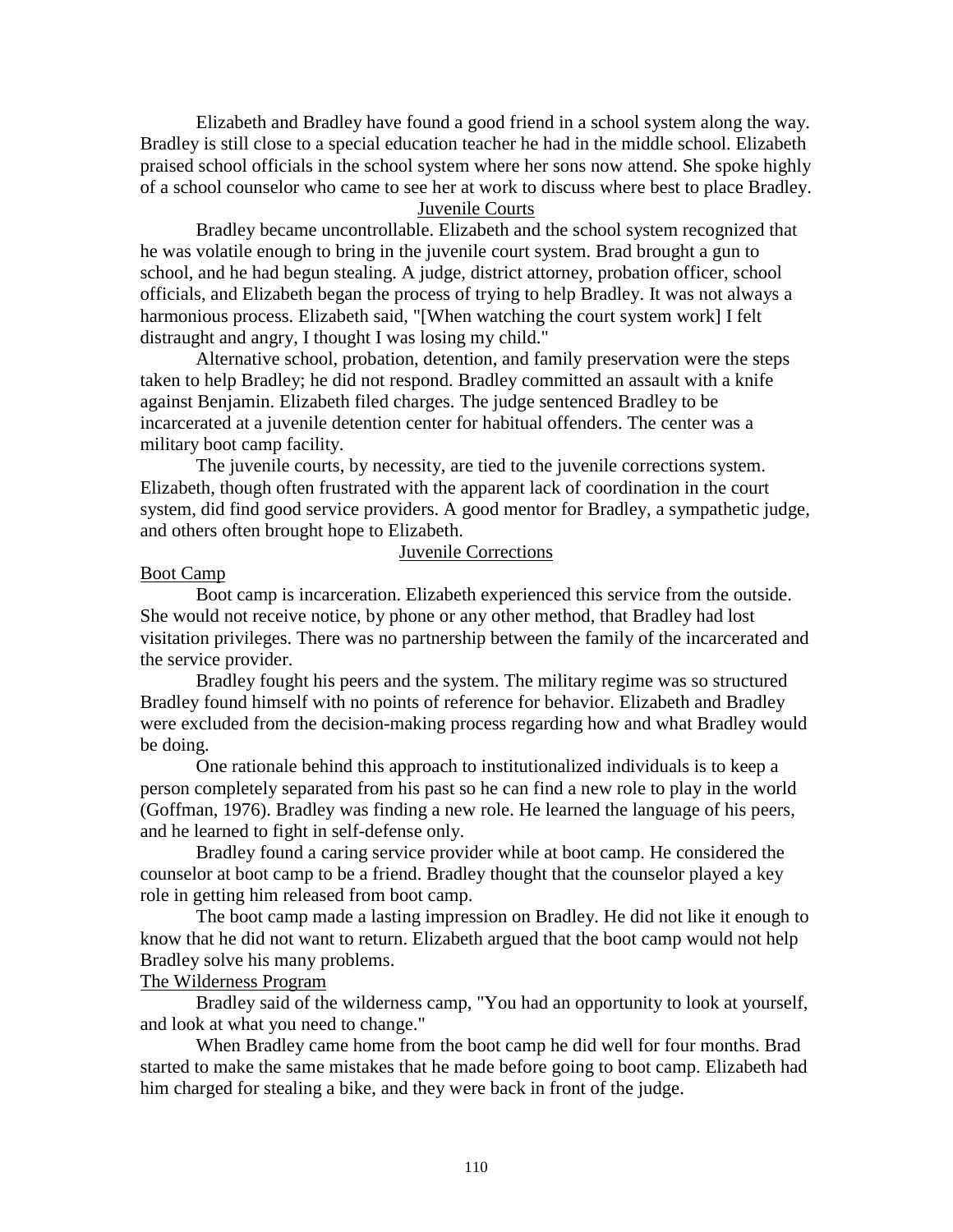A caring judge heard a mother's pleas for help. Elizabeth had pushed to have Brad sent to a wilderness camp. Now the system responded, and Liz knew it was the right placement for Brad.

Elizabeth believes that it was a partnership from the start. The educational director, program director, camp counselors, camp educators, Elizabeth, and Bradley all had a hand in designing and implementing Brad's individual education plan<sup>1</sup> (IEP).

Brad responded to the wilderness program by rebelling and running. The camp program director informed Elizabeth of Brad's initial response and the consequences of such misconduct. Elizabeth felt like the wilderness program coordinated services and communicated with her.

Bradley came around and became successful. His graduation marked an event in his life the likes of which he had never experienced. If someone would have asked me to guess what Brad had been through, I would not have been able to venture a guess.

Elizabeth's Family as a System

I place Elizabeth's family, as a system (see Figure 25), at the center of Bronfenbrenner's Ecological Theory of Development model (as cited in Santrock, 1996). The service providers associated with Elizabeth's family are placed in the model.

The Family in the Middle

An important concept of the ecological theory is the individual (in this case the family) shapes the world outside, Bronfenbrenner's study (as cited in Santrock, 1996). Elizabeth, Bradley, Benjamin, and Allen exist as a family system. The survival of Elizabeth's family is based on how well the family members can maintain a structure and the family's flexibility to react to forces outside and inside the family unit (Lewis et al. 1976).

The microsystem is represented as the second concentric circle. The microsystem is the family setting where most of the direct interactions, with the outside world, take place. Elizabeth maintains a close relationship with extended family members, and her great grandparents influenced her view of family life. Two service providers, Elizabeth's high school counselor and one of Bradley's special education teachers, are placed in the microsystem, because they maintained a close relationship with Elizabeth and Bradley.

Service Providers as Buffers

The mesosystem is the third circle. For Elizabeth's family the service providers served as buffers between the outside world and the close world of the family in the microsystem. Service providers from the church, school system, social services, juvenile courts, and juvenile corrections served as insulators for Elizabeth's family during times of family crises.

Service providers worked to protect Elizabeth's family from disintegration. According to family members, some service providers offered more help than others. Some service providers seemed to work against keeping the family system united.

The Exosystem, Macrosystem and the Chronosystem

Elizabeth's first husband, C. C. (eldest son), her parents, and her second husband are all placed in the fourth circle. They are placed in the exosystem, because they do not have a direct influence on Elizabeth's nuclear family.

<sup>&</sup>lt;sup>1</sup> An individualized education program is a plan of study tailored to the specific educational needs of one student. IEPs are used by public school systems for students with special needs.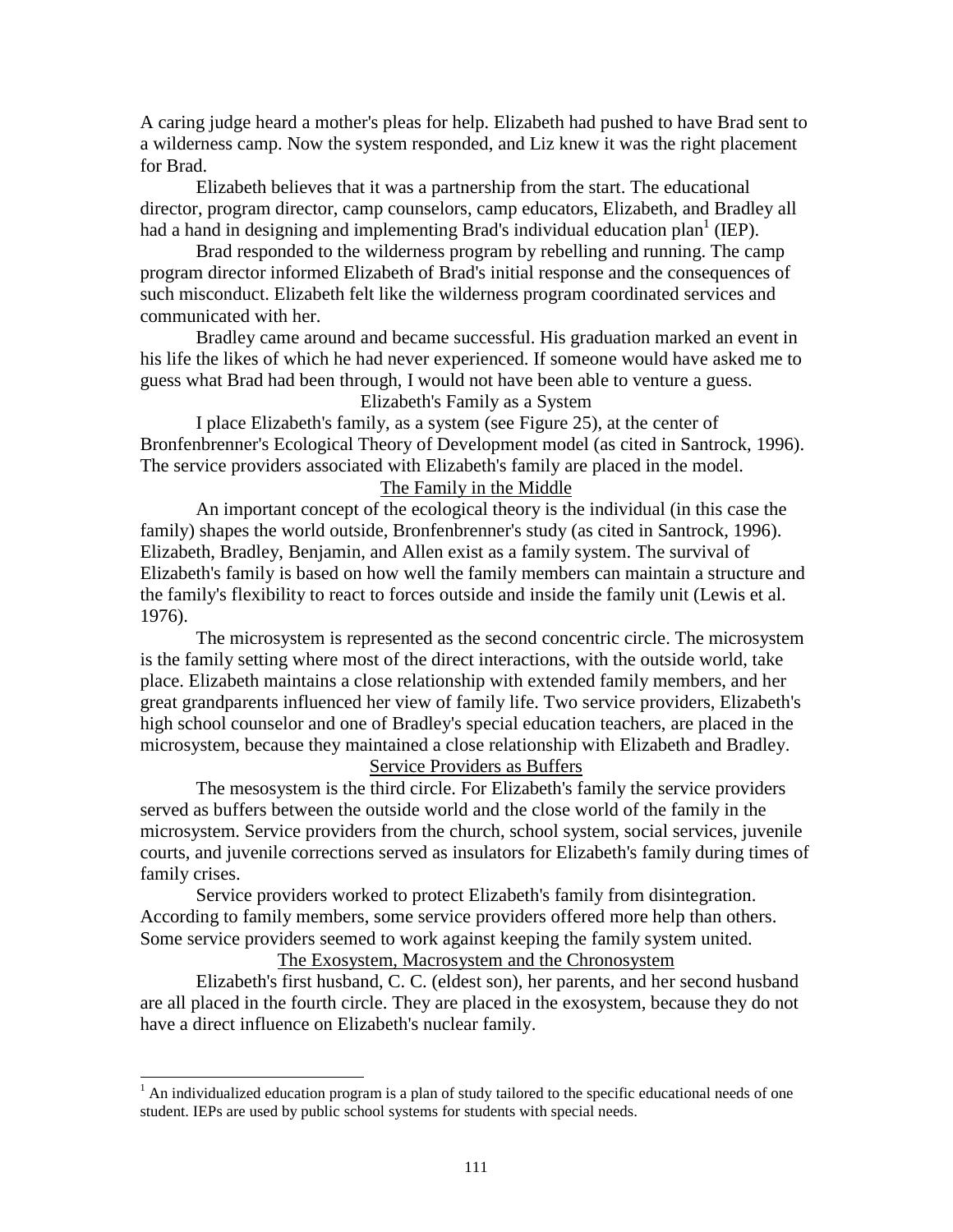

Figure 25. Elizabeth's family in Brofenbrenner's ecological theory model. Adapted from The Science of Child Development, edited by J. W. Santrock, 1993, p.51. Child Development, Copyright 1993 by Erlbaum Publishing Company.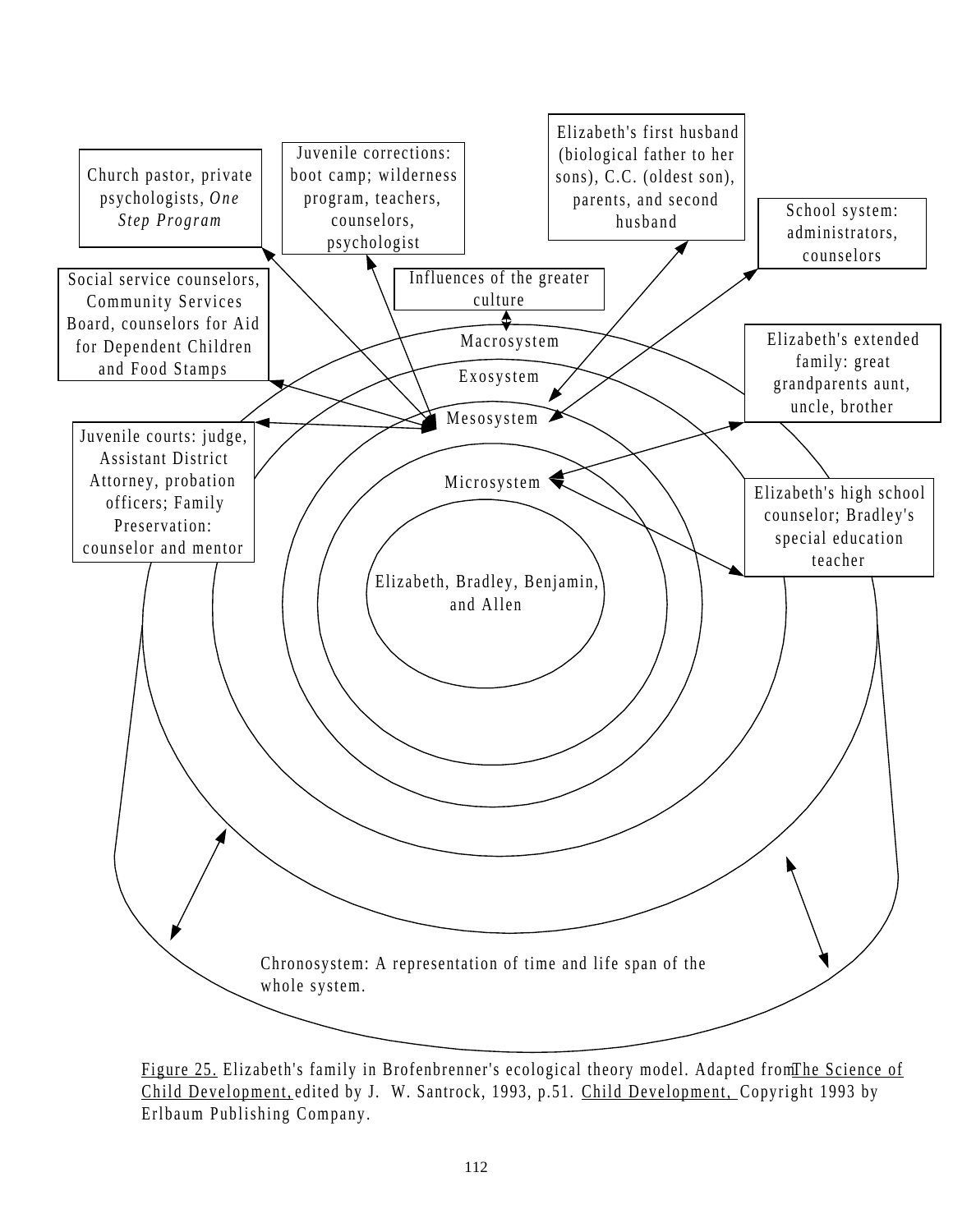The macrosystem is the fifth circle; it represents the greater culture that the family lives in.

The chronosystem adds a three dimensional element to the model. It represents the birth of the whole system and time passing, the life span of the system.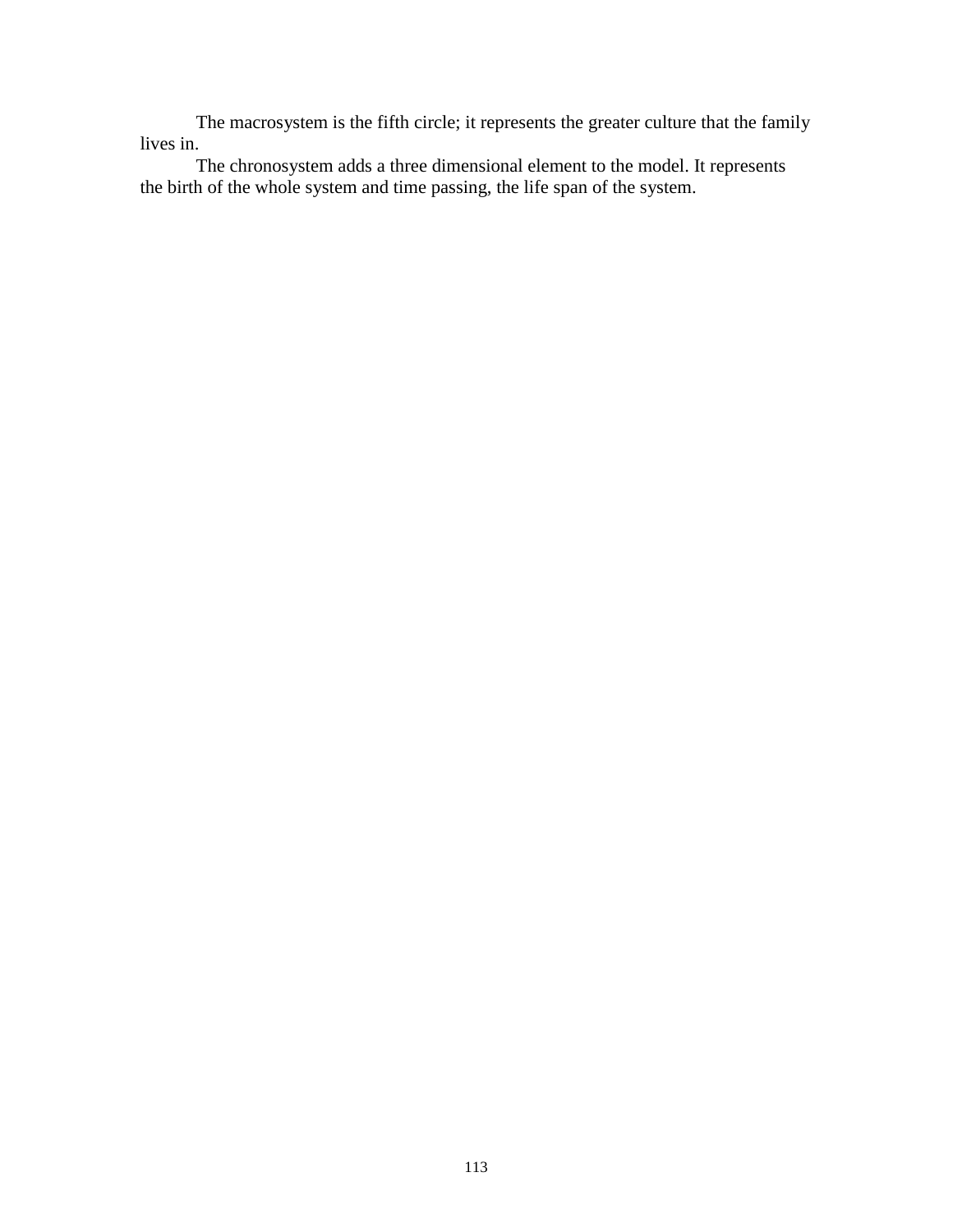### CHAPTER 10 EPILOGUE

I called Elizabeth near the end of the study to make arrangements to see the family for a group interview. She told me that would be fine, but Brad would not be present. I asked her if everything was OK. She told me Brad had decided to go live with his dad. I asked her if it would be OK to talk about this when we met. She agreed.

We made arrangements to meet at the same diner where Bradley, Elizabeth, and I first had lunch, on June  $9<sup>th</sup>$ . I wanted to ask a few questions that would bring some closure to my research. I also wanted to see how they were doing. Elizabeth, Allen, and Benjamin agreed to meet on a Friday evening, and I would treat the family to dinner.

### Dinner and a Few Final Questions

I arrived at the diner before the family, and I waited about ten minutes in my car. I saw them pull into the parking lot and went to greet them. We were all smiling. It was a beautiful fall evening. We all exchanged handshakes and walked in.

Benjamin walked beside me and told me that his baseball banquet was in this same restaurant. He told me that he got a trophy. I told him that was great and asked them if they were hungry.

There was a large food bar. We all decided to eat from the buffet. We were seated and took our places in the various lines to fill our plates. We talked of games and music and the various places that we had been since we last spoke with each other. We ate until we were full.

Elizabeth, Allen, and Ben were accustomed to my use of the tape recorder, and none of the family objected when I asked about taping our conversation for transcription. I was curious about Bradley, so I asked Liz to tell me about Brad.

Elizabeth told me that Bradley went to live with his father. She told me that he didn't give the high school enough of a chance, but he did not get into trouble. They had made a deal: for Brad to go live with his father he had to stay in high school. Brad's father agreed to the arrangement, and he informed Liz that the high school where he lived was small and it might suite Bradley better. Elizabeth said, "He is going to a smaller school where his father is. It is, well, less preppy. He has to be in school, and he has to finish."

Elizabeth spoke about this arrangement with a good attitude. She was upbeat during the whole dinner. She was happy with the trailer she and Allen had purchased. It has more room then the one they rented, and Ben said, "I get the master suite." They all seemed happy.

I told them that I had just a few questions left to ask about services. Elizabeth, Allen, and Ben agreed to do their best to answer any questions.

The Most Beneficial Service to the Family

I had already asked Allen what he thought the most beneficial service to the family had been. He told me he thought the after-care service associated with the wilderness program was good. He also expressed his concern about when this service would end for Bradley.

Benjamin smiled when I asked him the same question. He looked like he was thinking about it, but he gave no answer. I told him he did not have to answer the question. I told him he could think about it and speak up any time. He seemed OK with that and excused himself to get another bowl of ice cream.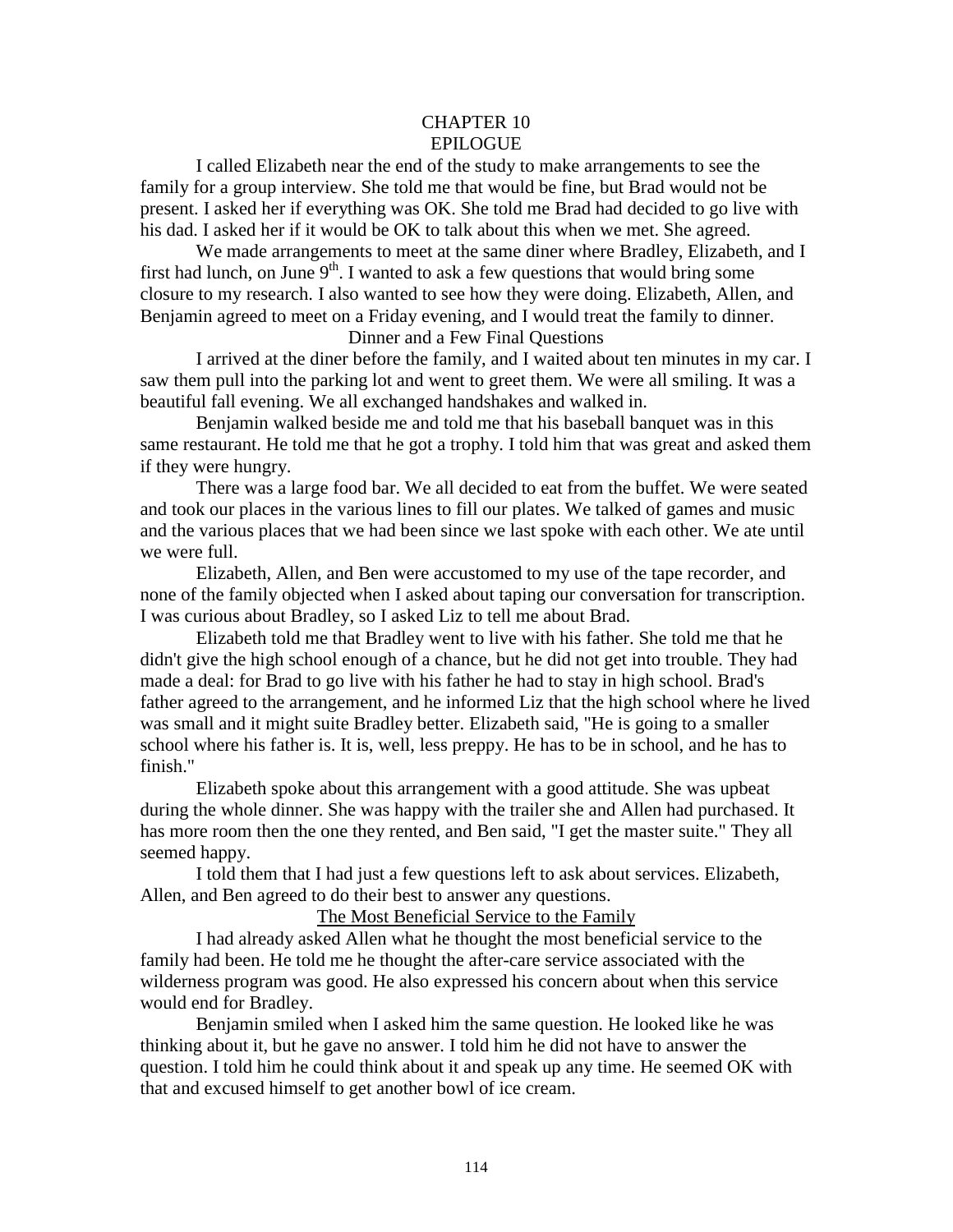Elizabeth said, "The wilderness program for Bradley was the most beneficial. If Brad didn't get that, help there would never be peace in this family"

# What to Tell Policy Makers

I asked, "What would you tell policy makers about the service-providing network?"

Elizabeth said:

I think, I wouldn't necessarily call it a network. They don't necessarily work together. I think they could be a little less prejudicial. They could be less judgmental of the people who receive services. There seems to be, in certain categories, some favoritism. If I could get somebody's attention that is what I would point fingers at.

Allen said, "I think more awareness among some of the services about what they all do. Policy makers need to know what they do."

## What to Tell School Officials

I asked, "What would you say to school officials?" Elizabeth said:

I think they need to become more involved with other service providers. They need to be more educated about where people can go for help. They need to target the high-risk kids and get them help--workshops for teachers, whatever, to help these kids.

### What to Tell Other Service Providers

I asked, "What would you tell other service providers?'

Allen said, "They probably ought to work more in conjunction with the schools. There ought to be more overall involvement between the families, the schools, and other service providers."

Elizabeth answered:

If we have to stand up and defend what we need here and there, it is harder. Have everything combined. Have them all in a nutshell. Have the service providers, the schools, and the families all working together. They are not a network. There are too many going the wrong way. The main focus should be to have everybody working together on one goal. Now, it is. "He said-she said," and a lot of finger pointing.

I wanted to know what Elizabeth had to say about the confidentiality issue. I

asked, "What would you say to service providers about the confidentiality of recipients?" Elizabeth said:

My personal experience with Bradley has been, at the school level they never seemed to be worried about that. I don't think that should be a barrier for serviceproviders. The focus should be on getting the help to the people who need it.

# What to Tell Families that Seek Services

For my final question I asked, "What advice would you give to families that seek services?"

Elizabeth said:

I would tell them to continue to seek the help. I would say don't give up. Continue to seek the services, because what services there are out there are better then none. With Bradley, we just kept looking for the right kind of help. I couldn't give up, because I couldn't do it alone. I couldn't give up on my family. If friends or family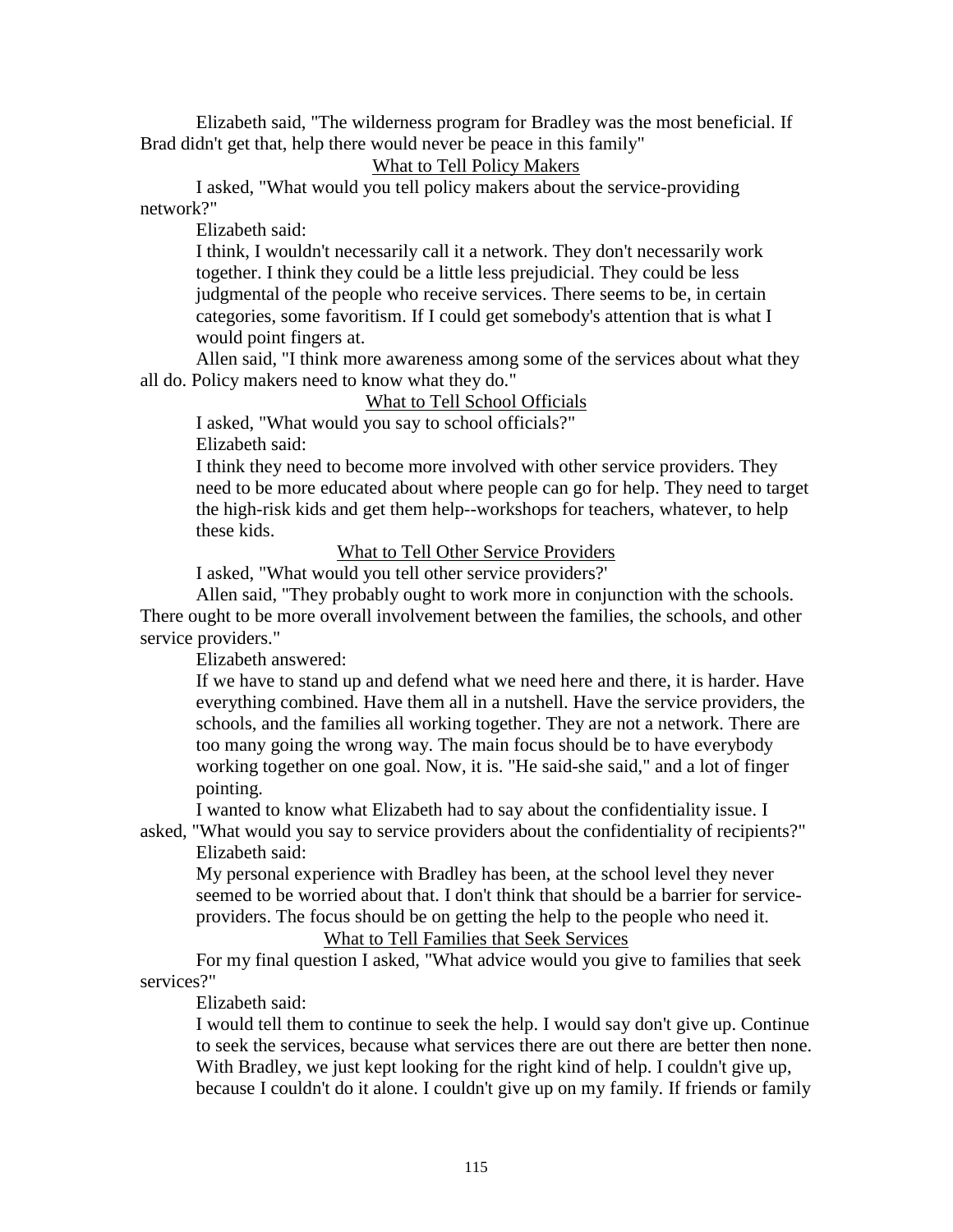came to me and asked what to do, I would tell them what problems I had, but I would never tell them to give up. Out there somewhere is the right facility, the right service, or the right person; you just have to keep looking.

Elizabeth was always hopeful, even in times when I would think that hope was hard for her to find. With her hopeful words on my tape, we all rose from the table and went to the parking lot. Elizabeth asked me if she could get a copy of my dissertation. I told her if all went well, I couldn't see why she shouldn't have one.

The air outside was cool. The sun had almost set, and the sky was deep blue. I shook Allen and Ben's hands, and I gave Elizabeth a hug. She said, "God bless you."

I said, "And you."

We parted company and went our separate ways.

A Few Suggestions from the Author

I have been a public servant for 20 years, providing educational services to young people and families. I have worked on multidisciplinary teams charged with the responsibility of finding an alternative placement for youngsters who are at-risk of not completing high school. As a member of such a team I would keep files on these at-risk students, and in each file there would be fragments of information about poor performance and troubled behaviors. The team would decide on a strategy or placement for one child and move on. I would often wonder what family life was like for that child.

I have walked a mile with Elizabeth, Bradley, Benjamin, and Allen. They have allowed me to gain a better understanding of what their lives are like. My suggestions are:

**To policy makers:** Listen to the details of these people's lives, direct more resources toward building a more responsive network of service providers, and know and try to understand one man so that you may help every man.

**To my fellow educators:** We work in places that are common grounds. Allow these grounds to be fertile for cooperation with other service providers. Invite them in. Let them help. They care about the same things that we do. They have expertise and ideas about how to serve children and families. Our grounds are common, so we needn't fight over the turf.

**To principals:** View yourselves as the educational leaders who are service providers. If true collaboration is to take place among service providers, and at-risk children and their families are to benefit from such collaboration, you could be one of the initiators. Promote an atmosphere of cooperation with other service providers.

**To school counselors:** Be information specialists and liaisons for school administrators and other service providers. Know about how other service providers do their work. Follow up on at-risk students and their families when you make referrals. Help building administrators understand what other service providers can do to assist in helping at-risk students.

**To trainers of educational leaders:** Build a curriculum that develops collaboration skills. Use problem-based learning activities that are realistic and meaningful for the student.

**To service providers:** Do all in your power to help policy makers build a true network. Hold all people who walk through your doors with an *unconditional positive regard* (Rogers, 1983)*.* Meet and share information about what works. Keep doing the good work that you already do.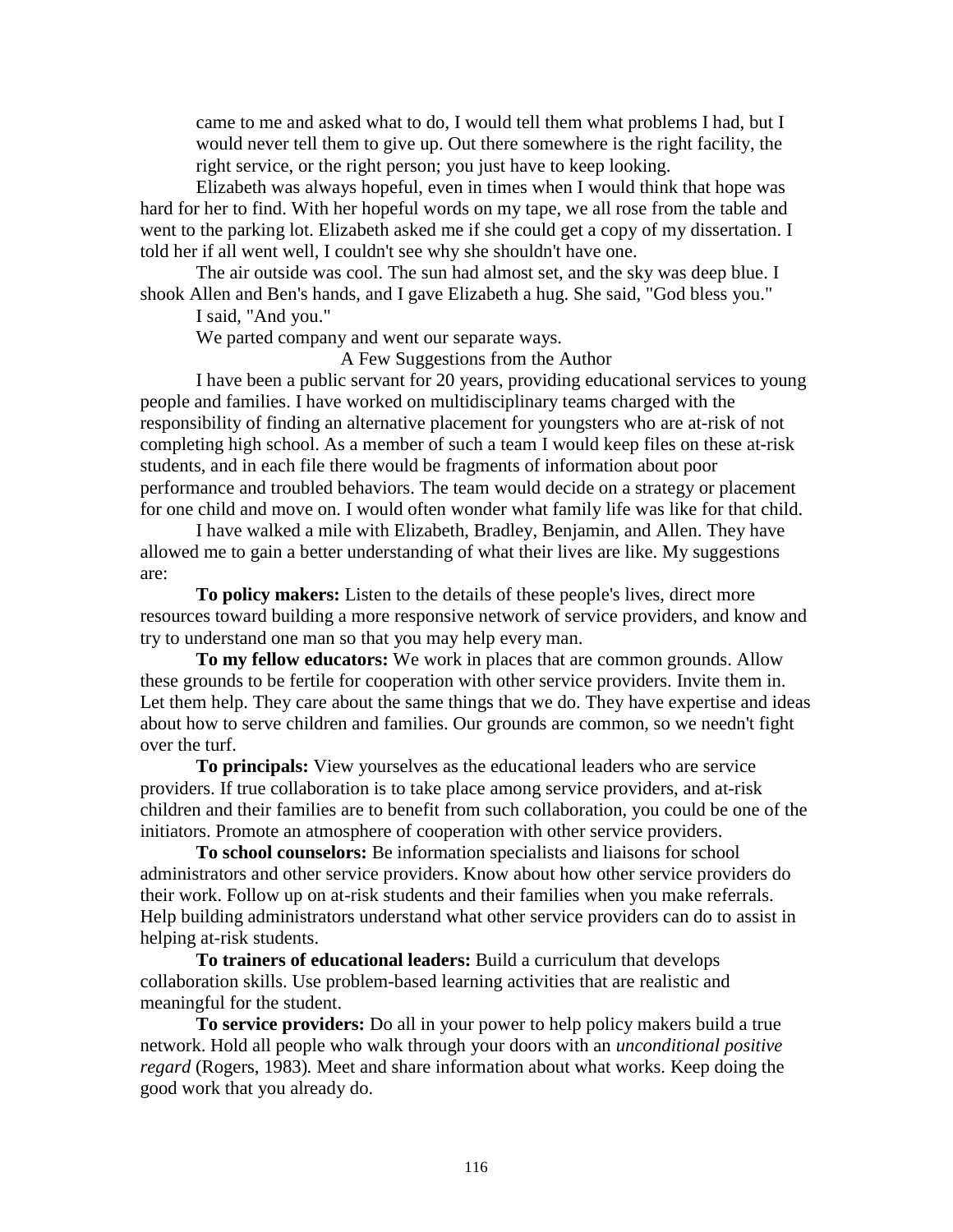**To cooperative extension service providers:** Promote and facilitate meetings that bring all service providers together. Use current research to create thematic agendas for conferences, so practitioners may find their own uses for research findings.

**To family researchers:** Use qualitative, quantitative, and mixed methodologies to do research on families. Keep working to reveal the details of how people experience the world.

**To family theorists:** Use less jargon to describe theories about children and families. Make research findings useful to a wide audience.

**To families that suffer:** Keep looking for help, be strong in your faith, and do not give up. You will find caring people who know how to help. You will find them in the schools, departments of social services, courts, churches, temples, mosques, and synagogues.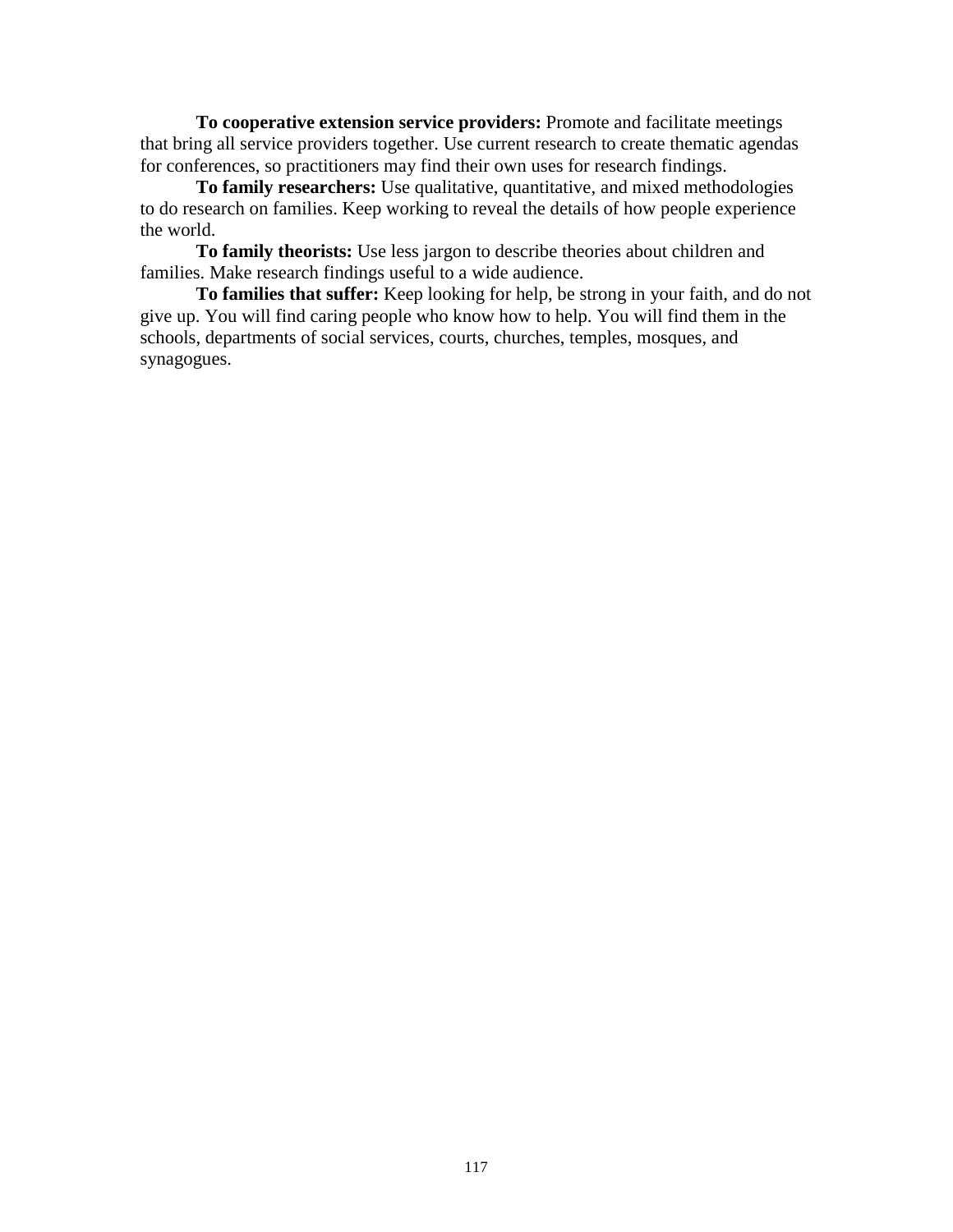#### REFERENCES

Beavers,W. R., & Hampson, T. B. (1993). Measuring family competence: The Beavers system mode. In F. Walsh (Ed.), Normal family processes  $(2<sup>nd</sup>$  ed., pp. 73-95). New York: Guilford Press.

Bertalanffy, L. (1968). General systems theory: Foundations, development, applications. New York: George Braziller.

Bloom, B. J., Engelhart, M. D., Furst, E. J., Hill, W. H., & Krathwohl, D. R. (1956). Taxonomy of educational objectives: The classification of educational goals. Handbook 1, Cognitive Domain. New York: David McKay.

Bronfenbrenner, U. (1987). Family support: The quiet revolution. In S. L. Kagan, D. R. Powell, B. Weissbourd, & E. F. Zigler (Eds.), America's family support programs: Perspectives and prospects (pp. xi-xvii). New Haven, CT: Yale University Press.

Bronfenbrenner, U. (1974). Developmental research, public, and the ecology of childhood. Child Development, 45 (pp. 1-5).

Commonwealth of Virginia, Department of Social Services Child Protective Services. (1992). Assistance for educators in recognizing and reporting child abuse and neglect . The mandated reporter assistance series. Richmond, VA: Commonwealth Printing Office.

Council on Community Services for Youth and Families. (1991). Improving care for troubled and "at-risk" youth and their families. Richmond, VA: Commonwealth Printing Office.

Covey, S. R. (1997). The seven habits of highly effective families. New York: Golden Books.

Dryfoos, J. G. (1994). Full-service schools: A revolution in health and social services for children, youth, and families. San Francisco: Jossey-Bass.

Dunst, C. J., Trivette, C. M., & Deal, A. G. (Eds.). (1994). Supporting and strengthening families: Methods, strategies, and practices (Vol. 1). Cambridge, MA: Brookline Books.

Epstein, M. (1998). Assessing the emotional and behavioral strengths of children. Reclaiming Children and Youth, 6, 250-252.

Geismar, L., & Camasso, M. (1993). The family function scale: A guide to research and practice. New York: Springer Publishing Company.

Goffman, E. (1976). Asylums. Chicago: Aldine Publishing.

Harling, R. (1988). Steel Magnolias. New York: Wharton & Garrison.

Hart, B. (1993). The legal road to freedom. In M. Hansen & M. Harway (Eds.),

Battering and family therapy: A feminist perspective (pp. 13-29). Newbury Park, CA: Sage.

Harway, M., & Hansen, M. (1993). An overview of domestic violence. In M. Hansen & M. Harway (Eds.), Battering and family therapy: A feminist perspective (pp. 1-12). Newbury Park, CA: Sage.

Jehu, D., Gazan, M., & Klassen, C. (1988). Beyond sexual abuse: Therapy with women who were childhood victims. Chichester: John Wiley & Sons.

Kagan, S. (1994) Defining and achieving quality in family support. In S. L. Kagan & B. Weissbourd (Eds.), Putting families first: America's family support movement and the challenge of change (pp. 375-400). San Francisco, CA: Jossey-Bass.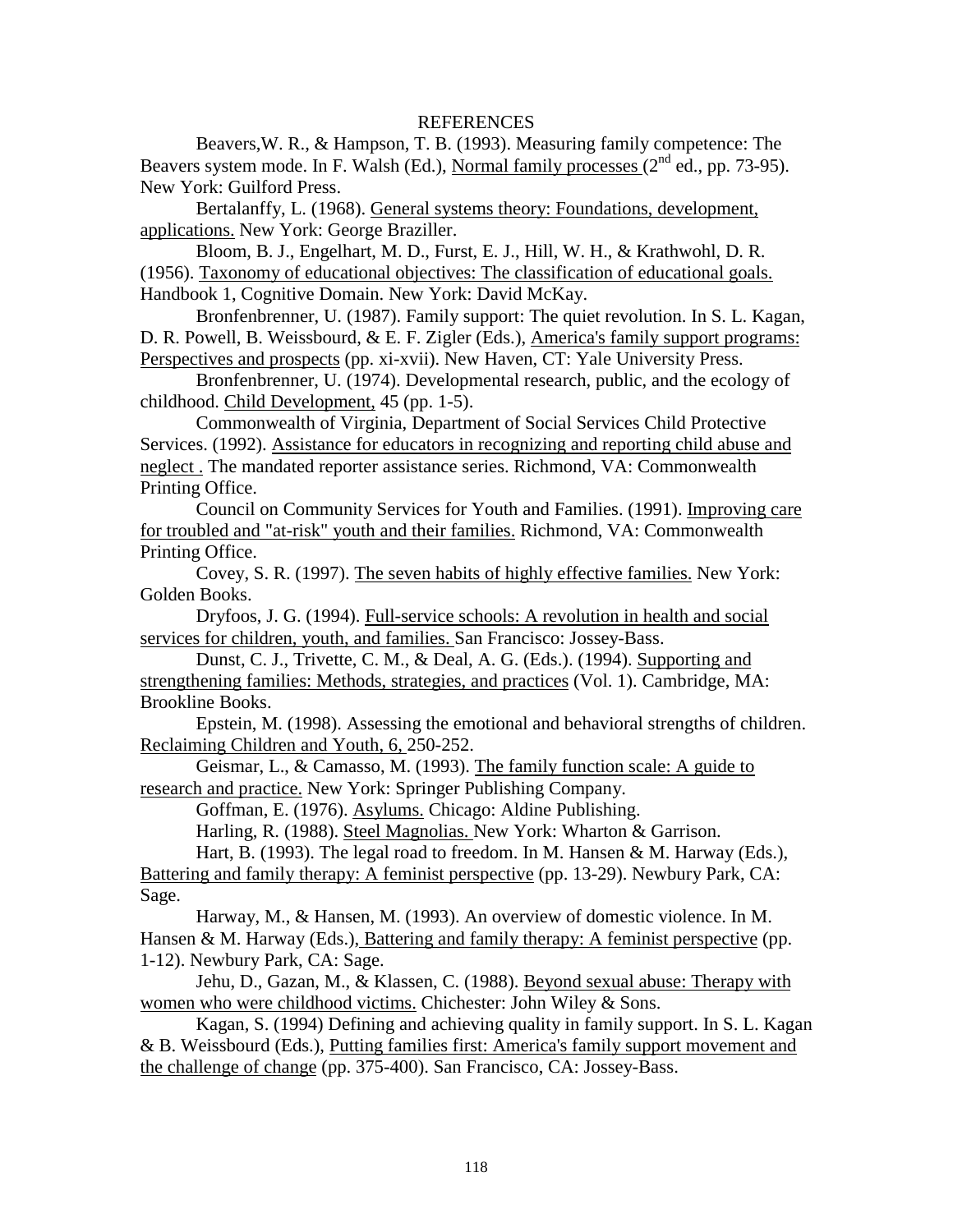Kagan, S., & Shelly A. (1987). The promise and problems of family support programs. In S. L. Kagan, D. R. Powell, B. Weissbourd, & E. F. Zigler (Eds.), America's family support programs: Perspectives and prospects (pp. 3-18). New Haven, CT: Yale University Press.

Kagan, S., Powell, D., Weissbourd, B., & Zigler, E. (1987). Past accomplishments: Future challenges. In S. L. Kagan, D. R. Powell, B. Weissbourd, & E. F. Zigler (Eds.), America's family support programs: Perspectives and prospects (pp. 365- 380). New Haven, CT: Yale University Press.

Kauffman, J. (1999). How we prevent the prevention of emotional and behavioral disorders. Exceptional Children, 65, 448-468.

Krathwohl, D. R., Bloom, B. S., & Masia, B. B. (1964). Taxonomy of educational objectives: The classification of educational goals. Handbook II, Affective Domain. New York: David McKay.

LaRossa, R. (1984). Introduction: A family is a social group. In R. LaRossa (Ed.), Family case studies: A sociological perspective (pp. 1-12). New York: The Free Press, Macmillan.

Lewis, J., Beavers, W., Gossett, J., & Phillips, V. (1976). No single thread: Psychological health in family systems. New York: Brunner/Metzel.

Maykut, P., & Morehouse, R. (1994). Beginning qualitative research: A philosophic and practical guide. Bristol, PA: The Falmer Press.

Moxley, D. P. (1997). Clinical social work in psychiatric rehabilitation. In J. R. Brandell (Ed.), Theory and practice in clinical social work (pp. 618-661). New York: The Free Press.

Rapp, C. A. (1998). The strengths model: Case management with people suffering from severe and persistent mental illness. New York: Oxford University Press.

Rapp, C. A. (1995). The active ingredients of effective case management: A research systhesis. In L. Giesler (Ed.), Case Management for behavioral managed care (pp. 5-45). Washington, DC: Center for Mental Health Services.

Rice, N. B. (1994). America's children and families: An international perspective. In S. L. Kagan & B. Weissbourd (Eds.), Putting families first: America's fanily support movement and the challenge of change (pp. 321-371). San Francisco, CA: Jossey-Bass.

Rogers, C. (1983). Freedom to learn for the 80's. Columbus, OH: Charles E. Merrill.

Saleeby, D. (Ed.). (1992). The strengths perspective in social work practice. New York: Longman.

Santrock, J. W. (1996). The nature of child development. Child Development,  $7<sup>th</sup>$ Edition, 50-51.

Sawin, K. J., & Harrigan, M. P. (1995). Self-report instruments early in their development. In P. Woog (Ed.), Measures of family functioning for research and practice. New York: Stringer.

Schorr, L. B. (1997). Common purpose: Strengthening families and neighborhoods to rebuild America. New York: Doubleday.

Short-term and long-term suspension, and expulsion of pupils; generally. Va. Stat. Ann. §§ 22.1-277 (1950 & Supp. 1998).